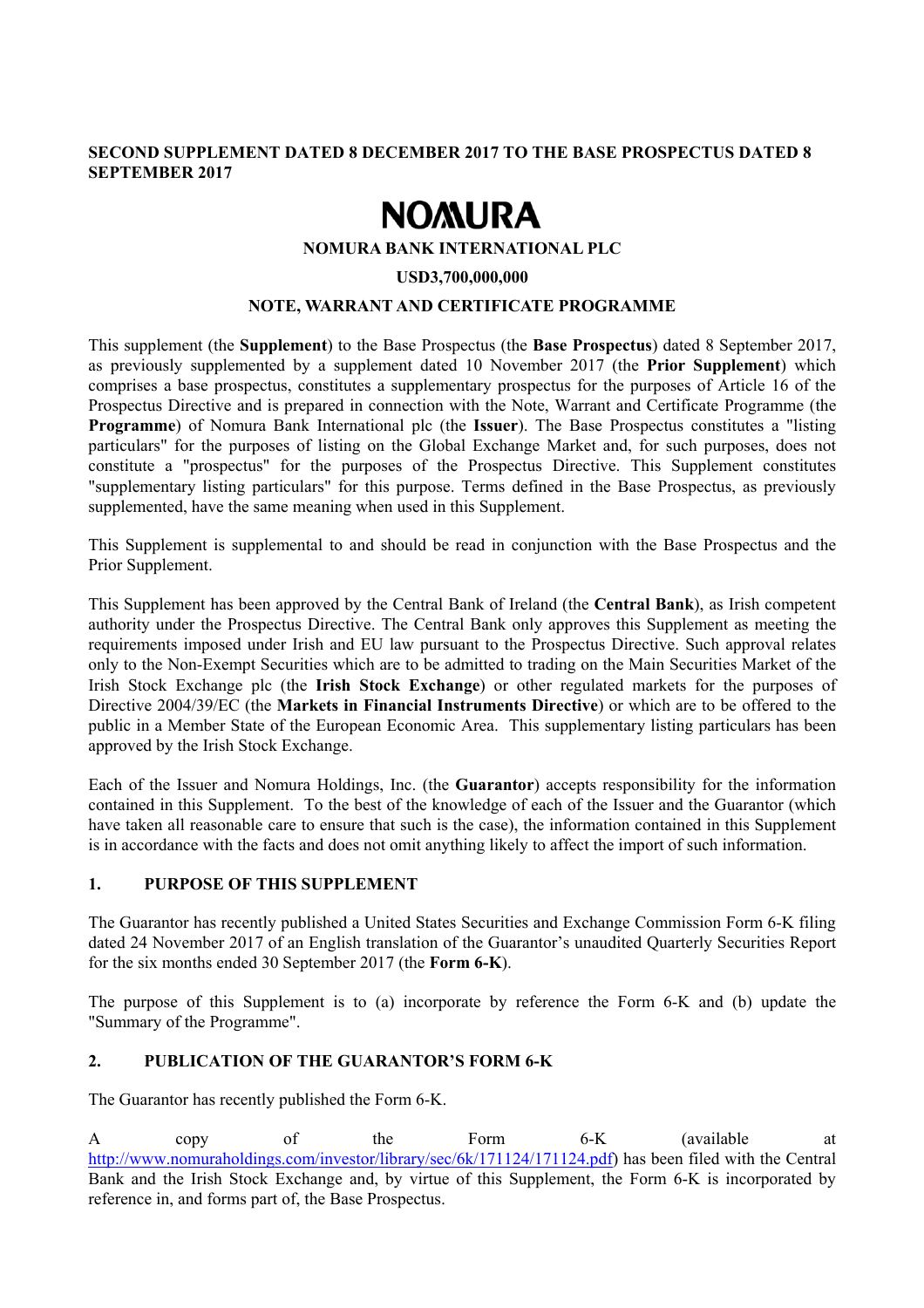## **3. UPDATE OF THE "SUMMARY OF THE PROGRAMME"**

The Summary of the Base Prospectus shall be deemed updated and replaced with the Summary in the Annex to this Supplement.

## **4. GENERAL**

All references to pages in this Supplement are to the original unsupplemented Base Prospectus, notwithstanding any amendments described herein.

To the extent that there is any inconsistency between (a) any statement in this Supplement or any statement incorporated by reference into this Supplement and (b) any other statement in or incorporated by reference in the Base Prospectus, the statements in (a) above will prevail.

Save as disclosed in this Supplement and the Prior Supplement, there has been no other significant new factor, material mistake or inaccuracy relating to information included in the Base Prospectus since the publication of the Base Prospectus.

Copies of all documents incorporated by reference in the Base Prospectus can be obtained from the Principal Agent as described on page 169 of the Base Prospectus.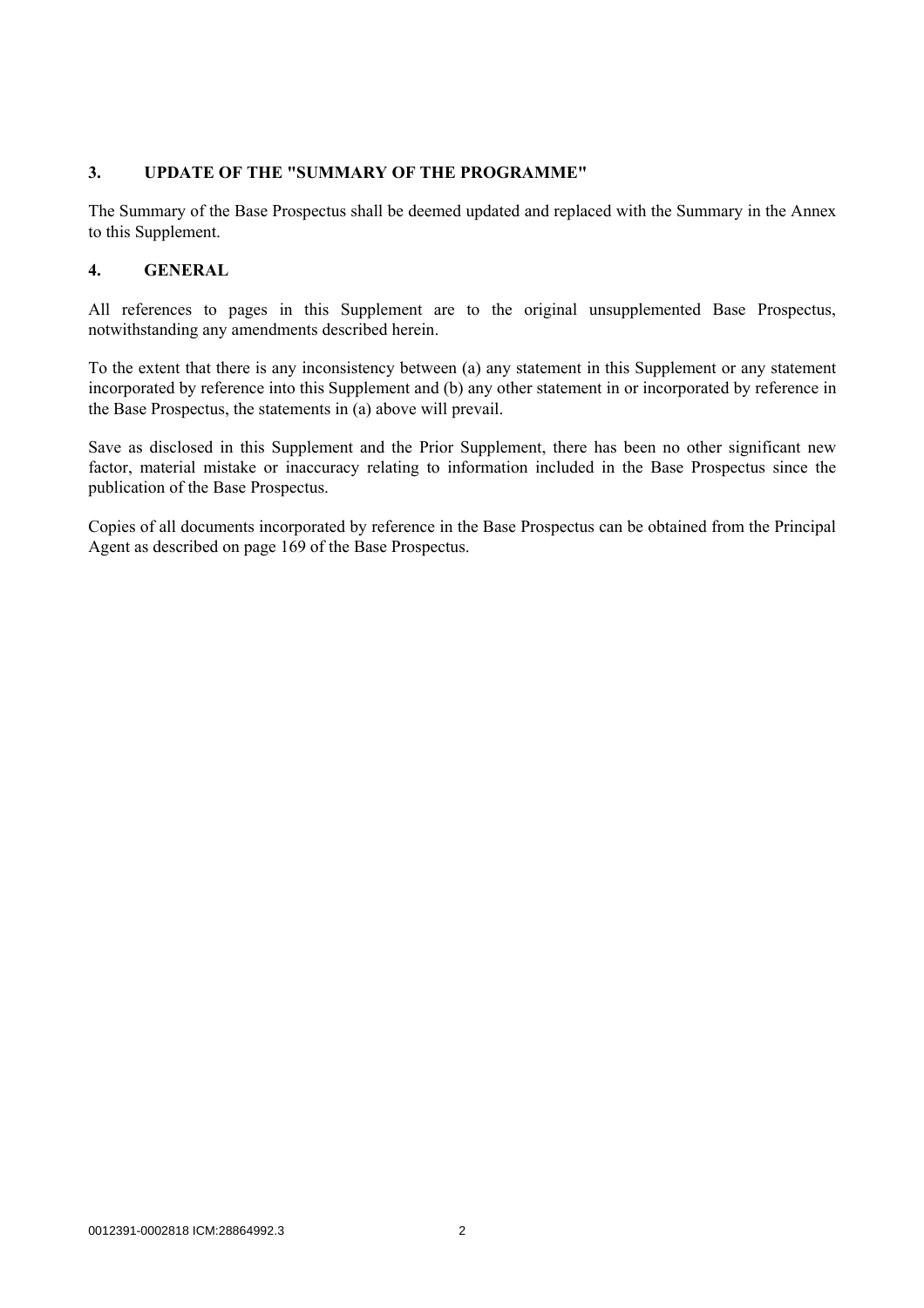## **ANNEX**

## **SUMMARY OF THE PROGRAMME**

#### *The following section applies to Non-Exempt Securities only.*

*Summaries are made up of disclosure requirements known as "Elements". These Elements are numbered in Section A – E (A.1 – E.7). This Summary contains all the Elements required to be included in a summary for this type of Security, the Issuer and the Guarantor. Because some Elements are not required to be addressed, there may be gaps in the numbering sequence of the Elements. Even though an Element may be required to be inserted in the summary because of the type of Security, the Issuer and the Guarantor, it is possible that no relevant information can be given regarding the Element. In this case a short description of the Element is included in the summary with the mention of "not applicable". Information described in the italicised drafting prompts will be completed (where applicable) when preparing the issue specific summary for a Series of Securities.*

| <b>Element</b> | <b>Title</b>                                                                                              |                                                                                                                                                                                                                                                                                                                                                                                                                                                                                                                                         |
|----------------|-----------------------------------------------------------------------------------------------------------|-----------------------------------------------------------------------------------------------------------------------------------------------------------------------------------------------------------------------------------------------------------------------------------------------------------------------------------------------------------------------------------------------------------------------------------------------------------------------------------------------------------------------------------------|
| A.1            | Warning that the<br>summary should<br>be read as an<br>introduction and<br>provision as to<br>claims      | This summary should be read as an introduction to the Base<br>$\bullet$<br>Prospectus and the applicable Final Terms.<br>Any decision to invest in the Securities should be based on<br>$\bullet$<br>consideration of the Base Prospectus as a whole, including any<br>documents incorporated by reference and the applicable Final<br>Terms.                                                                                                                                                                                           |
|                |                                                                                                           | Where a claim relating to the information contained in the Base<br>$\bullet$<br>Prospectus and the applicable Final Terms is brought before a<br>court, the plaintiff investor might, under the national legislation of<br>the Member State, have to bear the costs of translating the Base<br>Prospectus and the applicable Final Terms before the legal<br>proceedings are initiated.                                                                                                                                                 |
|                |                                                                                                           | Civil liability attaches only to those persons who have tabled the<br>$\bullet$<br>summary, including any translation hereof, but only if the summary<br>is misleading, inaccurate or inconsistent when read together with<br>the other parts of this Base Prospectus and the applicable Final<br>Terms or it does not provide, when read together with the other<br>parts of the Base Prospectus and the applicable Final Terms, key<br>information in order to aid investors when considering whether to<br>invest in the Securities. |
| A.2            | Consent as to use<br>of the Base<br>Prospectus, period<br>of validity and<br>other conditions<br>attached | Certain Tranches of Securities with a denomination or issue price of less<br>than $£100,000$ (or its equivalent in any other currency) may be offered<br>in circumstances where there is no exemption from the obligation under<br>the Prospectus Directive to publish a prospectus. Any such offer is<br>referred to as a Non-Exempt Offer.<br>Issue specific summary:                                                                                                                                                                 |

#### **Section A − Introduction and warnings**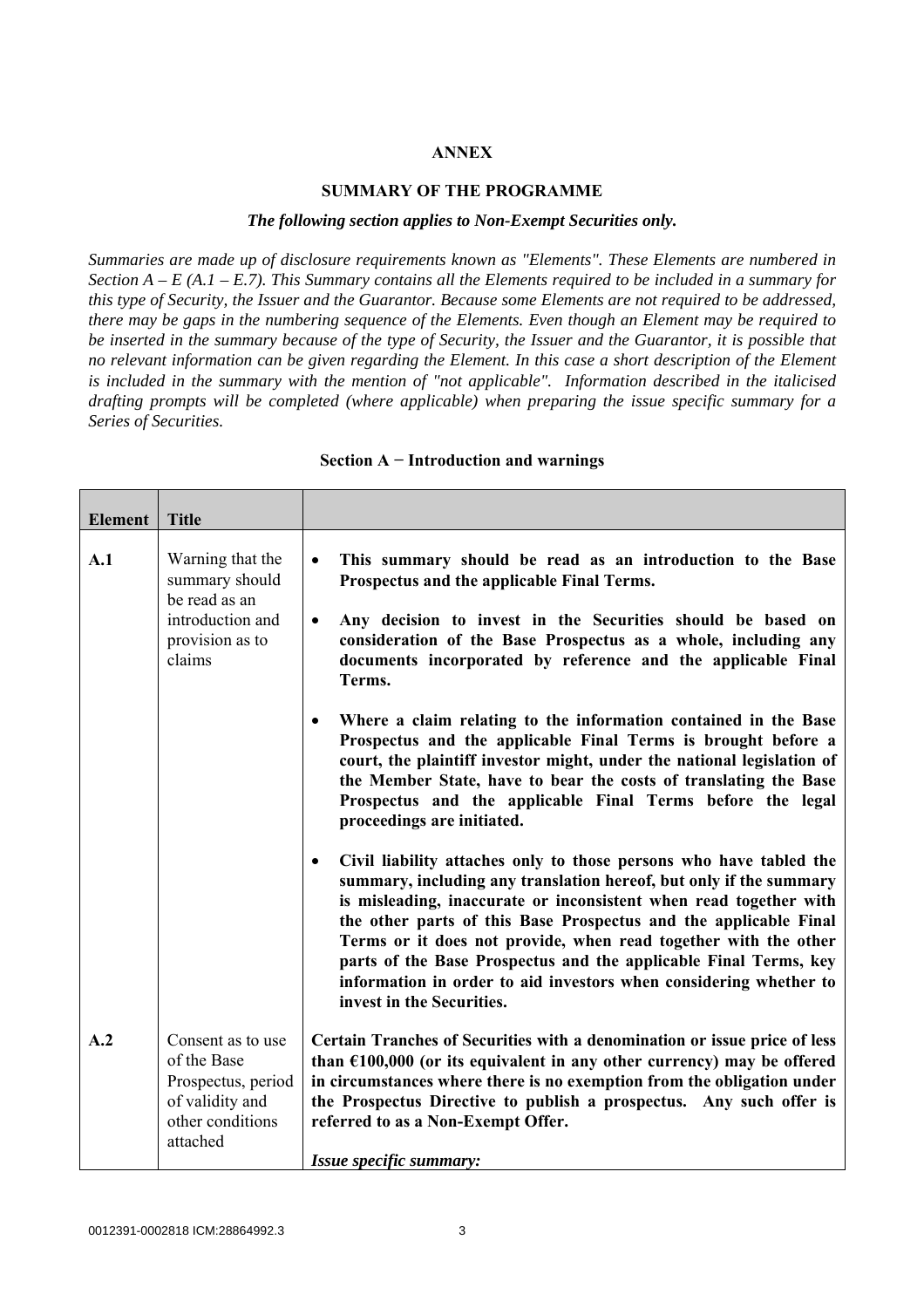| <b>Element</b> | <b>Title</b> |                                                                                                                                                                                                                                                                                                                                                                                                                                                                                                                   |
|----------------|--------------|-------------------------------------------------------------------------------------------------------------------------------------------------------------------------------------------------------------------------------------------------------------------------------------------------------------------------------------------------------------------------------------------------------------------------------------------------------------------------------------------------------------------|
|                |              | [Not Applicable – the Securities are not being offered to the public as part of<br>a Non-Exempt Offer.]                                                                                                                                                                                                                                                                                                                                                                                                           |
|                |              | [Consent: Subject to the conditions set out below, the Issuer consents to the<br>use of the Base Prospectus in connection with a Non-Exempt Offer of<br>Securities by the relevant Dealer, [names of specific financial intermediaries<br>listed in final terms,] [and] [each financial intermediary whose name is<br>published on the Issuer's website (see the "Corporate Disclosure" section at<br>www.nomuranow.com) and identified as an Authorised Offeror in respect of<br>the relevant Non-Exempt Offer]. |
|                |              | Offer period: The Issuer's consent referred to above is given for Non-Exempt<br>Offers of Securities during [offer period for the issue to be specified here]<br>(the Offer Period).                                                                                                                                                                                                                                                                                                                              |
|                |              | Conditions to consent: The conditions to the Issuer's consent are that such<br>consent (a) is only valid during the Offer Period; and (b) only extends to the<br>use of the Base Prospectus to make Non-Exempt Offers of these Securities<br>in [specify each relevant Member State in which the particular Tranche of<br>Securities can be offered.                                                                                                                                                              |
|                |              | AN INVESTOR INTENDING TO PURCHASE OR PURCHASING<br>ANY SECURITIES IN A NON-EXEMPT OFFER FROM AN<br><b>AUTHORISED OFFEROR WILL DO SO, AND OFFERS AND SALES</b><br>OF SUCH TO AN INVESTOR BY SUCH AUTHORISED OFFEROR<br>WILL BE MADE, IN ACCORDANCE WITH THE TERMS AND<br><b>CONDITIONS OF THE OFFER IN PLACE BETWEEN SUCH</b>                                                                                                                                                                                      |
|                |              | AUTHORISED OFFEROR AND SUCH INVESTOR INCLUDING<br>ARRANGEMENTS IN RELATION TO PRICE, ALLOCATIONS,<br><b>EXPENSES AND SETTLEMENT. THE RELEVANT INFORMATION</b><br>WILL BE PROVIDED BY THE AUTHORISED OFFEROR AT THE<br><b>TIME OF SUCH OFFER.]</b>                                                                                                                                                                                                                                                                 |

## **Section B – Issuer [and Guarantor]**

| <b>Element</b> | <b>Title</b>                                                           |                                                                                                                                                                         |
|----------------|------------------------------------------------------------------------|-------------------------------------------------------------------------------------------------------------------------------------------------------------------------|
| <b>B.1</b>     | Legal and<br>commercial<br>name of the<br>Issuer                       | Nomura Bank International plc.                                                                                                                                          |
| B.2            | Domicile/legal<br>form/<br>legislation/<br>country of<br>incorporation | The Issuer is a public limited company registered in England and Wales<br>under number 1981122 and was incorporated under the Companies Act<br>1985 on 22 January 1986. |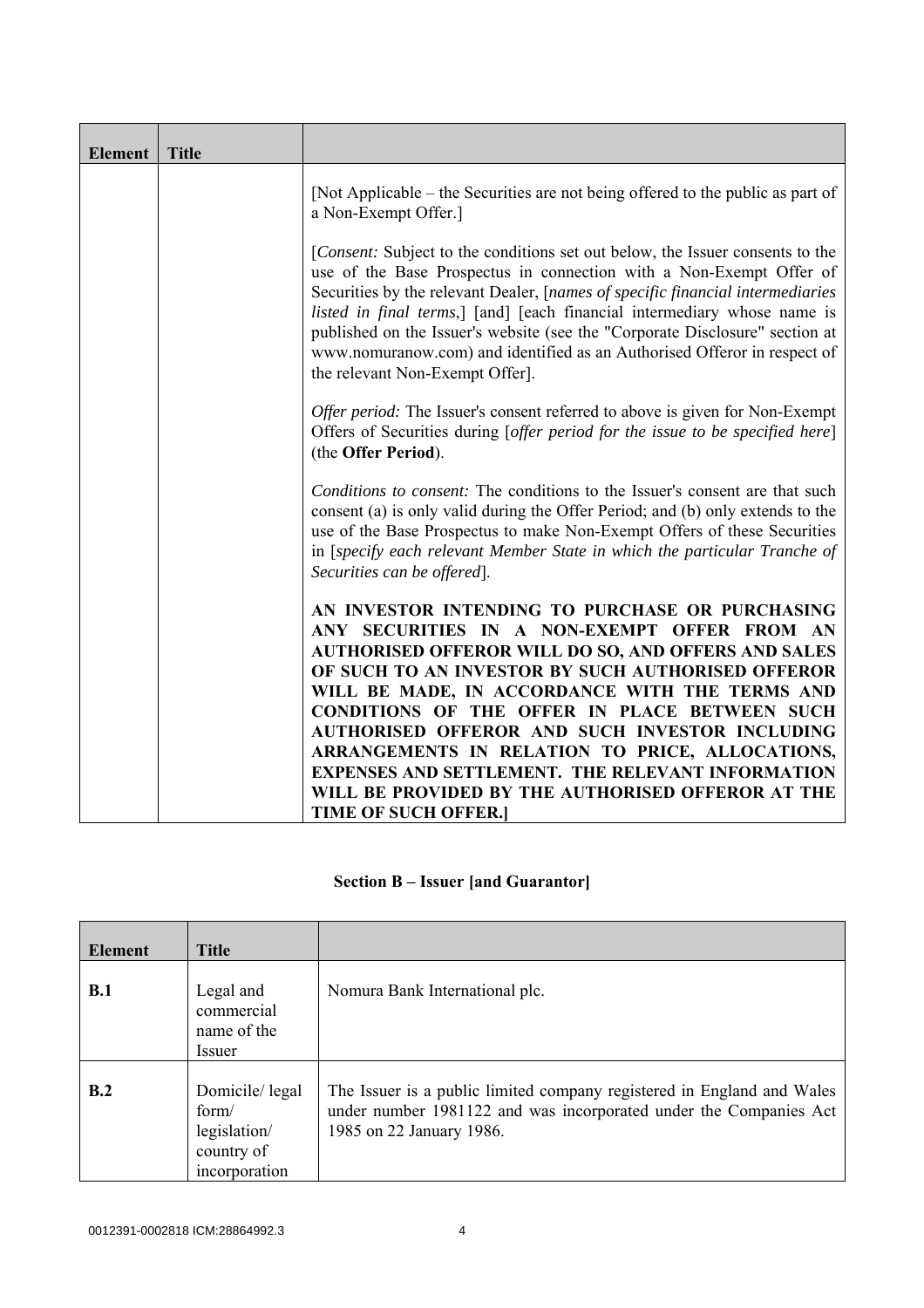| B.4b        | Trend<br>information<br>affecting the<br>Issuer and the<br>industries<br>in which it<br>operates | Not applicable, there are no known trends, uncertainties, demands,<br>commitments or events that are reasonably likely to have a material effect<br>on the Issuer and the industries in which it operates for at least the current<br>financial year.                                                                                                                                                                                                                                                  |                    |               |  |
|-------------|--------------------------------------------------------------------------------------------------|--------------------------------------------------------------------------------------------------------------------------------------------------------------------------------------------------------------------------------------------------------------------------------------------------------------------------------------------------------------------------------------------------------------------------------------------------------------------------------------------------------|--------------------|---------------|--|
| B.5         | Description of<br>the Group                                                                      | The Issuer is a wholly owned subsidiary of Nomura Europe Holdings plc<br>(the main European holding company of the Nomura Group (as defined<br>below)) which in turn is a wholly owned subsidiary of Nomura Holdings,<br>Inc. (the Guarantor). The Guarantor is the ultimate holding company of<br>a group of companies and manages financial operations for those<br>subsidiary companies (together the Nomura Group). Nomura Holdings,<br>Inc. was formerly known as The Nomura Securities Co., Ltd. |                    |               |  |
| B.9         | forecast<br>Profit<br>or estimate                                                                | Not applicable, no profit forecasts or estimates have been made in the<br>Base Prospectus in relation to the Issuer.                                                                                                                                                                                                                                                                                                                                                                                   |                    |               |  |
| B.10        | Audit<br>report<br>qualifications                                                                | Not applicable, no qualifications are contained in any audit report<br>included in the Base Prospectus in relation to the Issuer.                                                                                                                                                                                                                                                                                                                                                                      |                    |               |  |
| <b>B.12</b> | <b>Income Statement</b><br>2017:                                                                 | Selected historical key financial information<br>The key financial information below is extracted from the Issuer's audited non-consolidated<br>income statement and statement of comprehensive income for the year ended 31 March                                                                                                                                                                                                                                                                     |                    |               |  |
|             |                                                                                                  |                                                                                                                                                                                                                                                                                                                                                                                                                                                                                                        | 31 March 2017      | 31 March 2016 |  |
|             |                                                                                                  |                                                                                                                                                                                                                                                                                                                                                                                                                                                                                                        | (Thousands of USD) |               |  |
|             | Net interest income                                                                              |                                                                                                                                                                                                                                                                                                                                                                                                                                                                                                        | 35,201             | 26,819        |  |
|             | Net fee and commission income                                                                    |                                                                                                                                                                                                                                                                                                                                                                                                                                                                                                        | 53,777             | 87,514        |  |
|             | Dealing gain/(loss)                                                                              |                                                                                                                                                                                                                                                                                                                                                                                                                                                                                                        | (54,098)           | (87, 368)     |  |
|             | Administrative expenses                                                                          |                                                                                                                                                                                                                                                                                                                                                                                                                                                                                                        | (12, 354)          | (13, 119)     |  |
|             | Profit/loss on ordinary activities<br>before taxation                                            |                                                                                                                                                                                                                                                                                                                                                                                                                                                                                                        | 18,366             | 118,327       |  |
|             | Tax charge on profit on ordinary<br>activities                                                   |                                                                                                                                                                                                                                                                                                                                                                                                                                                                                                        | (3,751)            | (24,208)      |  |
|             | Profit for the year                                                                              |                                                                                                                                                                                                                                                                                                                                                                                                                                                                                                        | 14,615             | 94,915        |  |
|             | for the year                                                                                     | Total comprehensive income/(loss)                                                                                                                                                                                                                                                                                                                                                                                                                                                                      | (51, 471)          | 95,020        |  |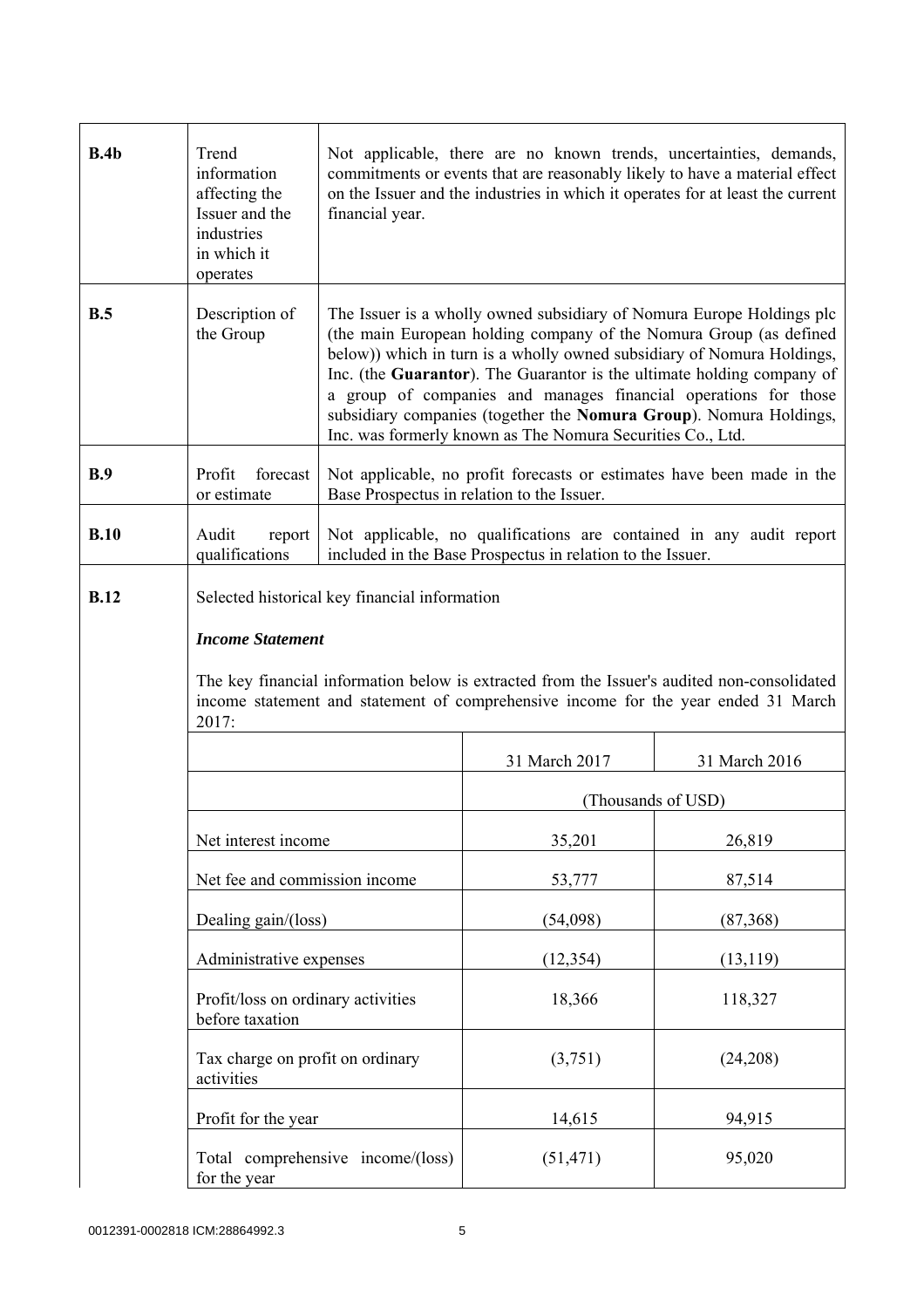|             |                                                                                                                                                     | <b>Statement of Financial Position</b>                                                                                                                                                                                                                                                                                                                                                                                                                                                                                                                                                                                                                                                                                                                                                                                                                                                                                                                                                                                                       |                                                                         |               |  |  |
|-------------|-----------------------------------------------------------------------------------------------------------------------------------------------------|----------------------------------------------------------------------------------------------------------------------------------------------------------------------------------------------------------------------------------------------------------------------------------------------------------------------------------------------------------------------------------------------------------------------------------------------------------------------------------------------------------------------------------------------------------------------------------------------------------------------------------------------------------------------------------------------------------------------------------------------------------------------------------------------------------------------------------------------------------------------------------------------------------------------------------------------------------------------------------------------------------------------------------------------|-------------------------------------------------------------------------|---------------|--|--|
|             | The key financial information below is extracted from the Issuer's audited non-consolidated<br>statement of financial position as at 31 March 2017: |                                                                                                                                                                                                                                                                                                                                                                                                                                                                                                                                                                                                                                                                                                                                                                                                                                                                                                                                                                                                                                              |                                                                         |               |  |  |
|             |                                                                                                                                                     |                                                                                                                                                                                                                                                                                                                                                                                                                                                                                                                                                                                                                                                                                                                                                                                                                                                                                                                                                                                                                                              | 31 March 2017                                                           | 31 March 2016 |  |  |
|             |                                                                                                                                                     |                                                                                                                                                                                                                                                                                                                                                                                                                                                                                                                                                                                                                                                                                                                                                                                                                                                                                                                                                                                                                                              | (Thousands of USD)                                                      |               |  |  |
|             | Total assets                                                                                                                                        |                                                                                                                                                                                                                                                                                                                                                                                                                                                                                                                                                                                                                                                                                                                                                                                                                                                                                                                                                                                                                                              | 7,772,643                                                               | 10,131,382    |  |  |
|             | Total equity                                                                                                                                        |                                                                                                                                                                                                                                                                                                                                                                                                                                                                                                                                                                                                                                                                                                                                                                                                                                                                                                                                                                                                                                              | 475,160                                                                 | 526,631       |  |  |
|             | Total liabilities                                                                                                                                   |                                                                                                                                                                                                                                                                                                                                                                                                                                                                                                                                                                                                                                                                                                                                                                                                                                                                                                                                                                                                                                              | 7,297,483                                                               | 9,604,751     |  |  |
|             |                                                                                                                                                     | Statements of no significant or material adverse change                                                                                                                                                                                                                                                                                                                                                                                                                                                                                                                                                                                                                                                                                                                                                                                                                                                                                                                                                                                      |                                                                         |               |  |  |
|             | March 2017.                                                                                                                                         | There has been no significant change in the financial position of the Issuer since 31 March<br>2017 and there has been no material adverse change in the prospects of the Issuer since 31                                                                                                                                                                                                                                                                                                                                                                                                                                                                                                                                                                                                                                                                                                                                                                                                                                                    |                                                                         |               |  |  |
| <b>B.13</b> | Events<br>impacting the<br>Issuer's<br>solvency                                                                                                     | Not applicable, there are no recent events particular to the Issuer which are<br>to a material extent relevant to the evaluation of the Issuer's solvency.                                                                                                                                                                                                                                                                                                                                                                                                                                                                                                                                                                                                                                                                                                                                                                                                                                                                                   |                                                                         |               |  |  |
| <b>B.14</b> | Dependence<br>upon<br>other<br>group entities                                                                                                       | The Issuer is dependent upon the Guarantor and other members of the<br>Nomura Group. See also Element B.5 above.                                                                                                                                                                                                                                                                                                                                                                                                                                                                                                                                                                                                                                                                                                                                                                                                                                                                                                                             |                                                                         |               |  |  |
| <b>B.15</b> | Principal<br>activities                                                                                                                             | The Issuer's primary role is to support the Global Wholesale Business of<br>Its principal activities include (i) issuance of<br>the Nomura Group.<br>guaranteed credit and equity-linked notes and certificates, (ii) provision of<br>sub-participation and structured loans (including bridge and warehouse<br>financing), (iii) purchase of structured credit assets and structured loans,<br>(iv) provision of traditional banking products such as loans and credit<br>facilities in major currencies, repurchase and reverse repurchase<br>transactions, letters of credit and guarantees; and (v) taking deposits<br>(including foreign exchange and other reference-linked deposits). The<br>Issuer has a branch in Milan, Italy as well as a representative office in<br>Beijing, China. In May 2014, the Issuer opened a representative office in<br>Istanbul, Turkey. On 30 October 2015, the Issuer closed its branch in<br>Labuan, Malaysia and on 12 November 2015, the Issuer sold its interest in<br>its subsidiary in China. |                                                                         |               |  |  |
| <b>B.16</b> | Controlling<br>shareholders                                                                                                                         | The Issuer is an indirectly owned wholly owned subsidiary of the<br>Guarantor. Nomura Europe Holdings plc (the main European holding<br>company of the Nomura Group) holds 100 per cent. of the share capital of<br>Nomura Europe Holdings plc is a direct wholly owned<br>the Issuer.<br>subsidiary of the Guarantor.                                                                                                                                                                                                                                                                                                                                                                                                                                                                                                                                                                                                                                                                                                                       |                                                                         |               |  |  |
| <b>B.17</b> | Credit ratings                                                                                                                                      |                                                                                                                                                                                                                                                                                                                                                                                                                                                                                                                                                                                                                                                                                                                                                                                                                                                                                                                                                                                                                                              | The long-term debt of the Issuer has been rated A by S&P Global Ratings |               |  |  |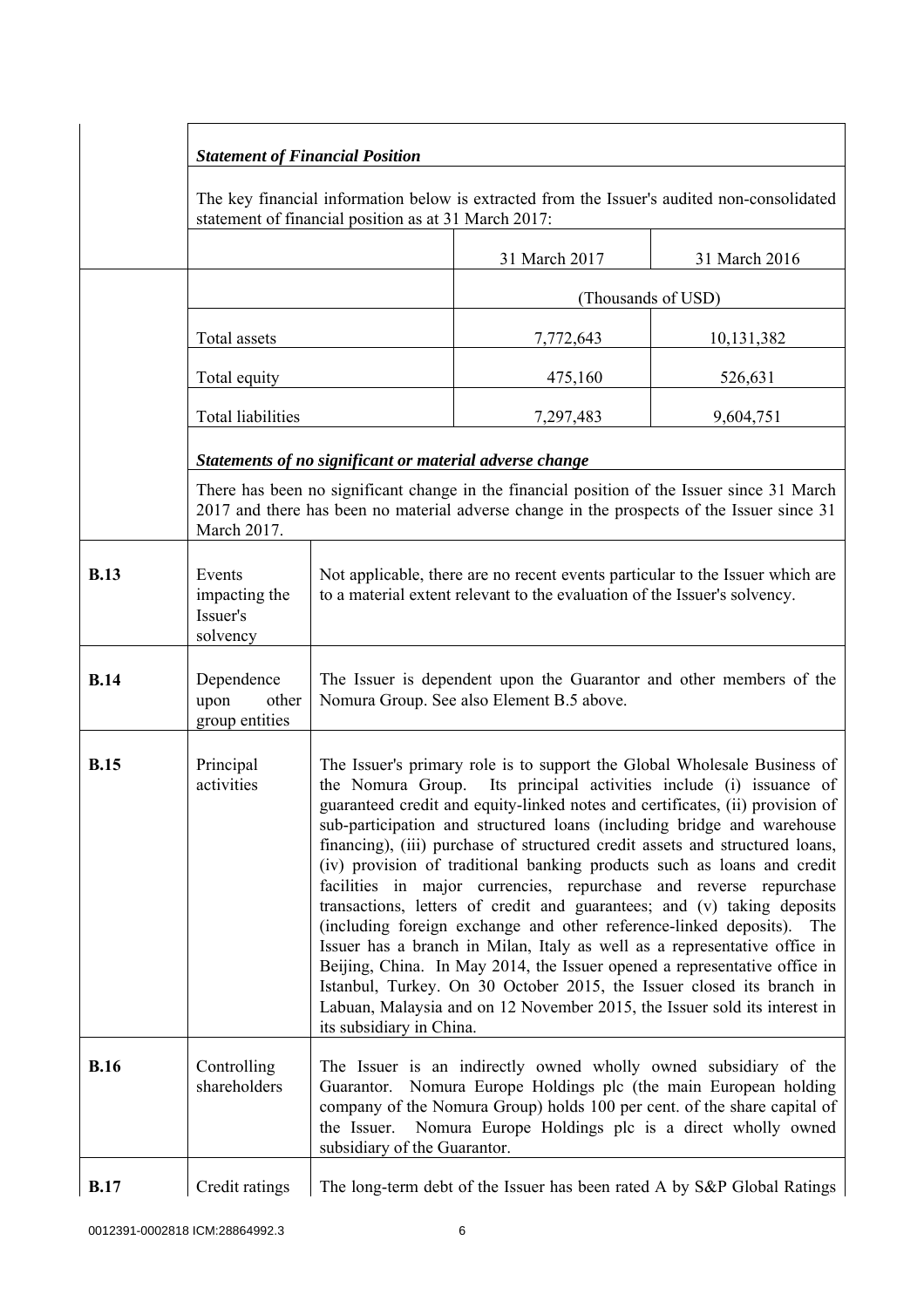|             |                                                                                          | Japan Inc. (S&P Japan) and AA- by Japan Credit Rating Agency, Ltd.<br>( <b>JCR</b> )                                                                                                                                                                                                                                                                                                                                                                                                                                                                                                                                                                                                                                                                                                                                                                                                                                                                                                                                                                                                                                                                                                   |  |  |
|-------------|------------------------------------------------------------------------------------------|----------------------------------------------------------------------------------------------------------------------------------------------------------------------------------------------------------------------------------------------------------------------------------------------------------------------------------------------------------------------------------------------------------------------------------------------------------------------------------------------------------------------------------------------------------------------------------------------------------------------------------------------------------------------------------------------------------------------------------------------------------------------------------------------------------------------------------------------------------------------------------------------------------------------------------------------------------------------------------------------------------------------------------------------------------------------------------------------------------------------------------------------------------------------------------------|--|--|
|             |                                                                                          | The Programme has not been rated but Securities issued under the<br>Programme may be rated or unrated.                                                                                                                                                                                                                                                                                                                                                                                                                                                                                                                                                                                                                                                                                                                                                                                                                                                                                                                                                                                                                                                                                 |  |  |
|             |                                                                                          | Issue specific summary:                                                                                                                                                                                                                                                                                                                                                                                                                                                                                                                                                                                                                                                                                                                                                                                                                                                                                                                                                                                                                                                                                                                                                                |  |  |
|             |                                                                                          | [The Securities [have been/are expected to be] rated [specify rating(s) of<br>Tranche being issued] by [specify rating agent(s)].                                                                                                                                                                                                                                                                                                                                                                                                                                                                                                                                                                                                                                                                                                                                                                                                                                                                                                                                                                                                                                                      |  |  |
|             |                                                                                          | A security rating is not a recommendation to buy, sell or hold securities<br>and may be subject to suspension, reduction or withdrawal at any time by<br>the assigning rating agency.                                                                                                                                                                                                                                                                                                                                                                                                                                                                                                                                                                                                                                                                                                                                                                                                                                                                                                                                                                                                  |  |  |
|             |                                                                                          | [Not applicable - No ratings have been assigned to the debt securities at the<br>request of or with the co-operation of the Issuer in the rating process.]                                                                                                                                                                                                                                                                                                                                                                                                                                                                                                                                                                                                                                                                                                                                                                                                                                                                                                                                                                                                                             |  |  |
| <b>B.18</b> | Description of<br>the Guarantee                                                          | Securities issued under the Programme may be unguaranteed or may be<br>issued with the benefit of a guarantee from the Guarantor.                                                                                                                                                                                                                                                                                                                                                                                                                                                                                                                                                                                                                                                                                                                                                                                                                                                                                                                                                                                                                                                      |  |  |
|             | (Only<br>insert                                                                          | Issue specific summary:                                                                                                                                                                                                                                                                                                                                                                                                                                                                                                                                                                                                                                                                                                                                                                                                                                                                                                                                                                                                                                                                                                                                                                |  |  |
|             | Element<br>this<br>B.18<br>if<br>the<br>Securities are<br>guaranteed)                    | [If the Securities are N&C Securities insert: The payment of [principal][,]<br>[interest] and all other amounts [payable] [or] [deliverable] by the Issuer in<br>respect of the Securities] [If the Securities are W&C Securities insert: the<br>Issuer's [payment] [and/or] [delivery] obligations in respect of the<br>Securities] are unconditionally and irrevocably guaranteed pursuant to a<br>deed of guarantee executed by the Guarantor on or about 8 September<br>2017 (the Guarantee). The obligations of the Guarantor under the<br>Guarantee constitute direct, unconditional, unsubordinated and [If the<br>Securities are N&C Securities insert: (subject to the provisions of a<br>negative pledge)] unsecured obligations of the Guarantor and will ([If the<br>Securities are N&C Securities insert: subject as aforesaid and] save for<br>obligations in respect of national and local taxes and certain other statutory<br>exceptions) at all times rank at least equally with all other present and<br>future unsecured and unsubordinated obligations of the Guarantor.<br>The Guarantee will be governed by, and construed in accordance with,<br>English law.] |  |  |
| <b>B.19</b> | Information<br>about<br>the<br>Guarantor                                                 |                                                                                                                                                                                                                                                                                                                                                                                                                                                                                                                                                                                                                                                                                                                                                                                                                                                                                                                                                                                                                                                                                                                                                                                        |  |  |
|             | (Only<br>insert<br>this<br>Element<br>B.19<br>if<br>the<br>Securities are<br>guaranteed) |                                                                                                                                                                                                                                                                                                                                                                                                                                                                                                                                                                                                                                                                                                                                                                                                                                                                                                                                                                                                                                                                                                                                                                                        |  |  |
| B.19/ B.1   | Legal and<br>commercial<br>name of the                                                   | Nomura Holdings, Inc.                                                                                                                                                                                                                                                                                                                                                                                                                                                                                                                                                                                                                                                                                                                                                                                                                                                                                                                                                                                                                                                                                                                                                                  |  |  |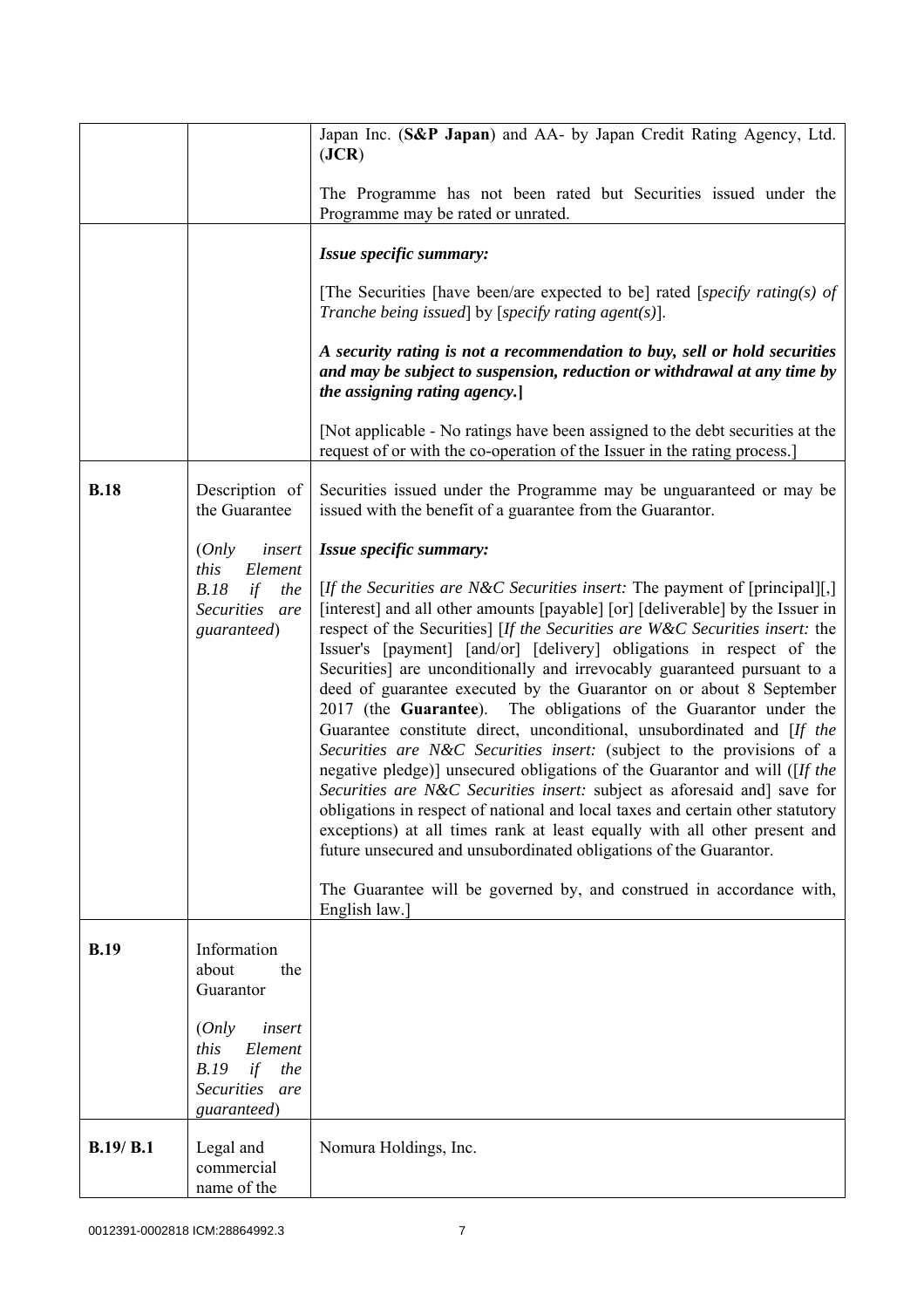|                  | Guarantor                                                                                                                                                                                                                                                                                       |                                                                                                                                                                                                                                                                                                                                                                                                                                                                                     |                   |               |  |
|------------------|-------------------------------------------------------------------------------------------------------------------------------------------------------------------------------------------------------------------------------------------------------------------------------------------------|-------------------------------------------------------------------------------------------------------------------------------------------------------------------------------------------------------------------------------------------------------------------------------------------------------------------------------------------------------------------------------------------------------------------------------------------------------------------------------------|-------------------|---------------|--|
| B.19/ B.2        | Domicile/<br>legal form/<br>legislation/<br>country of<br>incorporation                                                                                                                                                                                                                         | The Guarantor was established in Japan and is a joint stock corporation<br>incorporated under the laws of Japan.                                                                                                                                                                                                                                                                                                                                                                    |                   |               |  |
| <b>B19/ B.4b</b> | Trend<br>information<br>affecting the<br>Guarantor and<br>the industries<br>in which it<br>operates                                                                                                                                                                                             | Not applicable, there are no known trends, uncertainties, demands,<br>commitments or events that are reasonably likely to have a material effect<br>on the Guarantor's prospects and the industries in which it operates, for its<br>current financial year.                                                                                                                                                                                                                        |                   |               |  |
| <b>B19/B.5</b>   | Description of<br>the Group                                                                                                                                                                                                                                                                     | The Guarantor is the ultimate holding company of a group of companies<br>and manages financial operations for those subsidiary companies (together<br>the Nomura Group). Nomura Holdings, Inc. was formerly known as The<br>Nomura Securities Co., Ltd. The Issuer is a wholly owned subsidiary of<br>Nomura Europe Holdings plc (the main European holding company of the<br>Nomura Group) which in turn is a wholly owned subsidiary of Nomura<br>Holdings, Inc. (the Guarantor). |                   |               |  |
| <b>B19/B.9</b>   | Profit forecast<br>or estimate                                                                                                                                                                                                                                                                  | Not applicable, no profit forecasts or estimates have been made in the Base<br>Prospectus in relation to the Guarantor.                                                                                                                                                                                                                                                                                                                                                             |                   |               |  |
| B19/ B.10        | Audit report<br>qualifications                                                                                                                                                                                                                                                                  | Not applicable, no qualifications are contained in any audit report included<br>in the Base Prospectus in relation to the Guarantor.                                                                                                                                                                                                                                                                                                                                                |                   |               |  |
| B19/ B.12        | Selected historical key financial information <sup>1</sup> :<br><b>Income Statement</b><br>The key financial information below is extracted from the Guarantor's audited consolidated<br>statements of income for each of the two years ended 31 March 2016 and 31 March 2017,<br>respectively: |                                                                                                                                                                                                                                                                                                                                                                                                                                                                                     |                   |               |  |
|                  |                                                                                                                                                                                                                                                                                                 |                                                                                                                                                                                                                                                                                                                                                                                                                                                                                     | 31 March 2016     | 31 March 2017 |  |
|                  |                                                                                                                                                                                                                                                                                                 |                                                                                                                                                                                                                                                                                                                                                                                                                                                                                     | (Millions of Yen) |               |  |
|                  | Total revenue                                                                                                                                                                                                                                                                                   |                                                                                                                                                                                                                                                                                                                                                                                                                                                                                     | 1,723,096         | 1,715,516     |  |
|                  | Interest expense                                                                                                                                                                                                                                                                                |                                                                                                                                                                                                                                                                                                                                                                                                                                                                                     | 327,415           | 312,319       |  |
|                  | Net revenue                                                                                                                                                                                                                                                                                     |                                                                                                                                                                                                                                                                                                                                                                                                                                                                                     | 1,395,681         | 1,403,197     |  |
|                  | Total non-interest expenses                                                                                                                                                                                                                                                                     |                                                                                                                                                                                                                                                                                                                                                                                                                                                                                     | 1,230,523         | 1,080,402     |  |
|                  | Income before income taxes                                                                                                                                                                                                                                                                      |                                                                                                                                                                                                                                                                                                                                                                                                                                                                                     | 165,158           | 322,795       |  |

<sup>&</sup>lt;sup>1</sup> By virtue of a Supplement dated 10 November 2017 and a Supplement dated 8 December 2017, selected key financial information for the six months ended 30 September 2017 together with comparative financial information for the same period in the previous financial year has been included. The significant change statement has been updated accordingly.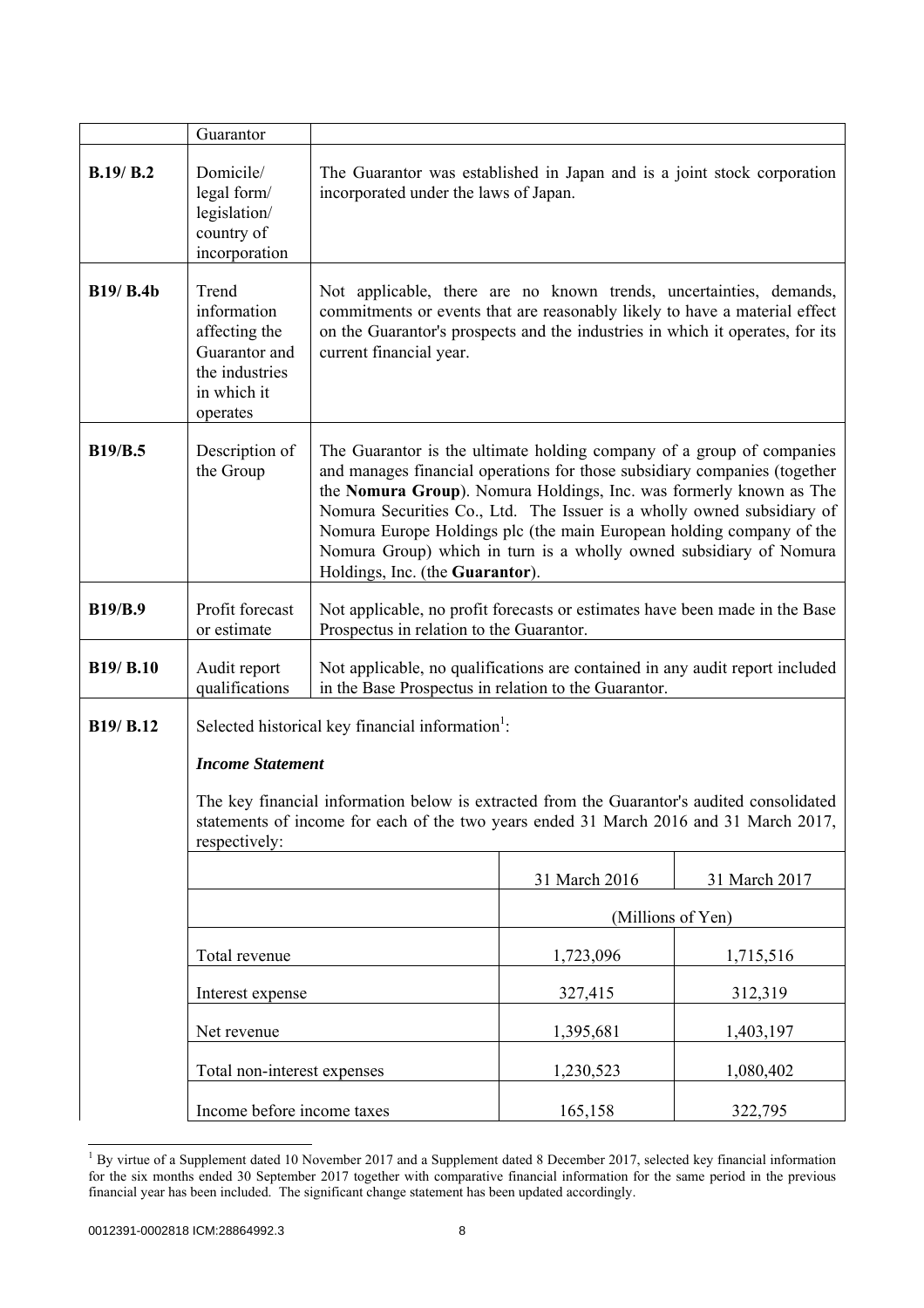|                                                | 22,596  | 80,229  |
|------------------------------------------------|---------|---------|
| Income tax expense                             |         |         |
| Net income                                     | 142,562 | 242,566 |
|                                                |         |         |
| Net income attributable to NHI<br>shareholders | 131,550 | 239,617 |
|                                                |         |         |
| Return on equity <sup>(1)</sup>                | 4.9%    | 8.7%    |

(1) Calculated as net income attributable to NHI shareholders divided by total NHI shareholders' equity.

 The key financial information below is extracted from the Guarantor's unaudited consolidated statements of income for the six months ended 30 September 2017 as they appear in the English translation of the Guarantor's unaudited Quarterly Securities Report for the six months ended 30 September 2017:

|                                                | 30 September 2016 | 30 September 2017 |
|------------------------------------------------|-------------------|-------------------|
|                                                | (Millions of Yen) |                   |
| Total revenue                                  | 844,521           | 930,315           |
| Interest expense                               | 159,046           | 217,999           |
| Net revenue                                    | 685,475           | 712,316           |
| Total non-interest expenses                    | 540,936           | 551,834           |
| Income before income taxes                     | 144,539           | 160,482           |
| Income tax expense                             | 35,512            | 48,828            |
| Net income                                     | 109,027           | 111,654           |
| Net income attributable to NHI<br>shareholders | 108,005           | 108,706           |
| Return on equity $(1)$                         | 8.1%              | 7.7%              |

(1) Calculated as net income attributable to NHI shareholders divided by total NHI shareholders' equity (annualized).

## *Statement of Financial Position*

 The key financial information below is extracted from the Guarantor's audited consolidated balance sheets as at 31 March 2016 and 31 March 2017:

|              | 31 March 2016     | 31 March 2017 |
|--------------|-------------------|---------------|
|              | (Millions of Yen) |               |
| Total assets | 41,090,167        | 42,852,078    |
| Total equity | 2,743,015         | 2,843,791     |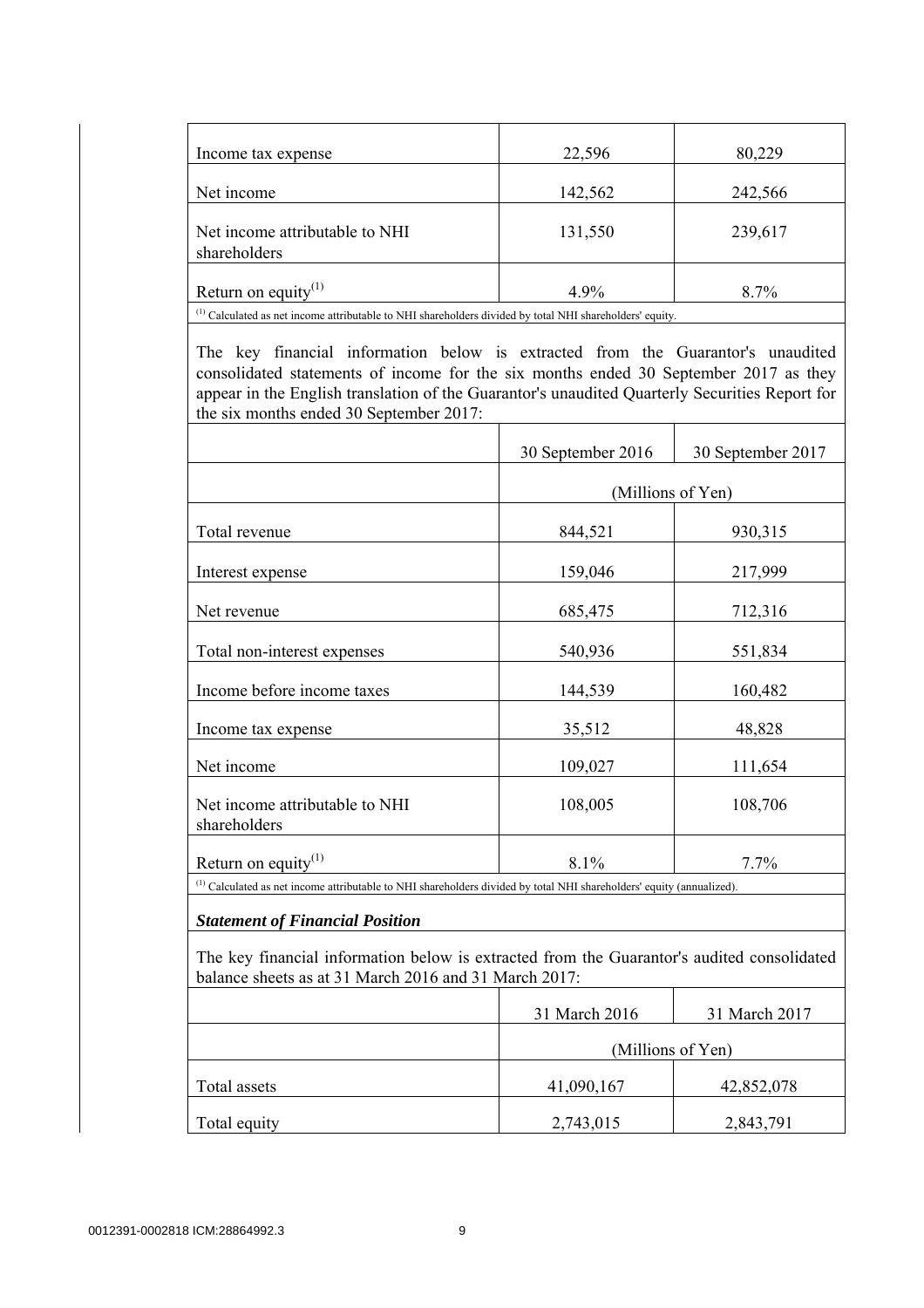|                  | Total liabilities                                  |                                                                                                                                                                                                                                                                                                                                                                                                                                                                                                                                    | 40,008,287<br>38, 347, 152 |                   |  |
|------------------|----------------------------------------------------|------------------------------------------------------------------------------------------------------------------------------------------------------------------------------------------------------------------------------------------------------------------------------------------------------------------------------------------------------------------------------------------------------------------------------------------------------------------------------------------------------------------------------------|----------------------------|-------------------|--|
|                  | September 2017:                                    | The key financial information below is extracted from the Guarantor's unaudited<br>consolidated balance sheets as at 30 September 2017 as they appear in the English translation<br>of the Guarantor's unaudited Quarterly Securities Report for the six months ended 30                                                                                                                                                                                                                                                           |                            |                   |  |
|                  |                                                    |                                                                                                                                                                                                                                                                                                                                                                                                                                                                                                                                    | 30 September 2017          |                   |  |
|                  |                                                    |                                                                                                                                                                                                                                                                                                                                                                                                                                                                                                                                    |                            | (Millions of Yen) |  |
|                  | Total assets                                       |                                                                                                                                                                                                                                                                                                                                                                                                                                                                                                                                    |                            | 44, 105, 700      |  |
|                  | Total equity                                       |                                                                                                                                                                                                                                                                                                                                                                                                                                                                                                                                    |                            | 2,892,407         |  |
|                  | <b>Total liabilities</b>                           |                                                                                                                                                                                                                                                                                                                                                                                                                                                                                                                                    |                            | 41,213,293        |  |
|                  |                                                    | Statements of no significant or material adverse change                                                                                                                                                                                                                                                                                                                                                                                                                                                                            |                            |                   |  |
|                  |                                                    | There has been no significant change in the financial or trading position of the Guarantor or<br>the Nomura Group since 30 September 2017.                                                                                                                                                                                                                                                                                                                                                                                         |                            |                   |  |
|                  | 2017.                                              | There has been no material adverse change in the prospects of the Guarantor since 31 March                                                                                                                                                                                                                                                                                                                                                                                                                                         |                            |                   |  |
| B19/ B.13        | Events<br>impacting the<br>Guarantor's<br>solvency | Not applicable, there are no recent events particular to the Guarantor which<br>are to a material extent relevant to the evaluation of its solvency.                                                                                                                                                                                                                                                                                                                                                                               |                            |                   |  |
| <b>B19/ B.14</b> | Dependence<br>upon other<br>Group entities         | See Element B.5 above. The Guarantor is the ultimate holding company<br>for the Nomura Group. The Guarantor depends on dividends, distributions<br>and other payments from subsidiaries to make payments on its obligations.                                                                                                                                                                                                                                                                                                       |                            |                   |  |
| B19/ B.15        | The<br>Guarantor's<br>Principal<br>activities      | The Guarantor is a holding company of one of the leading financial<br>services groups in Japan. The Nomura Group operates offices in countries<br>and regions worldwide including Japan, the United States, the United<br>Kingdom, Singapore and Hong Kong Special Administrative Region<br>through its subsidiaries.                                                                                                                                                                                                              |                            |                   |  |
|                  |                                                    | The Nomura Group's clients include individuals, corporations, financial<br>institutions, governments and governmental agencies.                                                                                                                                                                                                                                                                                                                                                                                                    |                            |                   |  |
|                  |                                                    | The Nomura Group's business consists of Retail, Asset Management and<br>Wholesale.                                                                                                                                                                                                                                                                                                                                                                                                                                                 |                            |                   |  |
|                  |                                                    | In its Retail segment, the Nomura Group provides investment consultation<br>services mainly to individual clients in Japan. In its Asset Management<br>segment, the Nomura Group develops and manages investment trusts, and<br>provides investment advisory services. In its Wholesale segment, the<br>Nomura Group is engaged in the sales and trading of debt and equity<br>securities, derivatives, and currencies on a global basis to various<br>institutions, provides investment banking services such as the underwriting |                            |                   |  |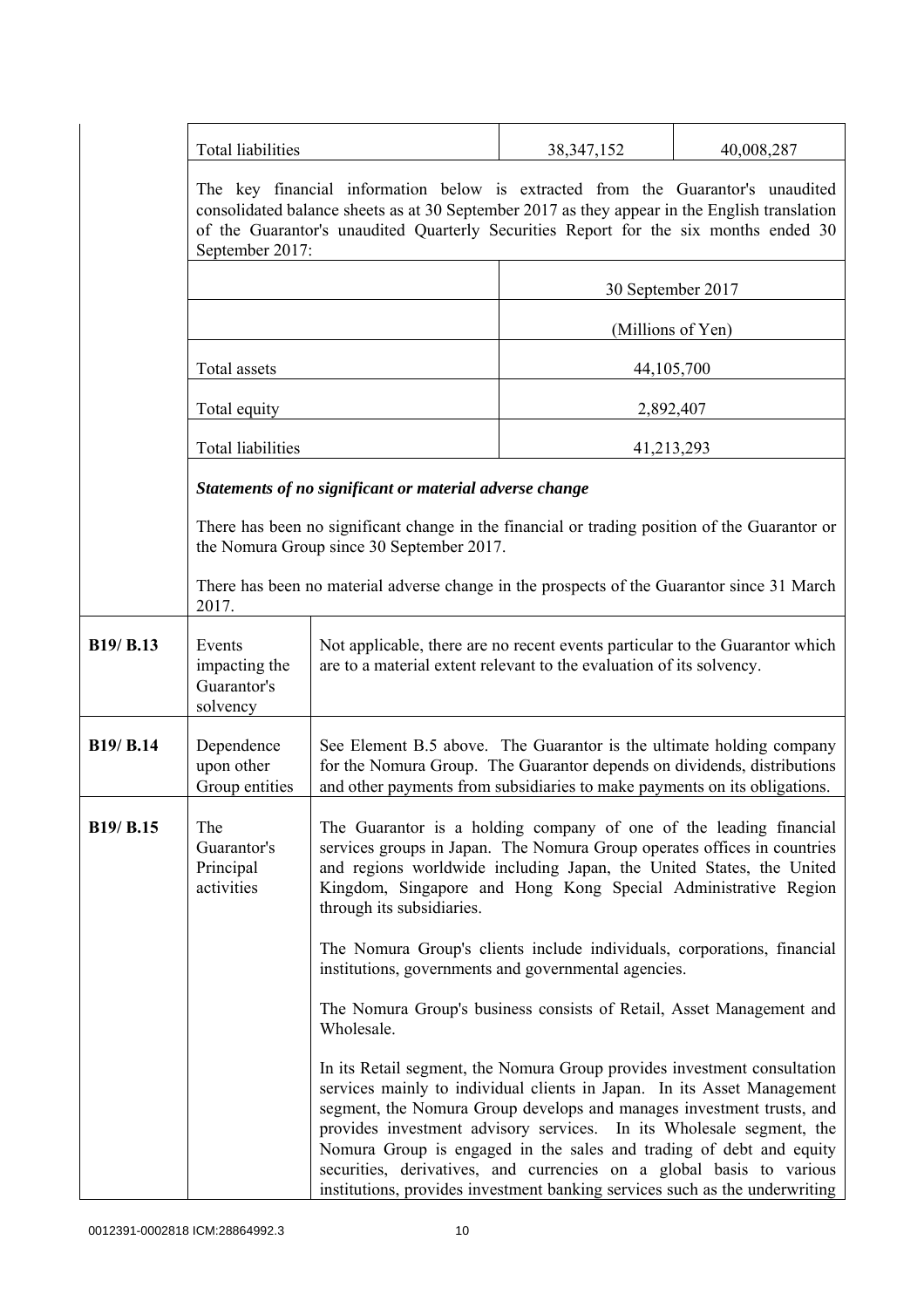|                  |                             | of debt and equity securities as well as mergers and acquisitions and<br>financial advice.                                                                                                                                                                                                                                                 |      |  |
|------------------|-----------------------------|--------------------------------------------------------------------------------------------------------------------------------------------------------------------------------------------------------------------------------------------------------------------------------------------------------------------------------------------|------|--|
| <b>B19/ B.16</b> | Controlling<br>shareholders | To its knowledge, the Guarantor is not directly or indirectly owned or<br>controlled by another corporation, by any government or by any other<br>natural or legal person severally or jointly. The Guarantor knows of no<br>arrangements the operation of which may at a later time result in a change<br>of control of the Nomura Group. |      |  |
| <b>B19/ B.17</b> | Credit ratings              | Long-term credit ratings of the Guarantor:                                                                                                                                                                                                                                                                                                 |      |  |
|                  |                             | S&P Global Ratings Japan Inc.                                                                                                                                                                                                                                                                                                              | $A-$ |  |
|                  |                             | Moody's Japan K.K.                                                                                                                                                                                                                                                                                                                         | Baa1 |  |
|                  |                             | Fitch Ratings Japan Limited<br>$A-$                                                                                                                                                                                                                                                                                                        |      |  |
|                  |                             | Rating and Investment<br>$A+$<br>Information, Inc.                                                                                                                                                                                                                                                                                         |      |  |
|                  |                             | Japan Credit Rating Agency,<br>$AA-$<br>Ltd.                                                                                                                                                                                                                                                                                               |      |  |

## **Section C – Securities**

| <b>Element</b> | <b>Title</b>                         |                                                                                                                                                                                                                                                                                                                                                                                                                                                                                                                                                                                                                                                                                                                                                                                                                                             |
|----------------|--------------------------------------|---------------------------------------------------------------------------------------------------------------------------------------------------------------------------------------------------------------------------------------------------------------------------------------------------------------------------------------------------------------------------------------------------------------------------------------------------------------------------------------------------------------------------------------------------------------------------------------------------------------------------------------------------------------------------------------------------------------------------------------------------------------------------------------------------------------------------------------------|
| C.1            | Type and class of<br>Securities/ISIN | The Securities described in this section are debt securities, warrants or<br>exercisable certificates with a denomination or issue price of less than<br>$€100,000$ (or its equivalent in any other currency). The Programme<br>allows for the issuance of Notes, Warrants and Certificates. The<br>Securities to be issued under the Programme may be Fixed Rate N&C<br>Securities, Floating Rate N&C Securities, Zero Coupon N&C<br>Securities, Securities for which the coupon, redemption and/or cash<br>settlement amount payments (as applicable) are linked to currency<br>exchange rates (Fixed FX Interest N&C Securities, FX Redemption<br>N&C Securities, Fixed Denomination FX Redemption N&C<br>Securities, FX Basket Knock-Out W&C Securities or FX Basket<br>Knock-In W&C Securities), a share or a basket of shares (Equity |
|                |                                      | Basket Conditional Interest N&C Securities, Equity Basket Knock-In<br>N&C Securities, Equity Basket Barrier Knock-In N&C Securities,<br>Equity Basket Bonus Barrier N&C Securities, Equity Basket Autocall<br>N&C Securities, Equity Delta One Redemption N&C Securities or<br>Equity Delta One W&C Securities), an index or basket of indices<br>(Index Basket Conditional Interest N&C Securities, Index Basket<br>Knock-In N&C Securities, Index Basket Barrier Knock-In N&C<br>Securities, Index Basket Bonus Barrier N&C Securities or Index<br>Basket Autocall N&C Securities), one or more fixed or floating<br>interest rates (Multi-Rate Interest N&C Securities, Range Accrual<br>Interest N&C Securities or Dual Range Accrual Interest N&C                                                                                      |
|                |                                      | Securities), an inflation index (Leveraged Inflation Interest N&C<br>Securities), one or more swap rates (Swap Rate Linked Interest N&C<br>Securities, Reverse Convertible Swap Rate Redemption N&C<br>Securities or Geared Put Swap Rate Redemption N&C Securities) or                                                                                                                                                                                                                                                                                                                                                                                                                                                                                                                                                                     |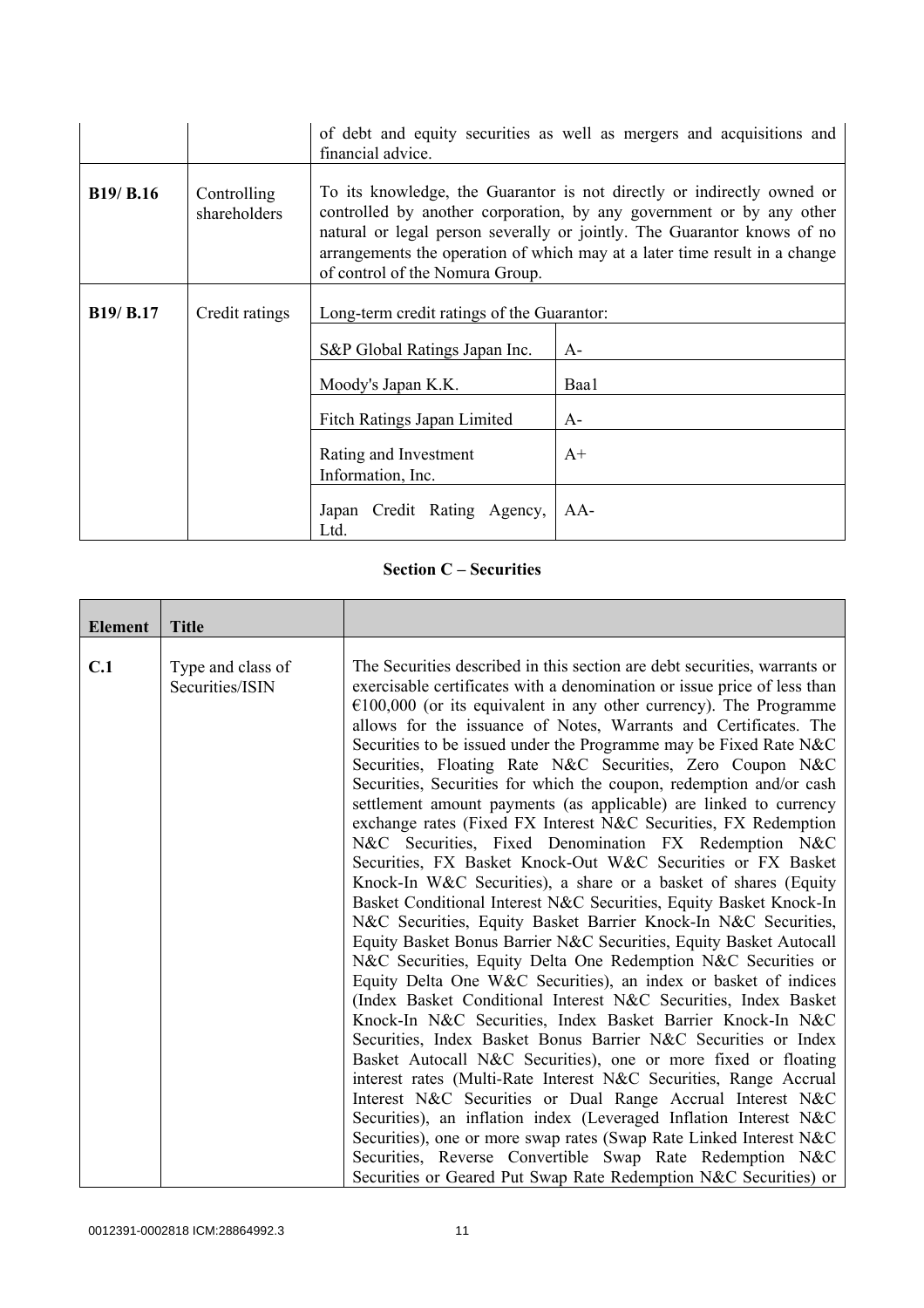| <b>Element</b> | <b>Title</b>                       |                                                                                                                                                                                                                                                                                                                                                                                                                                                                                                                                                                                                                                                                                                          |
|----------------|------------------------------------|----------------------------------------------------------------------------------------------------------------------------------------------------------------------------------------------------------------------------------------------------------------------------------------------------------------------------------------------------------------------------------------------------------------------------------------------------------------------------------------------------------------------------------------------------------------------------------------------------------------------------------------------------------------------------------------------------------|
|                |                                    | the creditworthiness of a single reference entity or a basket of<br>reference entities (Zero Recovery Single Name Credit Linked N&C<br>Securities and Zero Recovery Basket Credit Linked N&C Securities<br>(respectively)), or a combination of the foregoing.                                                                                                                                                                                                                                                                                                                                                                                                                                           |
|                |                                    | Issue specific summary:                                                                                                                                                                                                                                                                                                                                                                                                                                                                                                                                                                                                                                                                                  |
|                |                                    | The Securities are <i>[insert title of Securities]</i> . The Series Number of the<br>Securities is $\lceil \bullet \rceil$ . The Tranche number is $\lceil \bullet \rceil$ .                                                                                                                                                                                                                                                                                                                                                                                                                                                                                                                             |
|                |                                    | International Securities Identification Number (ISIN): [ $\bullet$ ].                                                                                                                                                                                                                                                                                                                                                                                                                                                                                                                                                                                                                                    |
|                |                                    | [Committee on Uniform Securities Identification Procedures (CUSIP)<br>number: $\lceil \quad \rceil$                                                                                                                                                                                                                                                                                                                                                                                                                                                                                                                                                                                                      |
|                |                                    | The Securities will be consolidated and form a single series with<br>[identify earlier Tranches] on [the Issue Date/ exchange of the<br>Temporary Bearer Global N&C Security for interests in the<br>Permanent Bearer Global N&C Security, which is expected to occur<br>on or about [date]]]                                                                                                                                                                                                                                                                                                                                                                                                            |
| C.2            | Currency                           | Subject to compliance with all applicable laws, regulations and<br>directives, Securities may be issued in any currency agreed between<br>the Issuer and the relevant Dealer at the time of issue.                                                                                                                                                                                                                                                                                                                                                                                                                                                                                                       |
|                |                                    | Issue specific summary:                                                                                                                                                                                                                                                                                                                                                                                                                                                                                                                                                                                                                                                                                  |
|                |                                    | [If the Securities are W&C Securities, insert: The Securities are<br>payable in $\lceil \bullet \rceil$ (the Specified Currency).]                                                                                                                                                                                                                                                                                                                                                                                                                                                                                                                                                                       |
|                |                                    | [If the Securities are N&C Securities, insert: The Securities are<br>[denominated] in $[\bullet]$ (the Specified Currency) and payable in $[\bullet]$<br>(the Settlement Currency).]                                                                                                                                                                                                                                                                                                                                                                                                                                                                                                                     |
|                |                                    | [Insert if the payments in respect of the Securities are payable in<br>Renminbi and CNY Currency Event applies: If the Issuer determines,<br>in respect of the date for payment of any amount payable in respect of<br>the Securities, that the Issuer will be unable to make a payment in<br>Renminbi in accordance with the terms of the Securities on such date<br>due to illiquidity, inconvertibility or non-transferability of Renminbi,<br>the Issuer's obligation to pay such amount in Renminbi may be<br>replaced by an obligation to pay such amount in U.S. dollars<br>converted using the spot rate for exchange of Renminbi into U.S.<br>dollars in respect of the relevant payment date.] |
| C.5            | Restrictions on<br>transferability | The Securities will be freely transferable, subject to the offering and<br>selling restrictions in Australia, Argentina, Belgium, Brazil, Chile,<br>Colombia, Denmark, the Dubai International Financial Centre, El<br>Salvador, France, Guatemala, Hungary, Hong Kong Special<br>Administrative Region, Ireland, Italy, Japan, the Republic of Korea,<br>Kuwait, Malaysia, Mexico, Panama, the People's Republic of China,<br>Peru, the Philippines, Poland, Portugal, Qatar, Singapore, Sweden,                                                                                                                                                                                                        |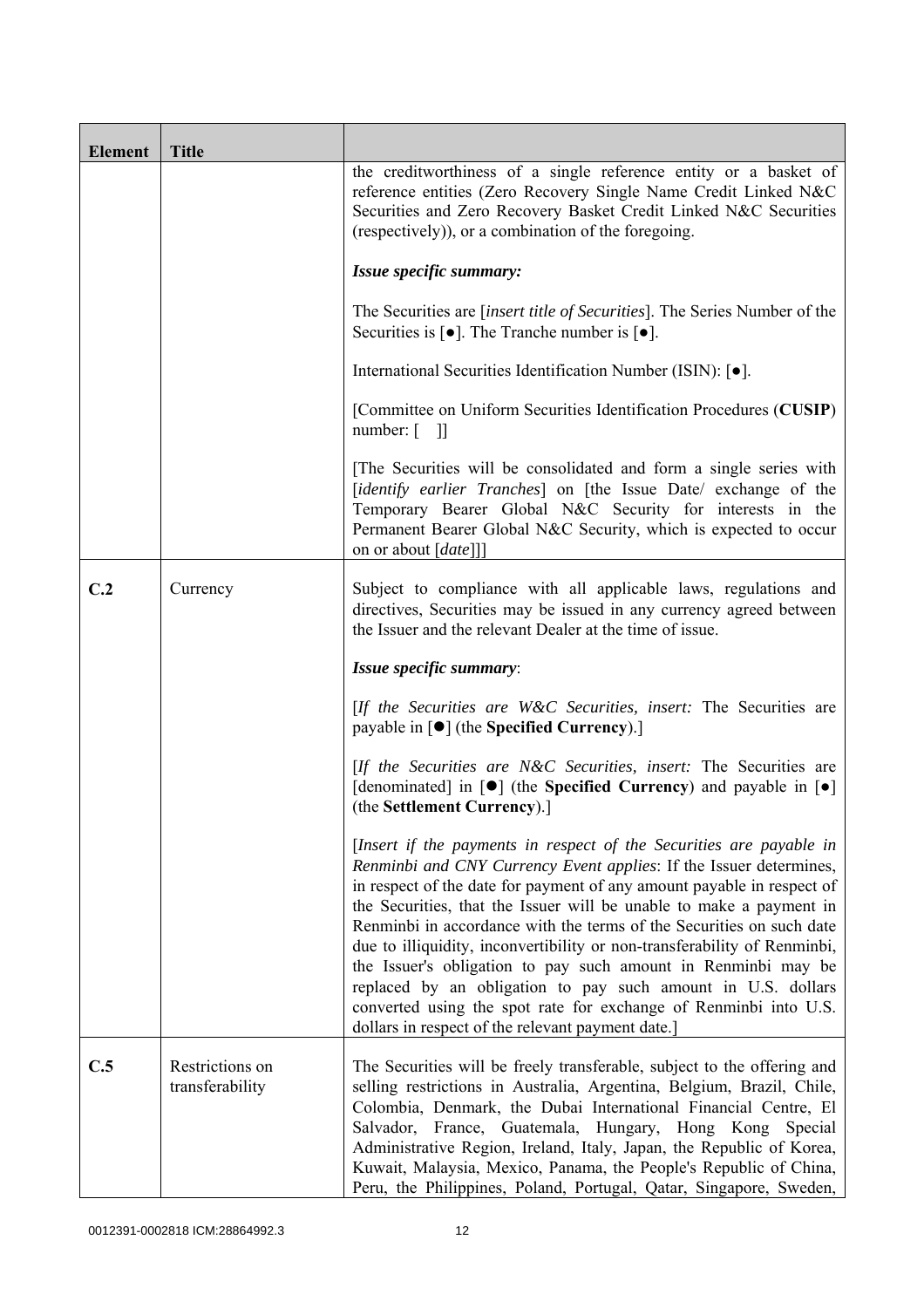| <b>Element</b> | <b>Title</b>                                     |                                                                                                                                                                                                                                                                                                                                                                                                                                                                                                                                                                                                                                                                                                                                                                                                                                          |
|----------------|--------------------------------------------------|------------------------------------------------------------------------------------------------------------------------------------------------------------------------------------------------------------------------------------------------------------------------------------------------------------------------------------------------------------------------------------------------------------------------------------------------------------------------------------------------------------------------------------------------------------------------------------------------------------------------------------------------------------------------------------------------------------------------------------------------------------------------------------------------------------------------------------------|
|                |                                                  | Switzerland, Taiwan, Thailand, the United Arab Emirates, the United<br>Kingdom, the United States, Venezuela and under the Prospectus<br>Directive and the laws of any jurisdiction in which the relevant<br>Securities are offered or sold. Purchasers of Securities in the U.S. are<br>advised to consult legal counsel prior to making any transfer of such<br>Securities.                                                                                                                                                                                                                                                                                                                                                                                                                                                            |
| C.8            | Rights attaching to the<br>Securities, including | Securities issued under the Programme will have terms and conditions<br>relating to, among other matters:                                                                                                                                                                                                                                                                                                                                                                                                                                                                                                                                                                                                                                                                                                                                |
|                | ranking and limitations<br>on those rights       | <b>Status (Ranking)</b>                                                                                                                                                                                                                                                                                                                                                                                                                                                                                                                                                                                                                                                                                                                                                                                                                  |
|                |                                                  | Securities are direct, unconditional, unsubordinated and [If the<br>Securities are N&C Securities, insert: (subject to the provisions of a<br>negative pledge)] unsecured obligations of the Issuer and rank pari<br><i>passu</i> and without prejudice among themselves and ([If the Securities]<br>are N&C Securities, insert: subject as aforesaid and] save for such<br>exceptions as may be provided by applicable legislation) at least<br>equally with all other unsecured and unsubordinated obligations of the<br>Issuer, from time to time outstanding.                                                                                                                                                                                                                                                                        |
|                |                                                  | <b>Taxation</b>                                                                                                                                                                                                                                                                                                                                                                                                                                                                                                                                                                                                                                                                                                                                                                                                                          |
|                |                                                  | [If the Securities are N&C Securities, insert: All payments of principal<br>and interest in respect of the Securities will be made free and clear of,<br>and without withholding taxes (or other similar withholdings or<br>deductions) in the United Kingdom (in the case of the Issuer) [or Japan<br>(in the case of the Guarantor)], unless such withholding or deduction<br>is required by law. In the event any such deduction is made, the<br>Issuer [or the Guarantor, as applicable] [Insert if tax gross-up does not<br>apply to the N&C Securities: will not be required to pay additional<br>amounts to cover the amounts so deducted.] [Insert if tax gross-up<br>applies to the N&C Securities: will, save in certain limited<br>circumstances, be required to pay additional amounts to cover the<br>amounts so deducted.] |
|                |                                                  | [If the Securities are W&C Securities, insert: [The Issuer shall not be]<br>[Neither the Issuer nor the Guarantor shall be] liable for or otherwise<br>obliged to pay any tax, duty, withholding or other payment (including<br>any stamp or transfer tax) which may arise as a result of the<br>ownership, transfer, exercise or enforcement of any Security by any<br>person and all payments made by the Issuer [or the Guarantor] shall<br>be made subject to any such tax, duty, withholding, deduction or other<br>payment which may be required to be made, paid, withheld or<br>deducted.]                                                                                                                                                                                                                                       |
|                |                                                  | [All payments in respect of the Securities will be subject in all cases to<br>(i) any fiscal or other laws and regulations applicable thereto in the<br>place of payment, (ii) any withholding or deduction required pursuant<br>to Section 871(m) of the U.S. Internal Revenue Code of 1986 (the<br>Code), and (iii) any withholding or deduction required pursuant to an                                                                                                                                                                                                                                                                                                                                                                                                                                                               |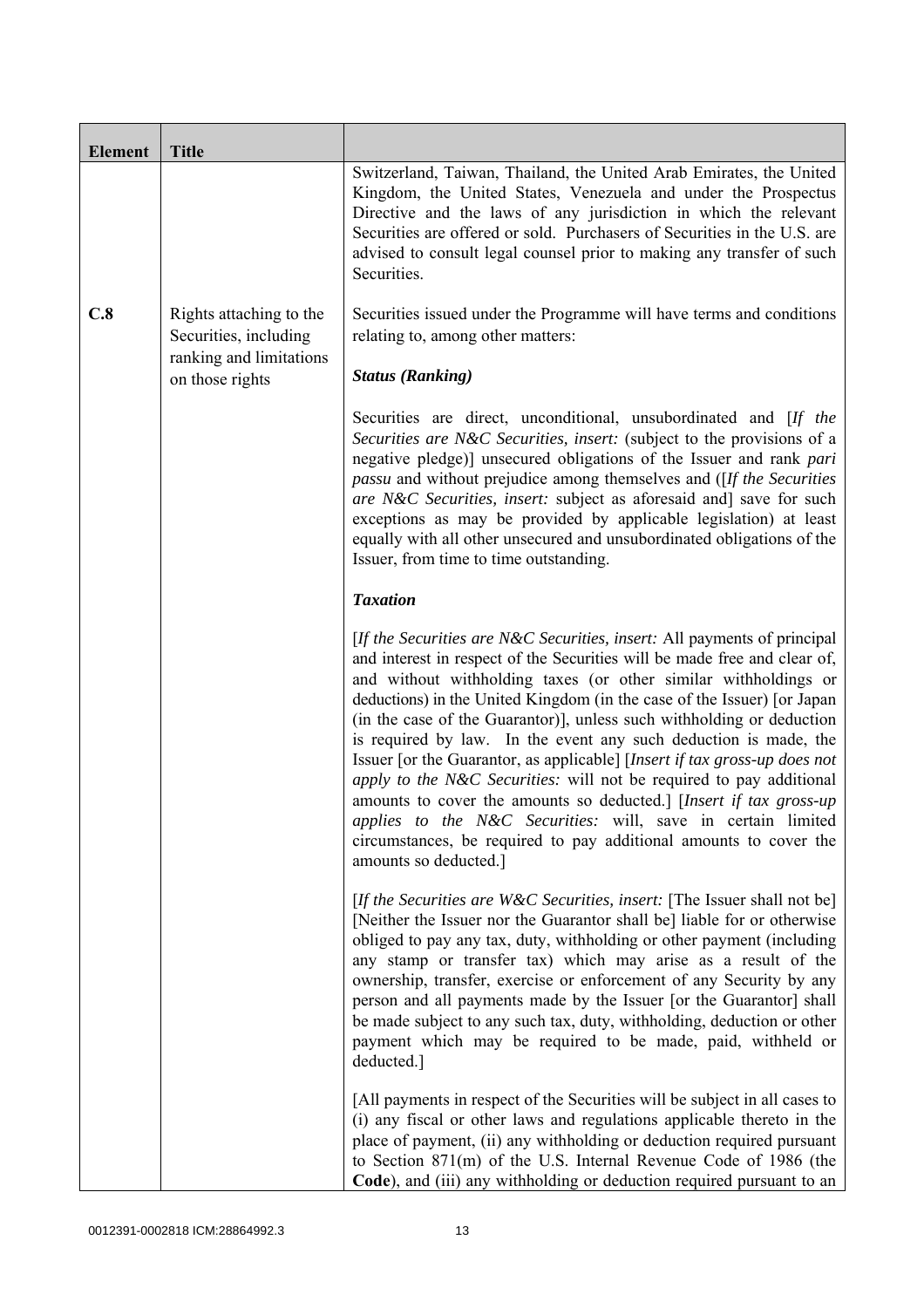| <b>Element</b> | <b>Title</b> |                                                                                                                                                                                                                                                                                                                                                                                                                                                                                                                                                                                                                                                                                                                                                                                                                                                                                                                                                                                                                                                                                                                                                                                       |
|----------------|--------------|---------------------------------------------------------------------------------------------------------------------------------------------------------------------------------------------------------------------------------------------------------------------------------------------------------------------------------------------------------------------------------------------------------------------------------------------------------------------------------------------------------------------------------------------------------------------------------------------------------------------------------------------------------------------------------------------------------------------------------------------------------------------------------------------------------------------------------------------------------------------------------------------------------------------------------------------------------------------------------------------------------------------------------------------------------------------------------------------------------------------------------------------------------------------------------------|
|                |              | agreement described in Section 1471(b) of the Code or otherwise<br>imposed pursuant to Sections 1471 through 1474 of the Code, any<br>regulations or agreements thereunder, any official interpretations<br>thereof, or (without prejudice to the provisions of N&C Securities<br>Condition 9 ( <i>Taxation</i> )) any law implementing an intergovernmental<br>approach thereto.]                                                                                                                                                                                                                                                                                                                                                                                                                                                                                                                                                                                                                                                                                                                                                                                                    |
|                |              | [If the Securities are N&C Securities, insert:                                                                                                                                                                                                                                                                                                                                                                                                                                                                                                                                                                                                                                                                                                                                                                                                                                                                                                                                                                                                                                                                                                                                        |
|                |              | [Issuer's] [N][n]egative pledge                                                                                                                                                                                                                                                                                                                                                                                                                                                                                                                                                                                                                                                                                                                                                                                                                                                                                                                                                                                                                                                                                                                                                       |
|                |              | So long as any of the Securities remain outstanding, the Issuer will not<br>create or have outstanding any mortgage, charge, pledge or other<br>security interest upon the whole or any part of its undertaking, assets<br>or revenues, present or future, to secure any of its own Indebtedness<br>or to secure its guarantee of or any indemnity in respect of any<br>Indebtedness of any third party for the benefit of the existing or future<br>holders thereof, without at the same time either securing the Securities<br>at least equally and rateably with such Indebtedness or, as the case<br>may be, such guarantee or indemnity or according to the Securities<br>such other security or guarantee as shall have been approved by an<br>Extraordinary Resolution of the Securityholders for the time being,<br>where Indebtedness means any indebtedness represented by<br>securities which have a maturity of greater than one year and are for<br>the time being, or are intended to be, quoted, listed, ordinarily dealt in<br>or traded on any stock exchange or over-the-counter or other securities<br>market in the jurisdiction of incorporation of the Issuer.] |
|                |              | [If the Securities are Guaranteed N&C Securities insert:                                                                                                                                                                                                                                                                                                                                                                                                                                                                                                                                                                                                                                                                                                                                                                                                                                                                                                                                                                                                                                                                                                                              |
|                |              | Guarantor's negative pledge                                                                                                                                                                                                                                                                                                                                                                                                                                                                                                                                                                                                                                                                                                                                                                                                                                                                                                                                                                                                                                                                                                                                                           |
|                |              | So long as the Securities remain outstanding, the Guarantor will not<br>create or permit to be outstanding any mortgage, charge, pledge or<br>other security interest upon the whole or any part of its property,<br>assets or revenues, present or future, to secure for the benefit of the<br>holders of any securities (i) payment of any sum due in respect of any<br>securities or (ii) any payment under any guarantee of securities or (iii)<br>any payment under any indemnity or other like obligation relating to<br>securities, in any such case in which:                                                                                                                                                                                                                                                                                                                                                                                                                                                                                                                                                                                                                 |
|                |              | either such securities are by their terms payable, or confer a<br>(a)<br>right to receive payment, in any currency other than the<br>currency of the jurisdiction of incorporation of the Guarantor<br>which is Japanese Yen, or such securities are denominated in<br>Japanese Yen and more than 50 per cent. of the aggregate<br>principal amount thereof is initially distributed outside the<br>jurisdiction of incorporation of the Guarantor which is Japan,<br>by or with the authorisation of the Guarantor or (if not the<br>Guarantor) the Issuer; and                                                                                                                                                                                                                                                                                                                                                                                                                                                                                                                                                                                                                      |
|                |              | (b)<br>such securities are for the time being, or are intended to be,                                                                                                                                                                                                                                                                                                                                                                                                                                                                                                                                                                                                                                                                                                                                                                                                                                                                                                                                                                                                                                                                                                                 |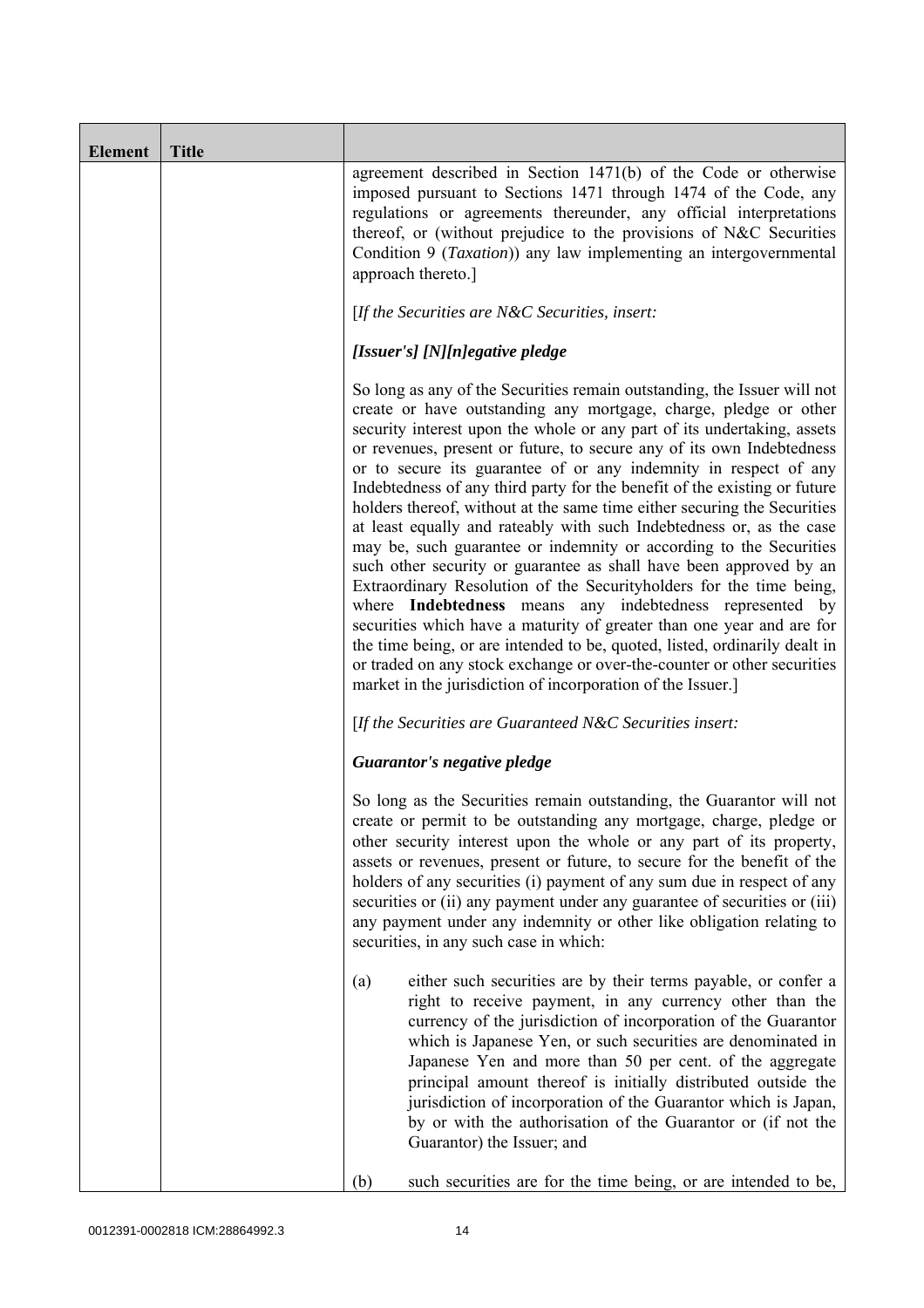| <b>Element</b> | <b>Title</b> |                                                                                                                                                                                                                                                                                                                                                                                                                                                                                                                                                                                                                                                                                                                            |
|----------------|--------------|----------------------------------------------------------------------------------------------------------------------------------------------------------------------------------------------------------------------------------------------------------------------------------------------------------------------------------------------------------------------------------------------------------------------------------------------------------------------------------------------------------------------------------------------------------------------------------------------------------------------------------------------------------------------------------------------------------------------------|
|                |              | quoted, listed, ordinarily dealt in or traded on any stock<br>exchange or over-the-counter or other securities market<br>outside Japan,                                                                                                                                                                                                                                                                                                                                                                                                                                                                                                                                                                                    |
|                |              | without in any such case at the same time according to the Guarantee<br>either the same security as is granted to or is outstanding in respect of<br>such securities, guarantee, indemnity or other like obligation or such<br>other security or guarantee as shall be approved by an Extraordinary<br>Resolution of the Securityholders. For the purposes of the above,<br>"securities" means bonds, debentures, notes or other similar<br>investment securities of the Issuer or the Guarantor, or any other<br>person with a stated maturity of more than one year from the creation<br>thereof.]                                                                                                                       |
|                |              | [If the Securities are $W\&C$ Securities, insert:                                                                                                                                                                                                                                                                                                                                                                                                                                                                                                                                                                                                                                                                          |
|                |              | Negative pledge                                                                                                                                                                                                                                                                                                                                                                                                                                                                                                                                                                                                                                                                                                            |
|                |              | The terms of the Securities will not contain a negative pledge<br>provision in respect of either the Issuer [or the Guarantor].]                                                                                                                                                                                                                                                                                                                                                                                                                                                                                                                                                                                           |
|                |              | <b>Events of default</b>                                                                                                                                                                                                                                                                                                                                                                                                                                                                                                                                                                                                                                                                                                   |
|                |              | [If the Securities are N&C Securities, insert:                                                                                                                                                                                                                                                                                                                                                                                                                                                                                                                                                                                                                                                                             |
|                |              | The terms of the Securities will contain, amongst others, the following<br>events of default:                                                                                                                                                                                                                                                                                                                                                                                                                                                                                                                                                                                                                              |
|                |              | default for a period of 30 days or more in payment of any sum<br>(a)<br>due in respect of the Securities;                                                                                                                                                                                                                                                                                                                                                                                                                                                                                                                                                                                                                  |
|                |              | failure by the Issuer [or the Guarantor] to perform or observe<br>(b)<br>any of [its][their respective] other covenants or agreements<br>under the Securities[, the Guarantee] or (where such other<br>covenants or agreements are for the benefit of the<br>Securityholders) the Agency Agreement continuing for a<br>period of 90 days after the date on which written notice is<br>given to the Issuer [and the Guarantor] by any Securityholder<br>requiring remedy of such default;                                                                                                                                                                                                                                   |
|                |              | any indebtedness for borrowed money other than the<br>(c)<br>Securities having an aggregate outstanding principal amount<br>equal to or greater than U.S.\$10,000,000 (or its equivalent) of<br>the Issuer [or the Guarantor] becomes prematurely repayable<br>following a default, or the Issuer [or the Guarantor] defaults in<br>the repayment of any such indebtedness at the maturity<br>thereof or at the expiration of any applicable grace period<br>therefor (or in the case of such indebtedness due on demand,<br>defaults in the payment of such indebtedness at the expiration<br>of three business days after demand therefor or, if longer, any<br>applicable grace period therefor) or any guarantee of or |
|                |              | indemnity in respect of any indebtedness for borrowed money                                                                                                                                                                                                                                                                                                                                                                                                                                                                                                                                                                                                                                                                |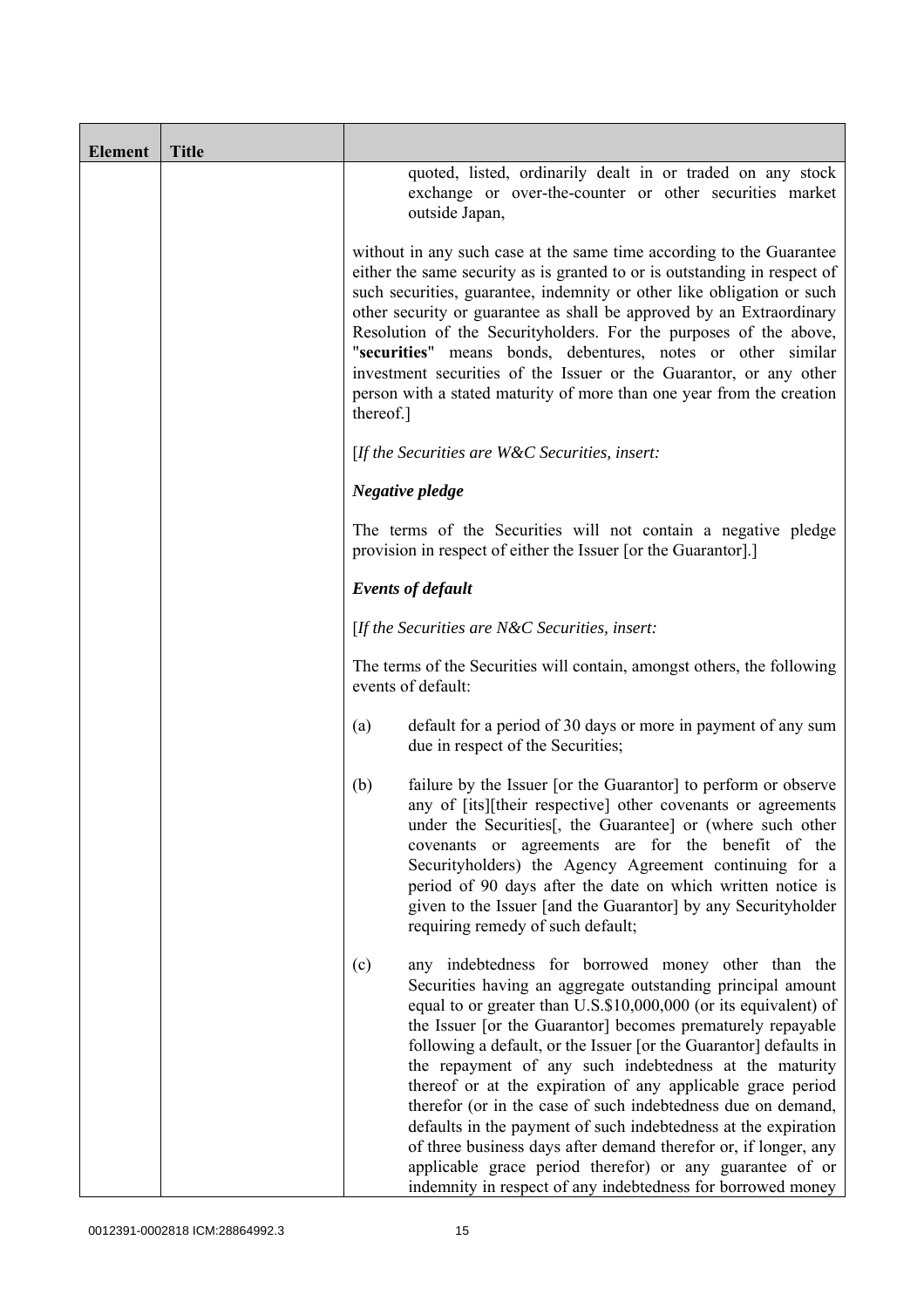| <b>Element</b> | <b>Title</b>           |                 |                                                                                                                                                                                                                                                                                                                                                                        |
|----------------|------------------------|-----------------|------------------------------------------------------------------------------------------------------------------------------------------------------------------------------------------------------------------------------------------------------------------------------------------------------------------------------------------------------------------------|
|                |                        |                 | of others having a principal amount or aggregate principal<br>amount for the time being outstanding of at least<br>U.S.\$10,000,000 (or its equivalent) given by the Issuer [or the<br>Guarantor] shall not be honoured when due and called upon at<br>the expiration of any applicable grace period;                                                                  |
|                |                        | (d)             | subject to certain exceptions, and, in certain instances, the<br>passing of a specified time period, events resulting from a<br>decree or order by a court relating to the reorganisation,<br>winding up, insolvency, bankruptcy or similar procedure of<br>the Issuer [or the Guarantor];                                                                             |
|                |                        | (e)             | events resulting from the instigation by the Issuer [or the<br>Guarantor] of, or the consent of the Issuer [or the Guarantor]<br>to, proceedings relating to the reorganisation, bankruptcy or<br>similar procedure of the Issuer [or the Guarantor] or the<br>moratorium of payments in respect of the Issuer; [or]                                                   |
|                |                        | (f)             | subject to certain exceptions, the Issuer [or the Guarantor]<br>ceasing to carry on the whole or substantially the whole of its<br>business or disposing of the whole or substantially the whole<br>of its assets[.] $\lceil$ ; or                                                                                                                                     |
|                |                        | (g)             | for any reason whatsoever the Guarantee not being (or being<br>claimed by the Guarantor not to be) in full force and effect.]                                                                                                                                                                                                                                          |
|                |                        |                 | [If the Securities are $W\&C$ Securities, insert:                                                                                                                                                                                                                                                                                                                      |
|                |                        |                 | The terms of the Securities will contain; amongst others, the following<br>events of default:                                                                                                                                                                                                                                                                          |
|                |                        | (a)             | events resulting from a decree or order by a court relating to<br>the reorganisation, winding-up, insolvency, bankruptcy or<br>similar procedure of the Issuer [or the Guarantor] (subject to<br>certain exceptions); or                                                                                                                                               |
|                |                        | (b)             | events resulting from the instigation by the Issuer [or the<br>Guarantor] of, or the consent of the Issuer [or the Guarantor]<br>to, proceedings relating to the reorganisation, bankruptcy or<br>similar procedure of the Issuer [or the Guarantor] or the<br>moratorium of payments in respect of the Issuer.]                                                       |
|                |                        | <b>Meetings</b> |                                                                                                                                                                                                                                                                                                                                                                        |
|                |                        | majority.       | The relevant Conditions contain provisions for calling meetings of<br>Securityholders to consider matters affecting their interests generally.<br>These provisions permit defined majorities to bind all Securityholders<br>including Securityholders who did not attend and vote at the relevant<br>meeting and Securityholders who voted in a manner contrary to the |
| C.9            | Interest/Redemption of | <b>Interest</b> |                                                                                                                                                                                                                                                                                                                                                                        |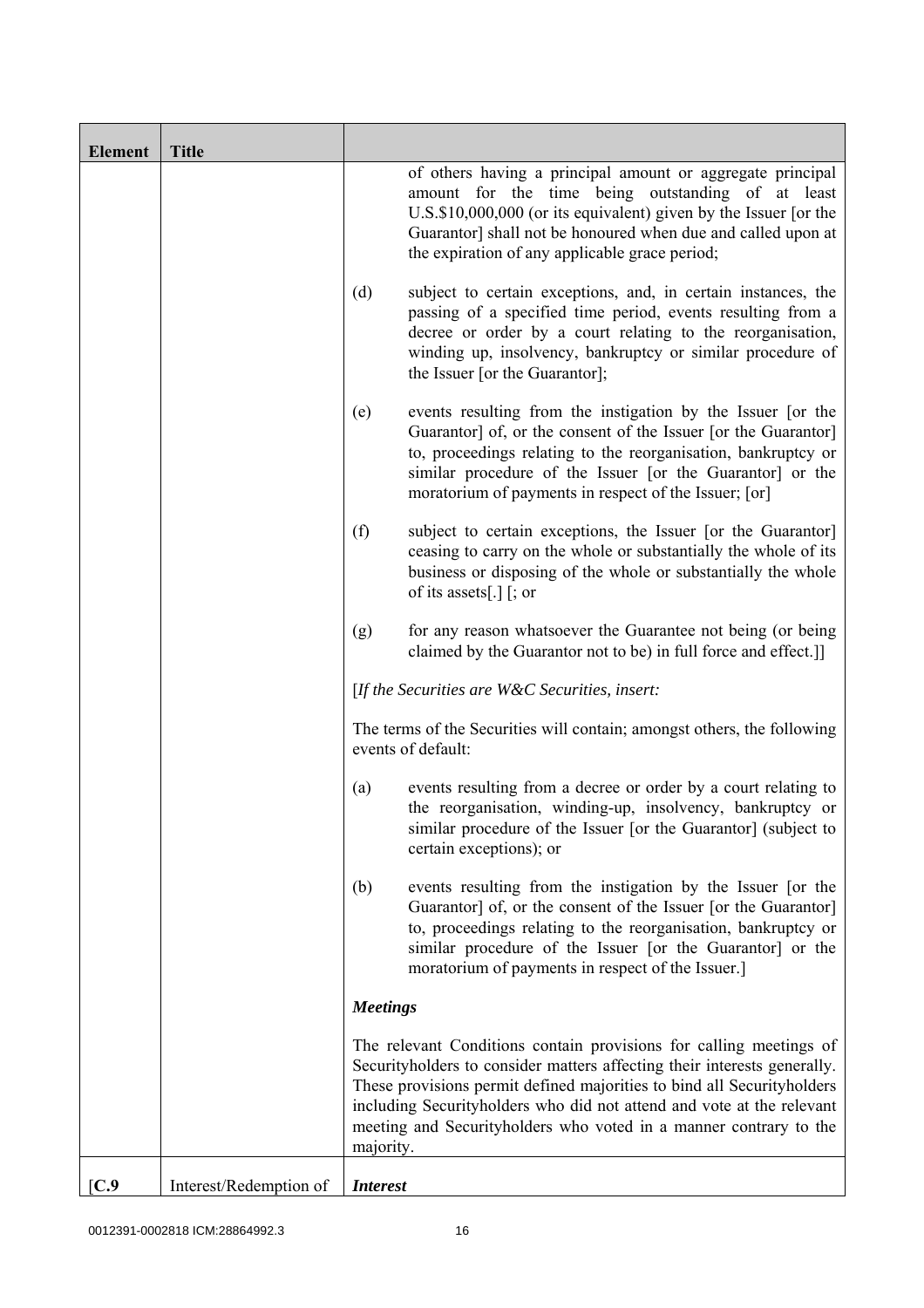| <b>Element</b> | <b>Title</b>                                                                                                                                                            |                                                                                                                                                                                                                                                                                                                                                                                                                                                                                                                                            |
|----------------|-------------------------------------------------------------------------------------------------------------------------------------------------------------------------|--------------------------------------------------------------------------------------------------------------------------------------------------------------------------------------------------------------------------------------------------------------------------------------------------------------------------------------------------------------------------------------------------------------------------------------------------------------------------------------------------------------------------------------------|
|                | N&C Securities<br>(Do not include this<br>Element C.9 if the<br>relevant Securities are<br>derivative securities for<br>the purpose of                                  | Securities may or may not bear interest. Interest-bearing Securities<br>will either bear interest payable at a fixed rate, a floating rate, a<br>structured floating rate, an FX linked rate, an equity linked rate, an<br>index linked rate, an inflation index linked rate or a swap rate linked<br>rate.                                                                                                                                                                                                                                |
|                | <b>Commission Regulation</b><br>$(EC)$ No. 809/2004 (as<br>amended) (being<br>Securities which may<br>redeem at an amount<br>other than 100% of<br>their nominal amount | Issue specific summary:<br>[For fixed rate interest Securities: The Securities bear interest [from<br>their date of issue/from $\lceil \bullet \rceil$ at the fixed rate of $\lceil \bullet \rceil$ per cent. per<br>annum. As of the Issue Date, the yield of the Securities is $\lceil \bullet \rceil$ per<br>cent. Interest will be paid [annually] in arrear on [ $\bullet$ ] in each year.<br>The first interest payment will be made on $[\bullet]$ .]                                                                               |
|                | <i>(Derivative Securities))</i>                                                                                                                                         | [For floating rate interest Securities: The Securities bear interest<br>[from their date of issue/from $\lceil \bullet \rceil$ ] at floating rates calculated by<br>reference to [specify reference rate for Securities being issued]<br>[plus/minus] a margin of $[\bullet]$ per cent.<br>Interest will be paid<br>[quarterly/semi-annually/annually] in arrear on [ $\bullet$ ] in each year[,<br>subject to adjustment for non-business days]. The first interest<br>payment will be made on $\lceil \bullet \rceil$ .                  |
|                |                                                                                                                                                                         | [For Securities with a derivative component to the interest payment:<br>The Securities bear interest [from their date of issue/from $\lceil \bullet \rceil$ ] at [a<br>structured floating rate/a FX linked rate/an equity linked rate/an index<br>linked rate/an inflation index linked rate/a swap rate linked rate] as set<br>out in item C.10. Interest will be paid [quarterly/semi-annually/annually]<br>in arrear on $\lceil \bullet \rceil$ in each year. The first interest payment will be made<br>on $\lceil \bullet \rceil$ .] |
|                |                                                                                                                                                                         | [Include for floating rate securities only where a maximum and/or<br>minumum rate of interest applies: The Rate of Interest [for any<br>Coupon Period] shall not [exceed the Maximum Rate of Interest] [or]<br>less<br>the<br>Minimum Rate<br>than<br>of Interest.<br>[The<br>[be<br>[Maximum][Minimum] Rate of Interest for [each Coupon Period] will<br>be [specify (per Coupon Period if Maximum/Minimum Rate of Interest<br>varies between Coupon Periods)].                                                                           |
|                |                                                                                                                                                                         | [Not Applicable - The Securities do not bear any interest [and will be<br>offered and sold at a discount to their nominal amount].]                                                                                                                                                                                                                                                                                                                                                                                                        |
|                |                                                                                                                                                                         | Redemption                                                                                                                                                                                                                                                                                                                                                                                                                                                                                                                                 |
|                |                                                                                                                                                                         | The terms under which Securities may be redeemed (including the<br>maturity date and the price at which they will be redeemed on the<br>maturity date as well as any provisions relating to early redemption)<br>will be agreed between the Issuer and the relevant Dealer at the time<br>of issue of the relevant Securities.                                                                                                                                                                                                             |
|                |                                                                                                                                                                         | Issue specific summary:                                                                                                                                                                                                                                                                                                                                                                                                                                                                                                                    |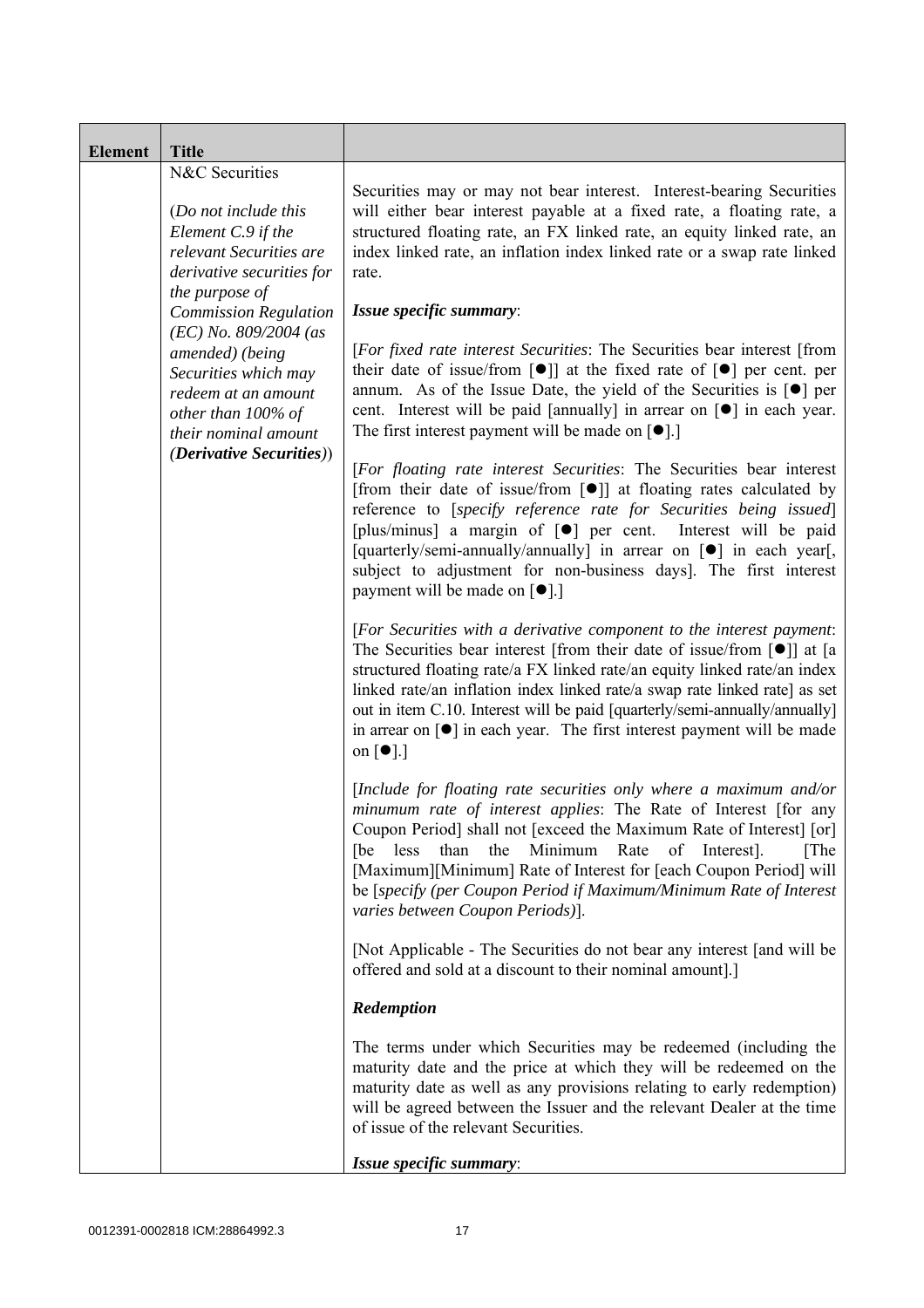| <b>Element</b> | <b>Title</b>                                                                            |                                                                                                                                                                                                                                                                                                                                                                                                                                                                                                                                                                                                                                                                                                                                                                                                                                                                                                                                                                                                                                                                                                                                                          |
|----------------|-----------------------------------------------------------------------------------------|----------------------------------------------------------------------------------------------------------------------------------------------------------------------------------------------------------------------------------------------------------------------------------------------------------------------------------------------------------------------------------------------------------------------------------------------------------------------------------------------------------------------------------------------------------------------------------------------------------------------------------------------------------------------------------------------------------------------------------------------------------------------------------------------------------------------------------------------------------------------------------------------------------------------------------------------------------------------------------------------------------------------------------------------------------------------------------------------------------------------------------------------------------|
|                |                                                                                         | Unless previously redeemed or cancelled, each Security will be<br>redeemed on [ <i>Insert relevant Maturity Date</i> ] at $\lceil par/\lceil \bullet \rceil$ per cent. of<br>its nominal amount].                                                                                                                                                                                                                                                                                                                                                                                                                                                                                                                                                                                                                                                                                                                                                                                                                                                                                                                                                        |
|                |                                                                                         | The Securities may be redeemed early [for tax reasons][[,] at the<br>option of the Issuer][[,] at the option of security holders][[,][and] upon<br>the occurrence of certain regulatory events [[[,][and] in circumstances<br>where the performance of the Issuer's [or the Guarantor's] obligations<br>under the Securities [or the Guarantee (as applicable)] has or will<br>become unlawful, illegal or otherwise prohibited] [and following the<br>occurrence of certain events relating to [the][any] [asset][or][basis] by<br>reference to which the return on the Securities may be determined<br>including those [Adjustment][and][Disruption] Events described in<br>Element C.10 below] at [specify each permutation of the early<br>redemption price from the Conditions (including, where relevant,<br>replicating the method by which the relevant early redemption price<br>will be calculated from the Conditions) and the circumstances in<br>which each such permutation may apply in accordance with the<br>Conditions. If relevant, specify any maximum or minimum redemption<br>amounts, applicable to the Securities being issued]. |
|                |                                                                                         | <b>Representative of Securityholders</b>                                                                                                                                                                                                                                                                                                                                                                                                                                                                                                                                                                                                                                                                                                                                                                                                                                                                                                                                                                                                                                                                                                                 |
|                |                                                                                         | Not Applicable – No representative of the Security holders has been<br>appointed by the Issuer.                                                                                                                                                                                                                                                                                                                                                                                                                                                                                                                                                                                                                                                                                                                                                                                                                                                                                                                                                                                                                                                          |
|                |                                                                                         | Please also refer to item C.8 above for rights attaching to the<br>Securities.                                                                                                                                                                                                                                                                                                                                                                                                                                                                                                                                                                                                                                                                                                                                                                                                                                                                                                                                                                                                                                                                           |
| IC.10          | Derivative component<br>in the interest payment                                         | [Not Applicable – There is no derivative component to the interest<br>payment for the Securities]                                                                                                                                                                                                                                                                                                                                                                                                                                                                                                                                                                                                                                                                                                                                                                                                                                                                                                                                                                                                                                                        |
|                | (Do not include this<br>Element C.10 if the                                             | (This Element should be specified as "Not Applicable" if there is no<br>derivative component to the interest payment for the Securities)                                                                                                                                                                                                                                                                                                                                                                                                                                                                                                                                                                                                                                                                                                                                                                                                                                                                                                                                                                                                                 |
|                | relevant Securities are<br>Derivative Securities as<br>defined in Element C.9<br>above) | [Payments of interest in respect of the Securities will be determined<br>by reference to the performance of the [insert relevant Reference<br><i>Item(s)</i> ]. The Calculation Agent for the Securities is $[•]$ .                                                                                                                                                                                                                                                                                                                                                                                                                                                                                                                                                                                                                                                                                                                                                                                                                                                                                                                                      |
|                |                                                                                         | [Insert if applicable:                                                                                                                                                                                                                                                                                                                                                                                                                                                                                                                                                                                                                                                                                                                                                                                                                                                                                                                                                                                                                                                                                                                                   |
|                |                                                                                         | Coupon Accrual Date means [ $\bullet$ ].                                                                                                                                                                                                                                                                                                                                                                                                                                                                                                                                                                                                                                                                                                                                                                                                                                                                                                                                                                                                                                                                                                                 |
|                |                                                                                         | Coupon Period means [insert coupon period].                                                                                                                                                                                                                                                                                                                                                                                                                                                                                                                                                                                                                                                                                                                                                                                                                                                                                                                                                                                                                                                                                                              |
|                |                                                                                         | Coupon Payment Date means [ $\bullet$ ].]                                                                                                                                                                                                                                                                                                                                                                                                                                                                                                                                                                                                                                                                                                                                                                                                                                                                                                                                                                                                                                                                                                                |
|                |                                                                                         | [Include where a maximum and/or minumum rate of interest<br><i>applies:</i> Notwithstanding the Rate of Interest that may be<br>calculated in accordance with the provisions set out below, the<br>Rate of Interest [for any Coupon Period] shall not [exceed the<br>Maximum Rate of Interest [or] [be less than the Minimum Rate<br>of Interest]. [The [Maximum][Minimum] Rate of Interest for<br>[each Coupon Period] will be [specify (per Coupon Period if                                                                                                                                                                                                                                                                                                                                                                                                                                                                                                                                                                                                                                                                                           |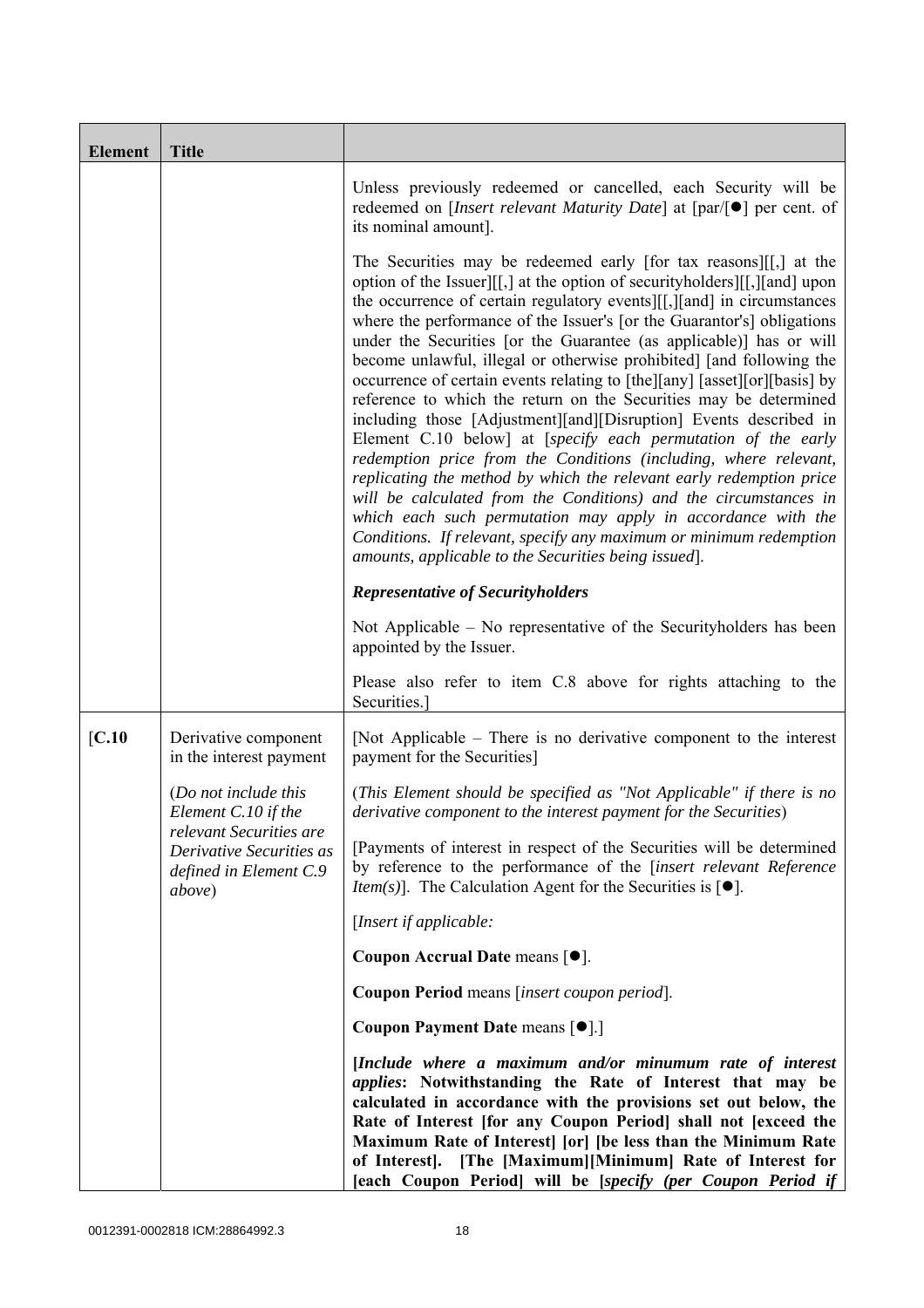| <b>Element</b> | <b>Title</b> |                                                                                                                                                                                                                                                                                                                                                                                                                                                                                                                                                                                                                                                                                                                        |
|----------------|--------------|------------------------------------------------------------------------------------------------------------------------------------------------------------------------------------------------------------------------------------------------------------------------------------------------------------------------------------------------------------------------------------------------------------------------------------------------------------------------------------------------------------------------------------------------------------------------------------------------------------------------------------------------------------------------------------------------------------------------|
|                |              | Maximum/Minimum Rate of Interest varies between Coupon<br>$Periods$ ].]                                                                                                                                                                                                                                                                                                                                                                                                                                                                                                                                                                                                                                                |
|                |              | [In the case of Fixed FX Interest N&C Securities: The interest<br>payable in respect of the Securities will be an amount in the<br>Settlement Currency.                                                                                                                                                                                                                                                                                                                                                                                                                                                                                                                                                                |
|                |              | The Rate of Interest for each Coupon Period shall be a rate expressed as<br>a percentage (which will not be less than, but may be equal to, zero)<br>calculated by the Calculation Agent equal to [in the case of a Fixed FX<br>Interest N&C Security specified as a Currency 2 Fixed Rate N&C<br>Security: the Base Rate of Interest multiplied by the relevant Settlement<br>Rate, calculated by the Calculation Agent as of the relevant Valuation<br>Date] [in the case of a Fixed FX Interest N&C Security specified as a<br>Currency 1 Fixed Rate N&C Security: the Base Rate of Interest divided<br>by the relevant Settlement Rate, calculated by the Calculation Agent as<br>of the relevant Valuation Date]. |
|                |              | Where:                                                                                                                                                                                                                                                                                                                                                                                                                                                                                                                                                                                                                                                                                                                 |
|                |              | <b>Currency Pair</b> means [specify Currency Pairs in form of [insert first]<br>currency]/[insert second currency]] (repeat for each Currency Pair).                                                                                                                                                                                                                                                                                                                                                                                                                                                                                                                                                                   |
|                |              | Base Rate of Interest means [ $\bullet$ ] per cent.                                                                                                                                                                                                                                                                                                                                                                                                                                                                                                                                                                                                                                                                    |
|                |              | <b>FX Price Source</b> means [specify per Settlement Rate Option].                                                                                                                                                                                                                                                                                                                                                                                                                                                                                                                                                                                                                                                     |
|                |              | Reference Exchange Rate means the spot exchange rate for the<br>Specified Currency quoted against the Settlement Currency expressed<br>as the number of units of the Specified Currency quoted per one unit<br>of the Settlement Currency.                                                                                                                                                                                                                                                                                                                                                                                                                                                                             |
|                |              | Relevant Currency means each of the Specified Currency and the<br>Settlement Currency.                                                                                                                                                                                                                                                                                                                                                                                                                                                                                                                                                                                                                                 |
|                |              | <b>Settlement Rate</b> means the Reference Exchange Rate on the relevant<br>Valuation Date at the Valuation Time as determined by the<br>Calculation Agent by reference to the Settlement Rate Option (and<br>such determination may be made, without limitation, with such<br>adjustments as are, at the discretion of the Calculation Agent,<br>necessary to the published quoting conventions and/or implying the<br>Reference Exchange Rate from more than one Settlement Rate<br>Option) unless any applicable disruption event exists or occurs, in<br>which case, the Settlement Rate will be determined by the Calculation<br>Agent.                                                                           |
|                |              | Settlement Rate Option means the rate published for the Specified<br>Currency/Settlement Currency fixing rate on the FX Price Source at or<br>about the Valuation Time on the relevant Valuation Date or, if the<br>Reference Exchange Rate is to be implied from more than one<br>Settlement Rate Option, the rate, for each Currency Pair, published for<br>the Currency Pair fixing rate on the FX Price Source at or about the                                                                                                                                                                                                                                                                                     |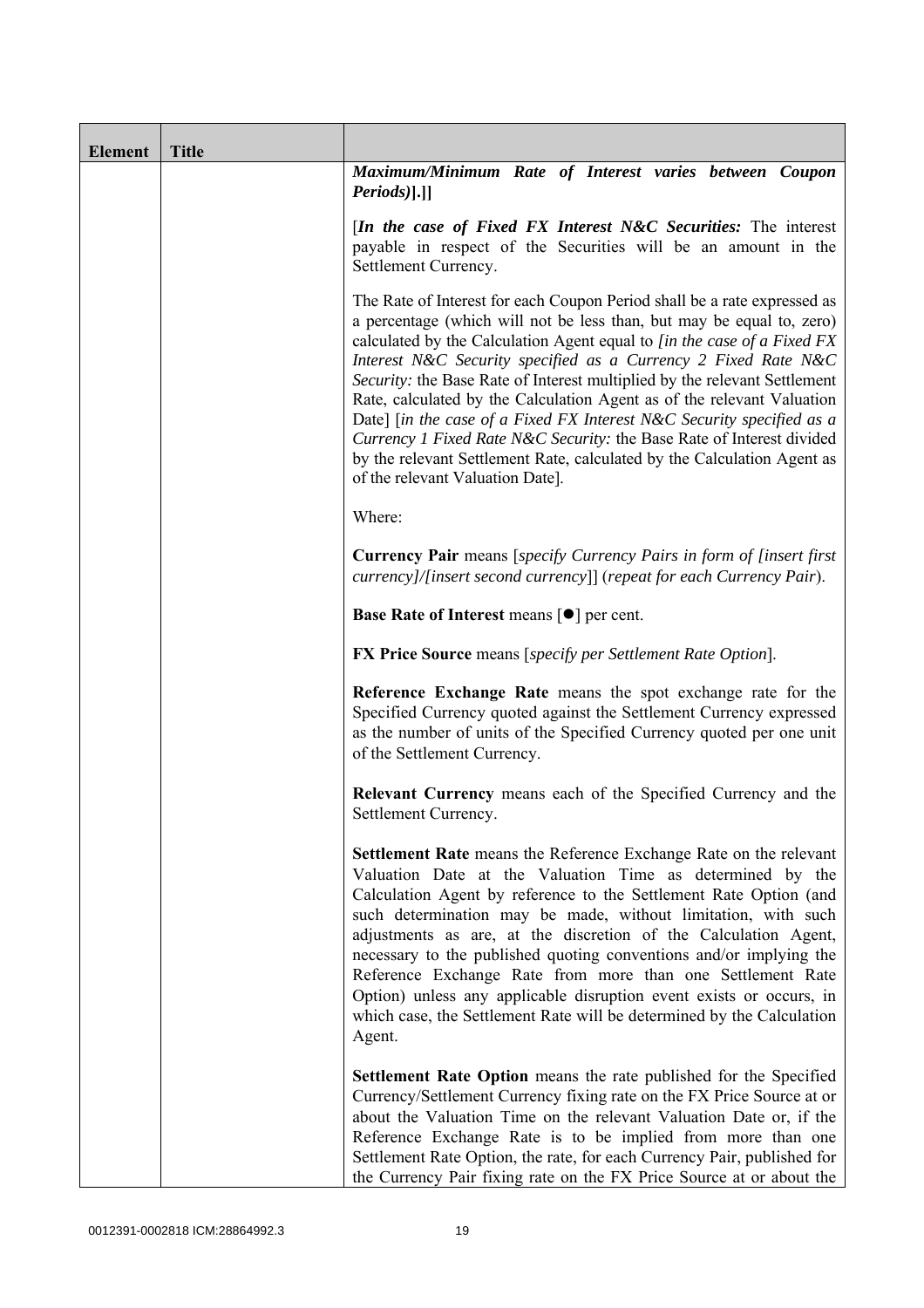| <b>Element</b> | <b>Title</b> |                                                                                                                                                                                                                                                                                       |
|----------------|--------------|---------------------------------------------------------------------------------------------------------------------------------------------------------------------------------------------------------------------------------------------------------------------------------------|
|                |              | Valuation Time on the Valuation Date.                                                                                                                                                                                                                                                 |
|                |              | Valuation Date means $\lceil \bullet \rceil$ .                                                                                                                                                                                                                                        |
|                |              | <b>Valuation Time means <math>\lceil \bullet \rceil</math>.</b>                                                                                                                                                                                                                       |
|                |              | [In the case of Equity Basket Conditional Interest N&C Securities:<br>The Rate of Interest in respect of a Coupon Payment Date shall be a<br>rate expressed as a percentage (which will not be less than, but may be<br>equal to, zero) calculated by the Calculation Agent equal to: |
|                |              | if no Conditional Coupon Barrier Event has occurred on the<br>(a)<br>Observation Date immediately preceding such Coupon<br>Payment Date, the Base Rate of Interest; or                                                                                                                |
|                |              | if a Conditional Coupon Barrier Event has occurred on the<br>(b)<br>Observation Date immediately preceding such Coupon<br>Payment Date, the Floor Rate of Interest.                                                                                                                   |
|                |              | All Equity Basket Conditional Interest N&C Securities<br>are<br>Conditional Interest N&C Securities.                                                                                                                                                                                  |
|                |              | Where:                                                                                                                                                                                                                                                                                |
|                |              | <b>Base Rate of Interest means <math>\lceil \bullet \rceil</math> per cent. per annum.</b>                                                                                                                                                                                            |
|                |              | <b>Conditional Coupon Barrier Event means the Coupon Reference</b><br>Performance in respect of any Share on an Observation Date is equal<br>to or less than the Conditional Coupon Barrier Level in respect of<br>such Observation Date.                                             |
|                |              | <b>Conditional Coupon Barrier Level means [specify % for each</b><br>Observation Date].                                                                                                                                                                                               |
|                |              | <b>Coupon Reference Performance</b> means, in respect of an Observation<br>Date and a Share, a percentage determined by the Calculation Agent<br>equal to the Reference Performance of such Share in respect of such<br>Observation Date.                                             |
|                |              | Floor Rate of Interest means $\lceil \bullet \rceil$ per cent.                                                                                                                                                                                                                        |
|                |              | i means a Share.                                                                                                                                                                                                                                                                      |
|                |              | Initial Valuation Date means $[•]$ .                                                                                                                                                                                                                                                  |
|                |              | o means an Observation Date.                                                                                                                                                                                                                                                          |
|                |              | <b>Observation Date means <math>[•]</math>.</b>                                                                                                                                                                                                                                       |
|                |              | Observation Price means, in respect of an Observation Date and a<br>Share, an amount equal to the price per share in respect of such Share<br>quoted on the applicable exchange at the Valuation Time on such                                                                         |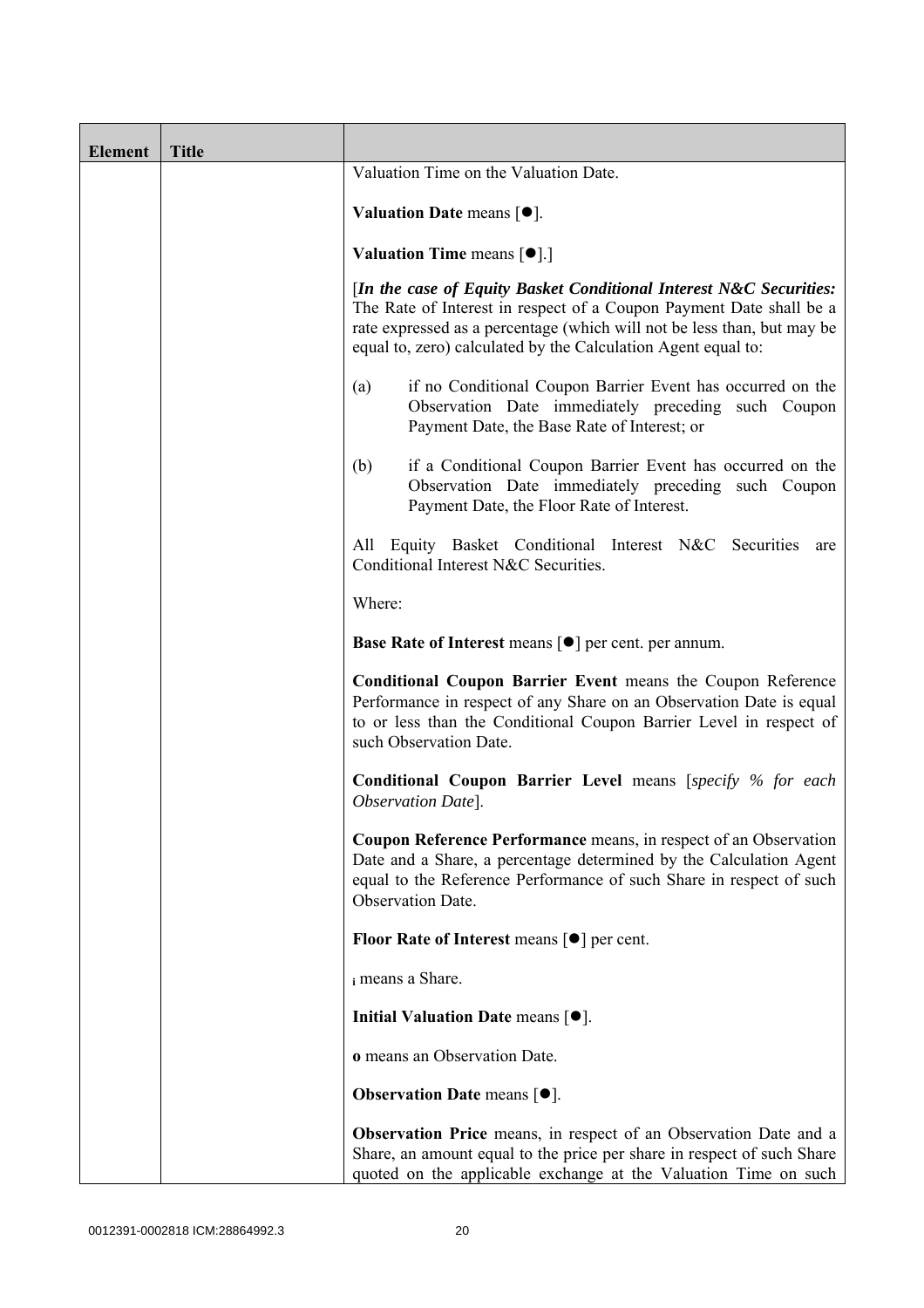| <b>Element</b> | <b>Title</b> |                                                                                                                                                                                                                                                                                      |
|----------------|--------------|--------------------------------------------------------------------------------------------------------------------------------------------------------------------------------------------------------------------------------------------------------------------------------------|
|                |              | Observation Date.                                                                                                                                                                                                                                                                    |
|                |              | Reference Performance means, in respect of an Observation Date<br>and a Share, a rate expressed as a percentage (which will not be less<br>than, but may be equal to, zero) calculated by the Calculation Agent in<br>accordance with the following formula:                         |
|                |              | Observation Price <sub>i.o</sub><br>Strike Price;                                                                                                                                                                                                                                    |
|                |              | <b>Share</b> means $\lceil \bullet \rceil$ .                                                                                                                                                                                                                                         |
|                |              | <b>Strike Price</b> means, in relation to a Share, the price per share in<br>respect of such Share quoted on the applicable exchange at the<br>Valuation Time on the Initial Valuation Date.                                                                                         |
|                |              | <b>Valuation Time means <math>\lceil \bullet \rceil</math>.</b>                                                                                                                                                                                                                      |
|                |              | [In the case of Index Basket Conditional Interest N&C Securities:<br>The Rate of Interest in respect of a Coupon Payment Date shall be a<br>rate expressed as a percentage (which will not be less than, but may be<br>equal to, zero) calculated by the Calculation Agent equal to: |
|                |              | if no Conditional Coupon Barrier Event has occurred on the<br>(a)<br>Observation Date immediately preceding such Coupon<br>Payment Date, the Base Rate of Interest; or                                                                                                               |
|                |              | if a Conditional Coupon Barrier Event has occurred on the<br>(b)<br>Observation Date immediately preceding such Coupon<br>Payment Date, the Floor Rate of Interest.                                                                                                                  |
|                |              | All Index Basket Conditional Interest N&C Securities are Conditional<br>Interest N&C Securities.                                                                                                                                                                                     |
|                |              | Where:                                                                                                                                                                                                                                                                               |
|                |              | Base Rate of Interest means [ $\bullet$ ] per cent.                                                                                                                                                                                                                                  |
|                |              | <b>Conditional Coupon Barrier Event means the Coupon Reference</b><br>Performance in respect of any Index on an Observation Date is equal<br>to or less than the Conditional Coupon Barrier Level in respect of<br>such Observation Date.                                            |
|                |              | <b>Conditional Coupon Barrier Level means [specify % for each</b><br>Observation Date].                                                                                                                                                                                              |
|                |              | Coupon Reference Performance means, in respect of an Observation<br>Date and an Index, a percentage determined by the Calculation Agent<br>equal to the Reference Performance of such Index in respect of such<br>Observation Date.                                                  |
|                |              | Floor Rate of Interest means $\lceil \bullet \rceil$ per cent.                                                                                                                                                                                                                       |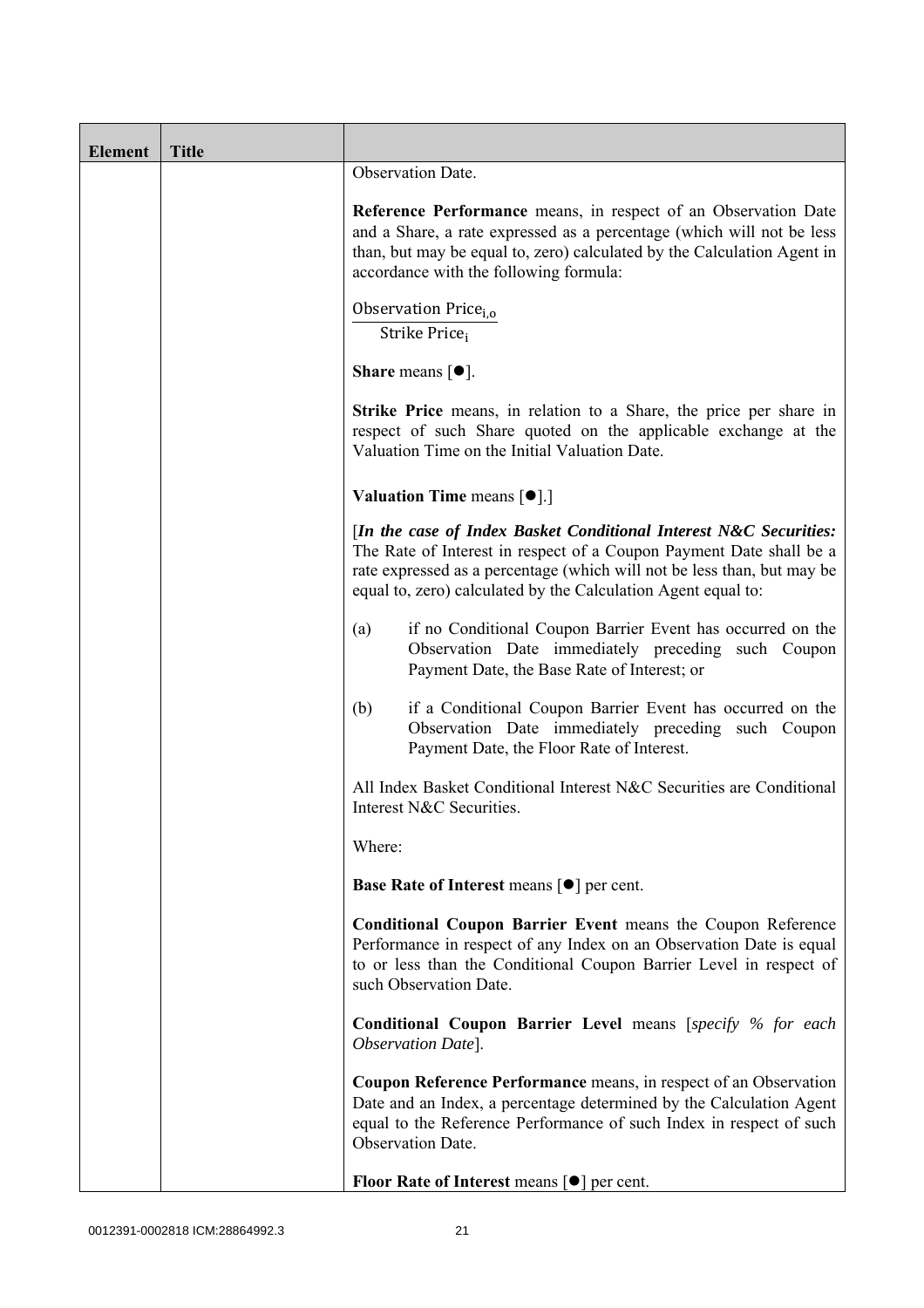| <b>Element</b> | <b>Title</b> |                                                                                                                                                                                                                                                                                                                                                               |
|----------------|--------------|---------------------------------------------------------------------------------------------------------------------------------------------------------------------------------------------------------------------------------------------------------------------------------------------------------------------------------------------------------------|
|                |              | i means an Index.                                                                                                                                                                                                                                                                                                                                             |
|                |              | <b>Index</b> means $\lceil \bullet \rceil$ .                                                                                                                                                                                                                                                                                                                  |
|                |              | Initial Valuation Date means $[•]$ .                                                                                                                                                                                                                                                                                                                          |
|                |              | o means an Observation Date.                                                                                                                                                                                                                                                                                                                                  |
|                |              | <b>Observation Date means <math>\lceil \bullet \rceil</math>.</b>                                                                                                                                                                                                                                                                                             |
|                |              | <b>Observation Level</b> means, in respect of an Observation Date and an<br>Index, an amount equal to the closing level of such Index, as<br>calculated and announced by the relevant index sponsor, at the<br>Valuation Time on such Observation Date.                                                                                                       |
|                |              | Reference Performance means, in respect of an Observation Date and<br>an Index, a rate expressed as a percentage (which will not be less than,<br>but may be equal to, zero) calculated by the Calculation Agent in<br>accordance with the following formula:                                                                                                 |
|                |              | Observation Level <sub>i,o</sub><br>Strike Level                                                                                                                                                                                                                                                                                                              |
|                |              | <b>Strike Level</b> means, in relation to an Index, the closing level of such<br>Index, as calculated and announced by the relevant index sponsor, at<br>the Valuation Time on the Initial Valuation Date.                                                                                                                                                    |
|                |              | <b>Valuation Time means <math>\lceil \bullet \rceil</math>.</b>                                                                                                                                                                                                                                                                                               |
|                |              | [In the case of Multi-Rate Interest N&C Securities: The Rate of<br>Interest for each Coupon Period shall be a rate expressed as a<br>percentage (which will not be less than, but may be equal to, zero)<br>calculated by the Calculation Agent equal to:                                                                                                     |
|                |              | the Cap; or, if lesser<br>(a)                                                                                                                                                                                                                                                                                                                                 |
|                |              | (i) the Floor or, if greater, (ii) the Rates Performance in<br>(b)<br>respect of such Coupon Period.                                                                                                                                                                                                                                                          |
|                |              | Where:                                                                                                                                                                                                                                                                                                                                                        |
|                |              | Cap means $\lceil \bullet \rceil$ per cent.                                                                                                                                                                                                                                                                                                                   |
|                |              | <b>Designated Maturity</b> means, in respect of the First Rate $\lceil \bullet \rceil$ and in<br>respect of the Second Rate $[•]$ .                                                                                                                                                                                                                           |
|                |              | First Rate means, in respect of a Coupon Period, the rate that would<br>be determined for that Coupon Period were the floating rate N&C<br>Security provisions of the Conditions to apply to determine the First<br>Rate, with the floating rate being calculated by reference to [specify]<br>first reference rate for Securities being issued and were ISDA |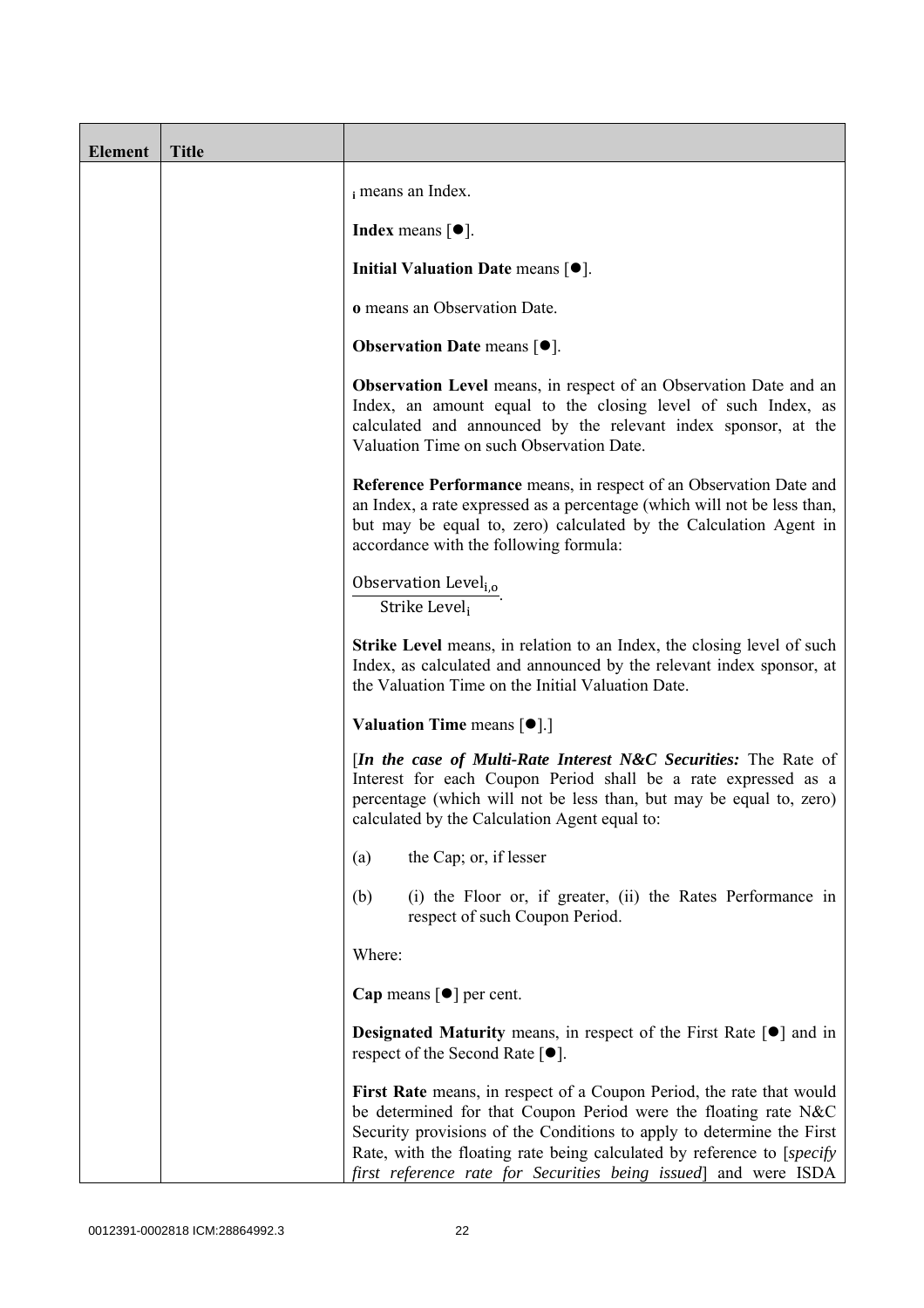| <b>Element</b> | <b>Title</b> |                                                                                                                                                                                                                                                                                                                                                                                                                                                                                                                                                                                                                                                                                                                       |
|----------------|--------------|-----------------------------------------------------------------------------------------------------------------------------------------------------------------------------------------------------------------------------------------------------------------------------------------------------------------------------------------------------------------------------------------------------------------------------------------------------------------------------------------------------------------------------------------------------------------------------------------------------------------------------------------------------------------------------------------------------------------------|
|                |              | Determination to be applicable for such purposes $[$ , provided that $[(i)]$<br>[if the rate so calculated is greater than the relevant First Rate Cap, the<br>First Rate shall be the First Rate Cap][; and][ $[(ii)]$ if the rate so<br>calculated is less than the relevant First Rate Floor, the First Rate shall<br>be the First Rate Floor]].                                                                                                                                                                                                                                                                                                                                                                   |
|                |              | First Rate Amount means [specify for each Coupon Period].                                                                                                                                                                                                                                                                                                                                                                                                                                                                                                                                                                                                                                                             |
|                |              | [First Rate Cap means [specify for each Coupon Period].]                                                                                                                                                                                                                                                                                                                                                                                                                                                                                                                                                                                                                                                              |
|                |              | [First Rate Floor means [specify for each Coupon Period].]                                                                                                                                                                                                                                                                                                                                                                                                                                                                                                                                                                                                                                                            |
|                |              | <b>Floating Rate Option</b> means, in respect of the First Rate $\lceil \bullet \rceil$ and in<br>respect of the Second Rate $[•]$ .                                                                                                                                                                                                                                                                                                                                                                                                                                                                                                                                                                                  |
|                |              | <b>Floor</b> means $\lceil \bullet \rceil$ per cent.                                                                                                                                                                                                                                                                                                                                                                                                                                                                                                                                                                                                                                                                  |
|                |              | Rates Performance means, in respect of a Coupon Period, a rate<br>expressed as a percentage calculated by the Calculation Agent equal to<br>the sum of:                                                                                                                                                                                                                                                                                                                                                                                                                                                                                                                                                               |
|                |              | the product of (i) the First Rate Amount and (ii) the First Rate,<br>(a)<br>in each case in respect of such Coupon Period;                                                                                                                                                                                                                                                                                                                                                                                                                                                                                                                                                                                            |
|                |              | the product of (i) the Second Rate Amount and (ii) the Second<br>(b)<br>Rate, in each case in respect of such Coupon Period; and                                                                                                                                                                                                                                                                                                                                                                                                                                                                                                                                                                                      |
|                |              | (c)<br>the Third Rate in respect of such Coupon Period.                                                                                                                                                                                                                                                                                                                                                                                                                                                                                                                                                                                                                                                               |
|                |              | <b>Reset Date</b> means, in respect of the First Rate: [specify the first day of<br>the Coupon Period]/[specify the last day of the Coupon Period], in<br>respect of the Second Rate: [specify the first day of the Coupon<br>Period /[specify the last day of the Coupon Period].                                                                                                                                                                                                                                                                                                                                                                                                                                    |
|                |              | Second Rate means, in respect of a Coupon Period, the rate that<br>would be determined for that Coupon Period were the floating rate<br>N&C Security provisions of the Conditions to apply to determine the<br>Second Rate, with the floating rate being calculated by reference to<br>[specify second reference rate for Securities being issued] and were<br>ISDA Determination to be applicable for such purposes[, provided<br>that $[(i)]$ [if the rate so calculated is greater than the relevant Second<br>Rate Cap, the Second Rate shall be the Second Rate Cap][; and][[(ii)]<br>if the rate so calculated is less than the relevant Second Rate Floor, the<br>Second Rate shall be the Second Rate Floor]. |
|                |              | Second Rate Amount means [specify for each Coupon Period].                                                                                                                                                                                                                                                                                                                                                                                                                                                                                                                                                                                                                                                            |
|                |              | [Second Rate Cap means [specify for each Coupon Period].]                                                                                                                                                                                                                                                                                                                                                                                                                                                                                                                                                                                                                                                             |
|                |              | [Second Rate Floor means [specify for each Coupon Period].]                                                                                                                                                                                                                                                                                                                                                                                                                                                                                                                                                                                                                                                           |
|                |              | <b>Third Rate</b> means [specify for each Coupon Period].]                                                                                                                                                                                                                                                                                                                                                                                                                                                                                                                                                                                                                                                            |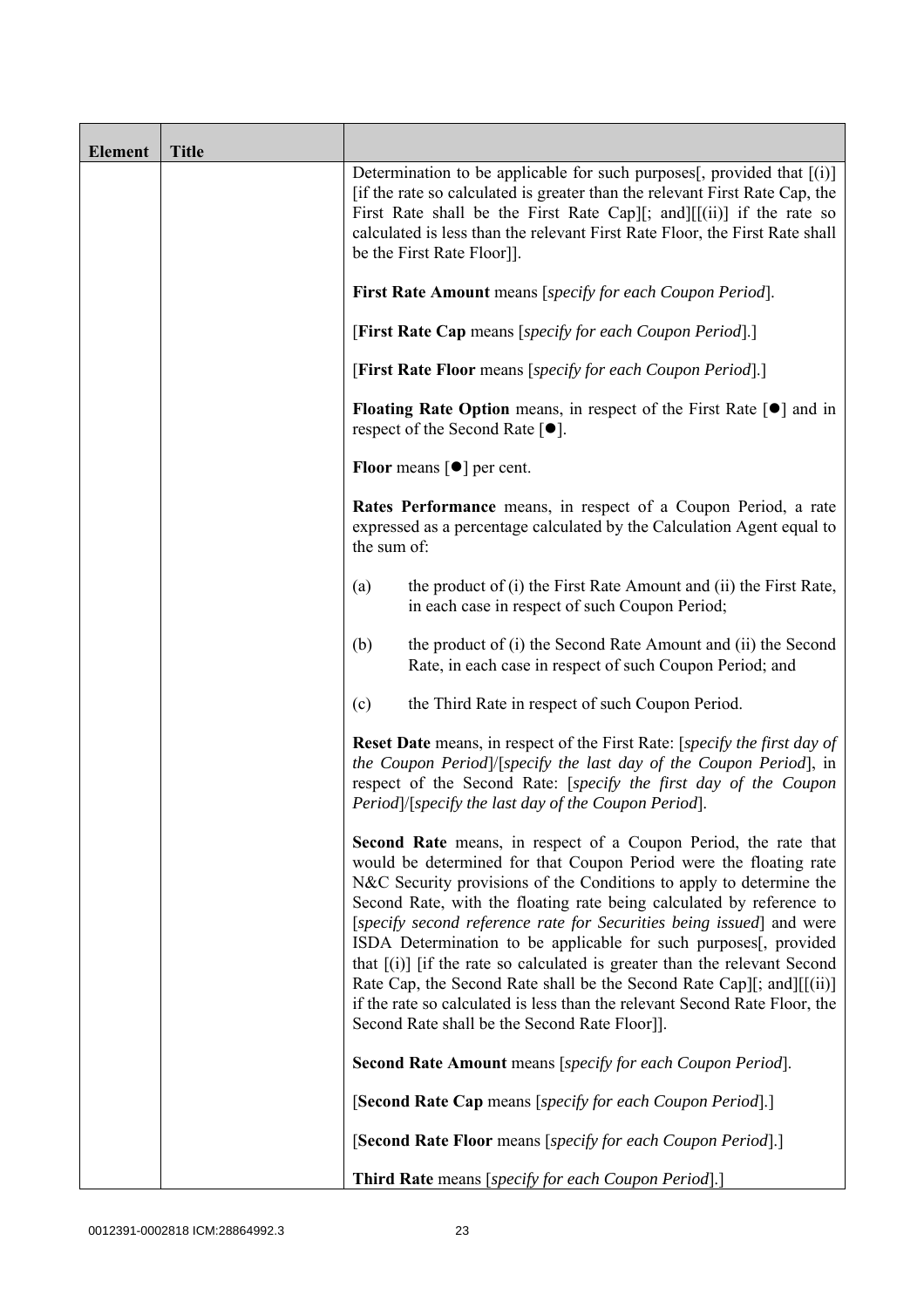| <b>Element</b> | <b>Title</b> |                                                                                                                                                                                                                                                                                                                                                                                                                    |
|----------------|--------------|--------------------------------------------------------------------------------------------------------------------------------------------------------------------------------------------------------------------------------------------------------------------------------------------------------------------------------------------------------------------------------------------------------------------|
|                |              | [In the case of Range Accrual Interest $N\&C$ Securities: The Rate of<br>Interest for each Coupon Period shall be a rate expressed as a<br>percentage which will not be [greater than the Rate of Interest Cap or]<br>less than the Rate of Interest Floor but will otherwise be calculated by<br>the Calculation Agent as equal to the product of $(a)$ and $(b)$ below:                                          |
|                |              | the lesser of $(i)$ and $(ii)$ below:<br>(a)                                                                                                                                                                                                                                                                                                                                                                       |
|                |              | (i)<br>the Rates Performance Cap; or                                                                                                                                                                                                                                                                                                                                                                               |
|                |              | the greater of $(x)$ the Rates Performance Floor and $(y)$<br>(ii)<br>the Rates Performance in respect of such Coupon<br>Period; and                                                                                                                                                                                                                                                                               |
|                |              | (b)<br>the Range Day Accrual Rate in respect of such Coupon<br>Period.                                                                                                                                                                                                                                                                                                                                             |
|                |              | Where:                                                                                                                                                                                                                                                                                                                                                                                                             |
|                |              | <b>Designated Maturity</b> means, in respect of the First Rate: $[•]$ , in<br>respect of the Second Rate: [●] [and in respect of the Range Day<br>Rate: [●]][in respect of Dual Rate 1: [●] and in respect of Dual Rate<br>$2: [\bullet]$ .                                                                                                                                                                        |
|                |              | <b>[Dual Rate 1</b> means in respect of any day, the rate that would be<br>determined for that day were the floating rate N&C Security<br>provisions of the Conditions to apply to determine Dual Rate 1, with<br>the floating rate being calculated by reference to [specify Dual Rate 1]<br>reference rate for Securities being issued] and were ISDA<br>Determination to be applicable for such purposes.       |
|                |              | <b>[Dual Rate 2</b> means in respect of any day, the rate that would be<br>determined for that day were the floating rate N&C Security<br>provisions of the Conditions to apply to determine Dual Rate 2, with<br>the floating rate being calculated by reference to [specify Dual Rate 2<br>reference rate for Securities being issued] and were ISDA<br>Determination to be applicable for such purposes.]       |
|                |              | First Rate means, in respect of a Coupon Period, the rate that would<br>be determined for that Coupon Period were the floating rate N&C<br>Security provisions of the Conditions to apply to determine the First<br>Rate, with the floating rate being calculated by reference to [specify]<br>first reference rate for Securities being issued and were ISDA<br>Determination to be applicable for such purposes. |
|                |              | First Rate Amount means [specify for each Coupon Period].                                                                                                                                                                                                                                                                                                                                                          |
|                |              | <b>Floating Rate Option</b> means, in respect of the First Rate: $[•]$ , in respect<br>of the Second Rate: [ $\bullet$ ] [and in respect of the Range Day Rate: [ $\bullet$ ]][in<br>respect of Dual Rate 1: $\lceil \bullet \rceil$ and in respect of Dual Rate 2: $\lceil \bullet \rceil$ .                                                                                                                      |
|                |              | Lower Barrier means $\lceil \bullet \rceil$ per cent.                                                                                                                                                                                                                                                                                                                                                              |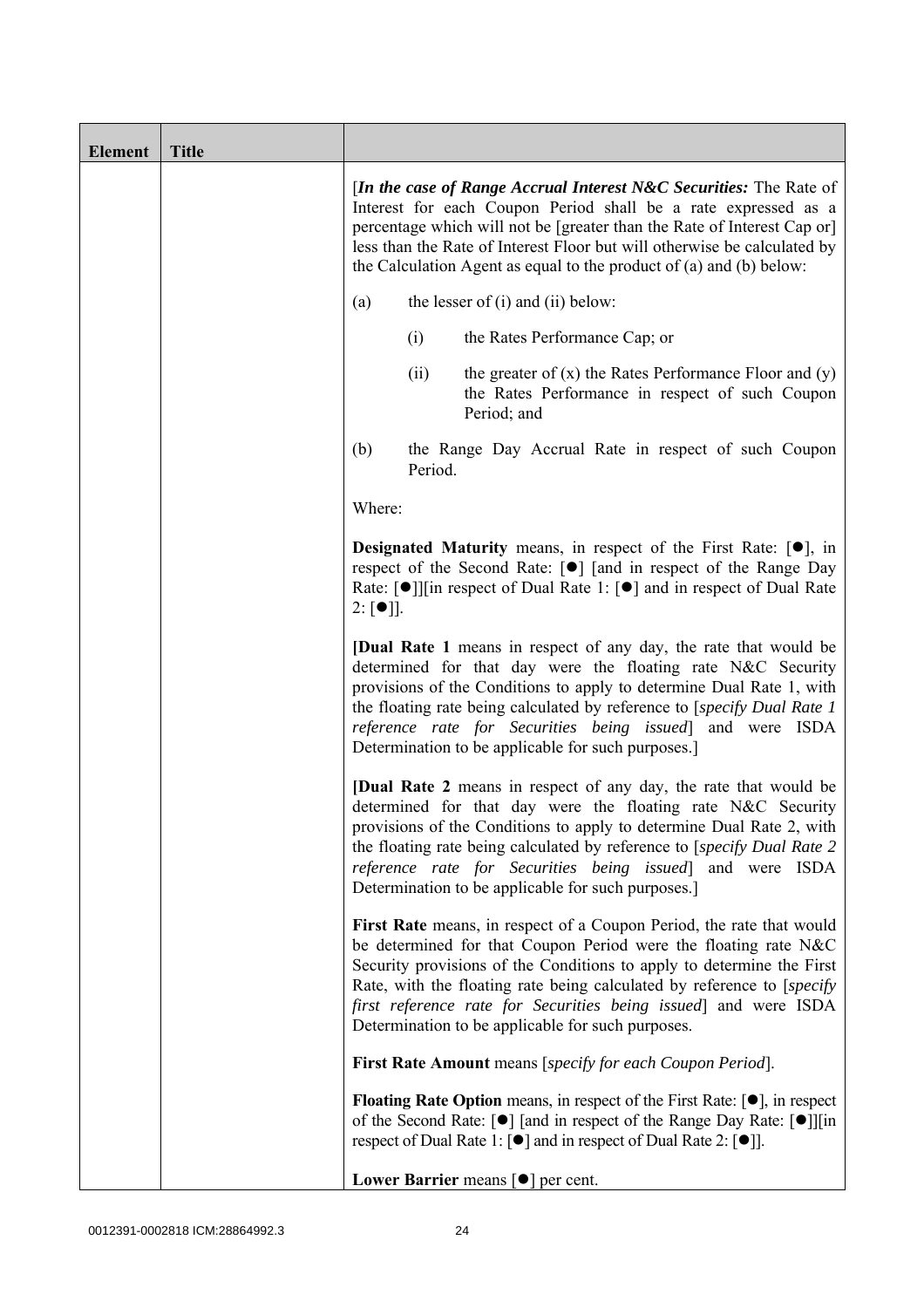| <b>Element</b> | <b>Title</b> |          |                                                                                                                                                                                                                                                                                                                                                                                                                                                                                                                                                                                              |
|----------------|--------------|----------|----------------------------------------------------------------------------------------------------------------------------------------------------------------------------------------------------------------------------------------------------------------------------------------------------------------------------------------------------------------------------------------------------------------------------------------------------------------------------------------------------------------------------------------------------------------------------------------------|
|                |              |          | <b>Range Day Rate means:</b>                                                                                                                                                                                                                                                                                                                                                                                                                                                                                                                                                                 |
|                |              |          | [Insert if Single Rate Determination applies:                                                                                                                                                                                                                                                                                                                                                                                                                                                                                                                                                |
|                |              | (a)      | in respect of a day that is a Rate Determination Date, the rate<br>that would be determined for that day were the floating rate<br>N&C Security provisions of the Conditions to apply to<br>determine the Range Day Rate, with the floating rate being<br>calculated by reference to [specify range day reference rate<br>for Securities being issued] and were ISDA Determination to<br>be applicable for such purposes; and                                                                                                                                                                |
|                |              | (b)      | in respect of a day that is not a Rate Determination Date, the<br>Range Day Rate in respect of the Rate Determination Date<br>immediately preceding such day.]                                                                                                                                                                                                                                                                                                                                                                                                                               |
|                |              |          | [Insert if Dual Rate Determination applies:                                                                                                                                                                                                                                                                                                                                                                                                                                                                                                                                                  |
|                |              | (a)      | in respect of a day that is a Rate Determination Date, a rate<br>calculated as follows:                                                                                                                                                                                                                                                                                                                                                                                                                                                                                                      |
|                |              |          | Range Day Rate = Dual Rate 1 minus Dual Rate 2; and                                                                                                                                                                                                                                                                                                                                                                                                                                                                                                                                          |
|                |              | (b)      | in respect of a day that is not a Rate Determination Date, the<br>Range Day Rate in respect of the Rate Determination Date<br>immediately preceding such day.]                                                                                                                                                                                                                                                                                                                                                                                                                               |
|                |              |          | <b>Range Day Accrual Rate</b> means, in respect of a Coupon Period[:][,]<br>[If Single Rate Observation Date applies, insert:                                                                                                                                                                                                                                                                                                                                                                                                                                                                |
|                |              | (a)      | if on the relevant Rate Observation Date the Range Day Rate<br>is equal to or greater than the Lower Barrier and equal to or<br>less than the Upper Barrier, then 1; and                                                                                                                                                                                                                                                                                                                                                                                                                     |
|                |              | (b)      | if on the relevant Rate Observation Date the Range Day Rate<br>is lower than the Lower Barrier or greater than the Upper<br>Barrier, then zero,                                                                                                                                                                                                                                                                                                                                                                                                                                              |
|                |              |          | provided that, in each case, if the Rate Observation Date is not a Rate<br>Determination Date, the Range Day Rate used for these purposes shall<br>be the Range Day Rate in respect of the Rate Determination Date<br>immediately preceding such Rate Observation Date.][If Single Rate<br>Observation Date does not apply, insert: a rate expressed as a<br>percentage calculated by the Calculation Agent equal to the quotient<br>of (a) the Range Day Numerator (as numerator) and (b) the Range<br>Day Denominator (as denominator), in each case in respect of such<br>Coupon Period.] |
|                |              | Period.] | [Range Day Denominator means, in respect of a Coupon Period, the<br>total number of [calendar days][Business Days] in such Coupon                                                                                                                                                                                                                                                                                                                                                                                                                                                            |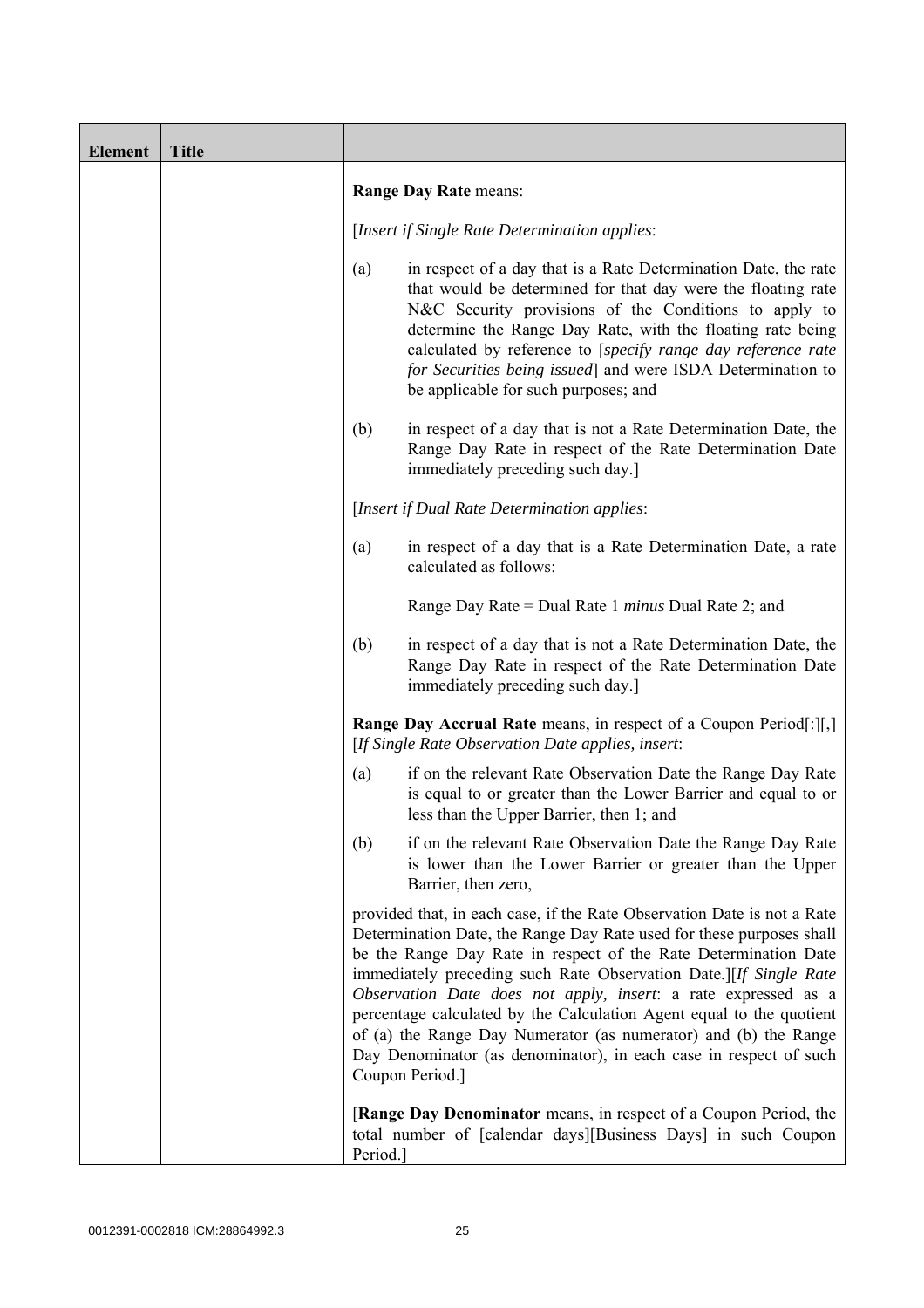| <b>Element</b> | <b>Title</b> |                                                           |                                                                                                                                                                                                                                                                                                                                                                                      |  |
|----------------|--------------|-----------------------------------------------------------|--------------------------------------------------------------------------------------------------------------------------------------------------------------------------------------------------------------------------------------------------------------------------------------------------------------------------------------------------------------------------------------|--|
|                |              |                                                           | <b>[Range Day Numerator</b> means, in respect of a Coupon Period, the<br>total number of [calendar days][Business Days] in such Coupon<br>Period on which the Range Day Rate is equal to or greater than the<br>Lower Barrier and equal to or less than the Upper Barrier.                                                                                                           |  |
|                |              | Rate Determination Centre means [ $\bullet$ ]/[TARGET 2]. |                                                                                                                                                                                                                                                                                                                                                                                      |  |
|                |              | open].                                                    | Rate Determination Date means a day on which commercial banks<br>and foreign exchange markets settle payments and are open for<br>general business (including dealing in foreign exchange and foreign<br>currency deposits) in $\lceil \bullet \rceil / \lceil a \rceil$ day on which the TARGET2 System is                                                                          |  |
|                |              |                                                           | [If Single Rate Observation Date applies, insert: Rate Observation<br>Date means, in respect of a Coupon Period, the date specified in<br>respect of such Coupon Period in the applicable Final Terms.                                                                                                                                                                               |  |
|                |              |                                                           | [Rate of Interest Cap means $[•]$ per cent.]                                                                                                                                                                                                                                                                                                                                         |  |
|                |              |                                                           | Rate of Interest Floor means [[ $\bullet$ ] per cent.][zero].                                                                                                                                                                                                                                                                                                                        |  |
|                |              | the sum of:                                               | Rates Performance means, in respect of a Coupon Period, a rate<br>expressed as a percentage calculated by the Calculation Agent equal to                                                                                                                                                                                                                                             |  |
|                |              | (a)                                                       | the product of (i) the First Rate Amount and (ii) the<br>First Rate, in each case in respect of such Coupon<br>Period;                                                                                                                                                                                                                                                               |  |
|                |              | (b)                                                       | the product of (i) the Second Rate Amount and (ii) the<br>Second Rate, in each case in respect of such Coupon<br>Period; and                                                                                                                                                                                                                                                         |  |
|                |              | (c)                                                       | the Third Rate in respect of such Coupon Period.                                                                                                                                                                                                                                                                                                                                     |  |
|                |              |                                                           | Rates Performance Cap means [ $\bullet$ ] per cent.                                                                                                                                                                                                                                                                                                                                  |  |
|                |              |                                                           | Rates Performance Floor means [ $\bullet$ ] per cent.                                                                                                                                                                                                                                                                                                                                |  |
|                |              | Determination Date.                                       | <b>Reset Date</b> means, in respect of the First Rate: [ <i>specify the first day of</i><br>the Coupon Period]/[specify the last day of the Coupon Period], in<br>respect of the Second Rate: [specify the second day of the Coupon<br>Period]/[specify the last day of the Coupon Period] and in respect of<br>[the Range Day Rate][Dual Rate 1 and Dual Rate 2]: the relevant Rate |  |
|                |              |                                                           | <b>Second Rate</b> means, in respect of a Coupon Period, the rate that<br>would be determined for that Coupon Period were the floating rate<br>N&C Security provisions of the Conditions to apply to determine the<br>Second Rate, with the floating rate being calculated by reference to<br>[specify second reference rate for Securities being issued] and were                   |  |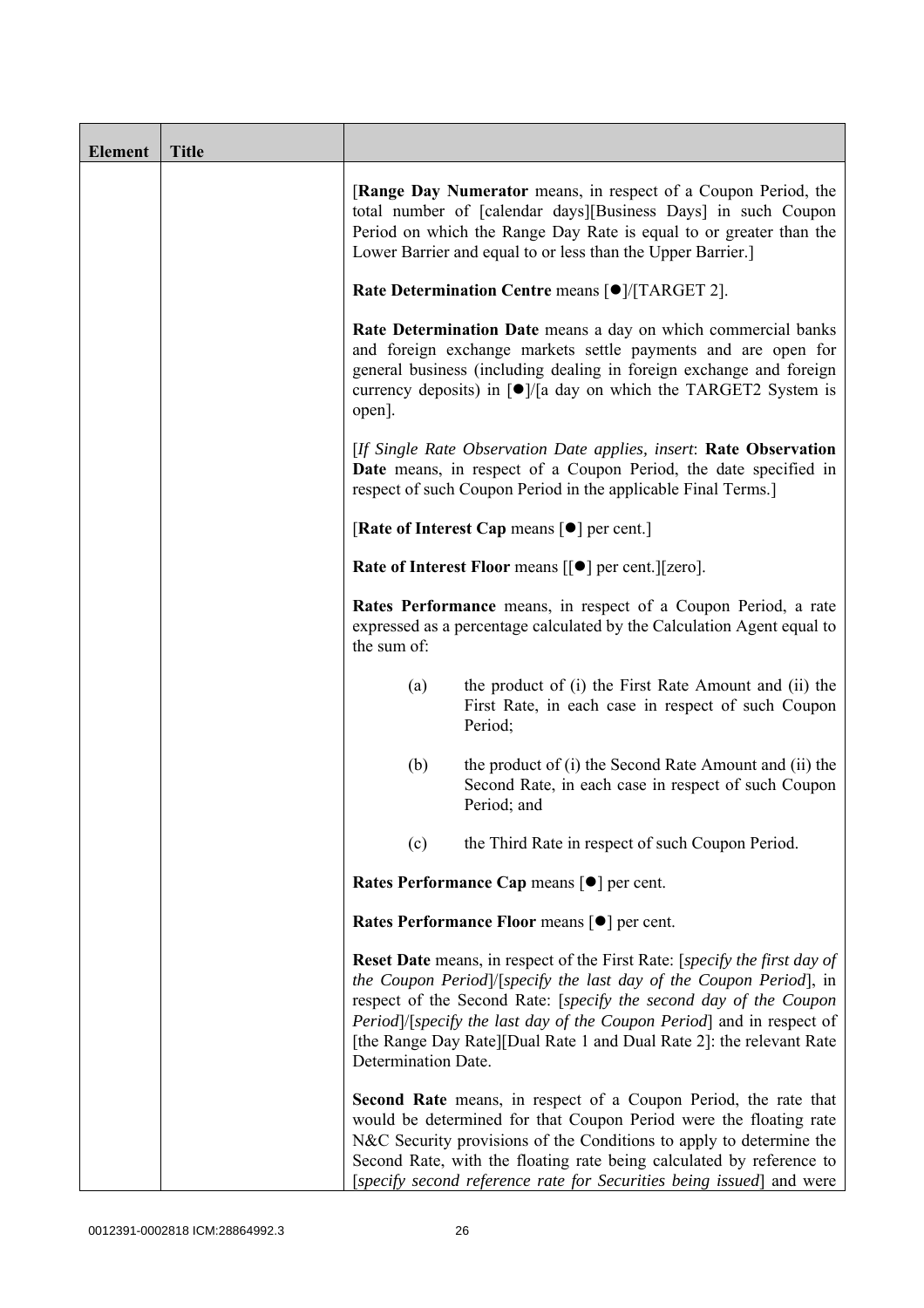| <b>Element</b> | <b>Title</b> |                                                                                                                                                                                                                                                                                                                                                                             |         |                                                                                                                                                                                                                                                                                                                                                                                                                                                                               |
|----------------|--------------|-----------------------------------------------------------------------------------------------------------------------------------------------------------------------------------------------------------------------------------------------------------------------------------------------------------------------------------------------------------------------------|---------|-------------------------------------------------------------------------------------------------------------------------------------------------------------------------------------------------------------------------------------------------------------------------------------------------------------------------------------------------------------------------------------------------------------------------------------------------------------------------------|
|                |              |                                                                                                                                                                                                                                                                                                                                                                             |         | ISDA Determination to be applicable for such purposes.                                                                                                                                                                                                                                                                                                                                                                                                                        |
|                |              |                                                                                                                                                                                                                                                                                                                                                                             |         | Second Rate Amount means [specify for each Coupon Period].                                                                                                                                                                                                                                                                                                                                                                                                                    |
|                |              | <b>Third Rate</b> means [specify for each Coupon Period].<br><b>Upper Barrier</b> means $\lceil \bullet \rceil$ per cent.]                                                                                                                                                                                                                                                  |         |                                                                                                                                                                                                                                                                                                                                                                                                                                                                               |
|                |              |                                                                                                                                                                                                                                                                                                                                                                             |         |                                                                                                                                                                                                                                                                                                                                                                                                                                                                               |
|                |              | [In the case of Dual Range Accrual Interest N&C Securities: The<br>Rate of Interest for each Coupon Period shall be a rate expressed as a<br>percentage which will not be [greater than the Rate of Interest Cap or]<br>less than the Rate of Interest Floor but will otherwise be calculated by<br>the Calculation Agent as equal to the product of $(a)$ and $(b)$ below: |         |                                                                                                                                                                                                                                                                                                                                                                                                                                                                               |
|                |              | (a)                                                                                                                                                                                                                                                                                                                                                                         |         | the lesser of $(i)$ and $(ii)$ below:                                                                                                                                                                                                                                                                                                                                                                                                                                         |
|                |              |                                                                                                                                                                                                                                                                                                                                                                             | (i)     | the Rates Performance Cap; or                                                                                                                                                                                                                                                                                                                                                                                                                                                 |
|                |              |                                                                                                                                                                                                                                                                                                                                                                             | (ii)    | the greater of $(x)$ the Rates Performance Floor and $(y)$<br>the Rates Performance in respect of such Coupon<br>Period; and                                                                                                                                                                                                                                                                                                                                                  |
|                |              | (b)                                                                                                                                                                                                                                                                                                                                                                         | Period. | the Range Day Accrual Rate in respect of such Coupon                                                                                                                                                                                                                                                                                                                                                                                                                          |
|                |              | Where:                                                                                                                                                                                                                                                                                                                                                                      |         |                                                                                                                                                                                                                                                                                                                                                                                                                                                                               |
|                |              |                                                                                                                                                                                                                                                                                                                                                                             |         | <b>Designated Maturity means:</b>                                                                                                                                                                                                                                                                                                                                                                                                                                             |
|                |              | (i)                                                                                                                                                                                                                                                                                                                                                                         |         | in respect of the First Rate: $[•]$ ;                                                                                                                                                                                                                                                                                                                                                                                                                                         |
|                |              | (ii)                                                                                                                                                                                                                                                                                                                                                                        |         | in respect of the Second Rate: $[•]$ ;                                                                                                                                                                                                                                                                                                                                                                                                                                        |
|                |              | (iii)                                                                                                                                                                                                                                                                                                                                                                       |         | in respect of Range Day Rate 1: [●]/[for Dual Rate 1: [●] and<br>for Dual Rate 2: $\lceil \bullet \rceil$ .                                                                                                                                                                                                                                                                                                                                                                   |
|                |              | (iv)                                                                                                                                                                                                                                                                                                                                                                        |         | in respect of Range Day Rate 2: $\lceil \bullet \rceil / \lceil \text{for Dual Rate 1} \rceil \rceil$ and<br>for Dual Rate 2: $\lceil \bullet \rceil$ .                                                                                                                                                                                                                                                                                                                       |
|                |              |                                                                                                                                                                                                                                                                                                                                                                             |         | [Dual Rate 1 means in respect of any day and a Range Day Rate, the<br>rate that would be determined for that day were the floating rate N&C<br>Security provisions of the Conditions to apply to determine Dual Rate<br>1 in respect of the relevant Range Day Rate, with the floating rate<br>being calculated by reference to [specify Dual Rate 1 reference rate<br>for Securities being issued] and were ISDA Determination to be<br>applicable for such purposes.]       |
|                |              |                                                                                                                                                                                                                                                                                                                                                                             |         | <b>[Dual Rate 2</b> means in respect of any day and a Range Day Rate, the<br>rate that would be determined for that day were the floating rate N&C<br>Security provisions of the Conditions to apply to determine Dual Rate<br>2 in respect of the relevant Range Day Rate, with the floating rate<br>being calculated by reference to [specify Dual Rate 2 reference rate<br>for Securities being issued] and were ISDA Determination to be<br>applicable for such purposes. |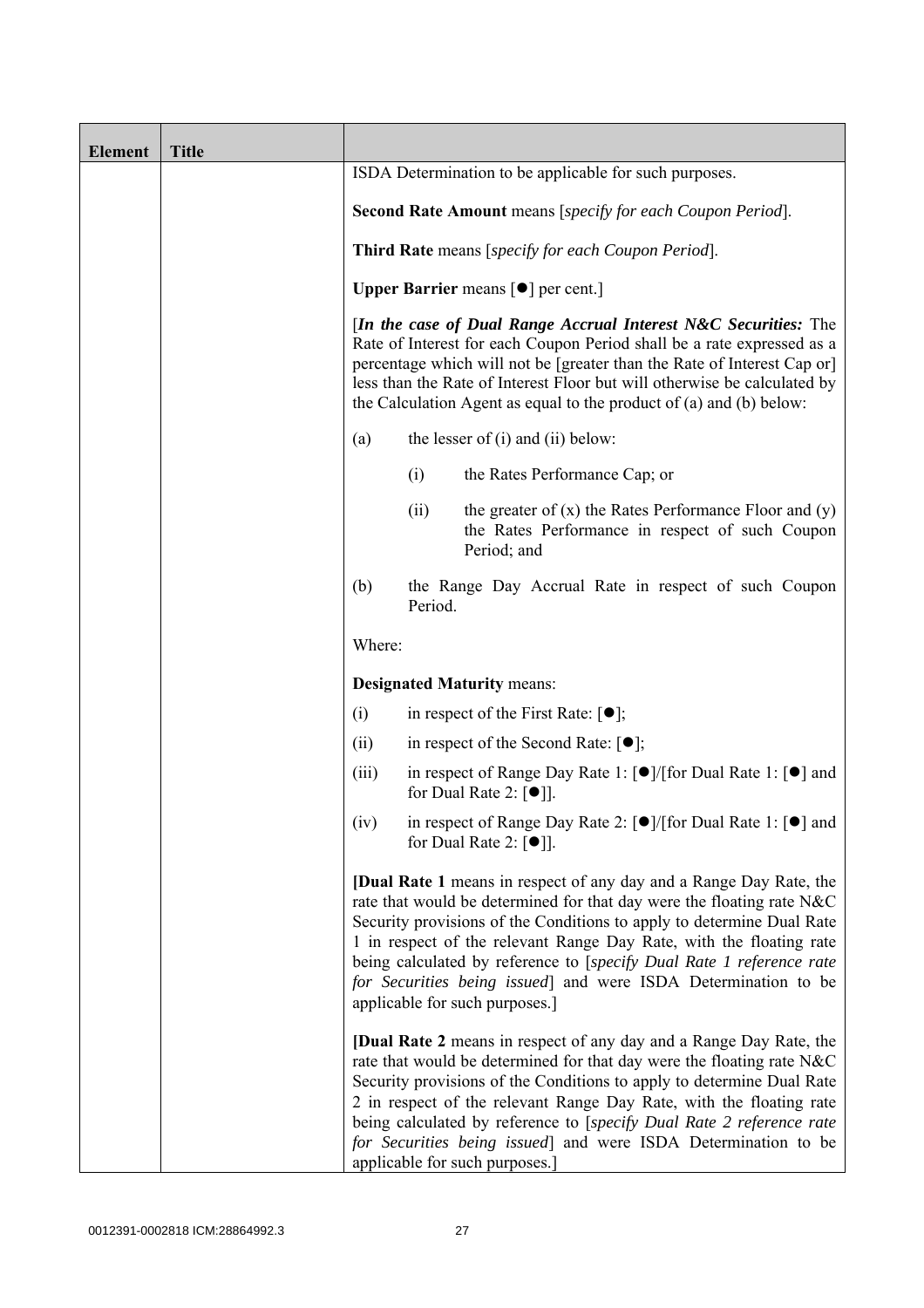| <b>Element</b> | <b>Title</b> |                                                                                                                                                                                                                                                                                                                                                                                                                    |                                                                                                                                                                                                                                                                                                                                                                                                                                                  |  |
|----------------|--------------|--------------------------------------------------------------------------------------------------------------------------------------------------------------------------------------------------------------------------------------------------------------------------------------------------------------------------------------------------------------------------------------------------------------------|--------------------------------------------------------------------------------------------------------------------------------------------------------------------------------------------------------------------------------------------------------------------------------------------------------------------------------------------------------------------------------------------------------------------------------------------------|--|
|                |              | First Rate means, in respect of a Coupon Period, the rate that would<br>be determined for that Coupon Period were the floating rate N&C<br>Security provisions of the Conditions to apply to determine the First<br>Rate, with the floating rate being calculated by reference to [specify]<br>first reference rate for Securities being issued and were ISDA<br>Determination to be applicable for such purposes. |                                                                                                                                                                                                                                                                                                                                                                                                                                                  |  |
|                |              | First Rate Amount means [specify for each Coupon Period].                                                                                                                                                                                                                                                                                                                                                          |                                                                                                                                                                                                                                                                                                                                                                                                                                                  |  |
|                |              |                                                                                                                                                                                                                                                                                                                                                                                                                    | <b>Floating Rate Option means:</b>                                                                                                                                                                                                                                                                                                                                                                                                               |  |
|                |              | (i)                                                                                                                                                                                                                                                                                                                                                                                                                | in respect of the First Rate: [●];                                                                                                                                                                                                                                                                                                                                                                                                               |  |
|                |              | (ii)                                                                                                                                                                                                                                                                                                                                                                                                               | in respect of the Second Rate: $[•]$ ;                                                                                                                                                                                                                                                                                                                                                                                                           |  |
|                |              | (iii)                                                                                                                                                                                                                                                                                                                                                                                                              | in respect of Range Day Rate 1: [ <sup>●</sup> ]/[for Dual Rate 1: [ <sup>●</sup> ] and<br>for Dual Rate 2: $[①$ ].                                                                                                                                                                                                                                                                                                                              |  |
|                |              | (iv)                                                                                                                                                                                                                                                                                                                                                                                                               | in respect of Range Day Rate 2: [●]/[for Dual Rate 1: [●] and<br>for Dual Rate 2: $\lceil \bullet \rceil$ .                                                                                                                                                                                                                                                                                                                                      |  |
|                |              |                                                                                                                                                                                                                                                                                                                                                                                                                    | <b>Lower Barrier means:</b>                                                                                                                                                                                                                                                                                                                                                                                                                      |  |
|                |              | (i)                                                                                                                                                                                                                                                                                                                                                                                                                | in respect of Range Day Rate 1: $\lceil \bullet \rceil$ per cent.                                                                                                                                                                                                                                                                                                                                                                                |  |
|                |              | (ii)                                                                                                                                                                                                                                                                                                                                                                                                               | in respect of Range Day Rate 2: $\lceil \bullet \rceil$ per cent.                                                                                                                                                                                                                                                                                                                                                                                |  |
|                |              | Rate 2.                                                                                                                                                                                                                                                                                                                                                                                                            | <b>Range Day Rate</b> means each of Range Day Rate 1 and Range Day                                                                                                                                                                                                                                                                                                                                                                               |  |
|                |              | Range Day Rate 1 means:                                                                                                                                                                                                                                                                                                                                                                                            |                                                                                                                                                                                                                                                                                                                                                                                                                                                  |  |
|                |              |                                                                                                                                                                                                                                                                                                                                                                                                                    | [Insert if Single Rate Determination applies to Range Day Rate 1:                                                                                                                                                                                                                                                                                                                                                                                |  |
|                |              | (a)                                                                                                                                                                                                                                                                                                                                                                                                                | in respect of a day that is a Rate Determination Date, the rate<br>that would be determined for that day were the floating rate<br>N&C Security provisions of the Conditions to apply to<br>determine Range Day Rate 1, with the floating rate being<br>calculated by reference to [specify range day reference rate<br>for Range Day Rate 1 for Securities being issued] and were<br>ISDA Determination to be applicable for such purposes; and |  |
|                |              | (b)                                                                                                                                                                                                                                                                                                                                                                                                                | in respect of a day that is not a Rate Determination Date,<br>Range Day Rate 1 in respect of the Rate Determination Date<br>immediately preceding such day.]                                                                                                                                                                                                                                                                                     |  |
|                |              |                                                                                                                                                                                                                                                                                                                                                                                                                    | [Insert if Dual Rate Determination applies:                                                                                                                                                                                                                                                                                                                                                                                                      |  |
|                |              | (a)                                                                                                                                                                                                                                                                                                                                                                                                                | in respect of a day that is a Rate Determination Date, a rate<br>calculated as follows:                                                                                                                                                                                                                                                                                                                                                          |  |
|                |              |                                                                                                                                                                                                                                                                                                                                                                                                                    | Range Day Rate $1 =$ Dual Rate 1 <i>minus</i> Dual Rate 2; and                                                                                                                                                                                                                                                                                                                                                                                   |  |
|                |              | (b)                                                                                                                                                                                                                                                                                                                                                                                                                | in respect of a day that is not a Rate Determination Date,                                                                                                                                                                                                                                                                                                                                                                                       |  |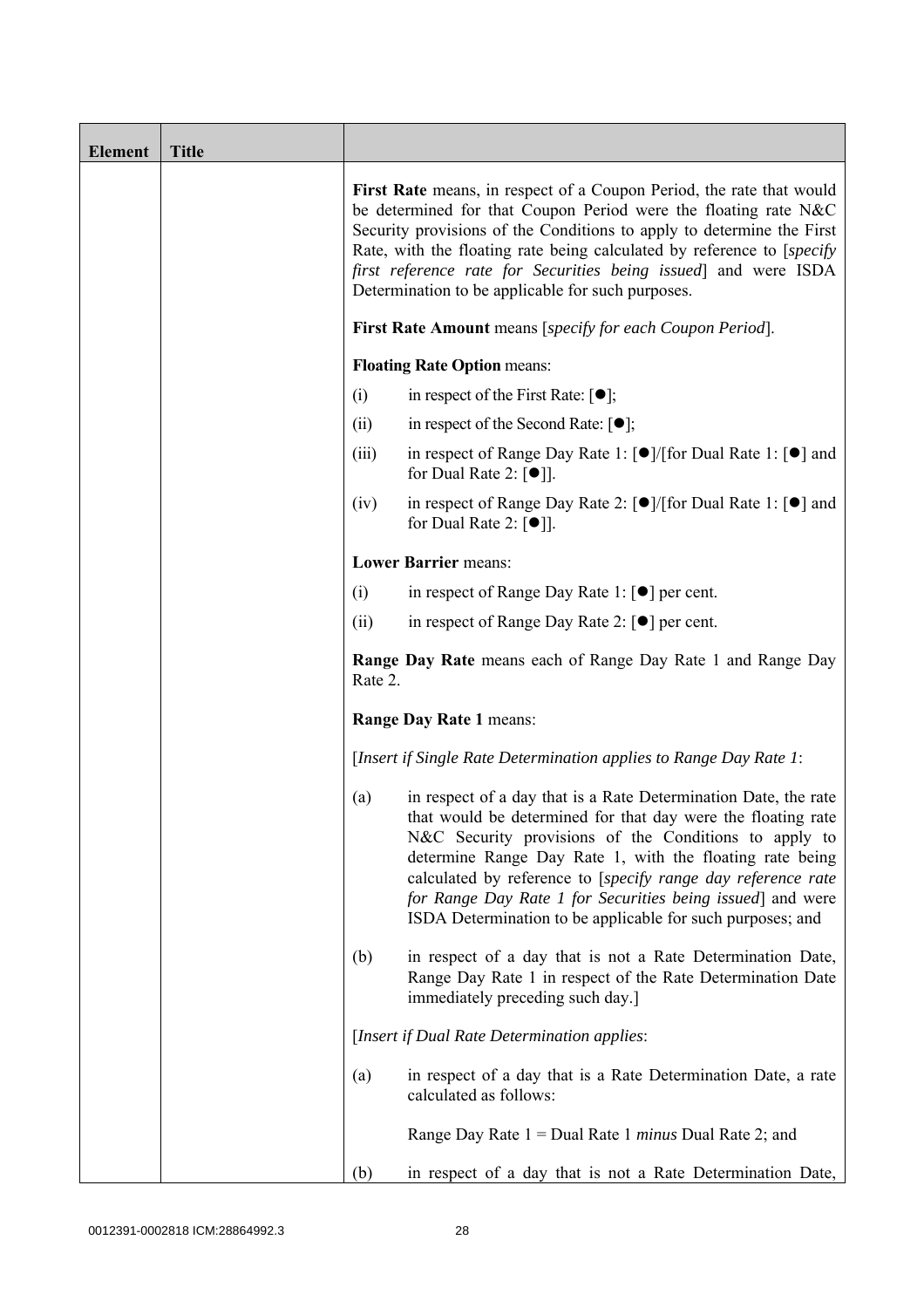| <b>Element</b> | <b>Title</b> |                                                                                                |                                                                                                                                                                                                                                                                                                                                                                                                                                                  |  |
|----------------|--------------|------------------------------------------------------------------------------------------------|--------------------------------------------------------------------------------------------------------------------------------------------------------------------------------------------------------------------------------------------------------------------------------------------------------------------------------------------------------------------------------------------------------------------------------------------------|--|
|                |              | Range Day Rate 1 in respect of the Rate Determination Date<br>immediately preceding such day.] |                                                                                                                                                                                                                                                                                                                                                                                                                                                  |  |
|                |              | Range Day Rate 2 means:                                                                        |                                                                                                                                                                                                                                                                                                                                                                                                                                                  |  |
|                |              |                                                                                                | [Insert if Single Rate Determination applies to Range Day Rate 2:                                                                                                                                                                                                                                                                                                                                                                                |  |
|                |              | (a)                                                                                            | in respect of a day that is a Rate Determination Date, the rate<br>that would be determined for that day were the floating rate<br>N&C Security provisions of the Conditions to apply to<br>determine Range Day Rate 2, with the floating rate being<br>calculated by reference to [specify range day reference rate<br>for Range Day Rate 2 for Securities being issued] and were<br>ISDA Determination to be applicable for such purposes; and |  |
|                |              | (b)                                                                                            | in respect of a day that is not a Rate Determination Date,<br>Range Day Rate 2 in respect of the Rate Determination Date<br>immediately preceding such day.]                                                                                                                                                                                                                                                                                     |  |
|                |              |                                                                                                | [Insert if Dual Rate Determination applies:                                                                                                                                                                                                                                                                                                                                                                                                      |  |
|                |              | (a)                                                                                            | in respect of a day that is a Rate Determination Date, a rate<br>calculated as follows:                                                                                                                                                                                                                                                                                                                                                          |  |
|                |              |                                                                                                | Range Day Rate $2 =$ Dual Rate 1 <i>minus</i> Dual Rate 2; and                                                                                                                                                                                                                                                                                                                                                                                   |  |
|                |              | (b)                                                                                            | in respect of a day that is not a Rate Determination Date,<br>Range Day Rate 2 in respect of the Rate Determination Date<br>immediately preceding such day.]                                                                                                                                                                                                                                                                                     |  |
|                |              |                                                                                                | Range Day Accrual Rate means, in respect of a Coupon<br>Period[:][,][If Single Rate Observation Date applies, insert:                                                                                                                                                                                                                                                                                                                            |  |
|                |              | (a)                                                                                            | if on the relevant Rate Observation Date both:                                                                                                                                                                                                                                                                                                                                                                                                   |  |
|                |              |                                                                                                | Range Day Rate 1 is equal to or greater than its Lower<br>(i)<br>Barrier and equal to or less than its Upper Barrier; and                                                                                                                                                                                                                                                                                                                        |  |
|                |              |                                                                                                | Range Day Rate 2 is equal to or greater than its Lower<br>(ii)<br>Barrier and equal to or less than its Upper Barrier,                                                                                                                                                                                                                                                                                                                           |  |
|                |              |                                                                                                | then $1$ ; and                                                                                                                                                                                                                                                                                                                                                                                                                                   |  |
|                |              | (b)                                                                                            | if on the relevant Rate Observation Date either or both of the<br>following conditions is met:                                                                                                                                                                                                                                                                                                                                                   |  |
|                |              |                                                                                                | (i)<br>Range Day Rate 1 is less than its Lower Barrier or<br>greater than its Upper Barrier; or                                                                                                                                                                                                                                                                                                                                                  |  |
|                |              |                                                                                                | Range Day Rate 2 is less than its Lower Barrier or<br>(ii)<br>greater than its Upper Barrier,                                                                                                                                                                                                                                                                                                                                                    |  |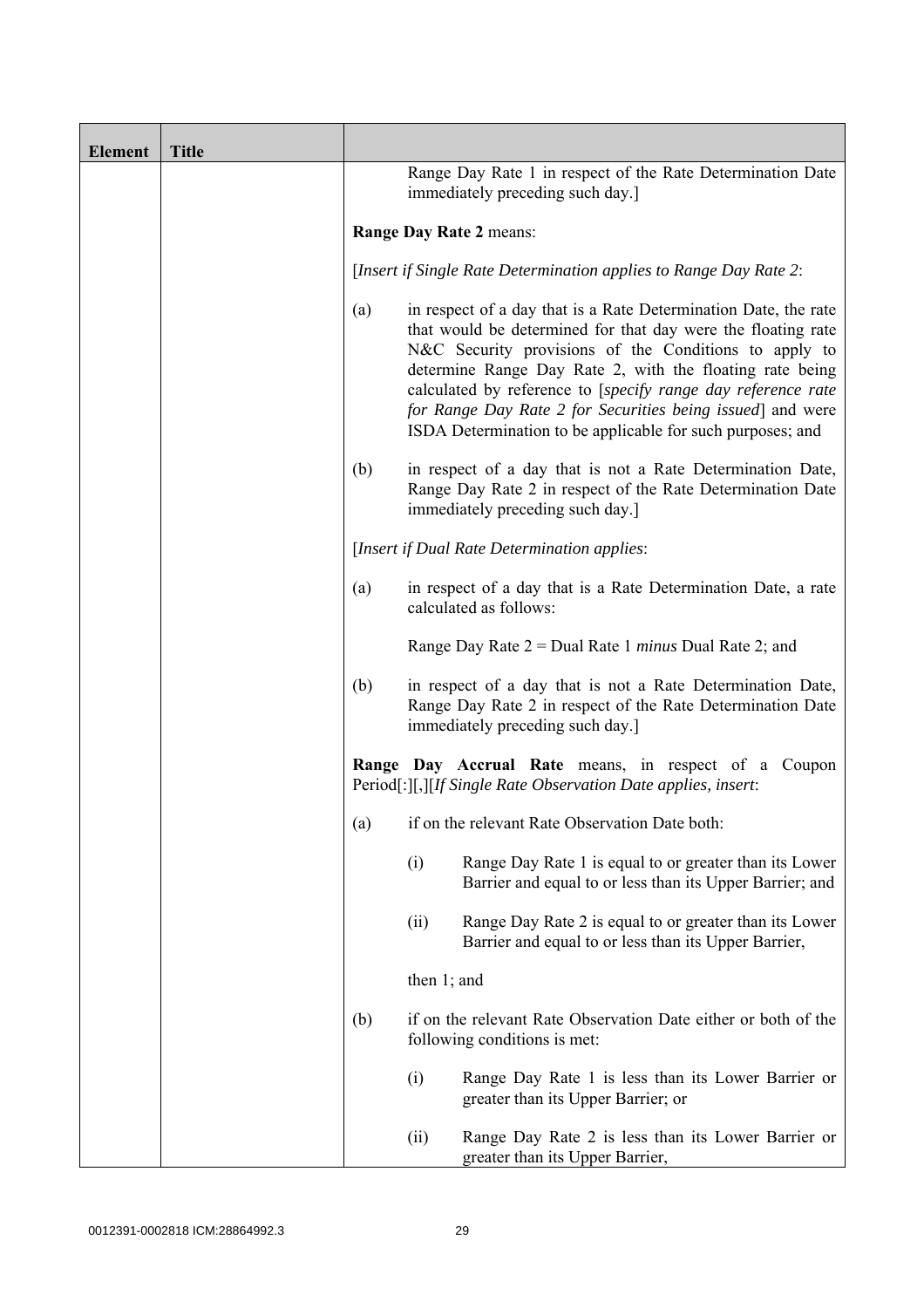| <b>Element</b> | <b>Title</b> |                                                                                                                                                                                                                                                                                                                                                                                                                                                                                                                                                                                                           |  |
|----------------|--------------|-----------------------------------------------------------------------------------------------------------------------------------------------------------------------------------------------------------------------------------------------------------------------------------------------------------------------------------------------------------------------------------------------------------------------------------------------------------------------------------------------------------------------------------------------------------------------------------------------------------|--|
|                |              | then zero,                                                                                                                                                                                                                                                                                                                                                                                                                                                                                                                                                                                                |  |
|                |              | provided that, in each case, if the Rate Observation Date is not a Rate<br>Determination Date, each Range Day Rate used for these purposes<br>shall be the respective Range Day Rates in respect of the Rate<br>Determination Date immediately preceding such Rate Observation<br>Date.][If Single Rate Observation Date does not apply, insert: a rate<br>expressed as a percentage calculated by the Calculation Agent equal to<br>the quotient of (a) the Range Day Numerator (as numerator) and (b)<br>the Range Day Denominator (as denominator), in each case in respect<br>of such Coupon Period.] |  |
|                |              | <b>[Range Day Denominator</b> means, in respect of a Coupon Period, the<br>total number of [calendar days][Business Days] in such Coupon<br>Period.]                                                                                                                                                                                                                                                                                                                                                                                                                                                      |  |
|                |              | <b>[Range Day Numerator</b> means, in respect of a Coupon Period, the<br>total number of [calendar days][Business Days] in such Coupon<br>Period on which both:                                                                                                                                                                                                                                                                                                                                                                                                                                           |  |
|                |              | (i)<br>Range Day Rate 1 is equal to or greater than its Lower Barrier<br>and equal to or less than its Upper Barrier; and                                                                                                                                                                                                                                                                                                                                                                                                                                                                                 |  |
|                |              | (ii)<br>Range Day Rate 2 is equal to or greater than its Lower Barrier<br>and equal to or less than its Upper Barrier.]                                                                                                                                                                                                                                                                                                                                                                                                                                                                                   |  |
|                |              | Rate Determination Centre means [ $\bullet$ ]/[TARGET 2].                                                                                                                                                                                                                                                                                                                                                                                                                                                                                                                                                 |  |
|                |              | Rate Determination Date means a day on which commercial banks<br>and foreign exchange markets settle payments and are open for<br>general business (including dealing in foreign exchange and foreign<br>currency deposits) in $\lceil \bullet \rceil / \lceil a \rceil$ day on which the TARGET2 System is<br>open].                                                                                                                                                                                                                                                                                     |  |
|                |              | [If Single Rate Observation Date applies, insert: Rate Observation<br>Date means, in respect of a Coupon Period, the date specified in<br>respect of such Coupon Period in the applicable Final Terms.]                                                                                                                                                                                                                                                                                                                                                                                                   |  |
|                |              | [Rate of Interest Cap means $\lceil \bullet \rceil$ per cent.]                                                                                                                                                                                                                                                                                                                                                                                                                                                                                                                                            |  |
|                |              | Rate of Interest Floor means [[ $\bullet$ ] per cent.][zero].                                                                                                                                                                                                                                                                                                                                                                                                                                                                                                                                             |  |
|                |              | Rates Performance means, in respect of a Coupon Period, a rate<br>expressed as a percentage calculated by the Calculation Agent equal to<br>the sum of:                                                                                                                                                                                                                                                                                                                                                                                                                                                   |  |
|                |              | the product of (i) the First Rate Amount and (ii) the<br>(a)<br>First Rate, in each case in respect of such Coupon<br>Period;                                                                                                                                                                                                                                                                                                                                                                                                                                                                             |  |
|                |              | (b)<br>the product of (i) the Second Rate Amount and (ii) the<br>Second Rate, in each case in respect of such Coupon                                                                                                                                                                                                                                                                                                                                                                                                                                                                                      |  |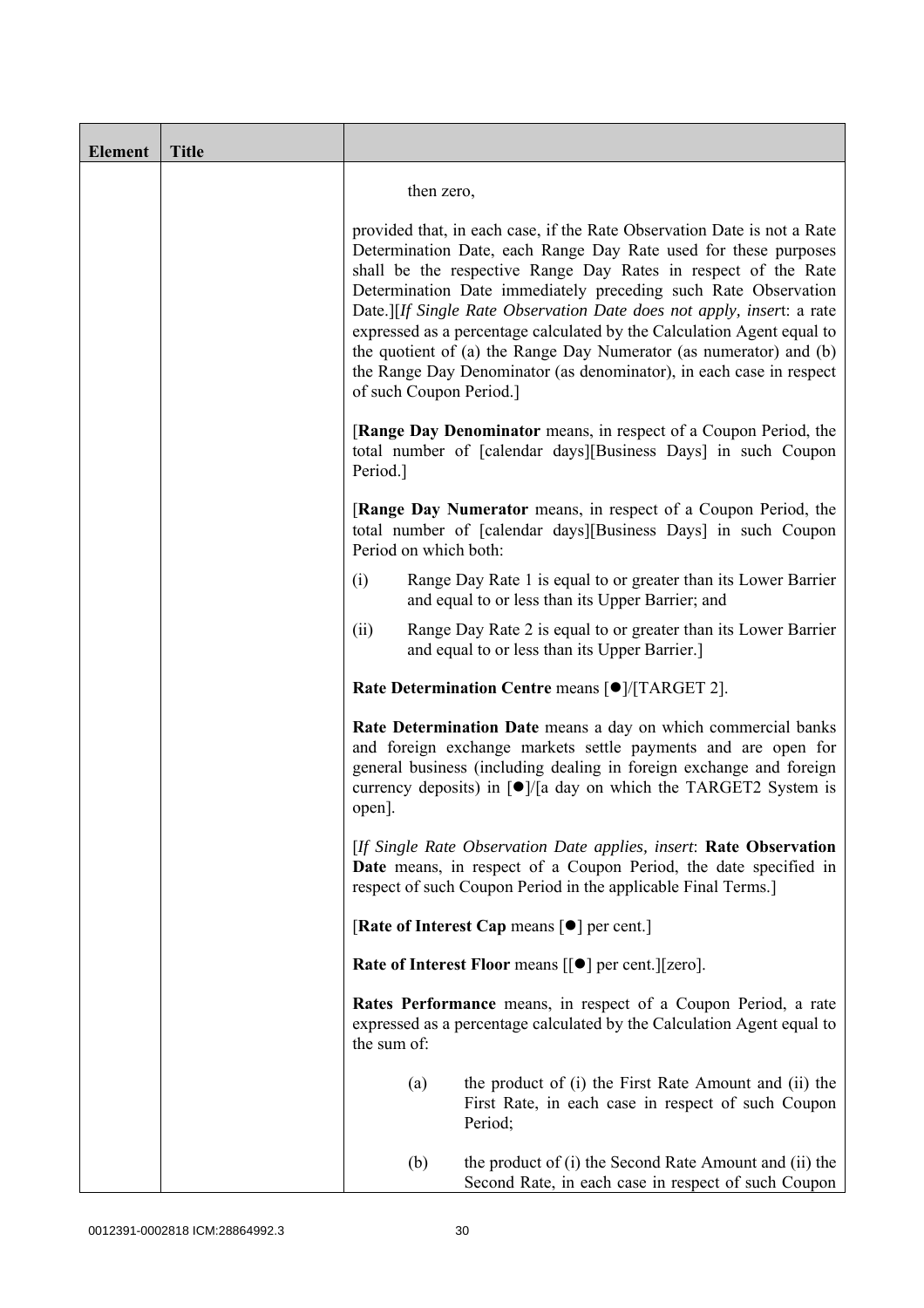| <b>Element</b> | <b>Title</b> |                                                                                                                                                                                                                                                                                                                                                                                                                       |                          |                                                                    |                                                                                                                                                                                                                   |
|----------------|--------------|-----------------------------------------------------------------------------------------------------------------------------------------------------------------------------------------------------------------------------------------------------------------------------------------------------------------------------------------------------------------------------------------------------------------------|--------------------------|--------------------------------------------------------------------|-------------------------------------------------------------------------------------------------------------------------------------------------------------------------------------------------------------------|
|                |              |                                                                                                                                                                                                                                                                                                                                                                                                                       |                          | Period; and                                                        |                                                                                                                                                                                                                   |
|                |              |                                                                                                                                                                                                                                                                                                                                                                                                                       | (c)                      | the Third Rate in respect of such Coupon Period.                   |                                                                                                                                                                                                                   |
|                |              |                                                                                                                                                                                                                                                                                                                                                                                                                       |                          | Rates Performance Cap means [ $\bullet$ ] per cent.                |                                                                                                                                                                                                                   |
|                |              |                                                                                                                                                                                                                                                                                                                                                                                                                       |                          | <b>Rates Performance Floor means [●] per cent.</b>                 |                                                                                                                                                                                                                   |
|                |              |                                                                                                                                                                                                                                                                                                                                                                                                                       | <b>Reset Date means:</b> |                                                                    |                                                                                                                                                                                                                   |
|                |              | (i)                                                                                                                                                                                                                                                                                                                                                                                                                   |                          | in respect of the First Rate:                                      | [specify the first day of the<br>Coupon Period /[specify the<br>last day of the Coupon<br>Period];                                                                                                                |
|                |              | (ii)                                                                                                                                                                                                                                                                                                                                                                                                                  |                          | in respect of the Second Rate:                                     | [specify the second day of<br>the Coupon Period /[specify<br>the last day of the Coupon<br>Period];                                                                                                               |
|                |              | (iii)                                                                                                                                                                                                                                                                                                                                                                                                                 |                          | in respect of Range Day Rate 1:                                    | $\lceil \bullet \rceil$ (for Dual Rate 1: $\lceil \bullet \rceil$<br>and for Dual Rate 2: $[\bullet]$ ].                                                                                                          |
|                |              | (iv)                                                                                                                                                                                                                                                                                                                                                                                                                  |                          | in respect of Range Day Rate 2:                                    | $\lceil \bullet \rceil$ [for Dual Rate 1: $\lceil \bullet \rceil$<br>and for Dual Rate 2: $\lceil \bullet \rceil$ .                                                                                               |
|                |              | Second Rate means, in respect of a Coupon Period, the rate that<br>would be determined for that Coupon Period were the floating rate<br>N&C Security provisions of the Conditions to apply to determine the<br>Second Rate, with the floating rate being calculated by reference to<br>[specify second reference rate for Securities being issued] and were<br>ISDA Determination to be applicable for such purposes. |                          |                                                                    |                                                                                                                                                                                                                   |
|                |              |                                                                                                                                                                                                                                                                                                                                                                                                                       |                          | <b>Second Rate Amount</b> means [specify for each Coupon Period].  |                                                                                                                                                                                                                   |
|                |              |                                                                                                                                                                                                                                                                                                                                                                                                                       |                          | Third Rate means [specify for each Coupon Period].                 |                                                                                                                                                                                                                   |
|                |              |                                                                                                                                                                                                                                                                                                                                                                                                                       |                          | <b>Upper Barrier means:</b>                                        |                                                                                                                                                                                                                   |
|                |              | (i)                                                                                                                                                                                                                                                                                                                                                                                                                   |                          | in respect of Range Day Rate 1: $\lceil \bullet \rceil$ per cent.  |                                                                                                                                                                                                                   |
|                |              | (ii)                                                                                                                                                                                                                                                                                                                                                                                                                  |                          | in respect of Range Day Rate 2: $\lceil \bullet \rceil$ per cent.] |                                                                                                                                                                                                                   |
|                |              |                                                                                                                                                                                                                                                                                                                                                                                                                       |                          | calculated by the Calculation Agent equal to the sum of:           | [In the case of Leveraged Inflation Interest N&C Securities: The<br>Rate of Interest for each Coupon Period shall be a rate expressed as a<br>percentage (which will not be less than, but may be equal to, zero) |
|                |              | (a)                                                                                                                                                                                                                                                                                                                                                                                                                   |                          | the Base Rate of Interest; and                                     |                                                                                                                                                                                                                   |
|                |              | (b)                                                                                                                                                                                                                                                                                                                                                                                                                   | (i)                      | the Cap; or, if less                                               |                                                                                                                                                                                                                   |
|                |              |                                                                                                                                                                                                                                                                                                                                                                                                                       | (ii)                     | Performance in respect of such Coupon Period.                      | $(x)$ the Floor or, if greater, $(y)$ the Leveraged Index                                                                                                                                                         |
|                |              | Where:                                                                                                                                                                                                                                                                                                                                                                                                                |                          |                                                                    |                                                                                                                                                                                                                   |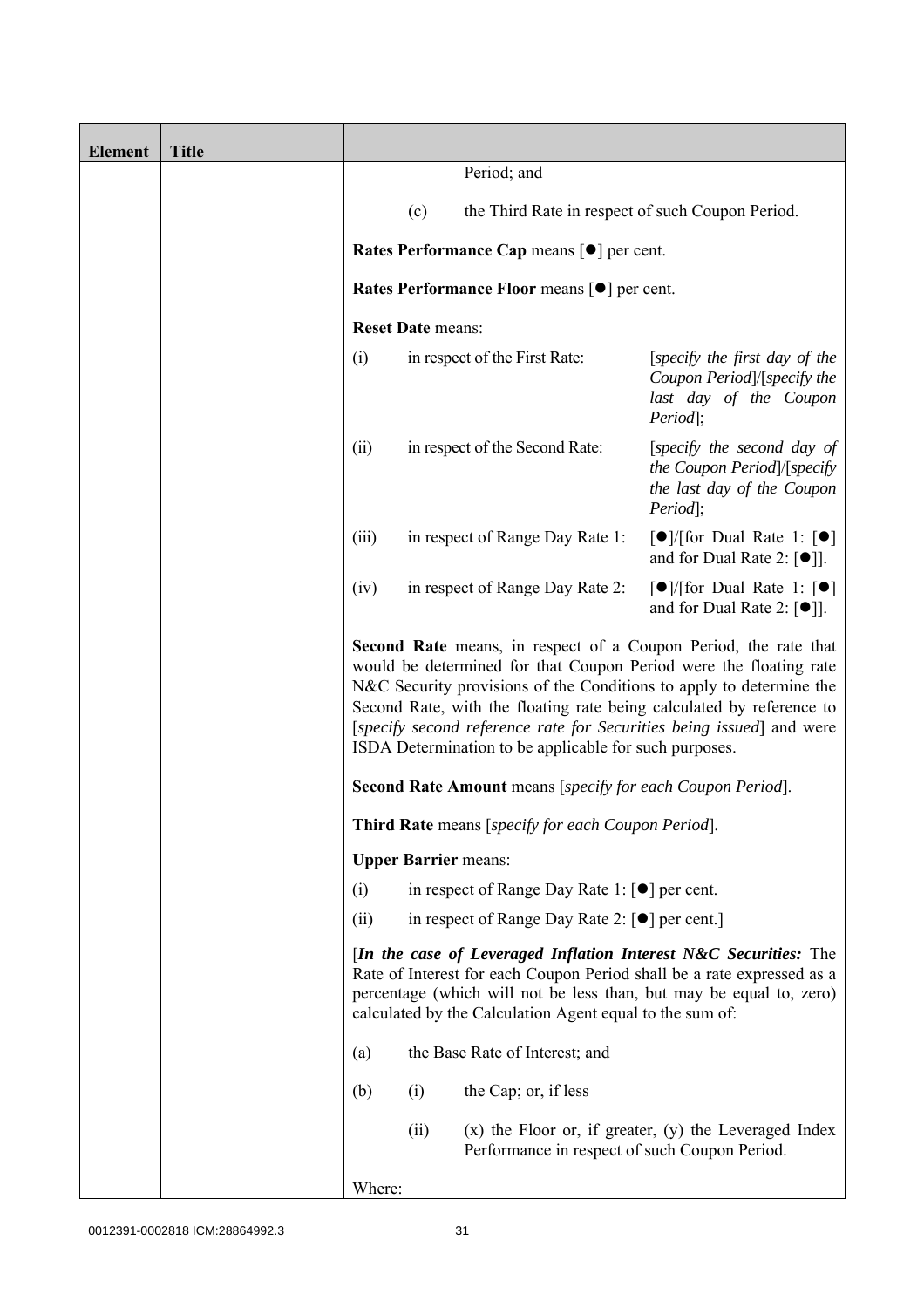| <b>Element</b> | <b>Title</b> |                                                                                                                                                                                                                                                                                                                                                                                                                                                                                                                                                                                                                                                                                                     |
|----------------|--------------|-----------------------------------------------------------------------------------------------------------------------------------------------------------------------------------------------------------------------------------------------------------------------------------------------------------------------------------------------------------------------------------------------------------------------------------------------------------------------------------------------------------------------------------------------------------------------------------------------------------------------------------------------------------------------------------------------------|
|                |              | Base Rate of Interest means [ $\bullet$ ] per cent.                                                                                                                                                                                                                                                                                                                                                                                                                                                                                                                                                                                                                                                 |
|                |              | Cap means $\lceil \bullet \rceil$ per cent.                                                                                                                                                                                                                                                                                                                                                                                                                                                                                                                                                                                                                                                         |
|                |              | <b>Final Index Level</b> means, in respect of a Coupon Period, [If Linear]<br>Interpolation does not apply, insert: the Index Level for the relevant<br>Reference Month for such Coupon Period.][If Linear Interpolation<br><i>applies, insert: a level calculated by the Calculation Agent by linear</i><br>interpolation based on the Index Levels for the Index for the months<br>that fall [insert value of "x" below] months and [insert value of "y"<br><i>below</i> ] months prior to the month in which the Coupon Payment Date<br>for such Coupon Period is scheduled to fall. For these purposes the<br>Final Index Level will be calculated in accordance with the following<br>formula: |
|                |              | $IL_{m-x} + \frac{(nbd_{final})-1}{ND_m}$ x $(IL_{m-y} - IL_{m-x})$                                                                                                                                                                                                                                                                                                                                                                                                                                                                                                                                                                                                                                 |
|                |              | Where:                                                                                                                                                                                                                                                                                                                                                                                                                                                                                                                                                                                                                                                                                              |
|                |              | <b>x</b> means $\lceil \bullet \rceil$ ;                                                                                                                                                                                                                                                                                                                                                                                                                                                                                                                                                                                                                                                            |
|                |              | <b>y</b> means $\lceil \bullet \rceil$ ;                                                                                                                                                                                                                                                                                                                                                                                                                                                                                                                                                                                                                                                            |
|                |              | $IL_{m-x}$ means, in respect of a Coupon Period, the Index Level for the<br>month that is x months prior to the month in which the Coupon<br>Accrual Date for such Coupon Period is scheduled to fall;                                                                                                                                                                                                                                                                                                                                                                                                                                                                                              |
|                |              | $IL_{m-v}$ means, in respect of a Coupon Period, the Index Level for the<br>month that is y months prior to the month in which the Coupon<br>Accrual Date for such Coupon Period is scheduled to fall;                                                                                                                                                                                                                                                                                                                                                                                                                                                                                              |
|                |              | <b>nbd</b> <sub>final</sub> means, in respect of a Coupon Period, the actual number of<br>calendar days from and including the first day of the month in which<br>the Coupon Accrual Date for such Coupon Period is scheduled to fall<br>to and including such Coupon Accrual Date; and                                                                                                                                                                                                                                                                                                                                                                                                             |
|                |              | $NDm$ means, in respect of a Coupon Period, the number of calendar<br>days in the month in which the Coupon Accrual Date for such Coupon<br>Period is scheduled to fall.]                                                                                                                                                                                                                                                                                                                                                                                                                                                                                                                           |
|                |              | <b>Floor</b> means $\lceil \bullet \rceil$ per cent.                                                                                                                                                                                                                                                                                                                                                                                                                                                                                                                                                                                                                                                |
|                |              | <b>Index</b> means $\lceil \bullet \rceil$ .                                                                                                                                                                                                                                                                                                                                                                                                                                                                                                                                                                                                                                                        |
|                |              | Index Level means, in respect of a month and subject to the inflation<br>linked adjustment provisions of the Conditions, the first publication or<br>announcement of a level of the Index for such month.                                                                                                                                                                                                                                                                                                                                                                                                                                                                                           |
|                |              | Index Performance means, in respect of a Coupon Period, a rate<br>expressed as a percentage calculated by the Calculation Agent equal to                                                                                                                                                                                                                                                                                                                                                                                                                                                                                                                                                            |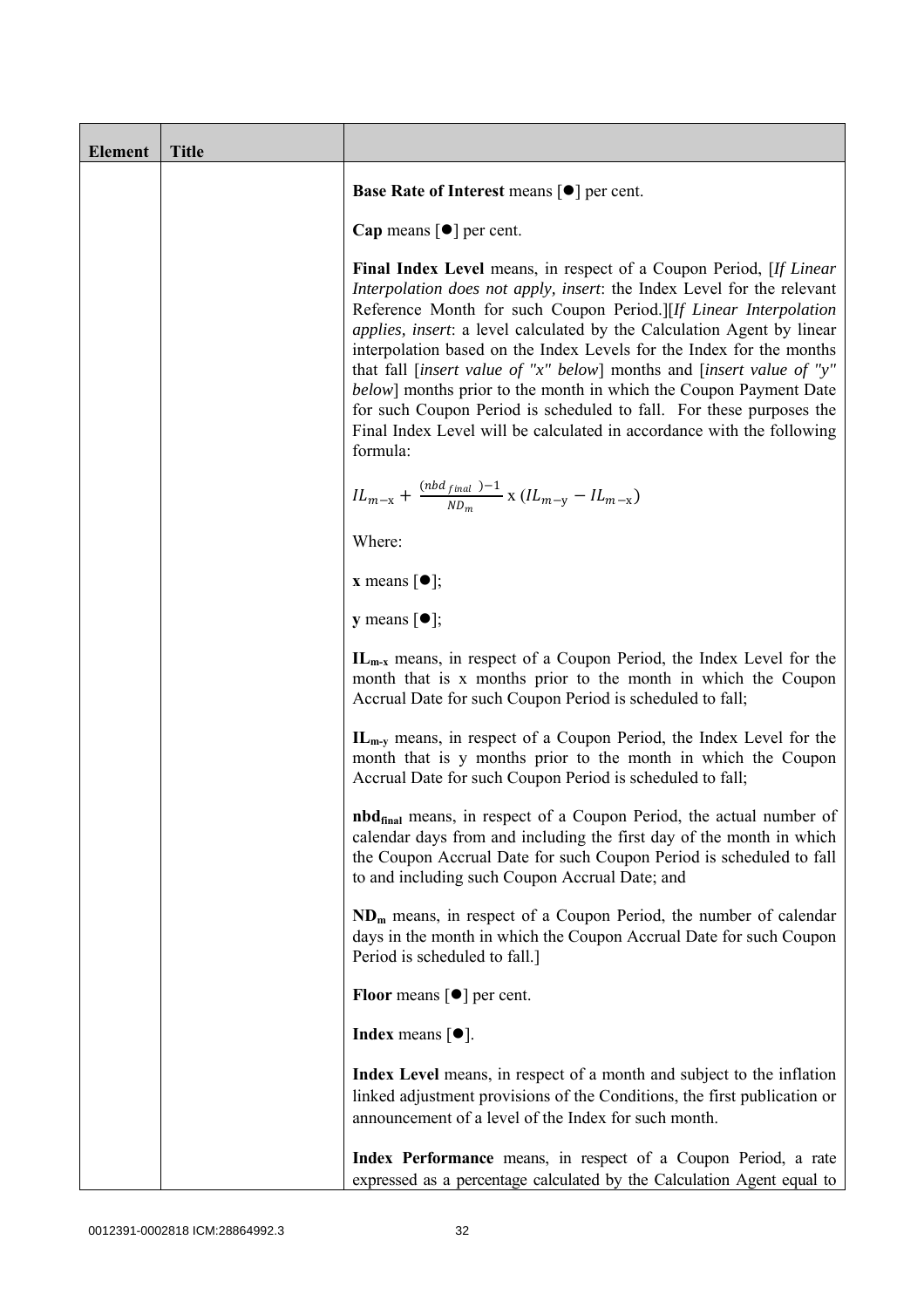| <b>Element</b> | <b>Title</b> |                                                                                                                                                                                                                                                                                                                                                                                                                                                                                                                                                                                                                         |  |
|----------------|--------------|-------------------------------------------------------------------------------------------------------------------------------------------------------------------------------------------------------------------------------------------------------------------------------------------------------------------------------------------------------------------------------------------------------------------------------------------------------------------------------------------------------------------------------------------------------------------------------------------------------------------------|--|
|                |              | the quotient of (a) (i) the Final Index Level in respect of such Coupon<br>Period minus (ii) the Initial Index Level in respect of such Coupon Period<br>(as numerator) and (b) the Initial Index Level in respect of such Coupon<br>Period (as denominator).                                                                                                                                                                                                                                                                                                                                                           |  |
|                |              | Initial Index Level means, in respect of such Coupon Period and<br>subject to the inflation linked adjustment provisions of the Conditions,<br>the first publication or announcement of a level of the Index for the<br>calendar month falling the Number of Calendar Months (Initial Index<br>Level) prior to the calendar month in which the first day of such<br>Coupon Period falls.                                                                                                                                                                                                                                |  |
|                |              | Leverage means $\lceil \bullet \rceil$ per cent.                                                                                                                                                                                                                                                                                                                                                                                                                                                                                                                                                                        |  |
|                |              | Leveraged Index Performance means, in respect of a Coupon<br>Period, a rate expressed as a percentage calculated by the Calculation<br>Agent equal to the product of (a) the Leverage and (b) (i) the Index<br>Performance in respect of such Coupon Period minus (ii) the Strike.                                                                                                                                                                                                                                                                                                                                      |  |
|                |              | Number of Calendar Months (Initial Index Level) means [ $\bullet$ ]<br>calendar months.                                                                                                                                                                                                                                                                                                                                                                                                                                                                                                                                 |  |
|                |              | [If Linear Interpolation does not apply, insert: Number of Calendar<br>Months (Reference Index Level) means [ $\bullet$ ] calendar months.]                                                                                                                                                                                                                                                                                                                                                                                                                                                                             |  |
|                |              | Reference Month means, in respect of a Coupon Period[:][,] [If<br>Linear Interpolation applies, insert:                                                                                                                                                                                                                                                                                                                                                                                                                                                                                                                 |  |
|                |              | in respect of the determination of $IL_{m-x}$ , the month in respect<br>(a)<br>of which the Index Level for $IL_{m-x}$ falls to be determined; and                                                                                                                                                                                                                                                                                                                                                                                                                                                                      |  |
|                |              | in respect of the determination of $IL_{m-y}$ , the month in respect<br>(b)<br>of which the Index Level for $IL_{m-y}$ falls to be determined,                                                                                                                                                                                                                                                                                                                                                                                                                                                                          |  |
|                |              | in each case as described in the definition of Final Index Level above.]                                                                                                                                                                                                                                                                                                                                                                                                                                                                                                                                                |  |
|                |              | [If Linear Interpolation does not apply, insert: the calendar month<br>falling the Number of Calendar Months (Reference Index Level) prior<br>to the calendar month in which the Coupon Accrual Date in respect of<br>such Coupon Period falls.]                                                                                                                                                                                                                                                                                                                                                                        |  |
|                |              | <b>Strike</b> means $\lceil \bullet \rceil$ per cent.                                                                                                                                                                                                                                                                                                                                                                                                                                                                                                                                                                   |  |
|                |              | [In the case of Swap Rate Linked Interest N&C Securities:                                                                                                                                                                                                                                                                                                                                                                                                                                                                                                                                                               |  |
|                |              | The Rate of Interest for each Coupon Period shall be a rate expressed<br>as a percentage calculated by the Calculation Agent which is equal to<br>[Insert if Single Swap Rate Determination applies in respect of all<br>Coupon Periods: the relevant Single Swap Rate specified in respect of<br>such Coupon Period.][Insert if Dual Swap Rate Determination applies<br>in respect of all Coupon Periods: the relevant Swap Rate Performance<br>for such Coupon Period.][Insert if each of Single Swap Rate<br>Determination and Dual Swap Rate Determination apply in respect of<br>different Coupon Periods: either: |  |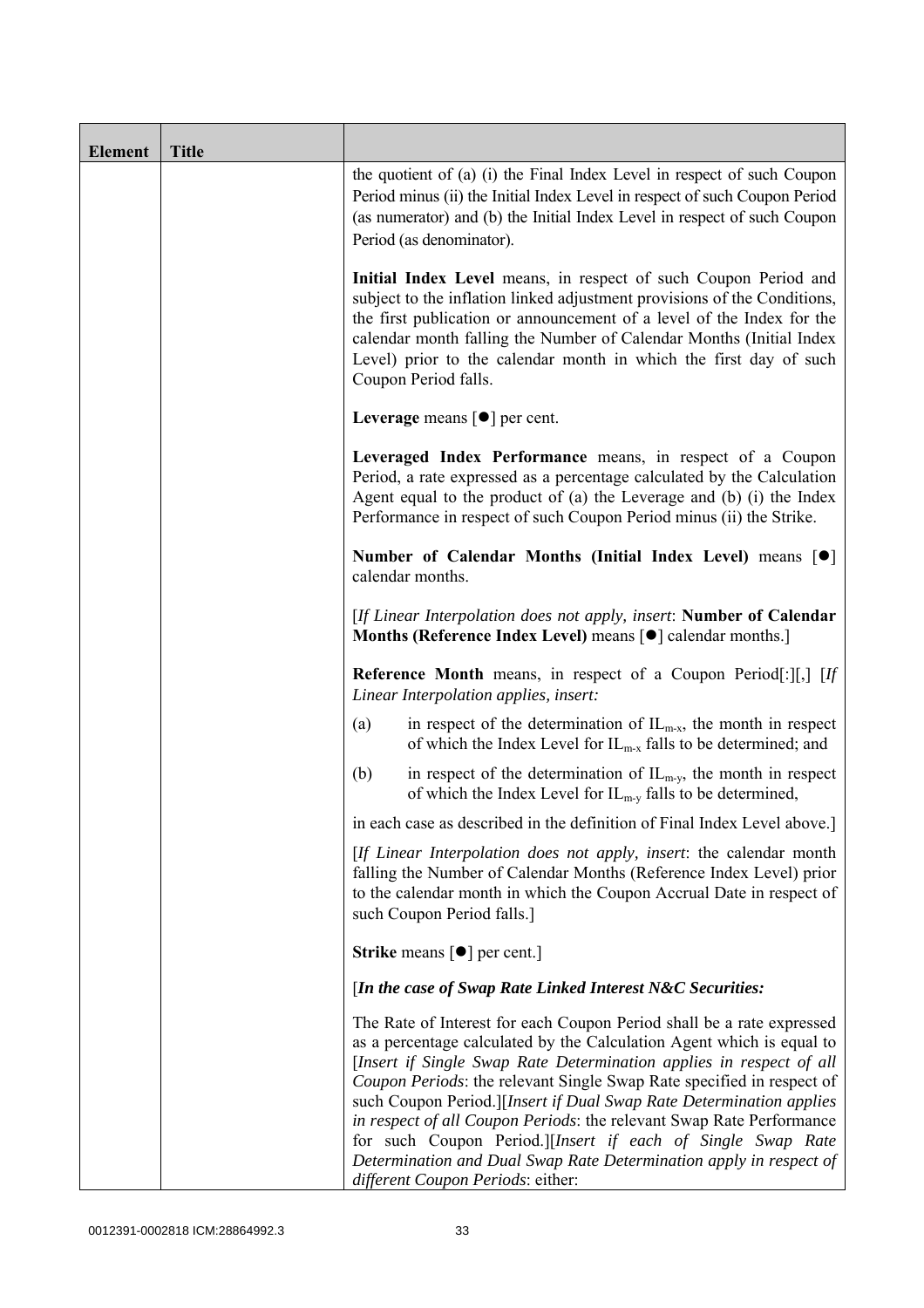| <b>Element</b> | <b>Title</b> |         |                                                                                                                                                                                                                                                                                                                                                                                                                                                                                                                                                                                                                                                                                                                                                                                                                                                                                                                                                                                                                                                                                                                                       |
|----------------|--------------|---------|---------------------------------------------------------------------------------------------------------------------------------------------------------------------------------------------------------------------------------------------------------------------------------------------------------------------------------------------------------------------------------------------------------------------------------------------------------------------------------------------------------------------------------------------------------------------------------------------------------------------------------------------------------------------------------------------------------------------------------------------------------------------------------------------------------------------------------------------------------------------------------------------------------------------------------------------------------------------------------------------------------------------------------------------------------------------------------------------------------------------------------------|
|                |              | (a)     | if Single Swap Rate Determination is specified below in<br>respect of the relevant Coupon Period, the relevant Single<br>Swap Rate specified in respect of such Coupon Period; or                                                                                                                                                                                                                                                                                                                                                                                                                                                                                                                                                                                                                                                                                                                                                                                                                                                                                                                                                     |
|                |              | (b)     | if Dual Swap Rate Determination is specified below in respect<br>of the relevant Coupon Period, the Swap Rate Performance<br>for such Coupon Period.]                                                                                                                                                                                                                                                                                                                                                                                                                                                                                                                                                                                                                                                                                                                                                                                                                                                                                                                                                                                 |
|                |              | Where:  |                                                                                                                                                                                                                                                                                                                                                                                                                                                                                                                                                                                                                                                                                                                                                                                                                                                                                                                                                                                                                                                                                                                                       |
|                |              |         | [Insert if Dual Swap Rate Determination applies to any Coupon<br>Period: Swap Rate Performance means, in respect of a Coupon<br>Period, a rate expressed as a percentage calculated by the Calculation<br>Agent which is equal to:                                                                                                                                                                                                                                                                                                                                                                                                                                                                                                                                                                                                                                                                                                                                                                                                                                                                                                    |
|                |              |         | Swap Rate Performance = RPM x $[FSR + LF_1 x SSR + LF_2 x RDF]$                                                                                                                                                                                                                                                                                                                                                                                                                                                                                                                                                                                                                                                                                                                                                                                                                                                                                                                                                                                                                                                                       |
|                |              | Where:  |                                                                                                                                                                                                                                                                                                                                                                                                                                                                                                                                                                                                                                                                                                                                                                                                                                                                                                                                                                                                                                                                                                                                       |
|                |              |         | <b>FSR</b> means the relevant First Swap Rate for such Coupon Period;                                                                                                                                                                                                                                                                                                                                                                                                                                                                                                                                                                                                                                                                                                                                                                                                                                                                                                                                                                                                                                                                 |
|                |              |         | $LF1$ means the applicable leverage factor for such Coupon Period<br>as specified below;                                                                                                                                                                                                                                                                                                                                                                                                                                                                                                                                                                                                                                                                                                                                                                                                                                                                                                                                                                                                                                              |
|                |              |         | $LF2$ means the applicable leverage factor for such Coupon Period<br>as specified below;                                                                                                                                                                                                                                                                                                                                                                                                                                                                                                                                                                                                                                                                                                                                                                                                                                                                                                                                                                                                                                              |
|                |              | Period; | <b>RPM</b> means the Rate Performance Multiplier for such Coupon                                                                                                                                                                                                                                                                                                                                                                                                                                                                                                                                                                                                                                                                                                                                                                                                                                                                                                                                                                                                                                                                      |
|                |              | and     | RDF means the Rate Deduction Factor for such Coupon Period;                                                                                                                                                                                                                                                                                                                                                                                                                                                                                                                                                                                                                                                                                                                                                                                                                                                                                                                                                                                                                                                                           |
|                |              | Period, | SSR means the relevant Second Swap Rate for such Coupon                                                                                                                                                                                                                                                                                                                                                                                                                                                                                                                                                                                                                                                                                                                                                                                                                                                                                                                                                                                                                                                                               |
|                |              |         | each as further specified below.]                                                                                                                                                                                                                                                                                                                                                                                                                                                                                                                                                                                                                                                                                                                                                                                                                                                                                                                                                                                                                                                                                                     |
|                |              |         | For the purposes of determining [each of] [the Single Swap Rate[,]]<br>[the First Swap Rate and the Second Swap Rate] [(each a Swap<br>Rate)] the relevant rate for a Coupon Period shall be determined<br>under the floating rate N&C Security provisions as though the<br>relevant swap rate was a floating rate to which ISDA Determination<br>applied and on the basis of the Floating Rate Option, the Designated<br>Maturity and the Reset Date specified in respect of the<br>[relevant][Single] Swap Rate and Coupon Period below[, provided<br>that, $[(i)]$ [if the rate so determined in the case of [the First Swap Rate]<br>[or] [the Second Swap Rate] is greater than [the First Swap Rate Cap]<br>[or] [Second Swap Rate Cap] [(respectively)] for such Coupon Period,<br>the relevant Swap Rate shall be equal to such cap] [and (ii)] [if the rate<br>so determined in the case of [the First Swap Rate] [or] [the Second<br>Swap Rate] is less than [the First Swap Rate Floor] [or] [Second Swap<br>Rate Floor] [(respectively)] for such Coupon Period, the relevant<br>Swap Rate shall be equal to such floor]. |
|                |              |         | [For each Coupon Period in respect of which Single Swap Rate<br>Determination applies, insert: In respect of the Coupon Period <sup>[s]</sup>                                                                                                                                                                                                                                                                                                                                                                                                                                                                                                                                                                                                                                                                                                                                                                                                                                                                                                                                                                                         |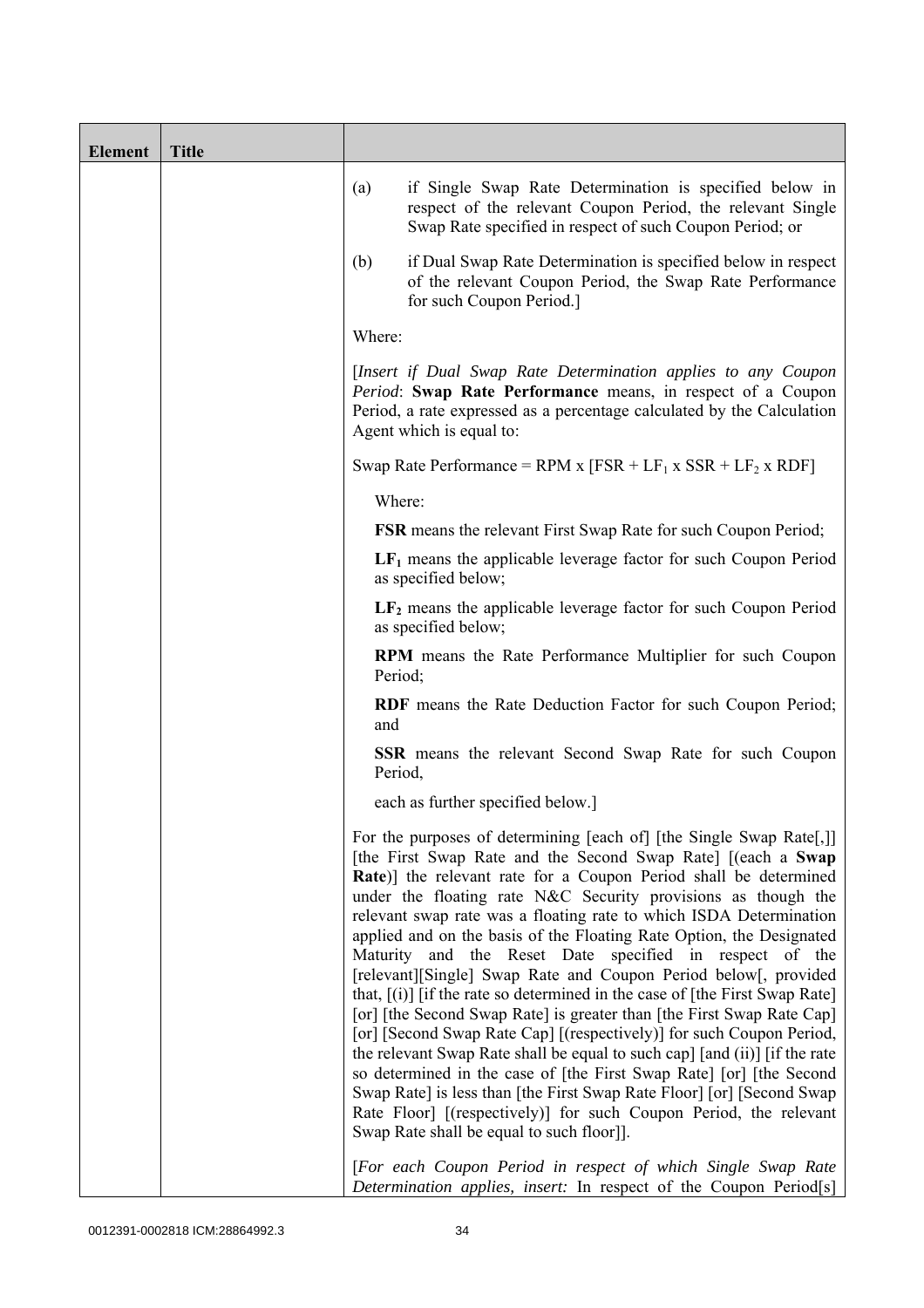| <b>Element</b> | <b>Title</b> |                                                                                                                                                                                                                                                                        |
|----------------|--------------|------------------------------------------------------------------------------------------------------------------------------------------------------------------------------------------------------------------------------------------------------------------------|
|                |              | [describe relevant Coupon Periods] Single Swap Rate Determination<br>shall apply and the following terms have the following meanings:                                                                                                                                  |
|                |              | <b>Designated Maturity means <math>\lceil \bullet \rceil</math>;</b>                                                                                                                                                                                                   |
|                |              | <b>Floating Rate Option means <math>[•]</math>;</b>                                                                                                                                                                                                                    |
|                |              | <b>Reference Swap Rate: means [●];and</b>                                                                                                                                                                                                                              |
|                |              | <b>Reset Date means <math>\lceil \bullet \rceil</math>.</b> [ <i>s</i> ] [ <i>s</i> ] [and]                                                                                                                                                                            |
|                |              | [For each Coupon Period in respect of which Dual Swap Rate<br>Determination applies, insert: In respect of the Coupon Period[s]<br>[describe relevant Coupon Periods] Dual Swap Rate Determination<br>shall apply and the following terms have the following meanings: |
|                |              | <b>LF</b> <sub>1</sub> means $\lceil \bullet \rceil$ ;                                                                                                                                                                                                                 |
|                |              | LF <sub>2</sub> means $\lceil \bullet \rceil$ ;                                                                                                                                                                                                                        |
|                |              | <b>Rate Deduction Factor means <math>[•]</math>;</b>                                                                                                                                                                                                                   |
|                |              | <b>Rate Performance Multiplier means [●]; and</b>                                                                                                                                                                                                                      |
|                |              | In respect of the First Swap Rate:                                                                                                                                                                                                                                     |
|                |              | Reference Swap Rate: means [ $\bullet$ ];                                                                                                                                                                                                                              |
|                |              | <b>Floating Rate Option means <math>[•]</math>;</b>                                                                                                                                                                                                                    |
|                |              | <b>Designated Maturity means <math>\lceil \bullet \rceil</math>; [and]</b>                                                                                                                                                                                             |
|                |              | <b>Reset Date</b> means $[\bullet]$ ; [and]                                                                                                                                                                                                                            |
|                |              | [First Swap Rate Cap means $[•]$ ; and]                                                                                                                                                                                                                                |
|                |              | <b>[First Swap Rate Floor means [O]; and]</b>                                                                                                                                                                                                                          |
|                |              | In respect of the Second Swap Rate:                                                                                                                                                                                                                                    |
|                |              | <b>Reference Swap Rate: means [●];</b>                                                                                                                                                                                                                                 |
|                |              | <b>Floating Rate Option means <math>[•]</math>;</b>                                                                                                                                                                                                                    |
|                |              | <b>Designated Maturity means <math>\lceil \bullet \rceil</math>; [and]</b>                                                                                                                                                                                             |
|                |              | <b>Reset Date means <math>[\bullet]</math>[.][; and]</b>                                                                                                                                                                                                               |
|                |              | [Second Swap Rate Cap means [●][.][; and]]                                                                                                                                                                                                                             |
|                |              | [Second Swap Rate Floor means [ $\bullet$ ].]]                                                                                                                                                                                                                         |
|                |              | (repeat as necessary to cover the bases for Single Swap Rate<br>Determination and Dual Swap Rate Determination for all Coupon<br><i>Periods</i> )]                                                                                                                     |
|                |              | [In the case of Equity Linked Securities, insert:                                                                                                                                                                                                                      |
|                |              | <b>Adjustment and Disruption Events</b>                                                                                                                                                                                                                                |
|                |              | The Securities may be subject to cancellation, early redemption or<br>adjustment (including as to valuation and in certain circumstances<br>share substitutions) if certain corporate events (such as events                                                           |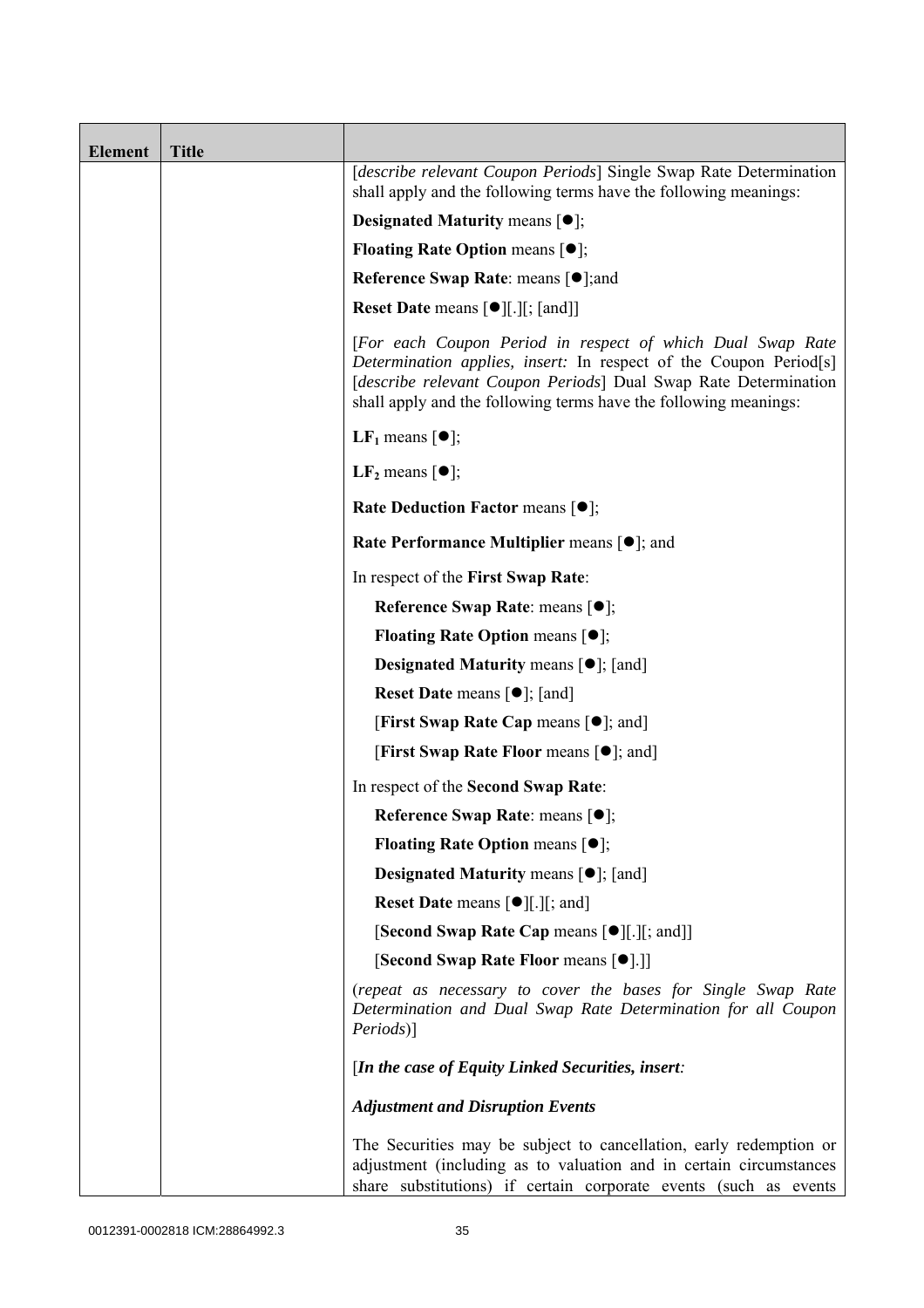| <b>Element</b> | <b>Title</b> |                                                                                                                                                                                                                                                                                                                                                                                                                                                                                                                  |
|----------------|--------------|------------------------------------------------------------------------------------------------------------------------------------------------------------------------------------------------------------------------------------------------------------------------------------------------------------------------------------------------------------------------------------------------------------------------------------------------------------------------------------------------------------------|
|                |              | affecting the value of a Share (including Share divisions or<br>consolidations, extraordinary dividends and capital calls); de-listing of<br>a Share; insolvency, merger or nationalisation of a Share issuer; a<br>tender offer or redenomination of a Share) occur, if certain events<br>(such as illegality, disruptions or cost increases) occur with respect to<br>the Issuer's or any of its affiliates' hedging arrangements, or if<br>insolvency filings are made with respect to the issuer of a share. |
|                |              | If certain disruption events occur with respect to valuation of a Share<br>such valuation will be postponed and may be made by the Calculation<br>Agent. Payments may also be postponed.]                                                                                                                                                                                                                                                                                                                        |
|                |              | [In the case of Index Linked Securities, insert:                                                                                                                                                                                                                                                                                                                                                                                                                                                                 |
|                |              | <b>Adjustment and Disruption Events</b>                                                                                                                                                                                                                                                                                                                                                                                                                                                                          |
|                |              | The Securities may be subject to cancellation or early redemption or<br>adjustment if an Index is modified or cancelled and there is no<br>successor Index acceptable to the Calculation Agent, if an Index's<br>sponsor fails to calculate and announce such Index, or certain events<br>(such as illegality, disruptions or cost increases) occur with respect to<br>the Issuer's or any of its affiliates' hedging arrangements.                                                                              |
|                |              | If certain disruption events occur with respect to valuation of an Index<br>such valuation will be postponed and may be made by the Calculation<br>Agent. Payments may also be postponed.]                                                                                                                                                                                                                                                                                                                       |
|                |              | [In the case of Inflation Linked Securities, insert:                                                                                                                                                                                                                                                                                                                                                                                                                                                             |
|                |              | <b>Adjustment Events</b>                                                                                                                                                                                                                                                                                                                                                                                                                                                                                         |
|                |              | The Securities may be subject to adjustment if the Index is not<br>published or announced, there is a successor Index, an Index level is<br>corrected or the Index is rebased and may be subject to early<br>redemption or cancellation if the Index ceases to be published and<br>there is no appropriate alternative index acceptable to the Calculation<br>Agent. In certain circumstances the Calculation Agent may calculate<br>the Index level itself.]                                                    |
|                |              | [In the case of FX Linked Securities, insert:                                                                                                                                                                                                                                                                                                                                                                                                                                                                    |
|                |              | <b>Disruption Events</b>                                                                                                                                                                                                                                                                                                                                                                                                                                                                                         |
|                |              | If certain disruption events occur with respect to valuation of a<br>Currency Pair, [an alternative valuation method may be used,<br>valuation may be made by the Calculation Agent, valuation may be<br>postponed or the Securities may be subject to early redemption or<br>cancellation].]                                                                                                                                                                                                                    |
|                |              | Please also refer to Element C.9 above.                                                                                                                                                                                                                                                                                                                                                                                                                                                                          |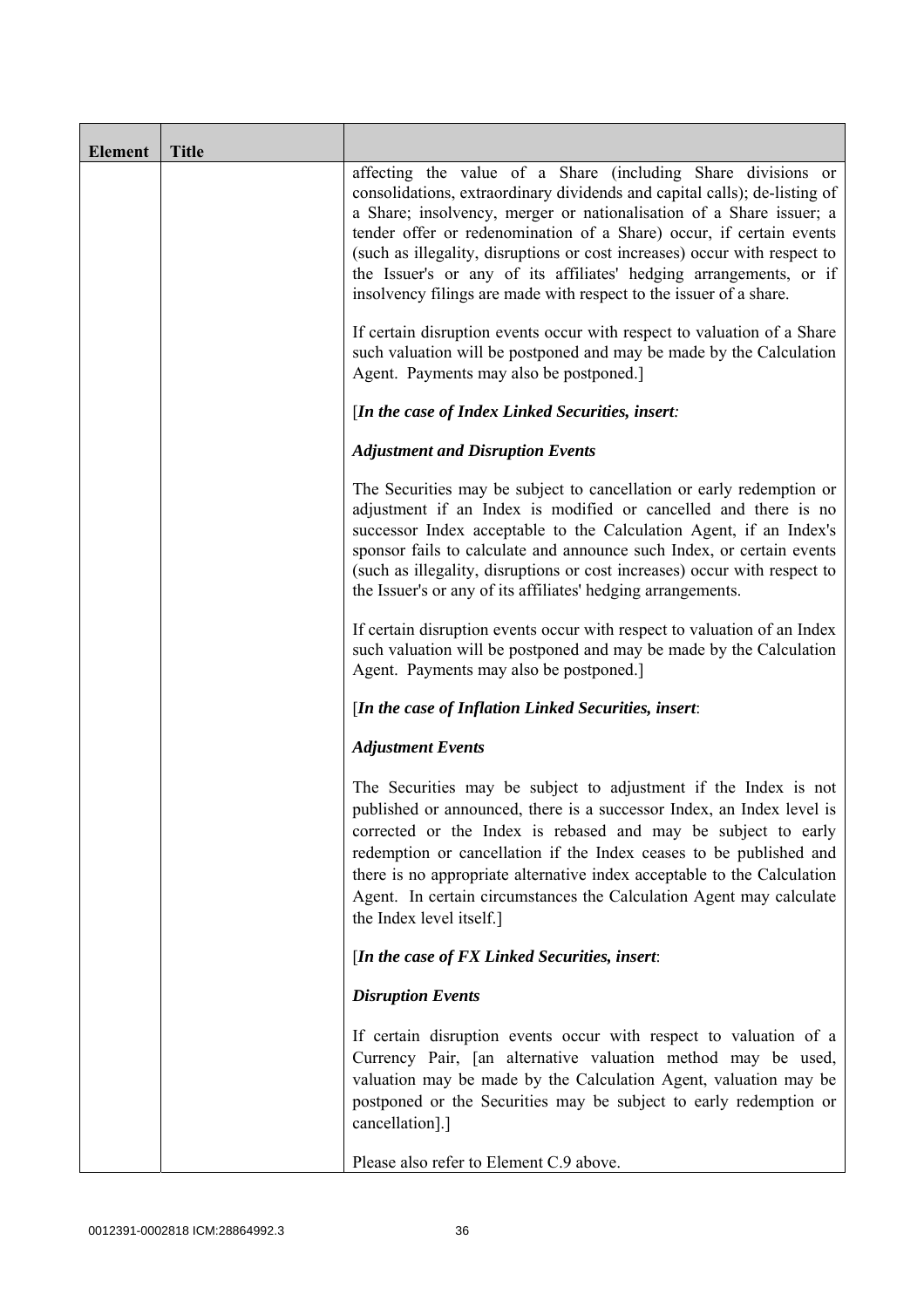| <b>Element</b> | <b>Title</b>                                                                                                                                                                                                                                                             |                                                                                                                                                                                                                                                                                                                                                                                                                                                                                                                                                                                                                                                                                                                                                                                                                                                                                                                                                                     |
|----------------|--------------------------------------------------------------------------------------------------------------------------------------------------------------------------------------------------------------------------------------------------------------------------|---------------------------------------------------------------------------------------------------------------------------------------------------------------------------------------------------------------------------------------------------------------------------------------------------------------------------------------------------------------------------------------------------------------------------------------------------------------------------------------------------------------------------------------------------------------------------------------------------------------------------------------------------------------------------------------------------------------------------------------------------------------------------------------------------------------------------------------------------------------------------------------------------------------------------------------------------------------------|
| [C.11]         | Admission to Trading<br>on a regulated market<br>(Include this Element<br>C.11 only if the<br>relevant Securities have<br>a minimum<br>denomination of less<br>than $\text{\textsterling}100,000$ or are<br>Derivative Securities as<br>defined in Element C.9<br>above) | Securities issued under the Programme may be listed and admitted to<br>trading on the Irish Stock Exchange's Main Securities Market or<br>Global Exchange Market or such other stock exchange or market<br>specified below, or may be issued on an unlisted basis.<br>Issue specific summary:<br>[Application [has been] [is expected to be] made by the Issuer (or on<br>its behalf) for the Securities to be admitted to the Official List and to<br>trading on [the Irish Stock Exchange's [Main Securities Market/Global]<br>Exchange Market]][the [regulated market][Professional Securities<br>Market] of the London Stock Exchange][the [regulated][EuroMTF]<br>market of the Luxembourg Stock Exchange][the Electronic Bond<br>Market of Borsa Italiana S.p.A. (MOT)][the Electronic Securitised<br>Derivatives Market of Borsa Italiana S.p.A. (SeDeX)].<br>[Not applicable, the Securities are not intended to be admitted to<br>trading on any market.]] |
| [C.15]         | How the value of the<br>investment is affected<br>by the value of the<br>underlying assets<br>(Include this Element<br>C.15 only if the<br>relevant Securities are<br>Derivative Securities as<br>defined in Element C.9<br>above)                                       | $[If the Securities are N&C Securities, insert: The [Insert if]$<br><i>applicable:</i> Rate of Interest and the] Final Redemption Amount][If the<br>Securities are W&C Securities, insert: The Cash Settlement Amount]<br>([in each case,] if any) payable in respect of the Securities [is/are]<br>calculated by reference to [insert relevant underlying(s) (i.e. the<br>relevant Reference Item $(s)$ ].<br>Please also see Element C.18.]                                                                                                                                                                                                                                                                                                                                                                                                                                                                                                                       |
| [C.16]         | Maturity<br>(Include this Element<br>only<br>if<br>C.16<br>the<br>relevant Securities are<br>Derivative Securities as<br>defined in Element C.9<br><i>above</i> )                                                                                                        | [If the Securities are N&C Securities, insert: The Maturity Date of the<br>Securities is [ <sup>o</sup> ] [If the N&C Securities are Zero Recovery Single<br>Name Credit Linked N&C Securities or Zero Recovery Basket Credit<br>Linked N&C Securities, insert: (the Scheduled Maturity Date),<br>subject to adjustment for [insert relevant postponement events]].]<br>[If the Securities are W&C Securities, insert: The Settlement Date of<br>the Securities is $\lceil \bullet \rceil$ [the fifth Business Day following the last<br>occurring valuation date.]]]                                                                                                                                                                                                                                                                                                                                                                                               |
| [C.17]         | Settlement procedure of<br>derivative securities<br>(Include this Element<br>C.17 only if the<br>relevant Securities are<br>Derivative Securities as                                                                                                                     | [The Securities will be cash-settled.]]                                                                                                                                                                                                                                                                                                                                                                                                                                                                                                                                                                                                                                                                                                                                                                                                                                                                                                                             |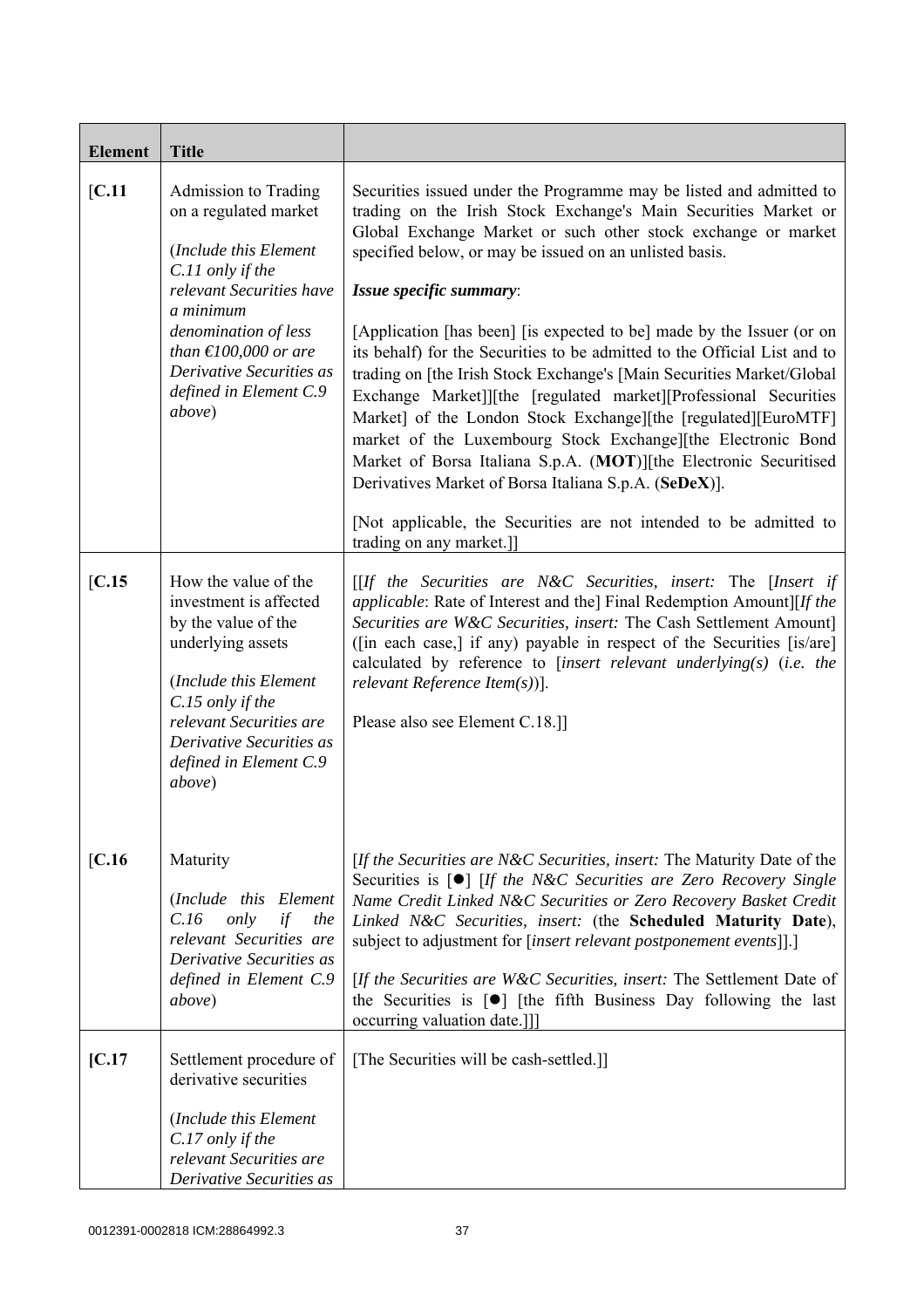| <b>Element</b> | <b>Title</b>                                                                                                |                                                                                                                                                                                                                                                                                                                                                                                                                                                                                           |  |
|----------------|-------------------------------------------------------------------------------------------------------------|-------------------------------------------------------------------------------------------------------------------------------------------------------------------------------------------------------------------------------------------------------------------------------------------------------------------------------------------------------------------------------------------------------------------------------------------------------------------------------------------|--|
|                | defined in Element C.9<br>above)                                                                            |                                                                                                                                                                                                                                                                                                                                                                                                                                                                                           |  |
| [C.18]         | Return on derivative<br>securities                                                                          | Nominal interest rate and date from which interest becomes payable<br>and due dates for interest                                                                                                                                                                                                                                                                                                                                                                                          |  |
|                | (Include this Element                                                                                       | [The Securities do not pay interest.]                                                                                                                                                                                                                                                                                                                                                                                                                                                     |  |
|                | C.18 only if the<br>relevant Securities are<br>Derivative Securities as<br>defined in Element C.9<br>above) | [In the case of Fixed Rate Securities, insert: The Securities bear<br>interest [from their date of issue/from [ $\bullet$ ]] at the fixed rate of $\lceil \bullet \rceil$ per<br>cent. per annum. Interest will be paid [annually] in arrear on [ $\bullet$ ] in<br>each year. The first interest payment will be made on $[•]$ .]                                                                                                                                                        |  |
|                |                                                                                                             | [In the case of Floating Rate Securities, insert: The Securities bear<br>interest [from their date of issue/from [ $\bullet$ ]] at floating rates calculated<br>by reference to [specify reference rate] [plus/minus] a margin of $[\bullet]$<br>per cent. Interest will be paid [quarterly/semi-annually/annually] in<br>arrear on $\lceil \bullet \rceil$ in each year, subject to adjustment for non-business<br>days]. The first interest payment will be made on [ <sup>•</sup> ].]] |  |
|                |                                                                                                             | [In the case of Securities whose interest payments are calculated by<br>reference to an underlying, insert: Payments of interest in respect of<br>the Securities will be determined by reference to the performance of<br>the $[insert$ relevant underlying $(s)$ ] and extract, insert here and<br>complete the relevant pro forma disclosure from item C.10 that<br>reflects the basis for the calculation of interest of the Securities]                                               |  |
|                |                                                                                                             | [In the case of Zero Recovery Basket Credit Linked N&C Securities,<br>insert: The interest payable in respect of each nominal amount of<br>Securities equal to the Calculation Amount for each Coupon Period<br>will be calculated on the Outstanding Nominal Amount (as described<br>further below) as of the last day of such Coupon Period.                                                                                                                                            |  |
|                |                                                                                                             | [If the Securities are N&C Securities, insert: Redemption at Maturity                                                                                                                                                                                                                                                                                                                                                                                                                     |  |
|                |                                                                                                             | Unless previously redeemed or purchased and cancelled, each<br>Security will be redeemed by the Issuer on the Maturity Date at<br>[●]/[the Final Redemption Amount] [(which shall be determined as<br>set out below in this Element C.18).]                                                                                                                                                                                                                                               |  |
|                |                                                                                                             | [The Calculation Amount for the Securities is $[•]$ .]                                                                                                                                                                                                                                                                                                                                                                                                                                    |  |
|                |                                                                                                             | [If the Securities are W&C Securities, insert: Settlement                                                                                                                                                                                                                                                                                                                                                                                                                                 |  |
|                |                                                                                                             | Each Security entitles its holder, upon due exercise, to receive from<br>the Issuer on the Settlement Date a Cash Settlement Amount (which<br>shall be determined as set out below in this Element C.18).                                                                                                                                                                                                                                                                                 |  |
|                |                                                                                                             | The Notional Amount per W&C Security is $[•]$ .                                                                                                                                                                                                                                                                                                                                                                                                                                           |  |
|                |                                                                                                             | The Calculation Agent is $[•]$ .                                                                                                                                                                                                                                                                                                                                                                                                                                                          |  |
|                |                                                                                                             | [If the Securities are interest bearing, insert: <b>Interest Provisions</b>                                                                                                                                                                                                                                                                                                                                                                                                               |  |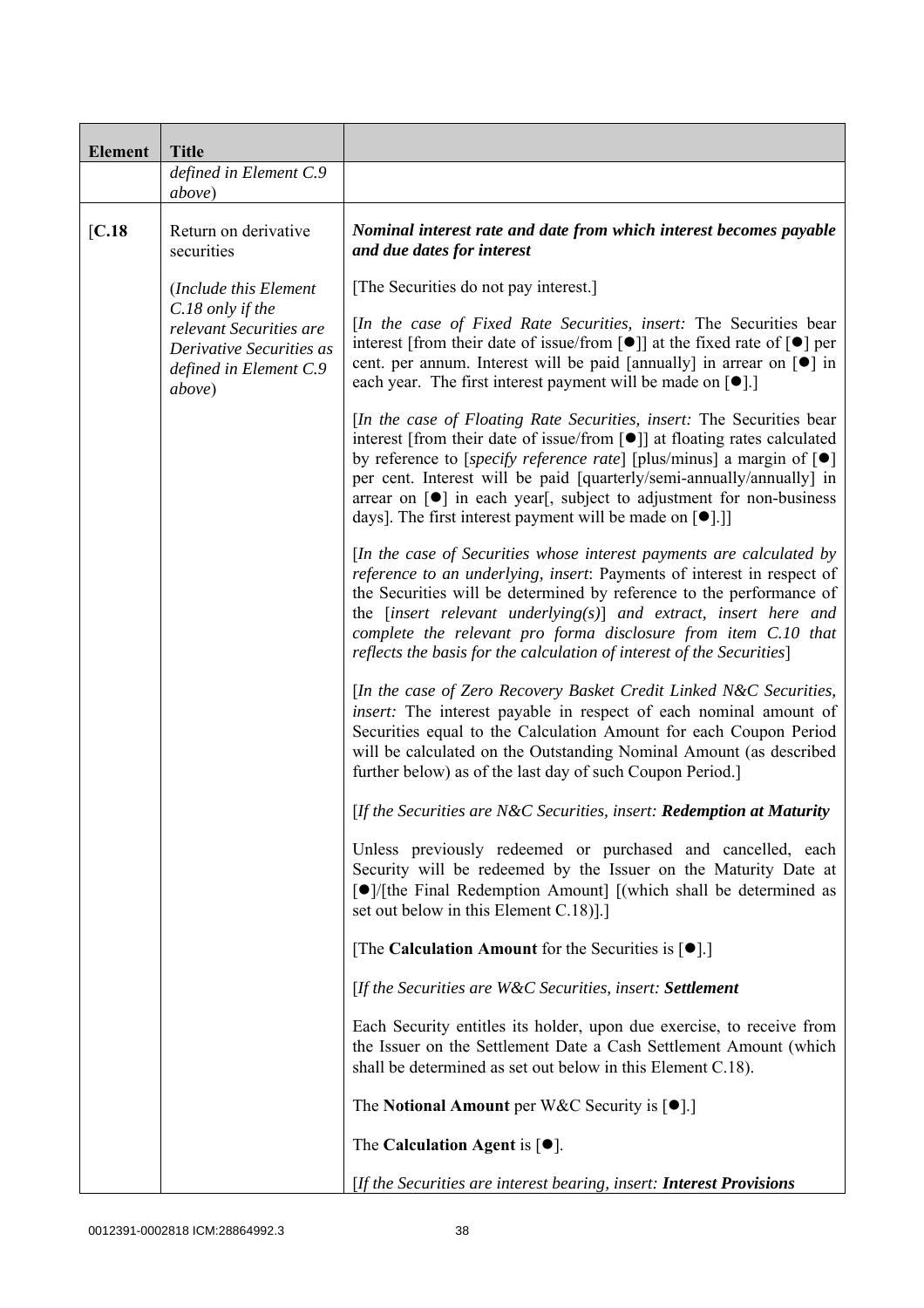| <b>Element</b> | <b>Title</b> |                                                                                                                                                                                                                                                                                                                                                                                                                                                                                                                                              |
|----------------|--------------|----------------------------------------------------------------------------------------------------------------------------------------------------------------------------------------------------------------------------------------------------------------------------------------------------------------------------------------------------------------------------------------------------------------------------------------------------------------------------------------------------------------------------------------------|
|                |              | [If the Securities are not Fixed Rate or Floating Rate Securities,<br><i>insert</i> : Coupon Accrual Date means [ $\bullet$ ].                                                                                                                                                                                                                                                                                                                                                                                                               |
|                |              | Coupon Period means [insert coupon period].                                                                                                                                                                                                                                                                                                                                                                                                                                                                                                  |
|                |              | Coupon Payment Date means [ $\bullet$ ].                                                                                                                                                                                                                                                                                                                                                                                                                                                                                                     |
|                |              | [If the Securities are Fixed or Floating Rate Securities, insert: Day<br><b>Count Fraction means [<math>\bullet</math>].</b> ]                                                                                                                                                                                                                                                                                                                                                                                                               |
|                |              | [Business Day Convention means [ $\bullet$ ].]                                                                                                                                                                                                                                                                                                                                                                                                                                                                                               |
|                |              | [If the Securities are N&C Securities, insert: Redemption at Maturity                                                                                                                                                                                                                                                                                                                                                                                                                                                                        |
|                |              | Unless previously redeemed or purchased and cancelled, each<br>Security will be redeemed by the Issuer on the Maturity Date at<br>[specify]/[the Final Redemption Amount (which shall be determined<br>as set out below in this Element $C.18$ ].]                                                                                                                                                                                                                                                                                           |
|                |              | [The Calculation Amount for the Securities is $[•]$ .]                                                                                                                                                                                                                                                                                                                                                                                                                                                                                       |
|                |              | [Insert in the case of FX Redemption N&C Securities: The Final<br>Redemption Amount in respect of each nominal amount of N&C<br>Securities equal to the Calculation Amount shall be an amount in the<br>Settlement Currency (which, when the Floor is zero, will not be less<br>than, but may be equal to, zero) calculated by the Calculation Agent<br>equal to the Calculation Amount multiplied by the greater of (i) the<br>Floor and (ii) a percentage calculated by the Calculation Agent in<br>accordance with the following formula: |
|                |              | Leverage $\times$ Max $\left[0, \sum_{i=1}^{n} W_i \times \frac{X_i - Y_i}{Z_i}\right]$                                                                                                                                                                                                                                                                                                                                                                                                                                                      |
|                |              | Any amount determined pursuant to the above, if not an amount in the<br>Settlement Currency, will be converted into the Settlement Currency at<br>the Exchange Rate. The Final Redemption Amount will be rounded<br>to the nearest two decimal places (or, in the case of Japanese Yen, the<br>nearest whole unit) in the relevant Settlement Currency, 0.005 (or, in<br>the case of Japanese Yen, half a unit) being rounded upwards.                                                                                                       |
|                |              | Where:                                                                                                                                                                                                                                                                                                                                                                                                                                                                                                                                       |
|                |              | Alternate Currency Pair means [specify Alternate Currency Pairs in<br>form of [specify first currency]/[specify second currency]] (repeat in<br>respect of each Alternate Currency Pair).                                                                                                                                                                                                                                                                                                                                                    |
|                |              | <b>Currency Pair</b> means [specify Currency Pairs in form of [specify first]<br>currency]/[specify second currency]] (repeat for each Currency Pair).                                                                                                                                                                                                                                                                                                                                                                                       |
|                |              | <b>Exchange Rate</b> means the spot rate of exchange between the currency<br>in which the Calculation Amount is denominated (the Calculation                                                                                                                                                                                                                                                                                                                                                                                                 |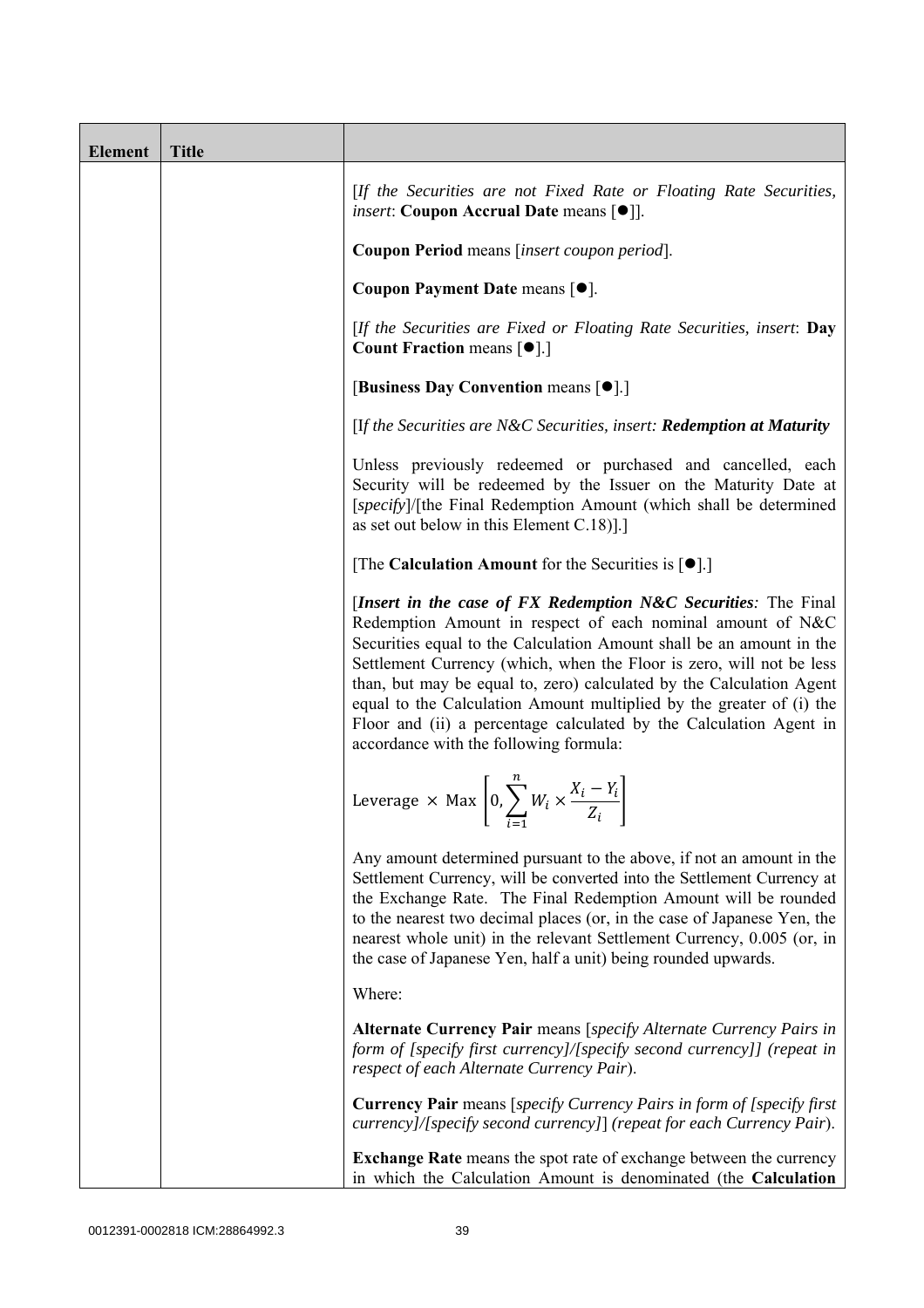| <b>Element</b> | <b>Title</b> |                                                                                                                                                                                                                                                                                                                                                                                                                                                                                                                                                                                                                                                                                                                                          |
|----------------|--------------|------------------------------------------------------------------------------------------------------------------------------------------------------------------------------------------------------------------------------------------------------------------------------------------------------------------------------------------------------------------------------------------------------------------------------------------------------------------------------------------------------------------------------------------------------------------------------------------------------------------------------------------------------------------------------------------------------------------------------------------|
|                |              | <b>Amount Currency</b> ) and the Settlement Currency (expressed as the<br>number of units (or part units) of the relevant Calculation Amount<br>Currency for which one unit of the relevant Settlement Currency can<br>be exchanged) or on the basis of such other applicable market<br>convention as the Calculation Agent determines appropriate.                                                                                                                                                                                                                                                                                                                                                                                      |
|                |              | First Relevant Currency means [ $\bullet$ ] (specify for each Currency<br>Pair).                                                                                                                                                                                                                                                                                                                                                                                                                                                                                                                                                                                                                                                         |
|                |              | Floor means $[①]$ .                                                                                                                                                                                                                                                                                                                                                                                                                                                                                                                                                                                                                                                                                                                      |
|                |              | <b>FX Price Source</b> means $[\bullet]$ ( <i>specify for each Currency Pair and each</i><br>Alternate Currency Pair).                                                                                                                                                                                                                                                                                                                                                                                                                                                                                                                                                                                                                   |
|                |              | i means each Currency Pair.                                                                                                                                                                                                                                                                                                                                                                                                                                                                                                                                                                                                                                                                                                              |
|                |              | Leverage means $\lceil \bullet \rceil$ per cent.                                                                                                                                                                                                                                                                                                                                                                                                                                                                                                                                                                                                                                                                                         |
|                |              | Max followed by a series of amounts inside brackets, means<br>whichever is the greater of the amounts separated by a comma inside<br>those brackets.                                                                                                                                                                                                                                                                                                                                                                                                                                                                                                                                                                                     |
|                |              | <b>n</b> means the number of Currency Pairs to which the N&C Securities<br>relate.                                                                                                                                                                                                                                                                                                                                                                                                                                                                                                                                                                                                                                                       |
|                |              | Reference Exchange Rate means, in respect of a Currency Pair, the<br>spot exchange rate for the First Relevant Currency quoted against the<br>Second Relevant Currency expressed as the number of units of the<br>First Relevant Currency quoted per one unit of the Second Relevant<br>Currency.                                                                                                                                                                                                                                                                                                                                                                                                                                        |
|                |              | Relevant Currency means each currency comprising a Currency Pair<br>and any references to the conversion of one Relevant Currency to<br>another shall be construed as applying in relation to a Currency Pair.                                                                                                                                                                                                                                                                                                                                                                                                                                                                                                                           |
|                |              | Second Relevant Currency means [ $\bullet$ ] (specify for each Currency<br>Pair).                                                                                                                                                                                                                                                                                                                                                                                                                                                                                                                                                                                                                                                        |
|                |              | <b>Settlement Rate</b> means, in respect of a Currency Pair, the Reference<br>Exchange Rate for that Currency Pair on the Valuation Date at the<br>Valuation Time as determined by the Calculation Agent by reference to<br>the Settlement Rate Option for that Currency Pair (and such<br>determination may be made, without limitation, with such adjustments as<br>are, at the discretion of the Calculation Agent, necessary to the published<br>quoting conventions and/or implying the Reference Exchange Rate from<br>more than one Settlement Rate Option) unless any applicable disruption<br>event exists or occurs, in which case, the Settlement Rate for that<br>Currency Pair will be determined by the Calculation Agent. |
|                |              | Settlement Rate Option means, in respect of a Currency Pair, the rate<br>published for the Currency Pair fixing rate on the FX Price Source for<br>that Currency Pair at or about the Valuation Time on the Valuation<br>Date or, if Alternate Currency Pairs are specified for the relevant<br>Currency Pair, the Reference Exchange Rate will be implied from<br>more than one Settlement Rate Option by determining the rate for                                                                                                                                                                                                                                                                                                      |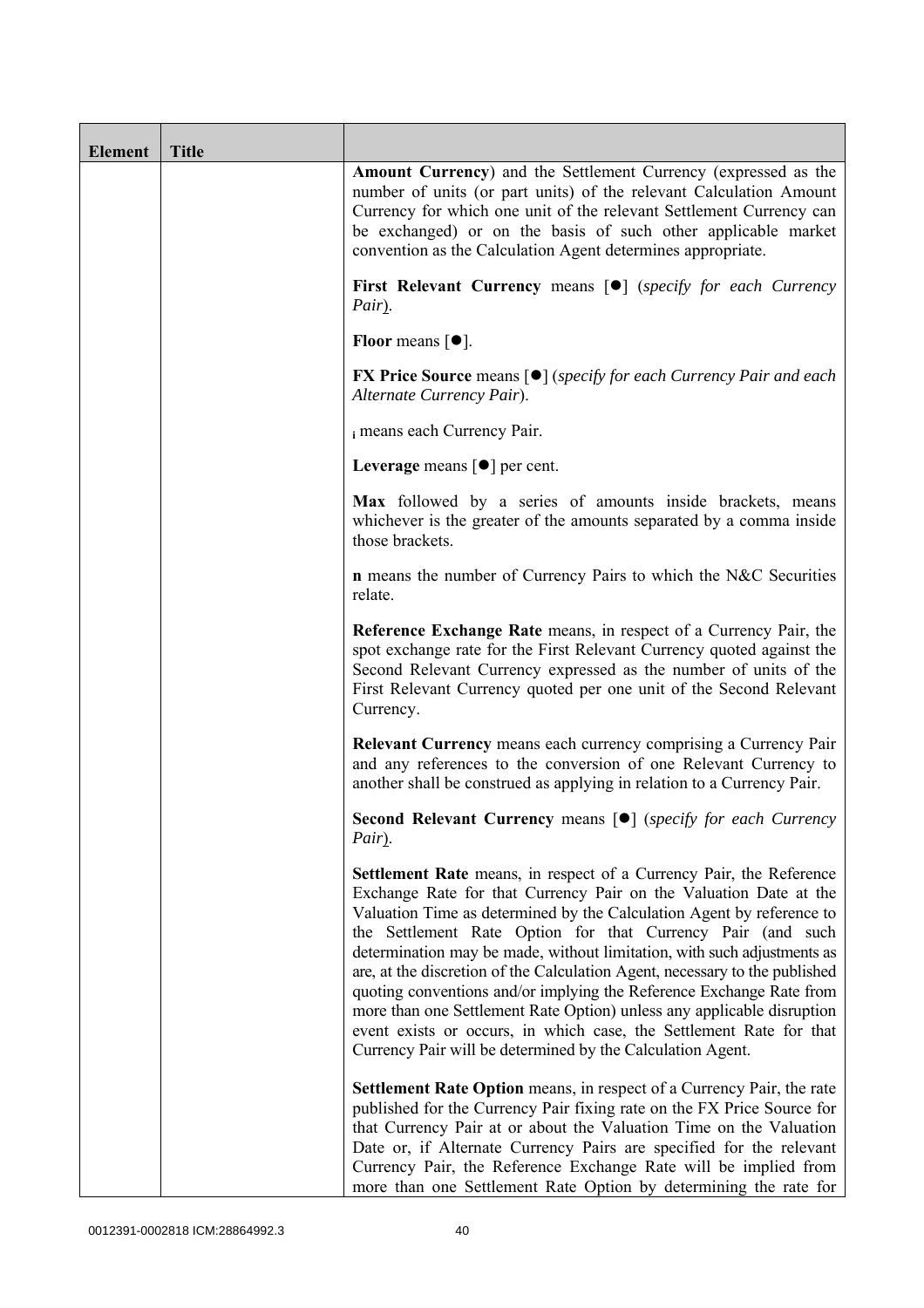| Element | <b>Title</b> |                                                                                                                                                                                                                                                                                                                                                                                                                                                                                                                                              |
|---------|--------------|----------------------------------------------------------------------------------------------------------------------------------------------------------------------------------------------------------------------------------------------------------------------------------------------------------------------------------------------------------------------------------------------------------------------------------------------------------------------------------------------------------------------------------------------|
|         |              | each Alternate Currency Pair for that Currency Pair, published for the<br>Alternate Currency Pair fixing rate on the FX Price Source for that<br>Alternate Currency Pair at or about the Valuation Time on the<br>Valuation Date.                                                                                                                                                                                                                                                                                                            |
|         |              | <b>Strike Rate</b> means $\lceil \bullet \rceil$ ( <i>specify for each Currency Pair</i> ).                                                                                                                                                                                                                                                                                                                                                                                                                                                  |
|         |              | Valuation Date means $[•]$ .                                                                                                                                                                                                                                                                                                                                                                                                                                                                                                                 |
|         |              | Valuation Time means $[•]$ .                                                                                                                                                                                                                                                                                                                                                                                                                                                                                                                 |
|         |              | <b>w</b> <sub>i</sub> means [specify the weighting of each Currency Pair (being a<br>number less than or equal to 1)].                                                                                                                                                                                                                                                                                                                                                                                                                       |
|         |              | $X_i$ means, in respect of a Currency Pair, the [Settlement Rate in<br>respect of such Currency Pair]/[Strike Rate in respect of such<br>Currency Pair].                                                                                                                                                                                                                                                                                                                                                                                     |
|         |              | $Y_i$ means, in respect of a Currency Pair, the [Settlement Rate in<br>respect of such Currency Pair]/[Strike Rate in respect of such<br>Currency Pair].                                                                                                                                                                                                                                                                                                                                                                                     |
|         |              | $Z_i$ means, in respect of a Currency Pair, the [Settlement Rate in<br>respect of such Currency Pairl/[Strike Rate in respect of such<br>Currency Pair]/[1].]                                                                                                                                                                                                                                                                                                                                                                                |
|         |              | [Insert in the case of Fixed Denomination FX Redemption N&C<br>Securities: The Final Redemption Amount in respect of each unit or<br>nominal amount of N&C Securities equal to the Calculation Amount<br>shall be an amount in the Settlement Currency (which will not be less<br>than, but may be equal to, zero) calculated by the Calculation Agent<br>equal to the Base Final Redemption Amount divided by the<br>Settlement Rate.                                                                                                       |
|         |              | Where:                                                                                                                                                                                                                                                                                                                                                                                                                                                                                                                                       |
|         |              | <b>Base Final Redemption Amount means [O];</b>                                                                                                                                                                                                                                                                                                                                                                                                                                                                                               |
|         |              | <b>FX Price Source</b> means, in respect of a Settlement Rate Option, $[•]$ ;                                                                                                                                                                                                                                                                                                                                                                                                                                                                |
|         |              | Reference Exchange Rate means the spot exchange rate for the<br>Specified Currency quoted against the Settlement Currency expressed<br>as the number of units of the Specified Currency quoted per unit of the<br>Settlement Currency;                                                                                                                                                                                                                                                                                                       |
|         |              | Settlement Rate means the Reference Exchange Rate on the<br>Valuation Date at the Valuation Time as determined by the<br>Calculation Agent by reference to the Settlement Rate Option(s) (and<br>such determination may be made, without limitation, with such<br>adjustments as are, at the discretion of the Calculation Agent,<br>necessary to the published quoting conventions and/or implying the<br>Reference Exchange Rate from more than one Settlement Rate<br>Option) unless any applicable disruption event exists or occurs, in |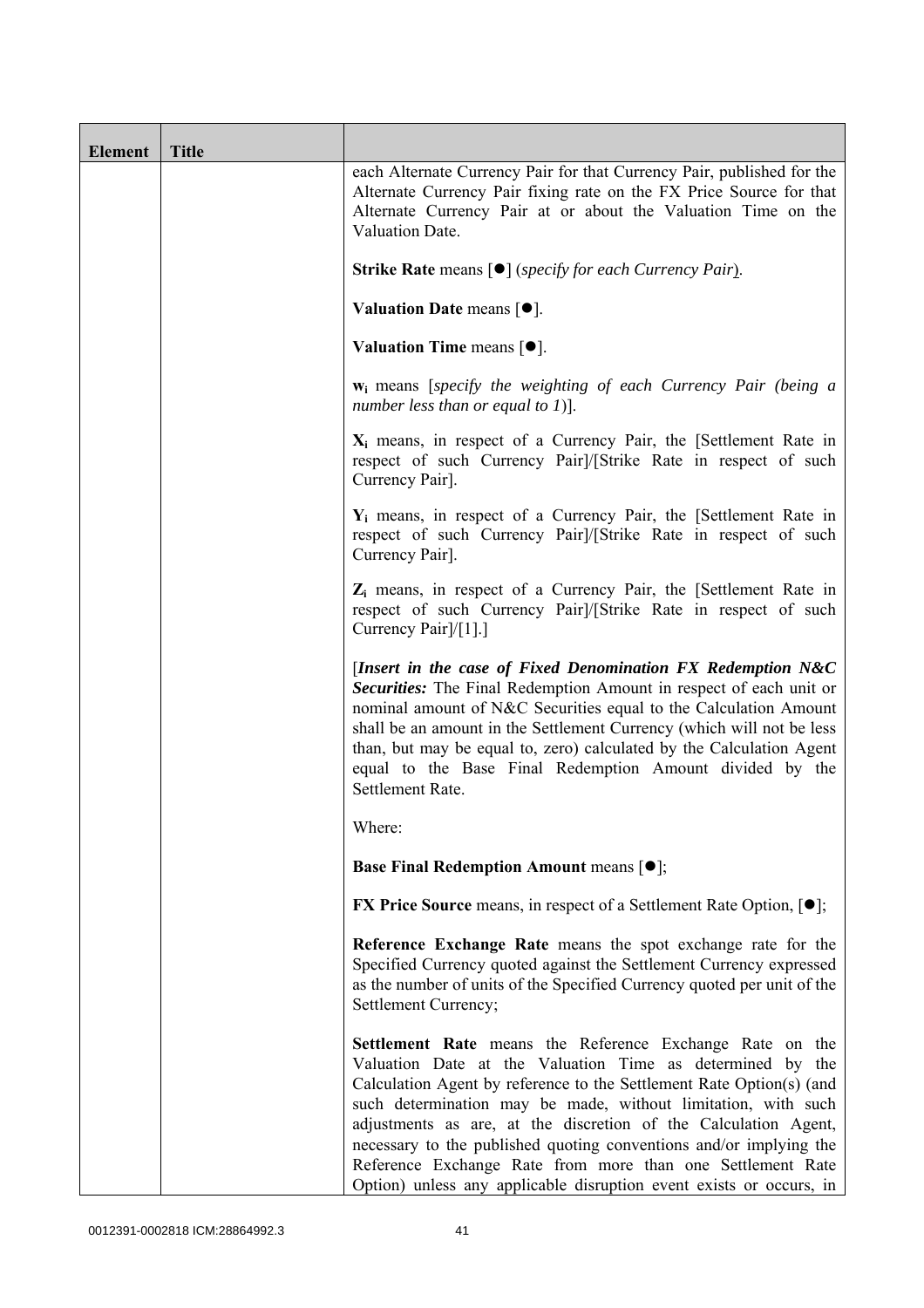| <b>Element</b> | <b>Title</b> |                                                                                                                                                                                                                                                                                                                                                                                                                                                      |  |  |  |
|----------------|--------------|------------------------------------------------------------------------------------------------------------------------------------------------------------------------------------------------------------------------------------------------------------------------------------------------------------------------------------------------------------------------------------------------------------------------------------------------------|--|--|--|
|                |              | which case, the Settlement Rate will be determined by the Calculation<br>Agent; and                                                                                                                                                                                                                                                                                                                                                                  |  |  |  |
|                |              | Settlement Rate Option means [the rate published for the Specified<br>Currency/Settlement Currency fixing rate on the FX Price Source at or<br>about the Valuation Time on the Valuation Date] [insert if the<br>Reference Exchange Rate will be implied from more than one<br>Settlement Rate Option and delete preceding option: the relevant<br>fixing rates on the FX Price Source(s) at or about the Valuation Time<br>on the Valuation Date.]] |  |  |  |
|                |              | [Insert in the case of Equity Basket Knock-In N&C Securities: The<br>Final Redemption Amount in respect of each nominal amount of N&C<br>Securities equal to the Calculation Amount shall be an amount in the<br>Specified Currency (which will not be less than, but may be equal to,<br>zero) calculated by the Calculation Agent equal to:                                                                                                        |  |  |  |
|                |              | if no Knock-In Event has occurred, the Calculation Amount;<br>(a)<br><sub>or</sub>                                                                                                                                                                                                                                                                                                                                                                   |  |  |  |
|                |              | (b)<br>if a Knock-In Event has occurred, the product of $(x)$ the<br>Calculation Amount and (y) the Final Reference Performance.                                                                                                                                                                                                                                                                                                                     |  |  |  |
|                |              | Where:                                                                                                                                                                                                                                                                                                                                                                                                                                               |  |  |  |
|                |              | Final Reference Performance means a percentage determined by the<br>Calculation Agent equal to the Reference Performance of the Share<br>with the lowest Reference Performance.                                                                                                                                                                                                                                                                      |  |  |  |
|                |              | Final Price means, in respect of a Share, an amount equal to the price<br>per share in respect of such Share quoted on the applicable exchange<br>at the Valuation Time on the Final Valuation Date.                                                                                                                                                                                                                                                 |  |  |  |
|                |              | Final Valuation Date means $[•]$ .                                                                                                                                                                                                                                                                                                                                                                                                                   |  |  |  |
|                |              | i means a Share.                                                                                                                                                                                                                                                                                                                                                                                                                                     |  |  |  |
|                |              | Initial Valuation Date means $[•]$ .                                                                                                                                                                                                                                                                                                                                                                                                                 |  |  |  |
|                |              | Knock-In Event means the price of any Share quoted on the<br>applicable exchange at the Valuation Time on the Final Valuation<br>Date is equal to or less than the Knock-In Level in respect of such<br>Share, as determined by the Calculation Agent.                                                                                                                                                                                               |  |  |  |
|                |              | Knock-In Level means, in respect of a Share, the Knock-In<br>Percentage multiplied by the Strike Price for such Share.                                                                                                                                                                                                                                                                                                                               |  |  |  |
|                |              | Knock-In Percentage means [●] per cent.                                                                                                                                                                                                                                                                                                                                                                                                              |  |  |  |
|                |              | Reference Performance means, in respect of a Share, a rate<br>expressed as a percentage (which will not be less than, but may be<br>equal to, zero) calculated by the Calculation Agent in accordance with<br>the following formula:                                                                                                                                                                                                                 |  |  |  |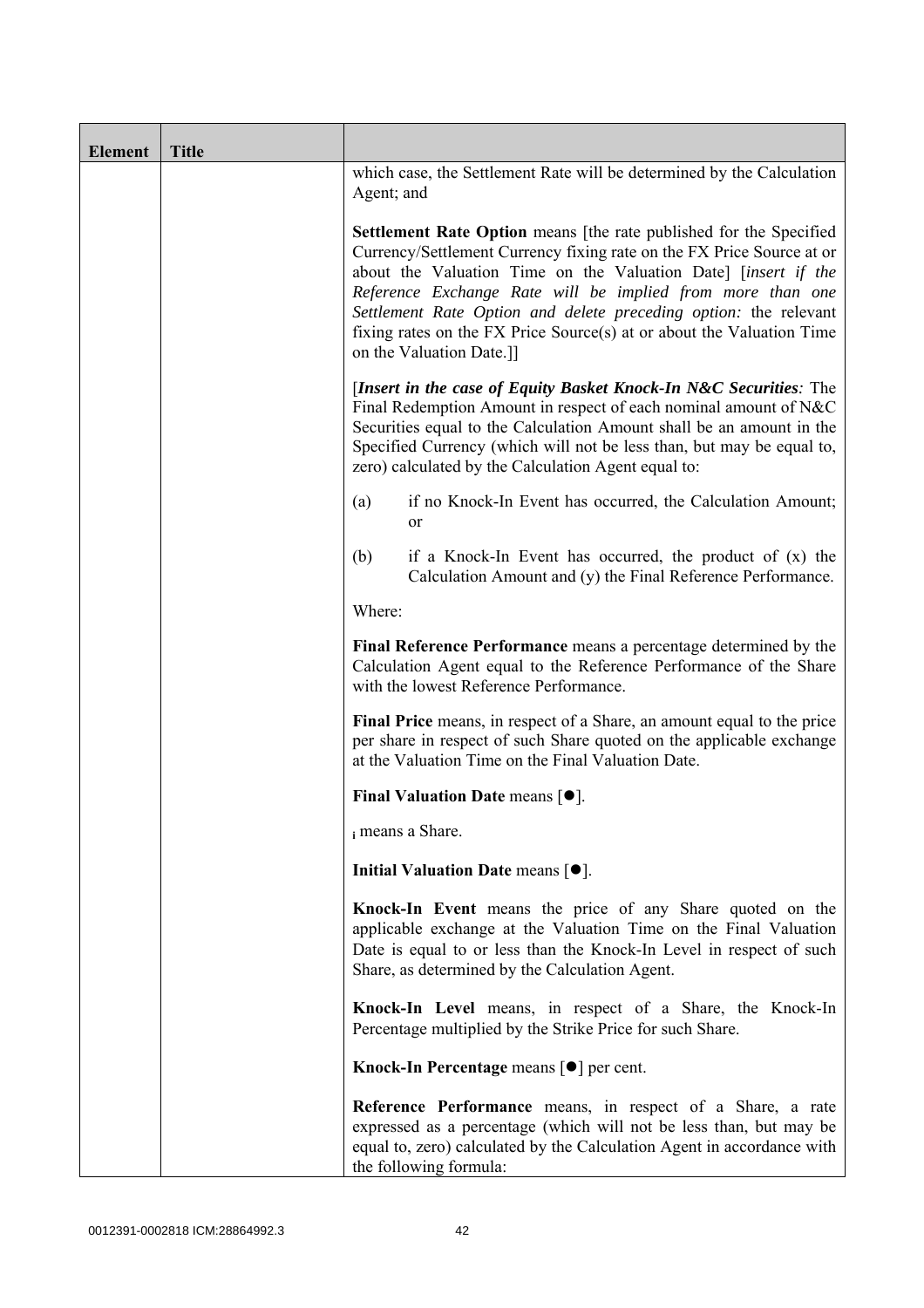| <b>Element</b> | <b>Title</b> |                                                                                                                                                                                                                                                                                                                                                          |  |  |  |  |
|----------------|--------------|----------------------------------------------------------------------------------------------------------------------------------------------------------------------------------------------------------------------------------------------------------------------------------------------------------------------------------------------------------|--|--|--|--|
|                |              | Final Price <sub>i</sub><br>Strike Price;                                                                                                                                                                                                                                                                                                                |  |  |  |  |
|                |              | <b>Share</b> means $\lceil \bullet \rceil$ .                                                                                                                                                                                                                                                                                                             |  |  |  |  |
|                |              | <b>Strike Price</b> means, in relation to a Share, the price per share in<br>respect of such Share quoted on the applicable exchange at the<br>Valuation Time on the Initial Valuation Date.                                                                                                                                                             |  |  |  |  |
|                |              | Valuation Time means [ $\bullet$ ].]                                                                                                                                                                                                                                                                                                                     |  |  |  |  |
|                |              | [Insert in the case of Equity Basket Barrier Knock-In N&C<br>Securities:<br>The Final Redemption Amount in respect of each nominal amount of<br>N&C Securities equal to the Calculation Amount shall be an amount<br>in the Specified Currency (which will not be less than, but may be<br>equal to, zero) calculated by the Calculation Agent equal to: |  |  |  |  |
|                |              |                                                                                                                                                                                                                                                                                                                                                          |  |  |  |  |
|                |              | if no Knock-In Event has occurred, the Calculation Amount;<br>(a)<br>or                                                                                                                                                                                                                                                                                  |  |  |  |  |
|                |              | if a Knock-In Event has occurred:<br>(b)                                                                                                                                                                                                                                                                                                                 |  |  |  |  |
|                |              | if the Final Reference Performance is equal to or<br>(i)<br>greater than the Barrier Level, the Calculation<br>Amount; or                                                                                                                                                                                                                                |  |  |  |  |
|                |              | if the Final Reference Performance is less than the<br>(ii)<br>Barrier Level, the product of (x) the Calculation<br>Amount and (y) the Final Reference Performance.                                                                                                                                                                                      |  |  |  |  |
|                |              | Where:                                                                                                                                                                                                                                                                                                                                                   |  |  |  |  |
|                |              | Barrier Level means [ $\bullet$ ] per cent.                                                                                                                                                                                                                                                                                                              |  |  |  |  |
|                |              | Final Reference Performance means a percentage determined by the<br>Calculation Agent equal to the Reference Performance of the Share with<br>the lowest Reference Performance.                                                                                                                                                                          |  |  |  |  |
|                |              | Final Price means, in respect of a Share, an amount equal to the price<br>per share in respect of such Share quoted on the applicable exchange at<br>the Valuation Time on the Final Valuation Date.                                                                                                                                                     |  |  |  |  |
|                |              | Final Valuation Date means $[•]$ .                                                                                                                                                                                                                                                                                                                       |  |  |  |  |
|                |              | i means a Share.                                                                                                                                                                                                                                                                                                                                         |  |  |  |  |
|                |              | Initial Valuation Date means $[•]$ .                                                                                                                                                                                                                                                                                                                     |  |  |  |  |
|                |              | Knock-In Determination Period means the period from but<br>excluding the Initial Valuation Date to and including the Knock-In<br>Period Ending Date.                                                                                                                                                                                                     |  |  |  |  |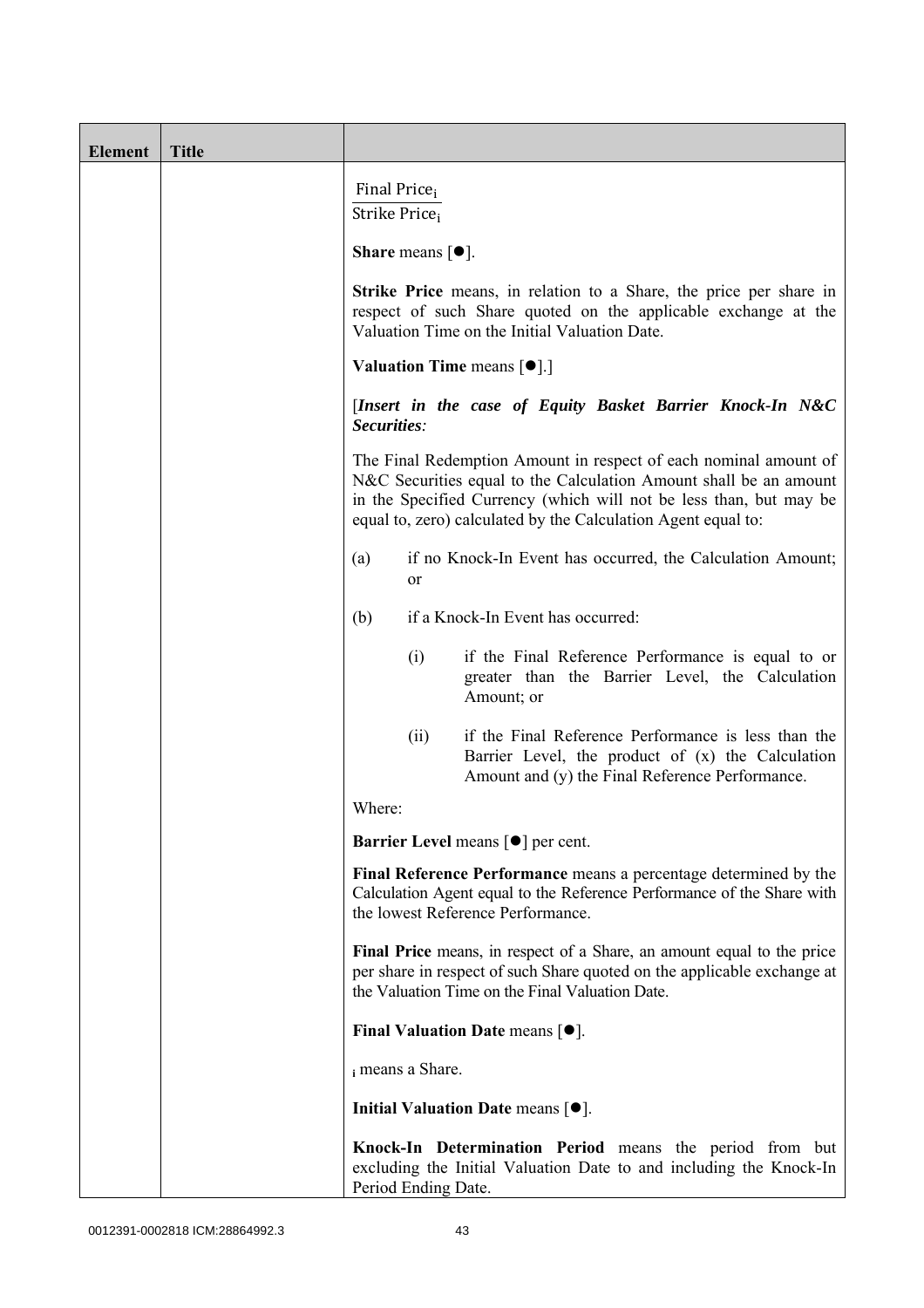| <b>Element</b> | <b>Title</b> |                                                                                                                                                                                                                                                                                                                                                                                                                                                                                                                                                                                                                                                                                                                                                                                                                                                                                                                                                                                                                                                                                                                                                                                                                                                                                                                                                                                                                                                       |
|----------------|--------------|-------------------------------------------------------------------------------------------------------------------------------------------------------------------------------------------------------------------------------------------------------------------------------------------------------------------------------------------------------------------------------------------------------------------------------------------------------------------------------------------------------------------------------------------------------------------------------------------------------------------------------------------------------------------------------------------------------------------------------------------------------------------------------------------------------------------------------------------------------------------------------------------------------------------------------------------------------------------------------------------------------------------------------------------------------------------------------------------------------------------------------------------------------------------------------------------------------------------------------------------------------------------------------------------------------------------------------------------------------------------------------------------------------------------------------------------------------|
|                |              | Knock-In Event means the price of any Share quoted on the<br>applicable Exchange at any time during the regular trading session<br>hours on that Exchange on any scheduled trading day in the Knock-In<br>Determination Period is equal to or less than the Knock-In Level in<br>respect of such Share, as determined by the Calculation Agent,<br>Provided That, if on any such day, as of any Knock-In Valuation<br>Time, a Knock-In Event has or would have occurred but the<br>conditions for a disrupted day having been satisfied at such time then<br>such Knock-In Valuation Time shall be ignored for purposes of<br>determining whether a Knock-In Event has occurred Provided Further<br>That if no Knock-In Event has occurred in the Knock-In<br>Determination Period and the conditions for a disrupted day are<br>satisfied as of the last occurring Knock-In Valuation Time on the<br>Knock-In Period Ending Date, then such day shall be treated as a<br>Valuation Date and the Calculation Agent shall determine a price of<br>the relevant Share(s) in respect of such day in accordance with such<br>provisions for purposes of determining whether a Knock-In Event<br>shall occur. For the purposes of determining under this paragraph<br>whether the conditions for a disrupted day have been satisfied at any<br>Knock-In Valuation Time, the relevant Valuation Time used shall be<br>the relevant Knock-In Valuation Time. |
|                |              | Knock-In Level means, in respect of a Share, the Knock-In<br>Percentage multiplied by the Strike Price for such Share.                                                                                                                                                                                                                                                                                                                                                                                                                                                                                                                                                                                                                                                                                                                                                                                                                                                                                                                                                                                                                                                                                                                                                                                                                                                                                                                                |
|                |              | Knock-In Percentage means [●] per cent.                                                                                                                                                                                                                                                                                                                                                                                                                                                                                                                                                                                                                                                                                                                                                                                                                                                                                                                                                                                                                                                                                                                                                                                                                                                                                                                                                                                                               |
|                |              | Knock-In Period Ending Date means the scheduled Final Valuation<br>Date.                                                                                                                                                                                                                                                                                                                                                                                                                                                                                                                                                                                                                                                                                                                                                                                                                                                                                                                                                                                                                                                                                                                                                                                                                                                                                                                                                                              |
|                |              | Knock-In Valuation Time means, in respect of a Share, any time<br>during the regular trading session hours on the applicable Exchange<br>for such Share on any scheduled trading day in the Knock-In<br>Determination Period.                                                                                                                                                                                                                                                                                                                                                                                                                                                                                                                                                                                                                                                                                                                                                                                                                                                                                                                                                                                                                                                                                                                                                                                                                         |
|                |              | Reference Performance means, in respect of a Share, a rate expressed<br>as a percentage (which will not be less than, but may be equal to, zero)<br>calculated by the Calculation Agent in accordance with the following<br>formula:                                                                                                                                                                                                                                                                                                                                                                                                                                                                                                                                                                                                                                                                                                                                                                                                                                                                                                                                                                                                                                                                                                                                                                                                                  |
|                |              | Final Price <sub>i</sub><br>Strike Price;                                                                                                                                                                                                                                                                                                                                                                                                                                                                                                                                                                                                                                                                                                                                                                                                                                                                                                                                                                                                                                                                                                                                                                                                                                                                                                                                                                                                             |
|                |              | <b>Share</b> means $\lceil \bullet \rceil$ .                                                                                                                                                                                                                                                                                                                                                                                                                                                                                                                                                                                                                                                                                                                                                                                                                                                                                                                                                                                                                                                                                                                                                                                                                                                                                                                                                                                                          |
|                |              | <b>Strike Price</b> means, in relation to a Share, the price per share in<br>respect of such Share quoted on the applicable exchange at the<br>Valuation Time on the Initial Valuation Date.                                                                                                                                                                                                                                                                                                                                                                                                                                                                                                                                                                                                                                                                                                                                                                                                                                                                                                                                                                                                                                                                                                                                                                                                                                                          |
|                |              | Valuation Time means [ $\bullet$ ].]                                                                                                                                                                                                                                                                                                                                                                                                                                                                                                                                                                                                                                                                                                                                                                                                                                                                                                                                                                                                                                                                                                                                                                                                                                                                                                                                                                                                                  |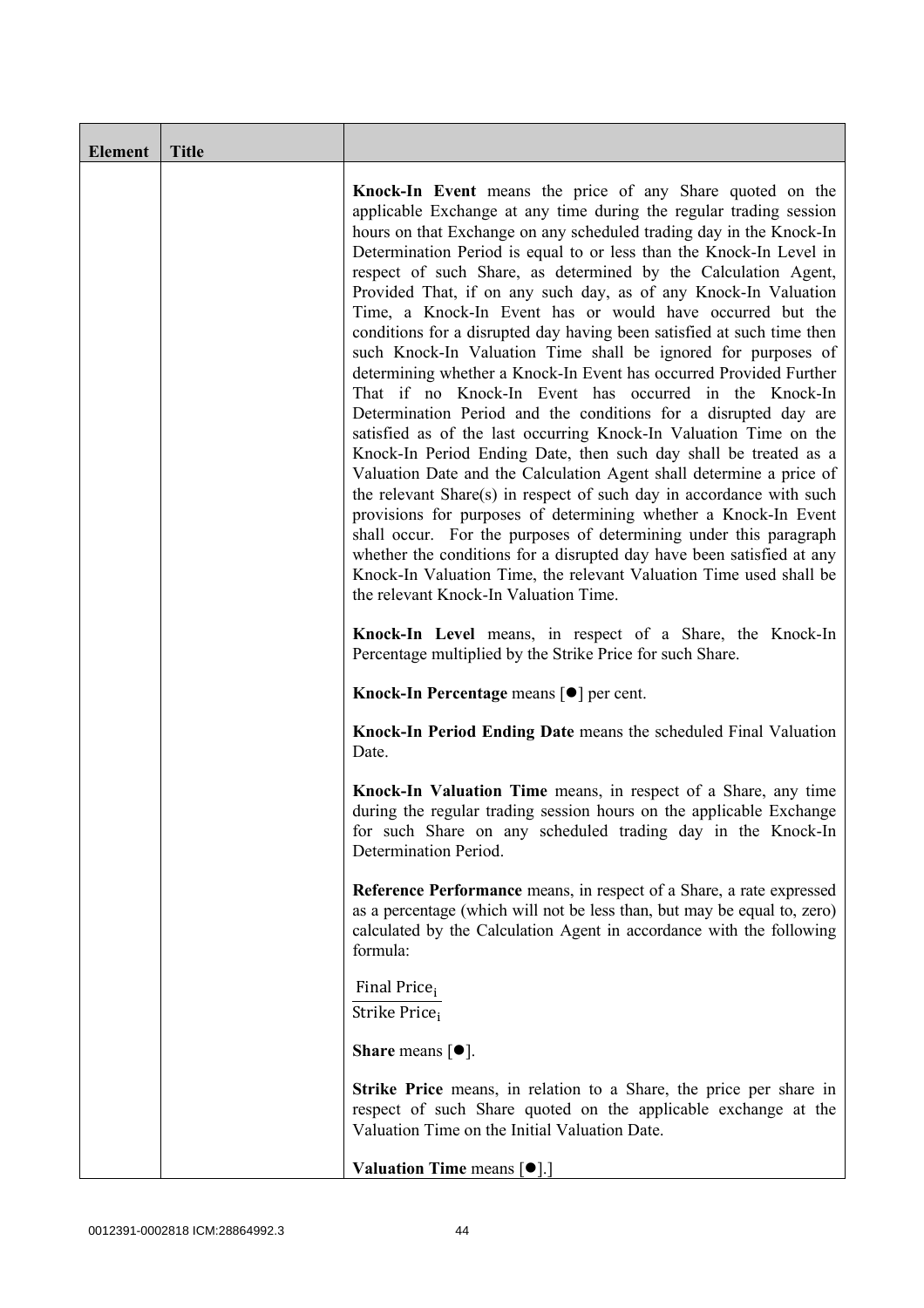| <b>Element</b> | <b>Title</b> |                                                                                                                                                                                                                                                                                                                                                             |                        |                                                                                                                                                                                                            |  |
|----------------|--------------|-------------------------------------------------------------------------------------------------------------------------------------------------------------------------------------------------------------------------------------------------------------------------------------------------------------------------------------------------------------|------------------------|------------------------------------------------------------------------------------------------------------------------------------------------------------------------------------------------------------|--|
|                |              | [Insert in the case of Equity Basket Bonus Barrier Knock-In N&C<br>Securities: The Final Redemption Amount in respect of each nominal<br>amount of N&C Securities equal to the Calculation Amount shall be<br>an amount in the Specified Currency (which will not be less than, but<br>may be equal to, zero) calculated by the Calculation Agent equal to: |                        |                                                                                                                                                                                                            |  |
|                |              | if no Knock-In Event has occurred, the product of (i) the<br>(a)<br>Calculation Amount and (ii) 100 per cent. plus the<br>Participation Rate; or                                                                                                                                                                                                            |                        |                                                                                                                                                                                                            |  |
|                |              | if a Knock-In Event has occurred:<br>(b)                                                                                                                                                                                                                                                                                                                    |                        |                                                                                                                                                                                                            |  |
|                |              |                                                                                                                                                                                                                                                                                                                                                             | (i)                    | if the Final Reference Performance is equal to or<br>greater than the Barrier Level, the Calculation<br>Amount; or                                                                                         |  |
|                |              |                                                                                                                                                                                                                                                                                                                                                             | (ii)                   | if the Final Reference Performance is less than the<br>Barrier Level, the product of (x) the Calculation<br>Amount and (y) the Final Reference Performance.                                                |  |
|                |              | Where:                                                                                                                                                                                                                                                                                                                                                      |                        |                                                                                                                                                                                                            |  |
|                |              | <b>Barrier Level</b> means $\lceil \bullet \rceil$ per cent.                                                                                                                                                                                                                                                                                                |                        |                                                                                                                                                                                                            |  |
|                |              | Final Reference Performance means a percentage determined by the<br>Calculation Agent equal to the Reference Performance of the Share<br>with the lowest Reference Performance.                                                                                                                                                                             |                        |                                                                                                                                                                                                            |  |
|                |              | Final Price means, in respect of a Share, an amount equal to the price<br>per share in respect of such Share quoted on the applicable exchange<br>at the Valuation Time on the Final Valuation Date.                                                                                                                                                        |                        |                                                                                                                                                                                                            |  |
|                |              | Final Valuation Date means $[•]$ .                                                                                                                                                                                                                                                                                                                          |                        |                                                                                                                                                                                                            |  |
|                |              | i means a Share.                                                                                                                                                                                                                                                                                                                                            |                        |                                                                                                                                                                                                            |  |
|                |              |                                                                                                                                                                                                                                                                                                                                                             |                        | Initial Valuation Date means $[•]$ .                                                                                                                                                                       |  |
|                |              |                                                                                                                                                                                                                                                                                                                                                             | the Knock-In Level.    | Knock-In Event means the Final Reference Performance is less than                                                                                                                                          |  |
|                |              |                                                                                                                                                                                                                                                                                                                                                             |                        | Knock-In Level means [ <sup>●</sup> ] per cent.                                                                                                                                                            |  |
|                |              |                                                                                                                                                                                                                                                                                                                                                             |                        | <b>Participation Rate means <math>\lceil \bullet \rceil</math> per cent.</b>                                                                                                                               |  |
|                |              |                                                                                                                                                                                                                                                                                                                                                             | the following formula: | Reference Performance means, in respect of a Share, a rate<br>expressed as a percentage (which will not be less than, but may be<br>equal to, zero) calculated by the Calculation Agent in accordance with |  |
|                |              | Final Price <sub>i</sub><br>Strike Price <sub>i</sub>                                                                                                                                                                                                                                                                                                       |                        |                                                                                                                                                                                                            |  |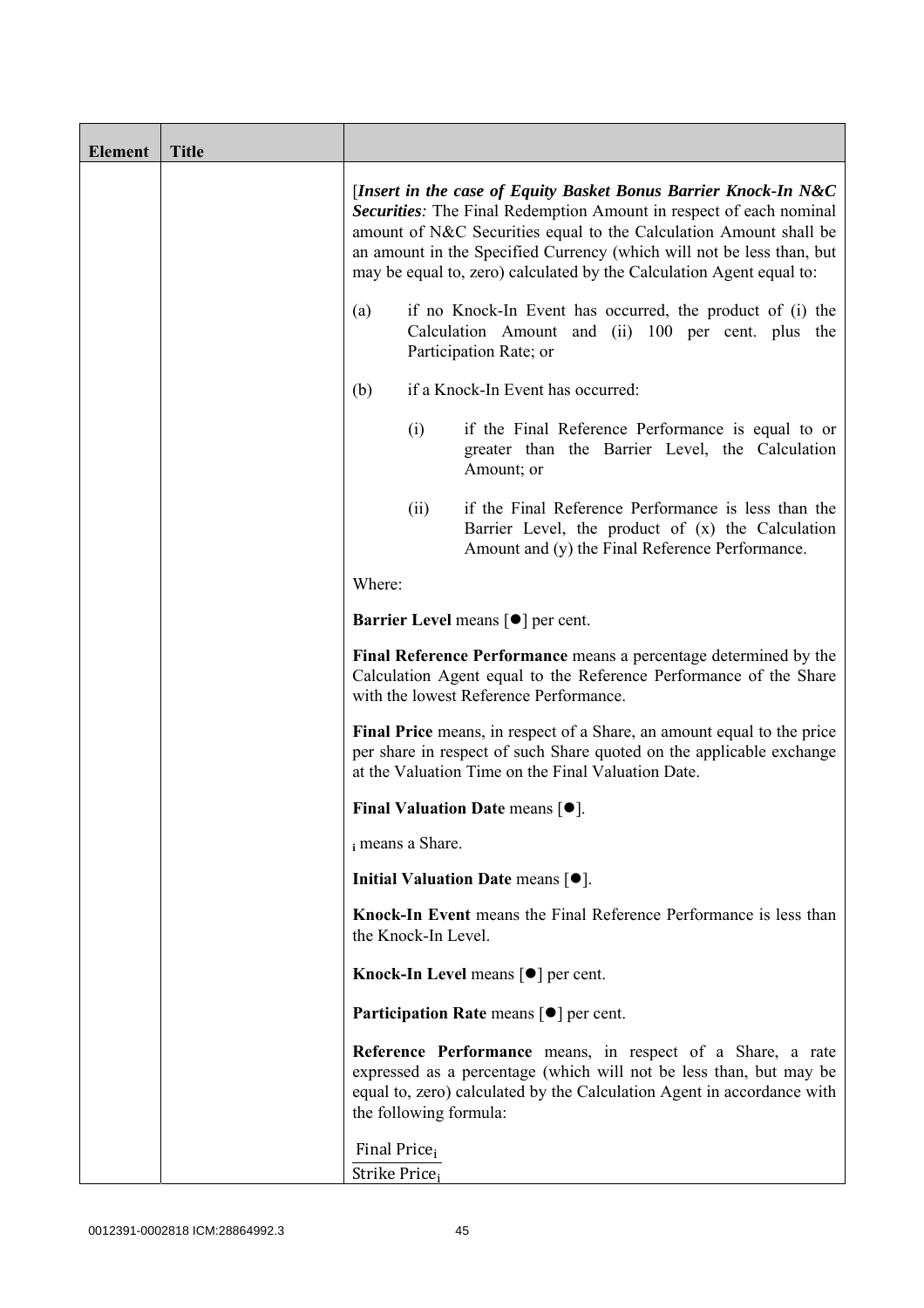| <b>Element</b> | <b>Title</b> |                                                                                                                                                                                                                                                                                                                                       |  |  |  |
|----------------|--------------|---------------------------------------------------------------------------------------------------------------------------------------------------------------------------------------------------------------------------------------------------------------------------------------------------------------------------------------|--|--|--|
|                |              | <b>Share</b> means $[•]$ .                                                                                                                                                                                                                                                                                                            |  |  |  |
|                |              | <b>Strike Price</b> means, in relation to a Share, the price per share in<br>respect of such Share quoted on the applicable exchange at the<br>Valuation Time on the Initial Valuation Date.<br><b>Valuation Time means <math>\lceil \bullet \rceil</math>.</b>                                                                       |  |  |  |
|                |              |                                                                                                                                                                                                                                                                                                                                       |  |  |  |
|                |              | [In the case of Index Basket Knock-In N&C Securities: The Final<br>Redemption Amount in respect of each nominal amount of N&C<br>Securities equal to the Calculation Amount shall be an amount in the<br>Specified Currency (which will not be less than, but may be equal to,<br>zero) calculated by the Calculation Agent equal to: |  |  |  |
|                |              | if no Knock-In Event has occurred, the Calculation Amount;<br>(a)<br>or                                                                                                                                                                                                                                                               |  |  |  |
|                |              | (b)<br>if a Knock-In Event has occurred, the product of (i) the<br>Calculation Amount and (ii) the Final Reference Performance.                                                                                                                                                                                                       |  |  |  |
|                |              | Where:                                                                                                                                                                                                                                                                                                                                |  |  |  |
|                |              | Final Reference Performance means a percentage determined by the<br>Calculation Agent equal to the Reference Performance of the Index<br>with the lowest Reference Performance.                                                                                                                                                       |  |  |  |
|                |              | Final Level means, in respect of an Index, an amount equal to the<br>closing level of such Index, as calculated and announced by the<br>relevant index sponsor, at the Valuation Time on the Final Valuation<br>Date.                                                                                                                 |  |  |  |
|                |              | Final Valuation Date means $[•]$ .                                                                                                                                                                                                                                                                                                    |  |  |  |
|                |              | i means an Index.                                                                                                                                                                                                                                                                                                                     |  |  |  |
|                |              | <b>Index</b> means $\lceil \bullet \rceil$ .                                                                                                                                                                                                                                                                                          |  |  |  |
|                |              | Index Sponsor means [ $\bullet$ ].                                                                                                                                                                                                                                                                                                    |  |  |  |
|                |              | Initial Valuation Date means $[•]$ .                                                                                                                                                                                                                                                                                                  |  |  |  |
|                |              | Knock-In Event means the closing level of the Index, as calculated and<br>announced by the relevant index sponsor, at the Valuation Time on the<br>Final Valuation Date is equal to or less than the Knock-In Level in<br>respect of such Index, as determined by the Calculation Agent.                                              |  |  |  |
|                |              | Knock-In Level means, in respect of an Index, the Knock-In<br>Percentage multiplied by the Strike Level for such Index.                                                                                                                                                                                                               |  |  |  |
|                |              | Knock-In Percentage means [●] per cent.                                                                                                                                                                                                                                                                                               |  |  |  |
|                |              | Reference Performance means, in respect of an Index, a rate                                                                                                                                                                                                                                                                           |  |  |  |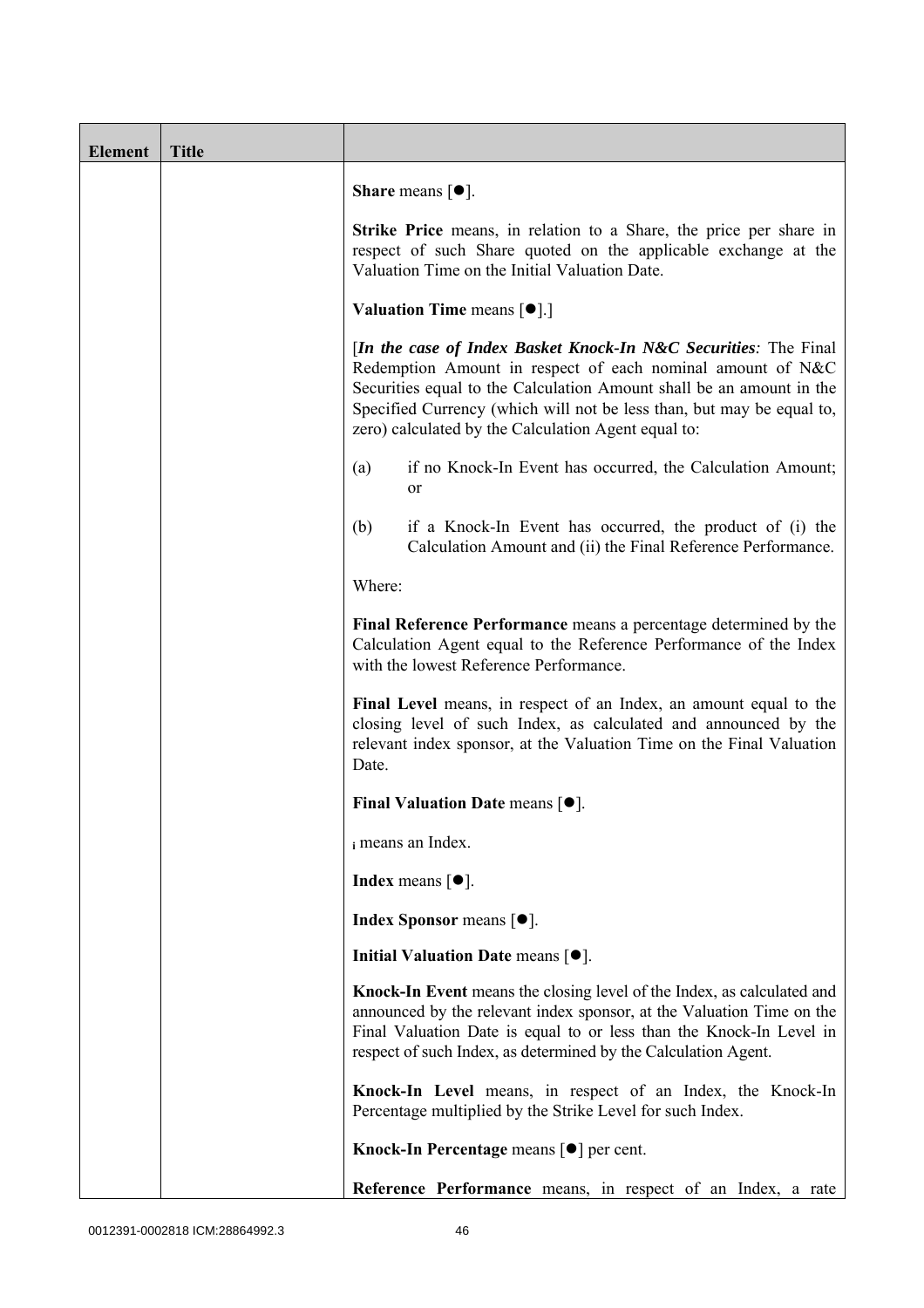| <b>Element</b> | <b>Title</b> |                                                                                                                                                                                                                                                                                                                                               |                            |                                                                                                                                                             |  |  |
|----------------|--------------|-----------------------------------------------------------------------------------------------------------------------------------------------------------------------------------------------------------------------------------------------------------------------------------------------------------------------------------------------|----------------------------|-------------------------------------------------------------------------------------------------------------------------------------------------------------|--|--|
|                |              | expressed as a percentage (which will not be less than, but may be<br>equal to, zero) calculated by the Calculation Agent in accordance with<br>the following formula:                                                                                                                                                                        |                            |                                                                                                                                                             |  |  |
|                |              | Final Level <sub>i</sub><br>Strike Level,                                                                                                                                                                                                                                                                                                     |                            |                                                                                                                                                             |  |  |
|                |              | <b>Strike Level</b> means, in relation to an Index, the closing level of such<br>Index, as calculated and announced by the relevant index sponsor, at<br>the Valuation Time on the Initial Valuation Date.                                                                                                                                    |                            |                                                                                                                                                             |  |  |
|                |              | Valuation Time means [ $\bullet$ ].]                                                                                                                                                                                                                                                                                                          |                            |                                                                                                                                                             |  |  |
|                |              | [In the case of Index Basket Barrier Knock-In N&C Securities: The<br>Final Redemption Amount in respect of each nominal amount of N&C<br>Securities equal to the Calculation Amount shall be an amount in the<br>Specified Currency (which will not be less than, but may be equal to,<br>zero) calculated by the Calculation Agent equal to: |                            |                                                                                                                                                             |  |  |
|                |              | if no Knock-In Event has occurred, the Calculation Amount;<br>(a)<br>or                                                                                                                                                                                                                                                                       |                            |                                                                                                                                                             |  |  |
|                |              | (b)                                                                                                                                                                                                                                                                                                                                           |                            | if a Knock-In Event has occurred:                                                                                                                           |  |  |
|                |              |                                                                                                                                                                                                                                                                                                                                               | (i)                        | if the Final Reference Performance is equal to or<br>greater than the Barrier Level, the Calculation<br>Amount; or                                          |  |  |
|                |              |                                                                                                                                                                                                                                                                                                                                               | (ii)                       | if the Final Reference Performance is less than the<br>Barrier Level, the product of (x) the Calculation<br>Amount and (y) the Final Reference Performance. |  |  |
|                |              | Where:                                                                                                                                                                                                                                                                                                                                        |                            |                                                                                                                                                             |  |  |
|                |              |                                                                                                                                                                                                                                                                                                                                               |                            | <b>Barrier Level means [<math>\bullet</math>] per cent.</b>                                                                                                 |  |  |
|                |              | Final Reference Performance means a percentage determined by the<br>Calculation Agent equal to the Reference Performance of the Index<br>with the lowest Reference Performance.                                                                                                                                                               |                            |                                                                                                                                                             |  |  |
|                |              | Final Level means, in respect of an Index, an amount equal to the<br>closing level of such Index, as calculated and announced by the<br>relevant index sponsor, at the Valuation Time on the Final Valuation<br>Date.                                                                                                                         |                            |                                                                                                                                                             |  |  |
|                |              |                                                                                                                                                                                                                                                                                                                                               |                            | Final Valuation Date means $[•]$ .                                                                                                                          |  |  |
|                |              |                                                                                                                                                                                                                                                                                                                                               | i means an Index.          |                                                                                                                                                             |  |  |
|                |              |                                                                                                                                                                                                                                                                                                                                               | <b>Index</b> means $[•]$ . |                                                                                                                                                             |  |  |
|                |              |                                                                                                                                                                                                                                                                                                                                               |                            | Index Sponsor means [ $\bullet$ ].                                                                                                                          |  |  |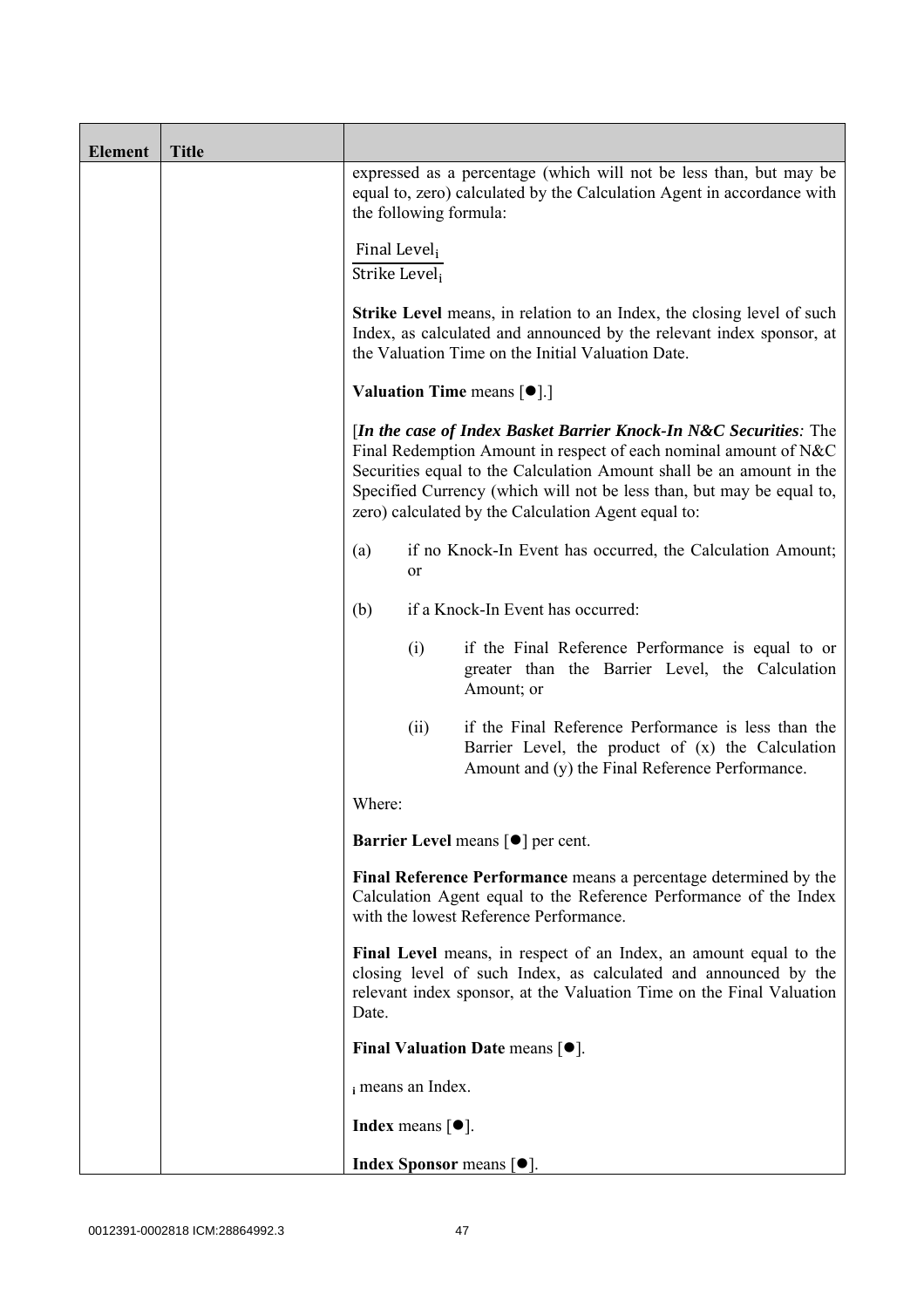| <b>Element</b> | <b>Title</b> |                                                                                                                                                                                                                                                                                                                                                            |      |                                                                                                                                                                                                                                                                                         |  |
|----------------|--------------|------------------------------------------------------------------------------------------------------------------------------------------------------------------------------------------------------------------------------------------------------------------------------------------------------------------------------------------------------------|------|-----------------------------------------------------------------------------------------------------------------------------------------------------------------------------------------------------------------------------------------------------------------------------------------|--|
|                |              |                                                                                                                                                                                                                                                                                                                                                            |      | Initial Valuation Date means $[•]$ .                                                                                                                                                                                                                                                    |  |
|                |              |                                                                                                                                                                                                                                                                                                                                                            |      | Knock-In Event means the closing level of any Index, as calculated<br>and announced by the relevant index sponsor at the Valuation Time on<br>the Final Valuation Date is equal to or less than the Knock-In Level in<br>respect of such Index, as determined by the Calculation Agent. |  |
|                |              |                                                                                                                                                                                                                                                                                                                                                            |      | Knock-In Level means, in respect of an Index, the Knock-In<br>Percentage multiplied by the Strike Level for such Index.                                                                                                                                                                 |  |
|                |              | Knock-In Percentage means [●] per cent.<br>Reference Performance means, in respect of an Index, a rate<br>expressed as a percentage (which will not be less than, but may be<br>equal to, zero) calculated by the Calculation Agent in accordance with<br>the following formula:                                                                           |      |                                                                                                                                                                                                                                                                                         |  |
|                |              |                                                                                                                                                                                                                                                                                                                                                            |      |                                                                                                                                                                                                                                                                                         |  |
|                |              | Final Level <sub>i</sub><br>Strike Level <sub>i</sub>                                                                                                                                                                                                                                                                                                      |      |                                                                                                                                                                                                                                                                                         |  |
|                |              | <b>Strike Level</b> means, in relation to an Index, the closing level of such<br>Index, as calculated and announced by the relevant index sponsor, at<br>the Valuation Time on the Initial Valuation Date.                                                                                                                                                 |      |                                                                                                                                                                                                                                                                                         |  |
|                |              | <b>Valuation Time means <math>\lceil \bullet \rceil</math>.</b>                                                                                                                                                                                                                                                                                            |      |                                                                                                                                                                                                                                                                                         |  |
|                |              | [In the case of Index Basket Bonus Barrier Knock-In N&C<br><b>Securities:</b> The Final Redemption Amount in respect of each nominal<br>amount of N&C Securities equal to the Calculation Amount shall be<br>an amount in the Specified Currency (which will not be less than, but<br>may be equal to, zero) calculated by the Calculation Agent equal to: |      |                                                                                                                                                                                                                                                                                         |  |
|                |              | if no Knock-In Event has occurred, the product of (i) the<br>(a)<br>Calculation Amount and (ii) 100 per cent. plus the<br>Participation Rate; or                                                                                                                                                                                                           |      |                                                                                                                                                                                                                                                                                         |  |
|                |              | (b)                                                                                                                                                                                                                                                                                                                                                        |      | if a Knock-In Event has occurred:                                                                                                                                                                                                                                                       |  |
|                |              |                                                                                                                                                                                                                                                                                                                                                            | (i)  | if the Final Reference Performance is equal to or<br>greater than the Barrier Level, the Calculation<br>Amount; or                                                                                                                                                                      |  |
|                |              |                                                                                                                                                                                                                                                                                                                                                            | (ii) | if the Final Reference Performance is less than the<br>Barrier Level, the product of (x) the Calculation<br>Amount and (y) the Final Reference Performance.                                                                                                                             |  |
|                |              | Where:                                                                                                                                                                                                                                                                                                                                                     |      |                                                                                                                                                                                                                                                                                         |  |
|                |              | <b>Barrier Level means [<math>\bullet</math>] per cent.</b>                                                                                                                                                                                                                                                                                                |      |                                                                                                                                                                                                                                                                                         |  |
|                |              | Final Reference Performance means a percentage determined by the                                                                                                                                                                                                                                                                                           |      |                                                                                                                                                                                                                                                                                         |  |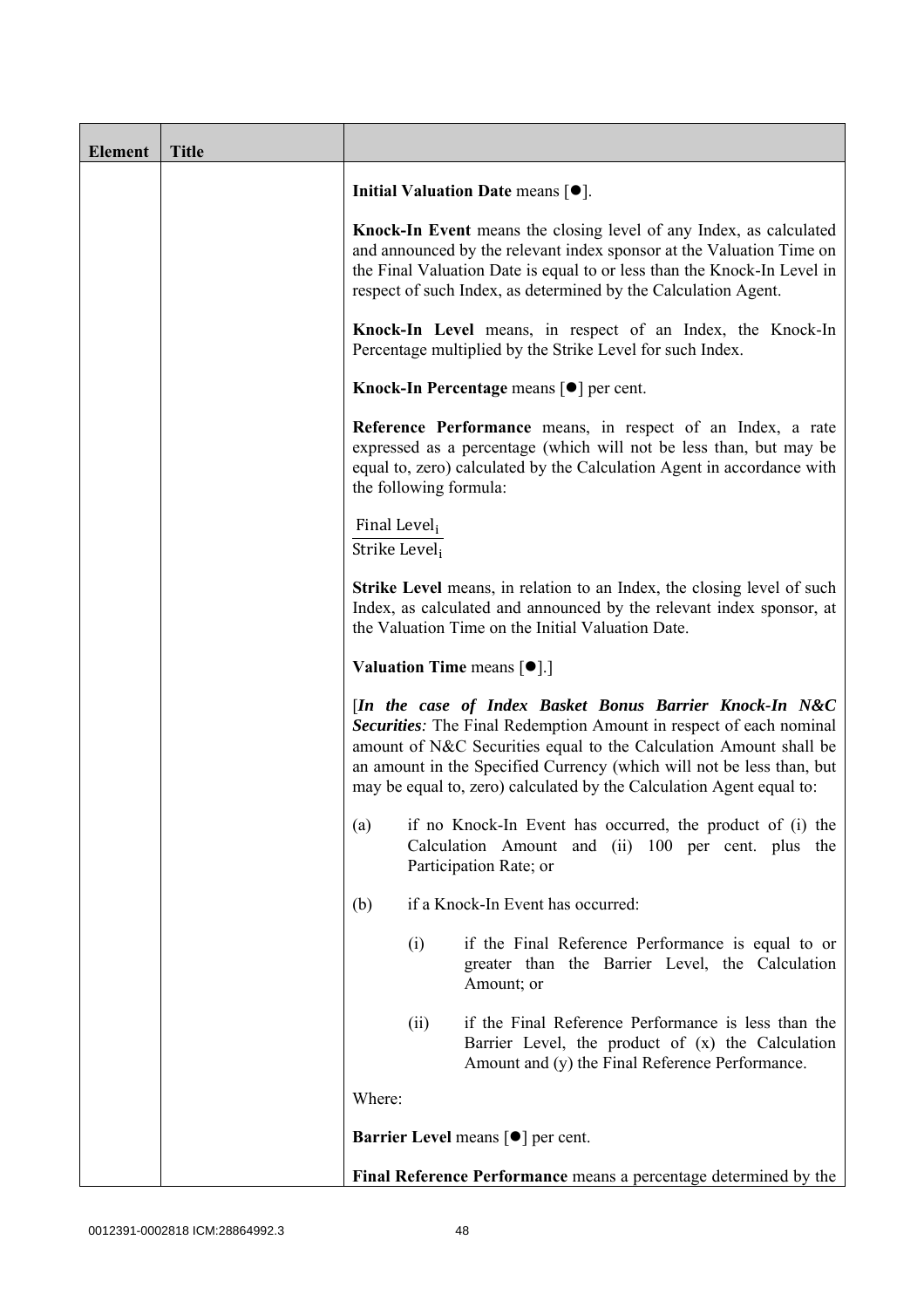| <b>Element</b> | <b>Title</b> |                                                                                                                                                                                                                                                                                                                                                                                                                                                                                                                                                                                                                                                                        |
|----------------|--------------|------------------------------------------------------------------------------------------------------------------------------------------------------------------------------------------------------------------------------------------------------------------------------------------------------------------------------------------------------------------------------------------------------------------------------------------------------------------------------------------------------------------------------------------------------------------------------------------------------------------------------------------------------------------------|
|                |              | Calculation Agent equal to the Reference Performance of the Index<br>with the lowest Reference Performance.                                                                                                                                                                                                                                                                                                                                                                                                                                                                                                                                                            |
|                |              | Final Level means, in respect of an Index, an amount equal to the<br>closing level of such Index, as calculated and announced by the<br>relevant index sponsor, at the Valuation Time on the Final Valuation<br>Date.                                                                                                                                                                                                                                                                                                                                                                                                                                                  |
|                |              | Final Valuation Date means $[•]$ .                                                                                                                                                                                                                                                                                                                                                                                                                                                                                                                                                                                                                                     |
|                |              | i means an Index.                                                                                                                                                                                                                                                                                                                                                                                                                                                                                                                                                                                                                                                      |
|                |              | <b>Index</b> means $[•]$ .                                                                                                                                                                                                                                                                                                                                                                                                                                                                                                                                                                                                                                             |
|                |              | Initial Valuation Date means [ $\bullet$ ].                                                                                                                                                                                                                                                                                                                                                                                                                                                                                                                                                                                                                            |
|                |              | Knock-In Event means the Final Reference Performance is less than<br>the Knock-In Level.                                                                                                                                                                                                                                                                                                                                                                                                                                                                                                                                                                               |
|                |              | Knock-In Level means $\lceil \bullet \rceil$ per cent.                                                                                                                                                                                                                                                                                                                                                                                                                                                                                                                                                                                                                 |
|                |              | <b>Participation Rate</b> means $\lceil \bullet \rceil$ per cent.                                                                                                                                                                                                                                                                                                                                                                                                                                                                                                                                                                                                      |
|                |              | Reference Performance means, in respect of an Index, a rate<br>expressed as a percentage (which will not be less than, but may be<br>equal to, zero) calculated by the Calculation Agent in accordance with<br>the following formula:                                                                                                                                                                                                                                                                                                                                                                                                                                  |
|                |              | Final Level,<br>Strike Level;                                                                                                                                                                                                                                                                                                                                                                                                                                                                                                                                                                                                                                          |
|                |              | <b>Strike Level</b> means, in relation to an Index, the closing level of such<br>Index, as calculated and announced by the relevant index sponsor, at<br>the Valuation Time on the Initial Valuation Date.                                                                                                                                                                                                                                                                                                                                                                                                                                                             |
|                |              | <b>Valuation Time means <math>\lceil \bullet \rceil</math>.</b>                                                                                                                                                                                                                                                                                                                                                                                                                                                                                                                                                                                                        |
|                |              | <i>In the case of Equity Basket Autocall N&amp;C Securities: Unless the</i><br>N&C Securities have been previously redeemed or cancelled, if on<br>any Observation Date an Autocall Event occurs the Issuer will, on<br>giving notice to Securityholders, redeem all, but not some only, of the<br>Securities, each nominal amount of the Securities equal to the<br>Calculation Amount being redeemed on the Early Redemption Date at<br>the Early Redemption Amount specified below [If the Securities are<br>interest bearing and not Conditional Interest N&C Securities, insert,<br>together with interest accrued to (but excluding) the date of<br>redemption]. |
|                |              | Where:                                                                                                                                                                                                                                                                                                                                                                                                                                                                                                                                                                                                                                                                 |
|                |              | Autocall Event means the Autocall Reference Performance in respect<br>of an Observation Date (the Relevant Observation Date) is equal to                                                                                                                                                                                                                                                                                                                                                                                                                                                                                                                               |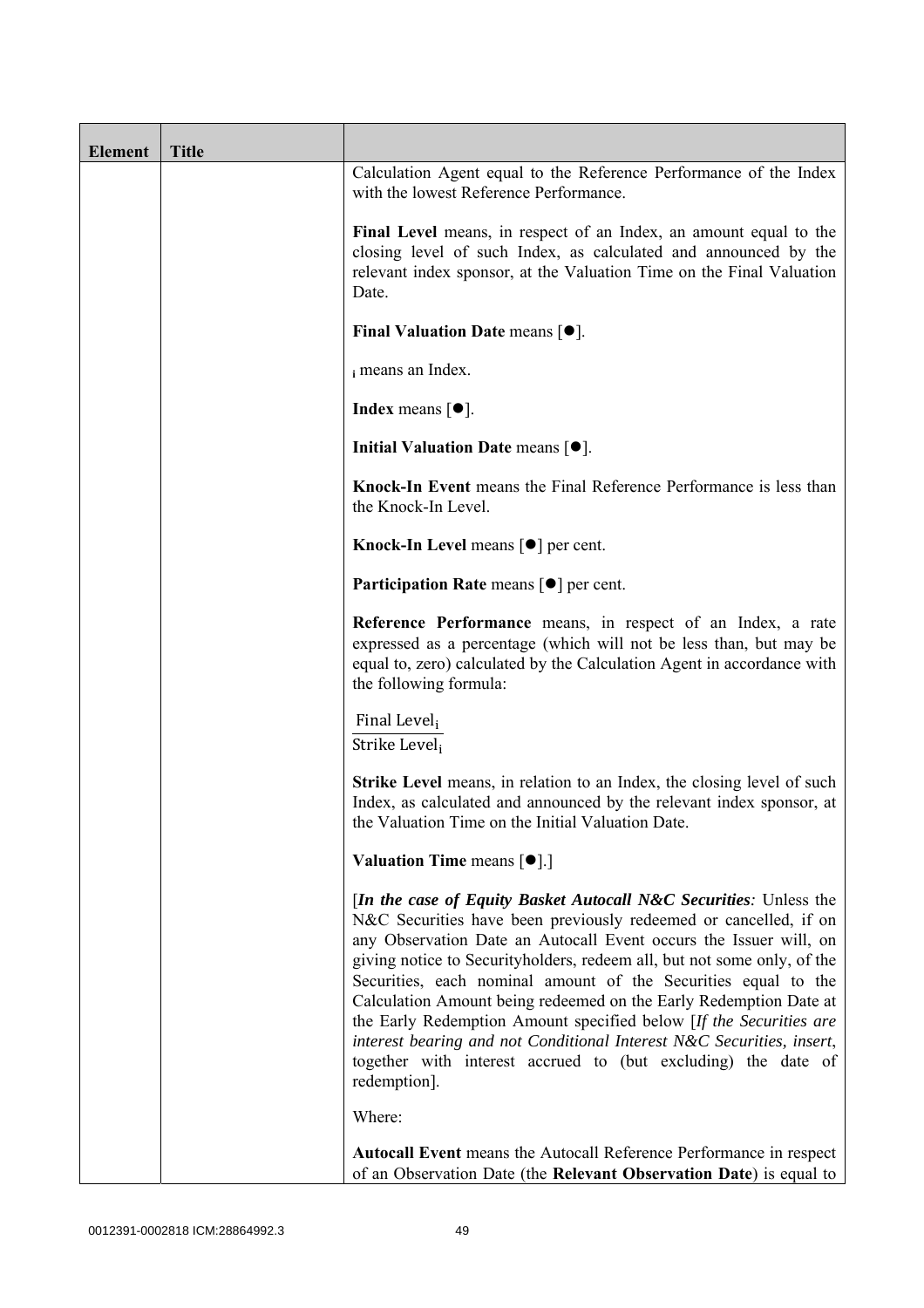| <b>Element</b> | <b>Title</b> |                                                                                                                                                                                                                                                                                                                                                                                                                                                                                                                                                      |
|----------------|--------------|------------------------------------------------------------------------------------------------------------------------------------------------------------------------------------------------------------------------------------------------------------------------------------------------------------------------------------------------------------------------------------------------------------------------------------------------------------------------------------------------------------------------------------------------------|
|                |              | or greater than the Autocall Level in respect of such Observation Date.                                                                                                                                                                                                                                                                                                                                                                                                                                                                              |
|                |              | <b>Autocall Level</b> means [specify % for each Observation Date].                                                                                                                                                                                                                                                                                                                                                                                                                                                                                   |
|                |              | Autocall Rate means [specify % for each Observation Date].                                                                                                                                                                                                                                                                                                                                                                                                                                                                                           |
|                |              | Autocall Reference Performance means, in respect of an<br>Observation Date, a percentage determined by the Calculation Agent<br>equal to the Reference Performance of the Share with the lowest<br>Reference Performance in respect of such Observation Date.                                                                                                                                                                                                                                                                                        |
|                |              | Early Redemption Amount means, in respect of each nominal<br>amount of the N&C Securities equal to the Calculation Amount, an<br>amount in the Specified Currency (which will not be less than, but<br>may be equal to, zero) calculated by the Calculation Agent equal to [in<br>the case of a Fixed Autocall N&C Security: the Calculation Amount]<br>[in the case of an Uplift Autocall N&C Security: the product of (i) the<br>Calculation Amount and (ii) 100 per cent. plus the Autocall Rate in<br>respect of the Relevant Observation Date]. |
|                |              | Early Redemption Date means the day falling the Number of<br>Autocall Business Days immediately succeeding the Relevant<br>Observation Date.                                                                                                                                                                                                                                                                                                                                                                                                         |
|                |              | i means a Share.                                                                                                                                                                                                                                                                                                                                                                                                                                                                                                                                     |
|                |              | Initial Valuation Date means $[•]$ .                                                                                                                                                                                                                                                                                                                                                                                                                                                                                                                 |
|                |              | o means an Observation Date.                                                                                                                                                                                                                                                                                                                                                                                                                                                                                                                         |
|                |              | <b>Observation Date means <math>\lceil \bullet \rceil</math>.</b>                                                                                                                                                                                                                                                                                                                                                                                                                                                                                    |
|                |              | Observation Price means, in respect of an Observation Date and a<br>Share, an amount equal to the price per share in respect of such Share<br>quoted on the applicable exchange at the Valuation Time on such<br>Observation Date.                                                                                                                                                                                                                                                                                                                   |
|                |              | Number of Autocall Business Days means [●].                                                                                                                                                                                                                                                                                                                                                                                                                                                                                                          |
|                |              | Reference Performance means, in respect of an Observation Date<br>and a Share, a rate expressed as a percentage (which will not be less<br>than, but may be equal to, zero) calculated by the Calculation Agent in<br>accordance with the following formula:                                                                                                                                                                                                                                                                                         |
|                |              | Observation Level <sub>i,0</sub><br>Strike Level,                                                                                                                                                                                                                                                                                                                                                                                                                                                                                                    |
|                |              | <b>Share</b> means $\lceil \bullet \rceil$ .                                                                                                                                                                                                                                                                                                                                                                                                                                                                                                         |
|                |              | <b>Strike Price</b> means, in relation to a Share, the price per share in<br>respect of such Share quoted on the applicable exchange at the<br>Valuation Time on the Initial Valuation Date.                                                                                                                                                                                                                                                                                                                                                         |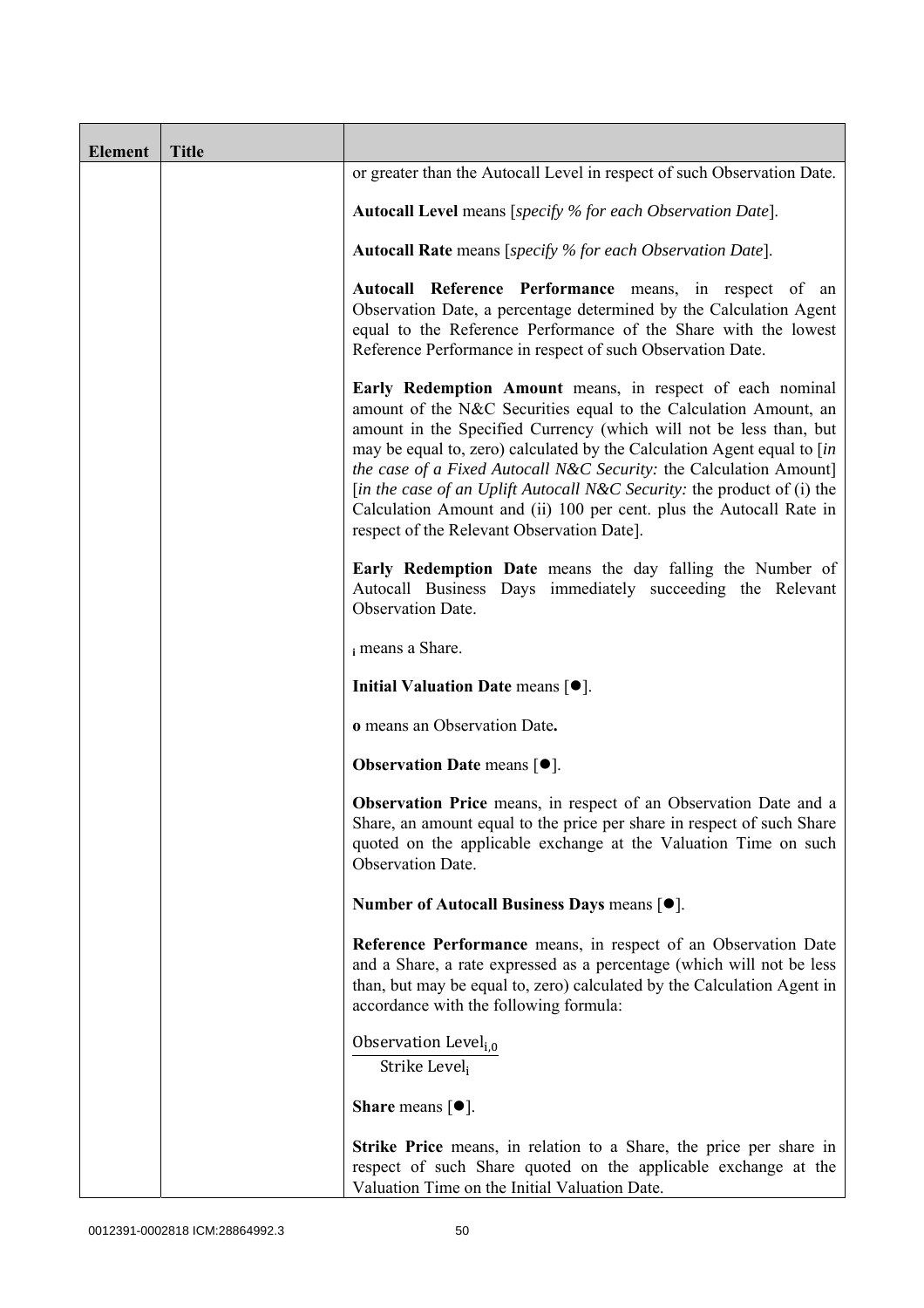| <b>Element</b> | <b>Title</b> |                                                                                                                                                                                                                                                                                                                                                                                                                                                                                                                                                                                                                                                                 |
|----------------|--------------|-----------------------------------------------------------------------------------------------------------------------------------------------------------------------------------------------------------------------------------------------------------------------------------------------------------------------------------------------------------------------------------------------------------------------------------------------------------------------------------------------------------------------------------------------------------------------------------------------------------------------------------------------------------------|
|                |              | <b>Valuation Time means <math>[\bullet]</math>.</b> ]                                                                                                                                                                                                                                                                                                                                                                                                                                                                                                                                                                                                           |
|                |              | [In the case of Index Basket Autocall N&C Securities: Unless the N&C<br>Securities have been previously redeemed or cancelled, if on any<br>Observation Date an Autocall Event occurs the Issuer will, on giving<br>notice to Securityholders, redeem all, but not some only, of the N&C<br>Securities, each nominal amount of N&C Securities equal to the<br>Calculation Amount being redeemed on the Early Redemption Date at<br>the Early Redemption Amount specified below[If the Securities are<br>interest bearing and not Conditional Interest N&C Securities, insert:,<br>together with interest accrued to (but excluding) the date of<br>redemption]. |
|                |              | Where:                                                                                                                                                                                                                                                                                                                                                                                                                                                                                                                                                                                                                                                          |
|                |              | Autocall Event means the Autocall Reference Performance in respect<br>of an Observation Date (the Relevant Observation Date) is equal to<br>or greater than the Autocall Level in respect of such Observation Date.                                                                                                                                                                                                                                                                                                                                                                                                                                             |
|                |              | Autocall Level means [specify % for each Observation Date].                                                                                                                                                                                                                                                                                                                                                                                                                                                                                                                                                                                                     |
|                |              | <b>Autocall Rate</b> means [specify % for each Observation Date].                                                                                                                                                                                                                                                                                                                                                                                                                                                                                                                                                                                               |
|                |              | Autocall Reference Performance means, in respect of an<br>Observation Date, a percentage determined by the Calculation Agent<br>equal to the Reference Performance of the Index with the lowest<br>Reference Performance in respect of such Observation Date.                                                                                                                                                                                                                                                                                                                                                                                                   |
|                |              | Early Redemption Amount means, in respect of each nominal<br>amount of Securities equal to the Calculation Amount, an amount in<br>the Specified Currency (which will not be less than, but may be equal<br>to, zero) calculated by the Calculation Agent equal to $\sin$ the case of a<br>Fixed Autocall N&C Security: the Calculation Amount] [in the case of<br>an Uplift Autocall N&C Security: the product of (i) the Calculation<br>Amount and (ii) 100 per cent. plus the Autocall Rate in respect of the<br>Relevant Observation Date].                                                                                                                 |
|                |              | Early Redemption Date means the day falling the Number of<br>Autocall Business Days immediately succeeding the Relevant<br>Observation Date.                                                                                                                                                                                                                                                                                                                                                                                                                                                                                                                    |
|                |              | i means an Index.                                                                                                                                                                                                                                                                                                                                                                                                                                                                                                                                                                                                                                               |
|                |              | <b>Index</b> means $\lceil \bullet \rceil$ .                                                                                                                                                                                                                                                                                                                                                                                                                                                                                                                                                                                                                    |
|                |              | Initial Valuation Date means $[•]$ .                                                                                                                                                                                                                                                                                                                                                                                                                                                                                                                                                                                                                            |
|                |              | o means an Observation Date.                                                                                                                                                                                                                                                                                                                                                                                                                                                                                                                                                                                                                                    |
|                |              | Observation Date means [ $\bullet$ ].                                                                                                                                                                                                                                                                                                                                                                                                                                                                                                                                                                                                                           |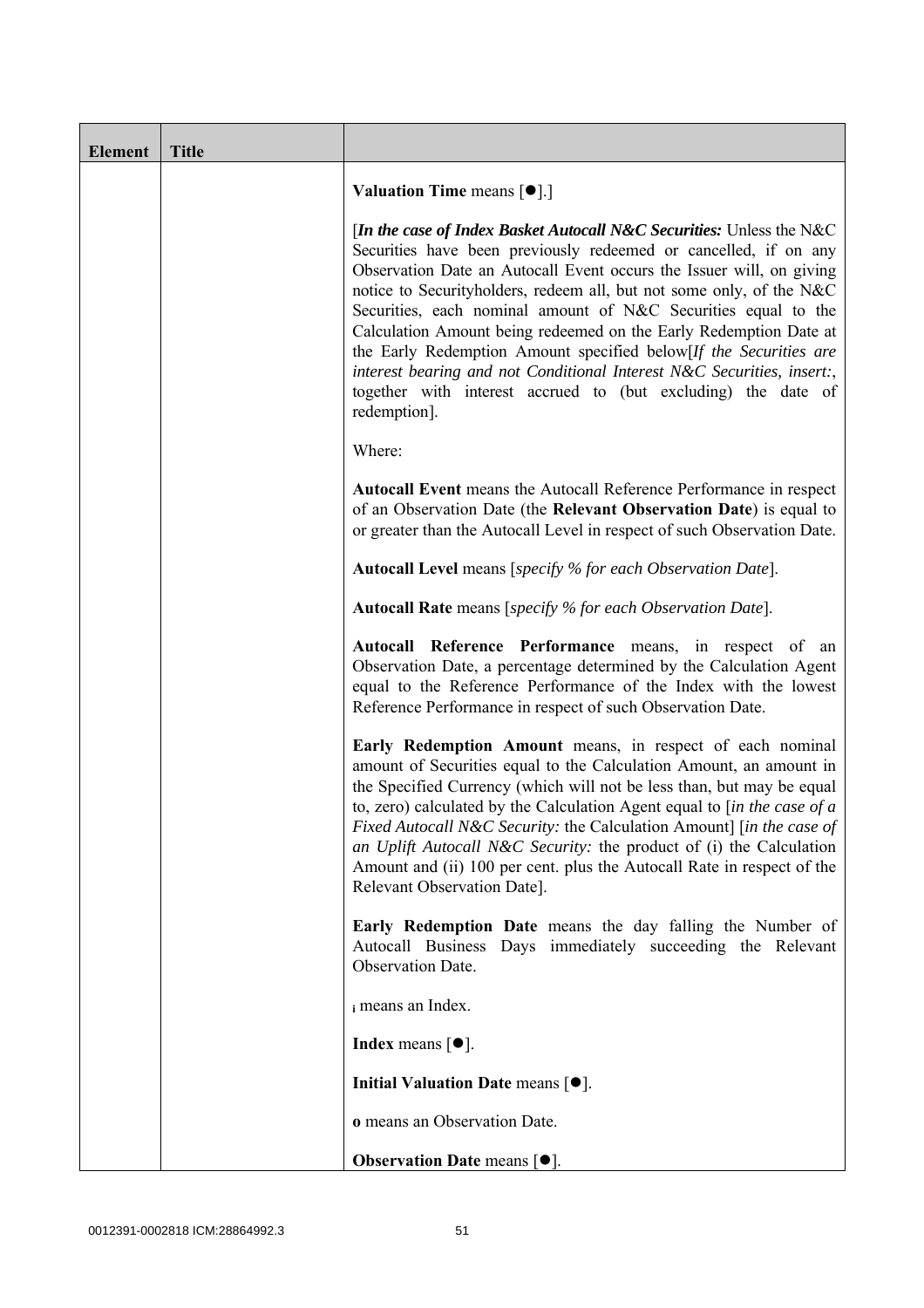| <b>Element</b> | <b>Title</b> |                                                                                                                                                                                                                                                                                                                                                                                                                                                                                            |
|----------------|--------------|--------------------------------------------------------------------------------------------------------------------------------------------------------------------------------------------------------------------------------------------------------------------------------------------------------------------------------------------------------------------------------------------------------------------------------------------------------------------------------------------|
|                |              | <b>Observation Level</b> means, in respect of an Observation Date and an<br>Index, an amount equal to the closing level of such Index, as<br>calculated and announced by the relevant index sponsor, at the<br>Valuation Time on such Observation Date.                                                                                                                                                                                                                                    |
|                |              | Number of Autocall Business Days means [●].                                                                                                                                                                                                                                                                                                                                                                                                                                                |
|                |              | Reference Performance means, in respect of an Observation Date<br>and an Index, a rate expressed as a percentage (which will not be less<br>than, but may be equal to, zero) calculated by the Calculation Agent in<br>accordance with the following formula:                                                                                                                                                                                                                              |
|                |              | Observation Level <sub>i,0</sub><br>Strike Level <sub>i</sub>                                                                                                                                                                                                                                                                                                                                                                                                                              |
|                |              | <b>Strike Level</b> means, in relation to an Index, the closing level of such<br>Index, as calculated and announced by the relevant index sponsor, at<br>the Valuation Time on the Initial Valuation Date.                                                                                                                                                                                                                                                                                 |
|                |              | <b>Valuation Time means <math>\lceil \bullet \rceil</math>.</b>                                                                                                                                                                                                                                                                                                                                                                                                                            |
|                |              | [In the case of Zero Recovery Single Name Credit Linked N&C<br>Securities, insert: Subject to any prior purchase and cancellation or<br>early redemption and the occurrence of a Credit Event Determination<br>Date as described below, each Security will be redeemed by the Issuer<br>at [insert Calculation Amount], being its Final Redemption Amount<br>on the Maturity Date.                                                                                                         |
|                |              | Discharge of the Issuer's obligations following a Credit Event                                                                                                                                                                                                                                                                                                                                                                                                                             |
|                |              | If a Credit Event (being a [bankruptcy[,]] [failure to pay[,]] [obligation<br>acceleration[,]] [obligation default[,]] [repudiation/moratorium[,]]<br>[governmental intervention[,]] [or] [restructuring] (include all that<br><i>apply</i> )), occurs in respect of the Reference Entity (being [ <i>specify</i><br><i>reference entity</i> ] or any successor(s)) (the Reference Entity), the<br>Calculation Agent may determine that a Credit Event Determination<br>Date has occurred. |
|                |              | If a Credit Event Determination Date occurs, the Issuer shall give<br>notice to the holders, and, subject to any adjustment and any prior<br>redemption, the Issuer's obligations in respect of the N&C Securities<br>will be discharged on the Credit Event Redemption Date and no<br>redemption or other amounts shall be payable in respect of such<br>discharge and the Issuer will have no further liability or obligation in<br>respect of the N&C Securities.                       |
|                |              | If the Calculation Agent determines that a Credit Event Determination<br>Date has occurred, [each Security shall cease to bear interest from<br>(and including) the Coupon Payment Date immediately preceding, or<br>if the Credit Event Determination Date is a Coupon Payment Date,<br>coinciding with the Credit Event Determination Date, or if the Credit                                                                                                                             |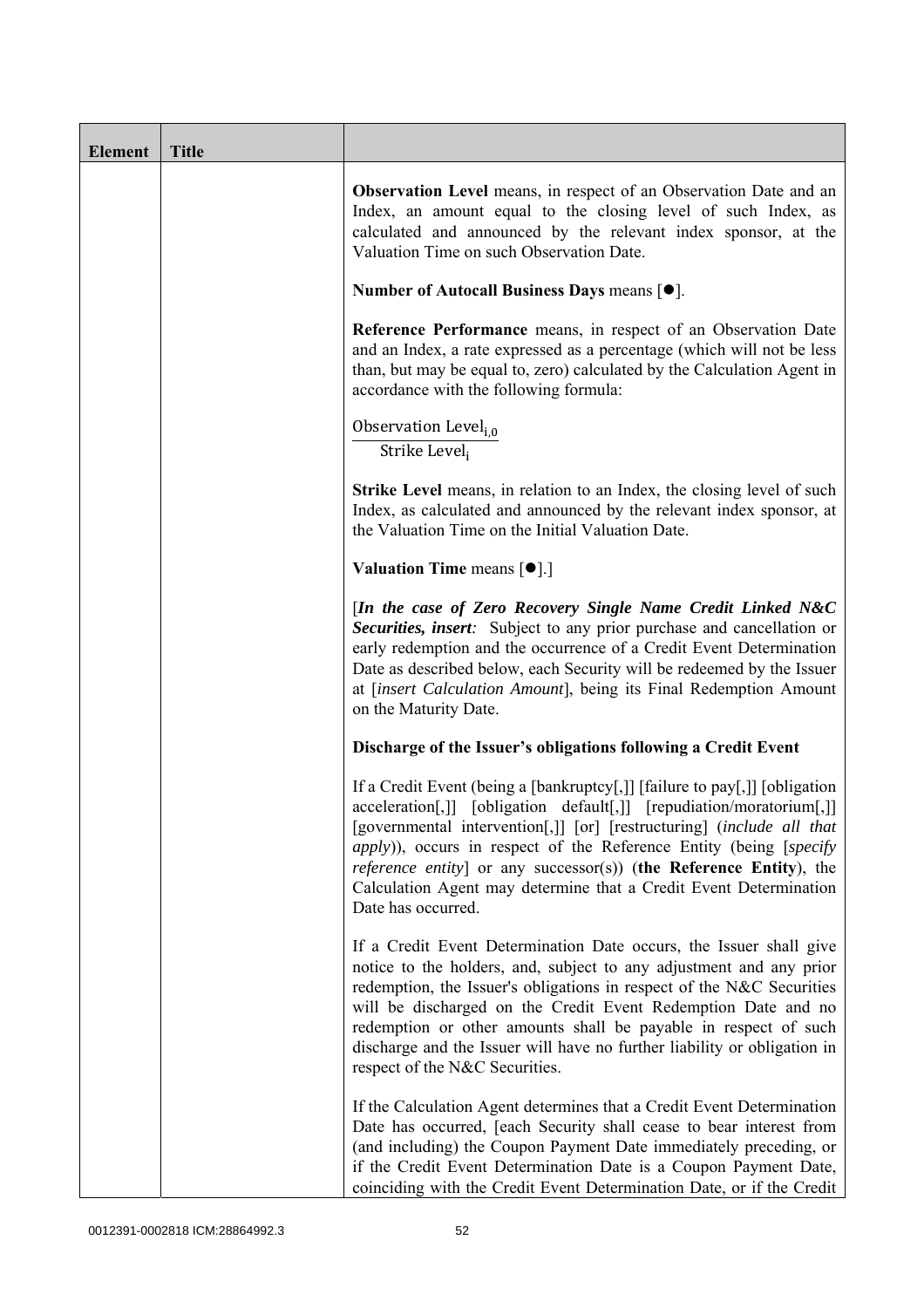| <b>Element</b> | <b>Title</b> |                                                                                                                                                                                                                                                                                                                                                                                                                                                                                                                                                                                                                                                                   |
|----------------|--------------|-------------------------------------------------------------------------------------------------------------------------------------------------------------------------------------------------------------------------------------------------------------------------------------------------------------------------------------------------------------------------------------------------------------------------------------------------------------------------------------------------------------------------------------------------------------------------------------------------------------------------------------------------------------------|
|                |              | Event Determination Date falls on or prior to the first Coupon<br>Payment Date, no interest shall accrue on the Securities] [each<br>Security shall cease to bear interest from the Credit Event<br>Determination Date].                                                                                                                                                                                                                                                                                                                                                                                                                                          |
|                |              | Where:                                                                                                                                                                                                                                                                                                                                                                                                                                                                                                                                                                                                                                                            |
|                |              | Credit Event Determination Date means the date in respect of<br>which a Credit Event is determined to have occurred for the purposes<br>of the Securities.                                                                                                                                                                                                                                                                                                                                                                                                                                                                                                        |
|                |              | <b>Credit Event Redemption Date</b> means the day falling [specify] [ten]<br>business days following the latest of (i) the Credit Event<br>Determination Date and (ii) the date when the Credit Event Notice is<br>delivered.                                                                                                                                                                                                                                                                                                                                                                                                                                     |
|                |              | [If Restructuring is a Credit Event and either Restructuring Maturity<br>Limitation and Fully Transferable Obligation, Modified Restructuring<br>Maturity Limitation and Conditionally Transferable Obligation, Mod<br>R or Mod Mod R applies, insert:                                                                                                                                                                                                                                                                                                                                                                                                            |
|                |              | Partial Reduction on Restructuring Credit Event                                                                                                                                                                                                                                                                                                                                                                                                                                                                                                                                                                                                                   |
|                |              | If the type of Credit Event is a Restructuring, the Calculation Agent<br>may choose not to discharge the Issuer's obligations in respect of the<br>full nominal amount of the N&C Securities but may instead determine<br>that the Issuer's obligations shall be discharged in respect of a portion<br>of such nominal amount (the Partial Discharge Amount) only and,<br>subject to the occurrence of further Credit Events, leave the remaining<br>portion of the nominal amount of the N&C Securities outstanding (in<br>which case the terms and conditions of the Securities shall continue to<br>apply to such outstanding portion of the nominal amount).] |
|                |              | [In the case of Zero Recovery Basket Credit Linked N&C Securities,<br><i>insert</i> : The Final Redemption Amount in respect of each nominal<br>amount of Securities equal to the Calculation Amount shall be an<br>amount in the Specified Currency equal to the Outstanding Nominal<br>Amount as of the Maturity Date. For the avoidance of doubt if the<br>Outstanding Nominal Amount as of the Maturity Date is zero, no<br>amounts will be payable on the Maturity Date.                                                                                                                                                                                     |
|                |              | The Outstanding Nominal Amount is the Calculation Amount,<br>subject to reduction in accordance with the following paragraph.                                                                                                                                                                                                                                                                                                                                                                                                                                                                                                                                     |
|                |              | If [Insert if Annex 7 applies: Conditions to Settlement are<br>satisfied][Insert if Annex 15 applies: a Credit Event Determination<br>Date occurs] with respect to a Reference Entity, the Calculation Agent<br>will thereupon reduce the Outstanding Nominal Amount by an amount<br>equal to the Credit Event Reduction Amount in respect of such<br>Reference Entity, subject to the effective date of such reduction being<br>adjusted or such reduction being reversed in certain circumstances.                                                                                                                                                              |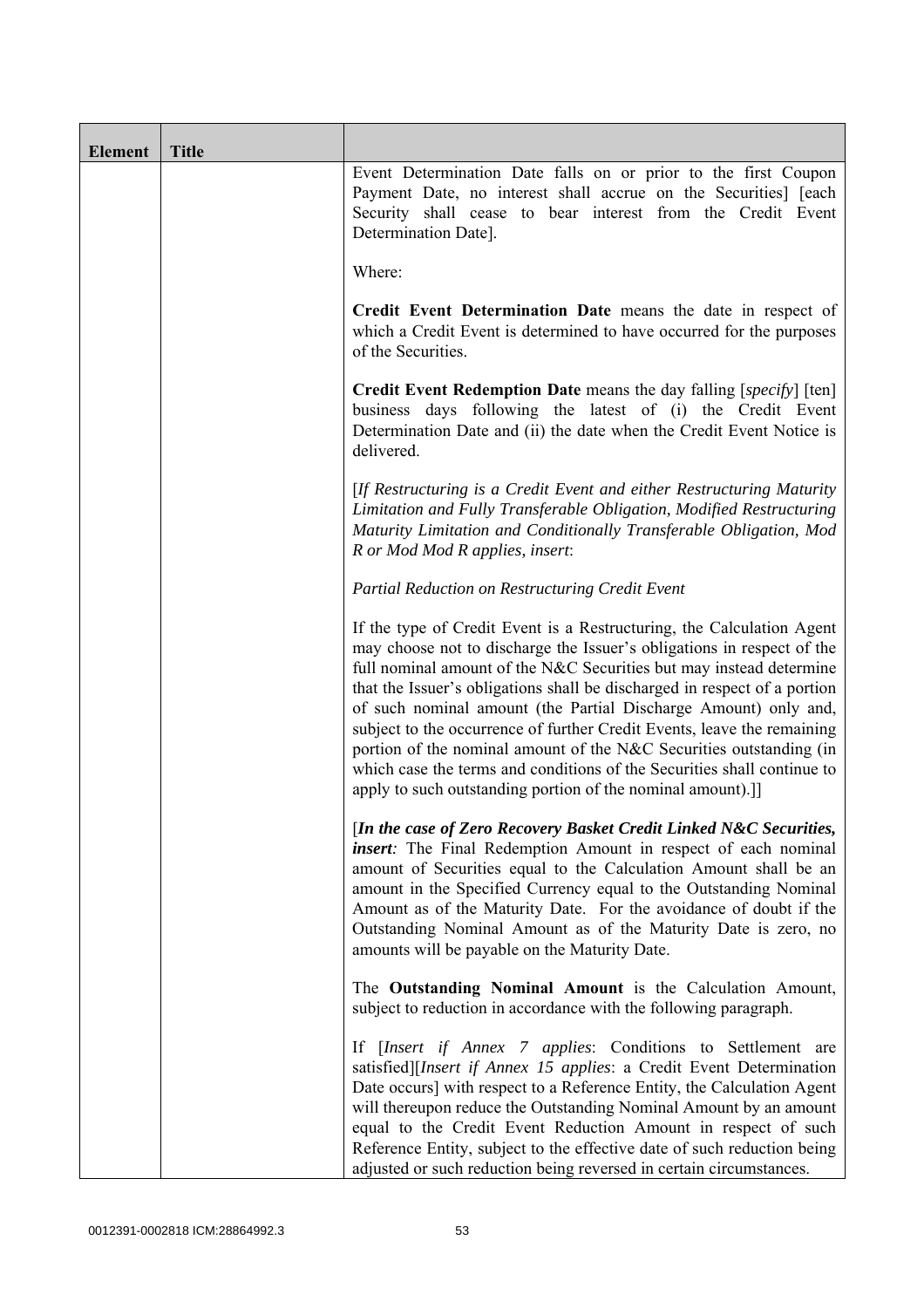| <b>Element</b> | <b>Title</b> |                                                                                                                                                                                                                                                                                                                                                                                                                                                                                                                                                                                                                                                                                                                                                                                                                                                                                                                                                           |
|----------------|--------------|-----------------------------------------------------------------------------------------------------------------------------------------------------------------------------------------------------------------------------------------------------------------------------------------------------------------------------------------------------------------------------------------------------------------------------------------------------------------------------------------------------------------------------------------------------------------------------------------------------------------------------------------------------------------------------------------------------------------------------------------------------------------------------------------------------------------------------------------------------------------------------------------------------------------------------------------------------------|
|                |              | If the Outstanding Nominal Amount is equal to zero, the Issuer's<br>obligations in respect of the Securities will be discharged and the<br>Issuer will have no further liability in respect thereof.                                                                                                                                                                                                                                                                                                                                                                                                                                                                                                                                                                                                                                                                                                                                                      |
|                |              | Where:                                                                                                                                                                                                                                                                                                                                                                                                                                                                                                                                                                                                                                                                                                                                                                                                                                                                                                                                                    |
|                |              | <i>[Insert if Annex 7 applies: Conditions to Settlement means [(a)] the</i><br>occurrence of a Credit Event Determination Date except where such is<br>reversed [and (b) either (i) the delivery by the Calculation Agent to<br>the Issuer of a notice of publicly available information confirming the<br>occurrence of the Credit Event that is effective during one of the<br>periods specified in paragraph (a) of the definition of Credit Event<br>Determination Date or (ii) the public announcement by the<br>International Swaps and Derivatives Association, Inc. (ISDA) on or<br>prior to the last day of a prescribed period that the relevant Credit<br>Derivatives Determinations Committee established by ISDA has<br>resolved that an event that constitutes a Credit Event has occurred<br>with respect to the relevant Reference Entity or obligation thereof]<br>[Include if Notice of Publicly Available Information is applicable].] |
|                |              | Credit Event Determination Date means the date in respect of<br>which a Credit Event is determined to have occurred for the purposes<br>of the Securities.                                                                                                                                                                                                                                                                                                                                                                                                                                                                                                                                                                                                                                                                                                                                                                                                |
|                |              | Credit Event Reduction Amount means, in respect of a Reference<br>Entity, the product of (a) the Calculation Amount and (b) the<br>Weighting in respect of such Reference Entity.                                                                                                                                                                                                                                                                                                                                                                                                                                                                                                                                                                                                                                                                                                                                                                         |
|                |              | Credit Event means [Bankruptcy, Failure to Pay, Obligation<br>Acceleration,<br>Obligation<br>Default,<br>Repudiation/Moratorium,<br>Restructuring or Governmental Intervention]. [Delete as applicable<br>and include brief description of each Credit Event]                                                                                                                                                                                                                                                                                                                                                                                                                                                                                                                                                                                                                                                                                             |
|                |              | Reference Entity means [ $\bullet$ ].                                                                                                                                                                                                                                                                                                                                                                                                                                                                                                                                                                                                                                                                                                                                                                                                                                                                                                                     |
|                |              | Weighting means, with respect to a Reference Entity, (a) the<br>Weighting Percentage for such Reference Entity or, if prior to [Insert<br>if Annex 7 applies: the satisfaction of Conditions to Settlement with<br>respect to such Reference Entity] [Insert if Annex 15 applies: the<br>occurrence of a Credit Event Determination Date with respect to such<br>Reference Entity], such Reference Entity is a successor to another<br>Reference Entity, (b) the sum of $(x)$ the Weighting Percentage for<br>such Reference Entity and (y) the Weighting Percentage for each<br>Reference Entity in respect of which such Reference Entity is a<br>successor.                                                                                                                                                                                                                                                                                            |
|                |              | Weighting Percentage means [specify for each Reference Entity].                                                                                                                                                                                                                                                                                                                                                                                                                                                                                                                                                                                                                                                                                                                                                                                                                                                                                           |
|                |              | [If Restructuring is a Credit Event and either Restructuring Maturity<br>Limitation and Fully Transferable Obligation, Modified Restructuring<br>Maturity Limitation and Conditionally Transferable Obligation, Mod                                                                                                                                                                                                                                                                                                                                                                                                                                                                                                                                                                                                                                                                                                                                       |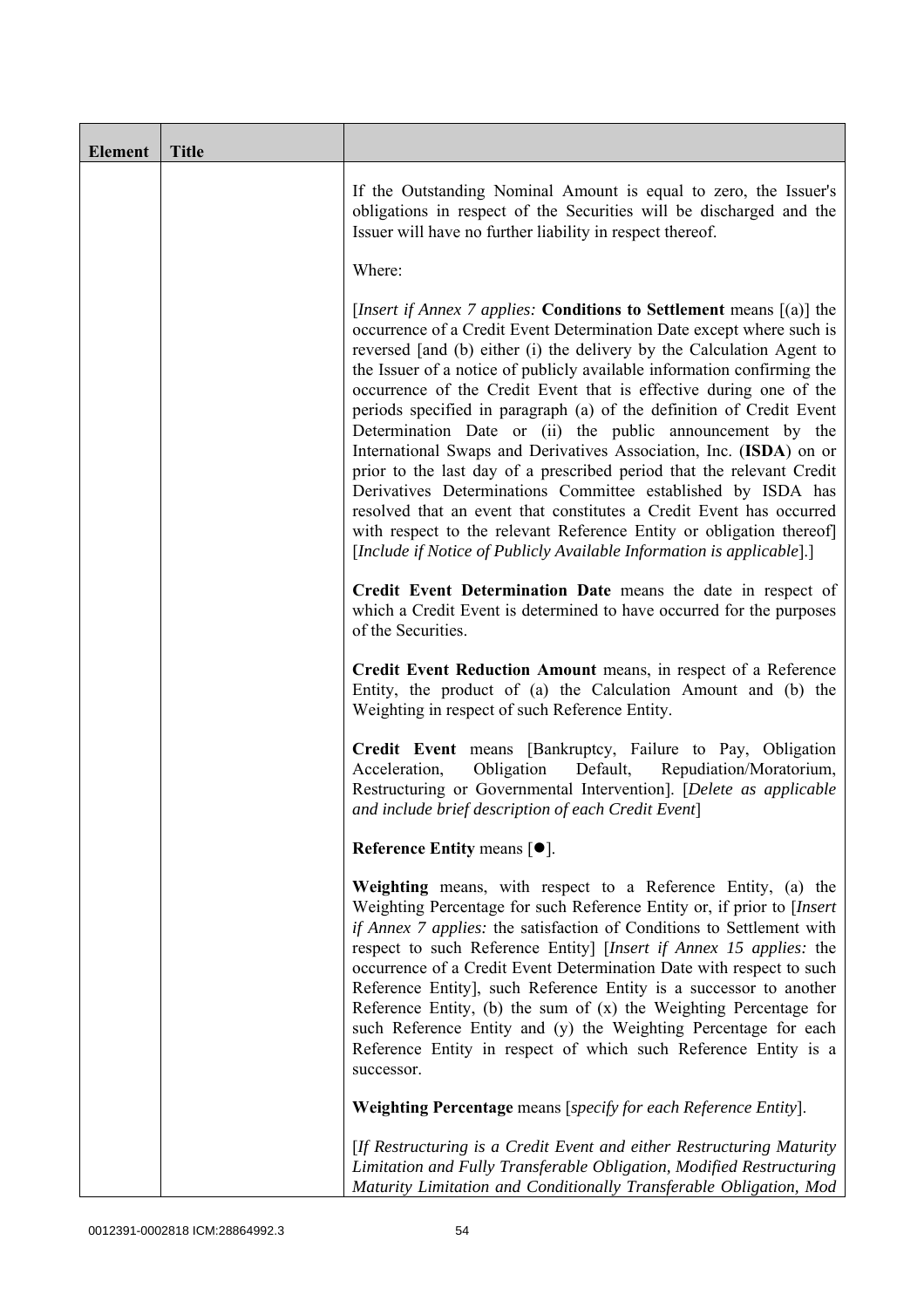| <b>Element</b> | <b>Title</b> |                                                                                                                                                                                                                                                                                                                                                                                                                                                                                                                                                                                            |
|----------------|--------------|--------------------------------------------------------------------------------------------------------------------------------------------------------------------------------------------------------------------------------------------------------------------------------------------------------------------------------------------------------------------------------------------------------------------------------------------------------------------------------------------------------------------------------------------------------------------------------------------|
|                |              | R or Mod Mod R applies, insert:                                                                                                                                                                                                                                                                                                                                                                                                                                                                                                                                                            |
|                |              | Partial Reduction on Restructuring Credit Event                                                                                                                                                                                                                                                                                                                                                                                                                                                                                                                                            |
|                |              | If the type of Credit Event is a Restructuring, the Calculation Agent<br>may choose not to reduce the Outstanding Nominal Amount by the<br>full Credit Event Reduction Amount in respect of the relevant<br>Reference Entity, but may choose to apply a reduction of part of the<br>relevant Credit Event Reduction Amount and, subject to the<br>occurrence of further Credit Events, leave the remaining Credit Event<br>Reduction Amount outstanding (in which case the terms and<br>conditions of the Securities shall continue to apply to such amount).]]                            |
|                |              | [In the case of Auction to Cash Settled Credit Linked N&C<br>Securities, insert: Subject to any prior purchase and cancellation or<br>early redemption and the occurrence of a Credit Event Determination<br>Date as described below, each Security will be redeemed by the Issuer<br>at [insert Calculation Amount], being its Final Redemption Amount<br>on the Maturity Date.                                                                                                                                                                                                           |
|                |              | <b>Redemption following a Credit Event</b>                                                                                                                                                                                                                                                                                                                                                                                                                                                                                                                                                 |
|                |              | If a Credit Event (being a [bankruptcy[,]] [failure to pay[,]] [obligation<br>acceleration[,]] [obligation default[,]] [repudiation/moratorium[,]]<br>[governmental intervention[,]] [or] [restructuring] (include all that<br><i>apply</i> )), occurs in respect of the Reference Entity (being [specify<br><i>reference entity</i> ] or any successor(s)) (the Reference Entity), the<br>Calculation Agent may determine that a Credit Event Determination<br>Date has occurred.                                                                                                         |
|                |              | If a Credit Event Determination Date occurs, the Issuer shall give<br>notice to the holders, and, subject to any adjustment and any prior<br>redemption, redeem all but not some only of the Securities and pay in<br>respect of each Security the Credit Event Redemption Amount on the<br>Credit Event Redemption Date.                                                                                                                                                                                                                                                                  |
|                |              | If the Calculation Agent determines that a Credit Event Determination<br>Date has occurred, [each Security shall cease to bear interest from<br>(and including) the Coupon Payment Date immediately preceding, or<br>if the Credit Event Determination Date is a Coupon Payment Date,<br>coinciding with the Credit Event Determination Date, or if the Credit<br>Event Determination Date falls on or prior to the first Coupon<br>Payment Date, no interest shall accrue on the Securities] [each<br>Security shall cease to bear interest from the Credit Event<br>Determination Date]. |
|                |              | Where:                                                                                                                                                                                                                                                                                                                                                                                                                                                                                                                                                                                     |
|                |              | Auction Final Price means the recovery amount (expressed as a<br>percentage) determined by the Calculation Agent by reference to the<br>price determined for obligations of the relevant Reference Entity by<br>the relevant auction procedure.                                                                                                                                                                                                                                                                                                                                            |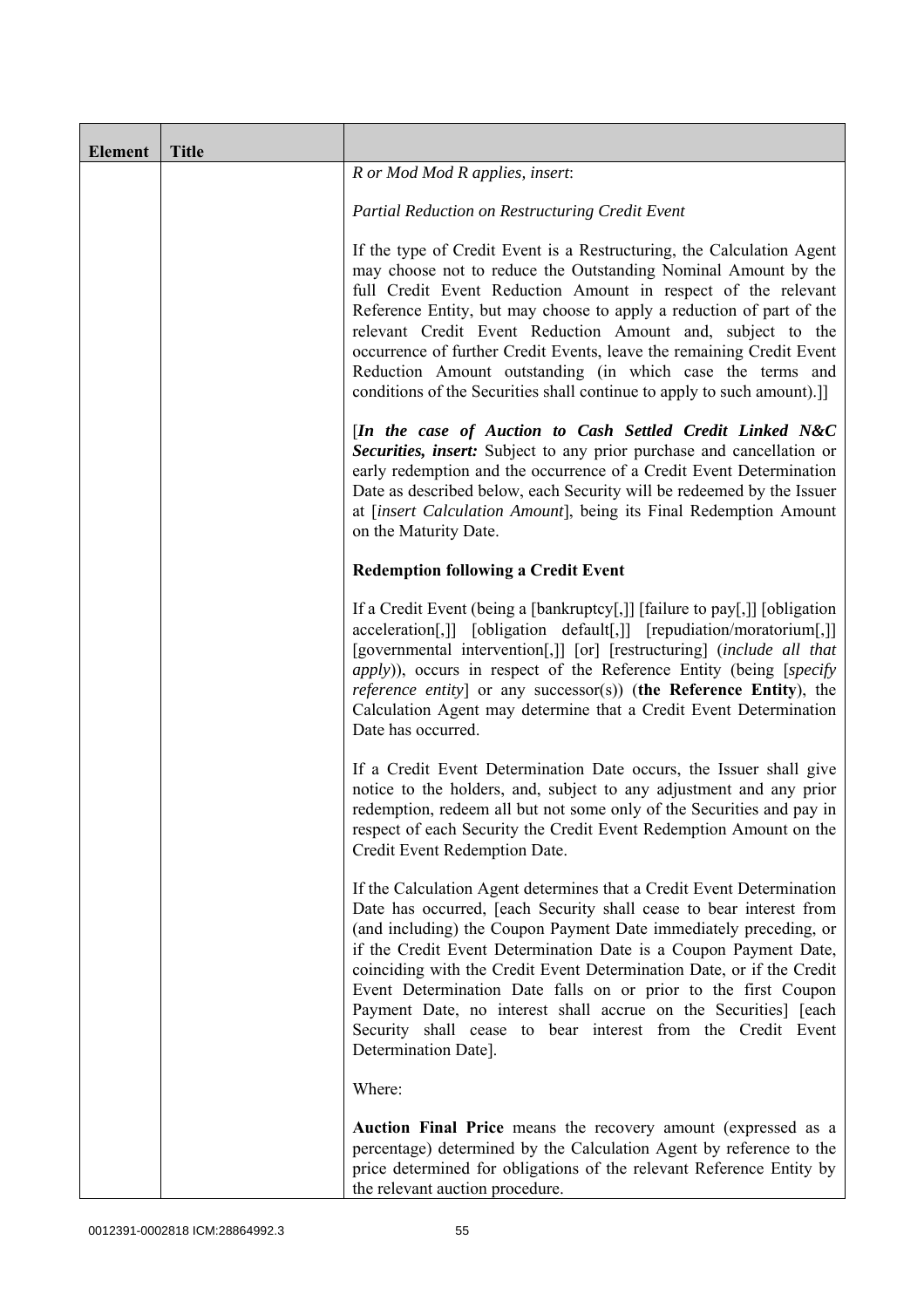| <b>Element</b> | <b>Title</b> |                                                                                                                                                                                                                                                                                                                                           |
|----------------|--------------|-------------------------------------------------------------------------------------------------------------------------------------------------------------------------------------------------------------------------------------------------------------------------------------------------------------------------------------------|
|                |              | Credit Event Determination Date means the date in respect of<br>which a Credit Event is determined to have occurred for the purposes<br>of the Securities.                                                                                                                                                                                |
|                |              | Credit Event Redemption Date means the day falling [specify] [ten]<br>business days following the latest of (i) the [auction settlement date]<br>[or] [the calculation of the Final Price] and (ii) the Credit Event<br>Determination Date.                                                                                               |
|                |              | Credit Event Redemption Amount means: [[specify] per Calculation<br>Amount] / [an amount calculated by the Calculation Agent equal to (A<br>$\times$ B) – C, where                                                                                                                                                                        |
|                |              | A is the Calculation Amount;                                                                                                                                                                                                                                                                                                              |
|                |              | <b>B</b> is the Auction Final Price or, if the Auction Final Price is not to be<br>determined following the occurrence of certain events, the Final Price;<br>and                                                                                                                                                                         |
|                |              | C is relevant unwind costs].]                                                                                                                                                                                                                                                                                                             |
|                |              | The Credit Event Redemption Amount shall not be less than zero.]]                                                                                                                                                                                                                                                                         |
|                |              | Final Price means the recovery amount (expressed as a percentage)<br>determined by the Calculation Agent in respect of obligations of the<br>relevant Reference Entity.                                                                                                                                                                   |
|                |              | [If Restructuring is a Credit Event, insert:                                                                                                                                                                                                                                                                                              |
|                |              | Partial reduction on restructuring credit event                                                                                                                                                                                                                                                                                           |
|                |              | If the type of credit event is a restructuring, the Calculation Agent<br>may choose not to redeem the Securities in full, but may choose to<br>pay a partial Credit Event Redemption Amount and, subject to the<br>occurrence of further credit events, the terms and conditions of the<br>Securities shall continue to apply.]           |
|                |              | [In the case of Equity Delta One Redemption $N&C$ Securities: The<br>Final Redemption Amount in respect of each nominal amount of<br>Securities equal to the Calculation Amount shall be an amount in the<br>Specified Currency (which will not be less than, but may be equal to,<br>zero) calculated by the Calculation Agent equal to: |
|                |              | $[V_F \times Exchange Rate] - C$                                                                                                                                                                                                                                                                                                          |
|                |              | Any such amount will be rounded to the nearest sub-unit of the<br>relevant Specified Currency, half of any such sub-unit being rounded<br>upwards or otherwise in accordance with applicable market<br>convention.                                                                                                                        |
|                |              | Where:                                                                                                                                                                                                                                                                                                                                    |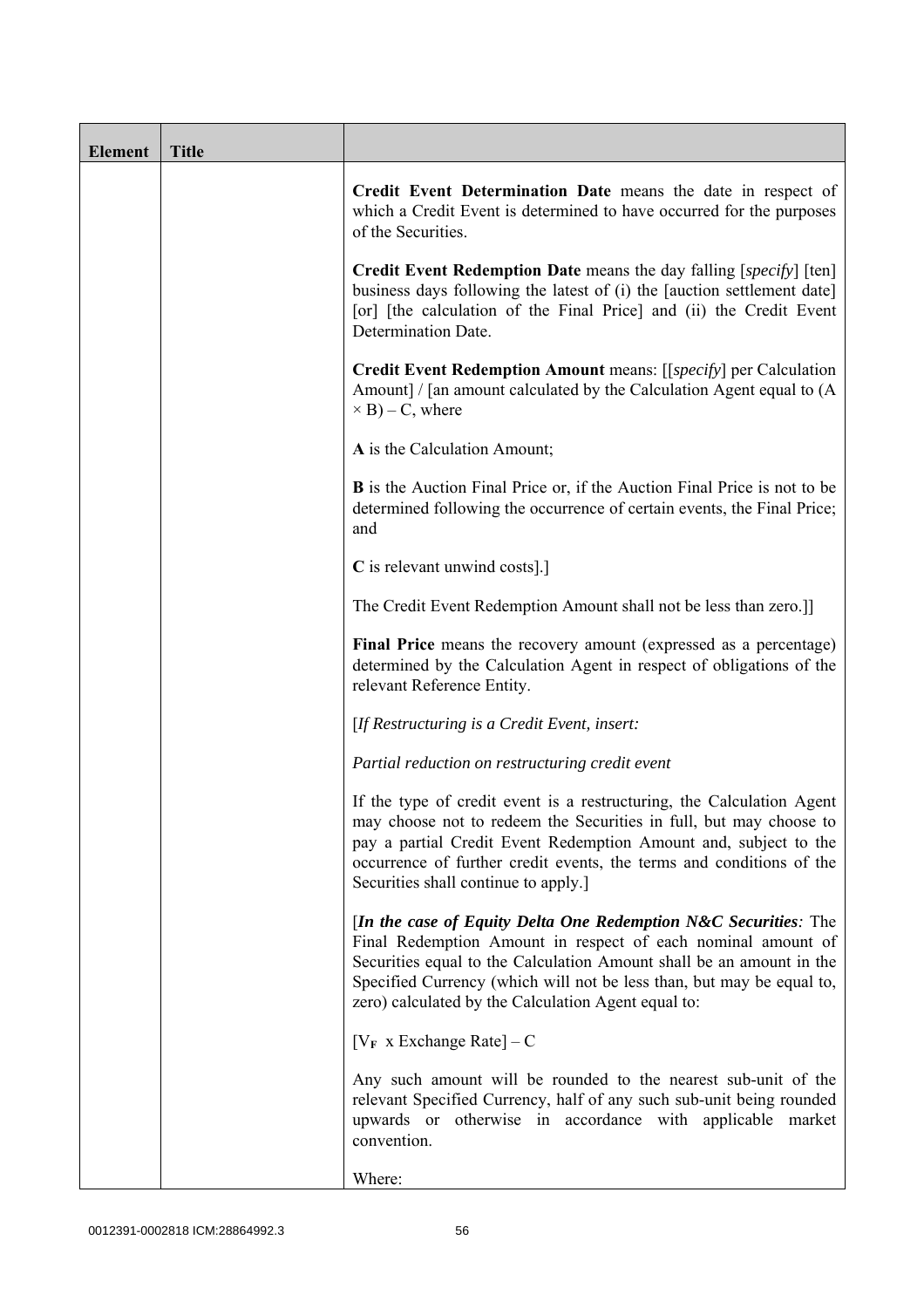| <b>Element</b> | <b>Title</b> |                                                                                                                                                                                                                                                                                                                                                                                                                                                                                                                                                                                                                                                                                                                                                                                           |
|----------------|--------------|-------------------------------------------------------------------------------------------------------------------------------------------------------------------------------------------------------------------------------------------------------------------------------------------------------------------------------------------------------------------------------------------------------------------------------------------------------------------------------------------------------------------------------------------------------------------------------------------------------------------------------------------------------------------------------------------------------------------------------------------------------------------------------------------|
|                |              | $V_F$ means the Final Price.                                                                                                                                                                                                                                                                                                                                                                                                                                                                                                                                                                                                                                                                                                                                                              |
|                |              | C means the Specified Currency equivalent of the Costs as determined<br>by the Calculation Agent using such foreign exchange rate as the<br>Calculation Agent deems appropriate with respect to the relevant<br>$time(s)$ the Costs arise or may arise.                                                                                                                                                                                                                                                                                                                                                                                                                                                                                                                                   |
|                |              | Costs means, in respect of each nominal amount of Securities equal to<br>the Calculation Amount, such Securities' pro rata share of the total<br>amount of any commissions, costs, expenses, duties, taxes (including<br>but not limited to any capital gains tax or withholding tax), levies,<br>registration fees, custodial fees or other charges which may be<br>required to be made, paid, withheld or deducted by the Issuer and/or<br>any of its affiliates and/or any of their respective nominees as a result<br>of, or in connection with, the Issuer and/or any of its affiliates and/or<br>any of their respective nominees (a) being a direct holder of any<br>Hedging Shares and/or selling and/or realising any Hedging Shares<br>and/or (b) unwinding any Hedge Position. |
|                |              | Equity Currency means $[\bullet].$                                                                                                                                                                                                                                                                                                                                                                                                                                                                                                                                                                                                                                                                                                                                                        |
|                |              | <b>Exchange Rate</b> means (i) the rate of exchange between the Equity<br>Currency and the Specified Currency (expressed as a number of units of<br>the Specified Currency for which a unit of the Equity Currency can be<br>exchanged) determined at or around the Final Valuation Date which the<br>Calculation Agent determines appropriate in its sole discretion, or (ii)<br>where the Equity Currency is the same as the Specified Currency, one.                                                                                                                                                                                                                                                                                                                                   |
|                |              | Final Valuation Date means $[\bullet]$ .                                                                                                                                                                                                                                                                                                                                                                                                                                                                                                                                                                                                                                                                                                                                                  |
|                |              | Hedge Position means any Product that the Issuer and/or any of its<br>Affiliates and/or any of their respective nominees (a) enters into as a<br>result of being the direct holder of the Hedging Shares and/or selling<br>and/or realising the Hedging Shares or (b) would have entered into if<br>they were to fully hedge the market, equity or other price risk of the<br>Issuer entering into and performing its obligations with respect to the<br>Securities, using such Products as may be determined by the<br>Calculation Agent.                                                                                                                                                                                                                                                |
|                |              | Hedging Shares means the number of shares that the Calculation<br>Agent deems necessary to hedge the equity or other price risk of the<br>Issuer entering into and performing its obligations with respect to the<br>relevant Securities.                                                                                                                                                                                                                                                                                                                                                                                                                                                                                                                                                 |
|                |              | <b>Product</b> means an exchange traded fund, share, an instrument<br>representing such exchange traded fund or share (including, without<br>limitation, participation notes), futures contracts or exchange-traded<br>options commonly used to hedge the issuance or sale of a security that<br>is linked to the Hedging Shares.                                                                                                                                                                                                                                                                                                                                                                                                                                                         |
|                |              | <b>Cash Dividends</b>                                                                                                                                                                                                                                                                                                                                                                                                                                                                                                                                                                                                                                                                                                                                                                     |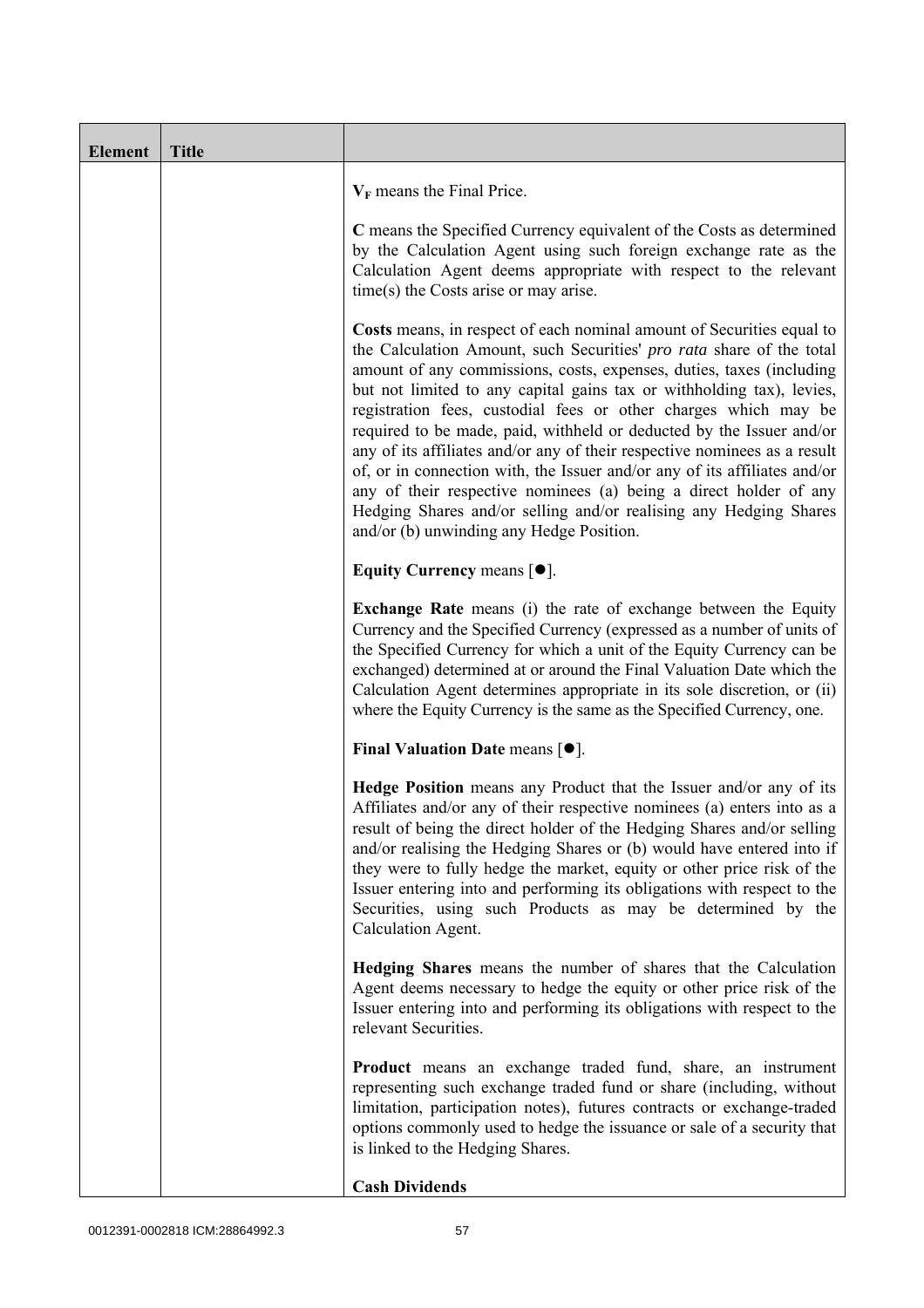| <b>Element</b> | <b>Title</b> |       |                                                                                                                                                                                                                                                                                                                                                                                                                                                                                                                                                                                                                                                                                                                                                                                                                                                                                                                                                                                                                                                                                                                                                                                                                                                           |
|----------------|--------------|-------|-----------------------------------------------------------------------------------------------------------------------------------------------------------------------------------------------------------------------------------------------------------------------------------------------------------------------------------------------------------------------------------------------------------------------------------------------------------------------------------------------------------------------------------------------------------------------------------------------------------------------------------------------------------------------------------------------------------------------------------------------------------------------------------------------------------------------------------------------------------------------------------------------------------------------------------------------------------------------------------------------------------------------------------------------------------------------------------------------------------------------------------------------------------------------------------------------------------------------------------------------------------|
|                |              | (i)   | Following the declaration by a share issuer of a cash dividend<br>(other than any dividend or portion thereof that the<br>Calculation Agent determines to be an extraordinary<br>dividend) (each a Cash Dividend) in respect of which the In-<br>dividend Date (as defined below) falls in the period from and<br>including the Trade Date to but excluding the originally<br>scheduled Final Valuation Date without regard to any<br>scheduled trading day or disrupted day adjustment (the<br>Dividend Period), the Issuer will pay a Coupon Amount in<br>respect of each Security on the related Coupon Payment Date<br>(as defined below). Each such Coupon Amount will equal<br>the amount of such Cash Dividend declared in relation to one<br>share (less (a) all withholding taxes, if any, including, but<br>without limitation, those that would have been withheld in<br>relation to the payment of such cash dividend to a foreign<br>investor and (b) any other expenses or deductions which<br>would apply to or be made in relation to the payment of such<br>cash dividend to a foreign investor all determined in the<br>Equity Currency and on a per share basis, <i>multiplied by</i> the<br>Dividend Exchange Rate as defined below). |
|                |              |       | Dividend Exchange Rate means, in relation to a Cash<br>Dividend, (i) the rate of exchange between the Equity<br>Currency and the Specified Currency (expressed as a number<br>of units of the Specified Currency for which a unit of the<br>Equity Currency can be exchanged) at or around the Dividend<br>Receipt Date, as determined by the Calculation Agent, or (ii)<br>where the Equity Currency is the same as the Specified<br>Currency, one.                                                                                                                                                                                                                                                                                                                                                                                                                                                                                                                                                                                                                                                                                                                                                                                                      |
|                |              |       | <b>Dividend Receipt Date</b> means the date upon which a holder<br>of shares entitled to the relevant Cash Dividend would have<br>received such Cash Dividend according to prevailing market<br>practice, as determined by the Calculation Agent.                                                                                                                                                                                                                                                                                                                                                                                                                                                                                                                                                                                                                                                                                                                                                                                                                                                                                                                                                                                                         |
|                |              |       | In-dividend Date means, in relation to a Cash Dividend, the<br>final date upon which a purchaser of shares on the exchange<br>would, according to prevailing market practice, be entitled to<br>receive the Cash Dividend.                                                                                                                                                                                                                                                                                                                                                                                                                                                                                                                                                                                                                                                                                                                                                                                                                                                                                                                                                                                                                                |
|                |              | (ii)  | Coupon Amounts (if any) will only be payable on the<br>Securities in the <b>circumstances</b> set out in paragraph (i) above<br>and subject to the provisions of paragraphs (iii) and (iv) below<br>and will be deemed only to have accrued on the Securities as<br>of the relevant Coupon Payment Date. No interest will accrue<br>or be payable in any other circumstance.                                                                                                                                                                                                                                                                                                                                                                                                                                                                                                                                                                                                                                                                                                                                                                                                                                                                              |
|                |              | (iii) | In the event any Coupon Payment Date would fall after the<br>the Issuer will give<br>notice<br>Maturity Date<br>the<br>to<br>Securityholders of procedures for payment of such Coupon<br>Amount(s) which may be made outside of DTC or Euroclear                                                                                                                                                                                                                                                                                                                                                                                                                                                                                                                                                                                                                                                                                                                                                                                                                                                                                                                                                                                                          |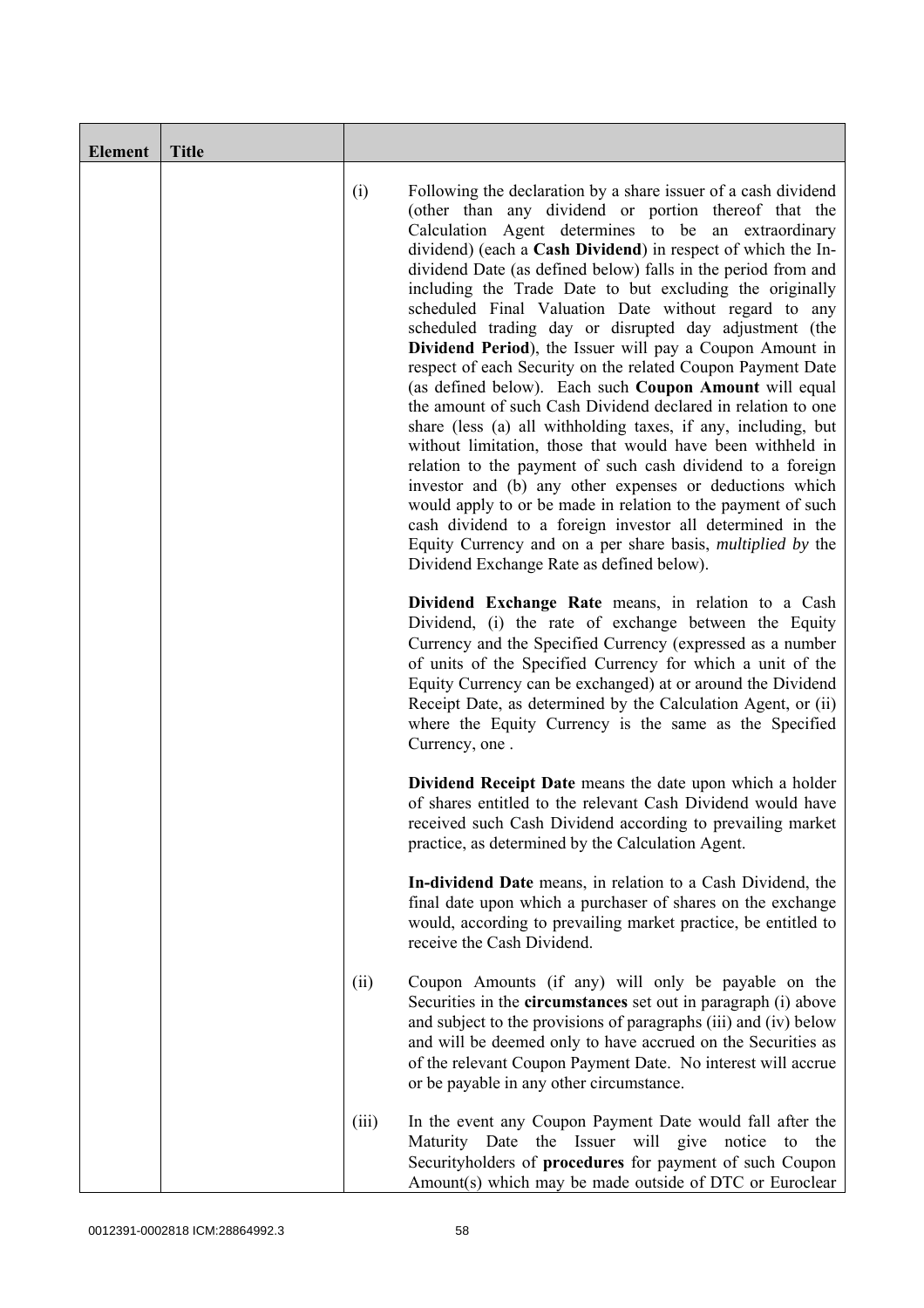| <b>Element</b> | <b>Title</b> |                                                                                                                                                                                                                                                                                                                                                                                                                                                                                                                                                                                                                          |
|----------------|--------------|--------------------------------------------------------------------------------------------------------------------------------------------------------------------------------------------------------------------------------------------------------------------------------------------------------------------------------------------------------------------------------------------------------------------------------------------------------------------------------------------------------------------------------------------------------------------------------------------------------------------------|
|                |              | Luxembourg<br>and<br>and<br>Clearstream,<br>require<br>may<br>Security holders as of a record date selected by the Issuer in its<br>sole discretion to provide a notice to the Issuer giving all<br>necessary details required by the Issuer in its sole discretion to<br>make such payments.                                                                                                                                                                                                                                                                                                                            |
|                |              | (iv)<br>Following any Cash Dividend declaration, the Calculation<br>Agent shall as soon as is reasonably practicable under the<br>circumstances procure that the Issuer will give notice to the<br>Securityholders stating the occurrence of the Cash Dividend,<br>giving details thereof and setting out the method and<br>anticipated date of the related Coupon Payment Date provided<br>that any failure to give, or non-receipt of, such notice will not<br>affect the validity of any such Coupon Amount payment and<br>the Calculation Agent will determine the basis on which the<br>Coupon Amount will be paid. |
|                |              | <b>Coupon Payment Date</b> means the date that is three $(3)$<br>Business Days following the relevant Dividend Receipt Date.]                                                                                                                                                                                                                                                                                                                                                                                                                                                                                            |
|                |              | [In the case of Reverse Convertible Swap Rate Redemption N&C<br>Securities:                                                                                                                                                                                                                                                                                                                                                                                                                                                                                                                                              |
|                |              | The Final Redemption Amount in respect of each nominal amount of<br>N&C Securities equal to the Calculation Amount shall be an amount<br>in the Specified Currency (which will not be less than, but may be<br>equal to, zero) calculated by the Calculation Agent equal to its pro<br>rata share of:                                                                                                                                                                                                                                                                                                                    |
|                |              | If Swap Rate $_{\text{FINAL}}$ < Barrier:<br>(i)                                                                                                                                                                                                                                                                                                                                                                                                                                                                                                                                                                         |
|                |              | $Max[0, Swap Rate_{FINAL} / Swap Rate_{INITIAL}] \times Aggregate$<br>Nominal Amount                                                                                                                                                                                                                                                                                                                                                                                                                                                                                                                                     |
|                |              | otherwise:<br>(ii)                                                                                                                                                                                                                                                                                                                                                                                                                                                                                                                                                                                                       |
|                |              | Redemption Factor $\times$ Aggregate Nominal Amount                                                                                                                                                                                                                                                                                                                                                                                                                                                                                                                                                                      |
|                |              | Any such amount will be rounded to the nearest sub-unit of the<br>relevant Specified Currency, half of any such sub-unit being rounded<br>upwards or otherwise in accordance with applicable market<br>convention.                                                                                                                                                                                                                                                                                                                                                                                                       |
|                |              | Where:                                                                                                                                                                                                                                                                                                                                                                                                                                                                                                                                                                                                                   |
|                |              | <b>Barrier</b> means $\lceil \bullet \rceil$ per cent.;                                                                                                                                                                                                                                                                                                                                                                                                                                                                                                                                                                  |
|                |              | <b>Designated Maturity means, in respect of the Reference Swap Rate,</b><br>$[\bullet]$ ;                                                                                                                                                                                                                                                                                                                                                                                                                                                                                                                                |
|                |              | Floating Rate Option means, in respect of the Reference Swap Rate,<br>$\lceil \bullet \rceil;$                                                                                                                                                                                                                                                                                                                                                                                                                                                                                                                           |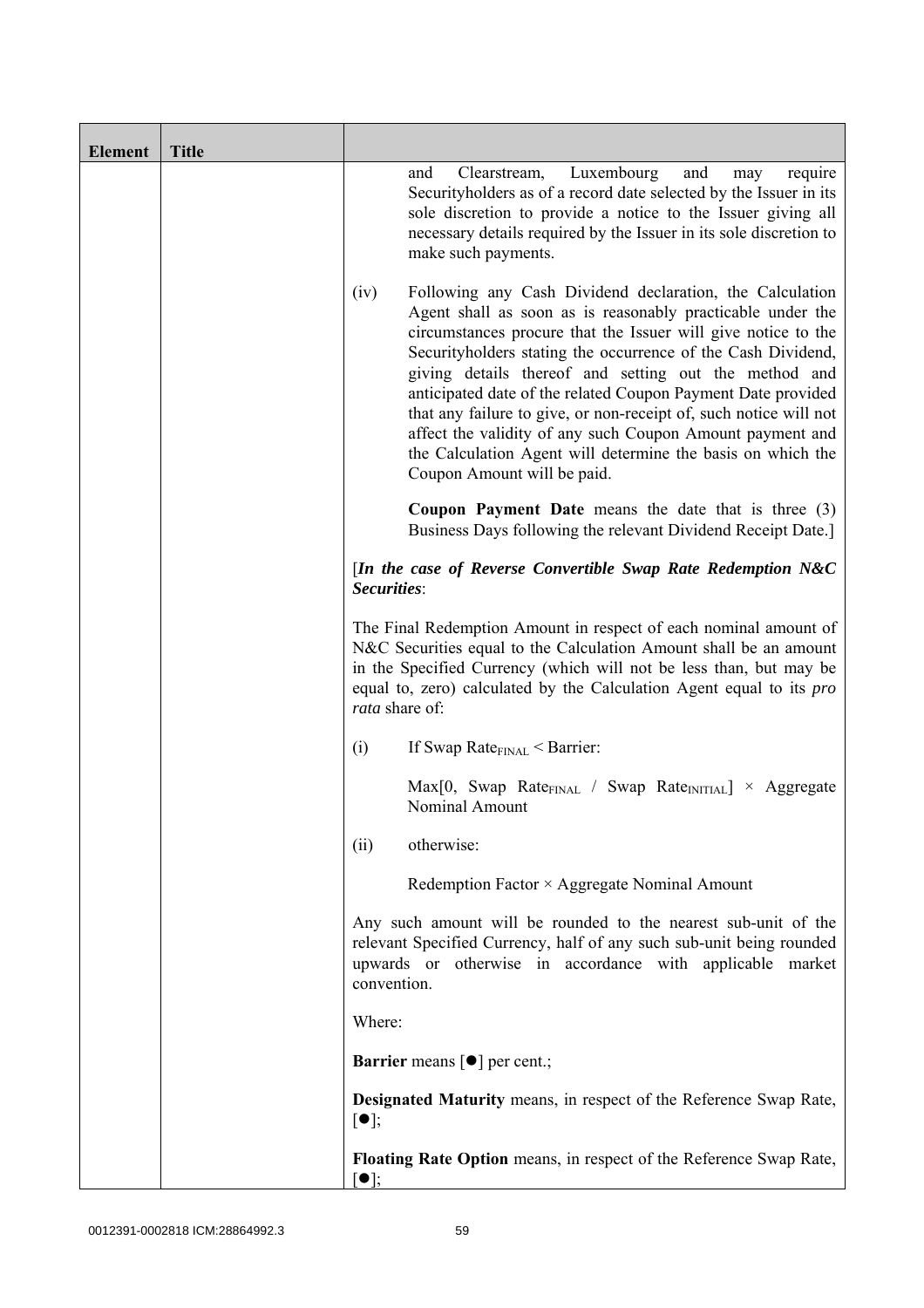| <b>Element</b> | <b>Title</b> |                                                                                                                                                                                                                                                                                                                                                             |
|----------------|--------------|-------------------------------------------------------------------------------------------------------------------------------------------------------------------------------------------------------------------------------------------------------------------------------------------------------------------------------------------------------------|
|                |              | <b>Redemption Factor means <math>\lceil \bullet \rceil</math> per cent.;</b>                                                                                                                                                                                                                                                                                |
|                |              | <b>Reference Swap Rate</b> means the [ <i>specify relevant swap rate</i> ];                                                                                                                                                                                                                                                                                 |
|                |              | <b>Reset Date</b> means, in respect of the Reference Swap Rate, $[•]$ ;                                                                                                                                                                                                                                                                                     |
|                |              | <b>Swap Rate</b> <sub>FINAL</sub> means the rate determined under the floating rate<br>N&C Security provisions as though the Reference Swap Rate was a<br>floating rate to which ISDA Determination applied and on the basis of<br>the Floating Rate Option, the Designated Maturity and the Reset Date<br>specified in respect of the Reference Swap Rate; |
|                |              | <b>Swap Rate</b> <sub>INITIAL</sub> means $[\bullet]$ ; and                                                                                                                                                                                                                                                                                                 |
|                |              | <b>Valuation Date</b> means $[\bullet]$ , provided that, if such Valuation Date<br>would fall on a day which is not a Business Day, then such Valuation<br>Date shall be postponed to the next day which is a Business Day.]                                                                                                                                |
|                |              | [In the case of Geared Put Swap Rate Redemption N&C Securities:                                                                                                                                                                                                                                                                                             |
|                |              | The Final Redemption Amount in respect of each nominal amount of<br>N&C Securities equal to the Calculation Amount shall be an amount<br>in the Specified Currency (which will not be less than, but may be<br>equal to, zero) calculated by the Calculation Agent equal to its <i>pro</i><br>rata share of:                                                |
|                |              | (i)<br>If Swap Rate $_{\text{FINAL}}$ < Barrier:                                                                                                                                                                                                                                                                                                            |
|                |              | Max[0, Swap Rate <sub>FINAL</sub> / Gearing Factor $\times$ Swap Rate <sub>INITIAL</sub> ] $\times$<br><b>Aggregate Nominal Amount</b>                                                                                                                                                                                                                      |
|                |              | otherwise:<br>(ii)                                                                                                                                                                                                                                                                                                                                          |
|                |              | Redemption Factor × Aggregate Nominal Amount                                                                                                                                                                                                                                                                                                                |
|                |              | Any such amount will be rounded to the nearest sub-unit of the<br>relevant Specified Currency, half of any such sub-unit being rounded<br>upwards or otherwise in accordance with applicable market<br>convention.                                                                                                                                          |
|                |              | Where:                                                                                                                                                                                                                                                                                                                                                      |
|                |              | <b>Barrier</b> means the rate calculated by the Calculation Agent equal to<br>the product of (a) the Barrier Factor and (b) Swap Rate $_{\text{INITIAL}}$ ;                                                                                                                                                                                                 |
|                |              | <b>Barrier Factor means [O] per cent.;</b>                                                                                                                                                                                                                                                                                                                  |
|                |              | <b>Designated Maturity means, in respect of the Reference Swap Rate,</b><br>$\lceil \bullet \rceil;$                                                                                                                                                                                                                                                        |
|                |              | Floating Rate Option means, in respect of the Reference Swap Rate,                                                                                                                                                                                                                                                                                          |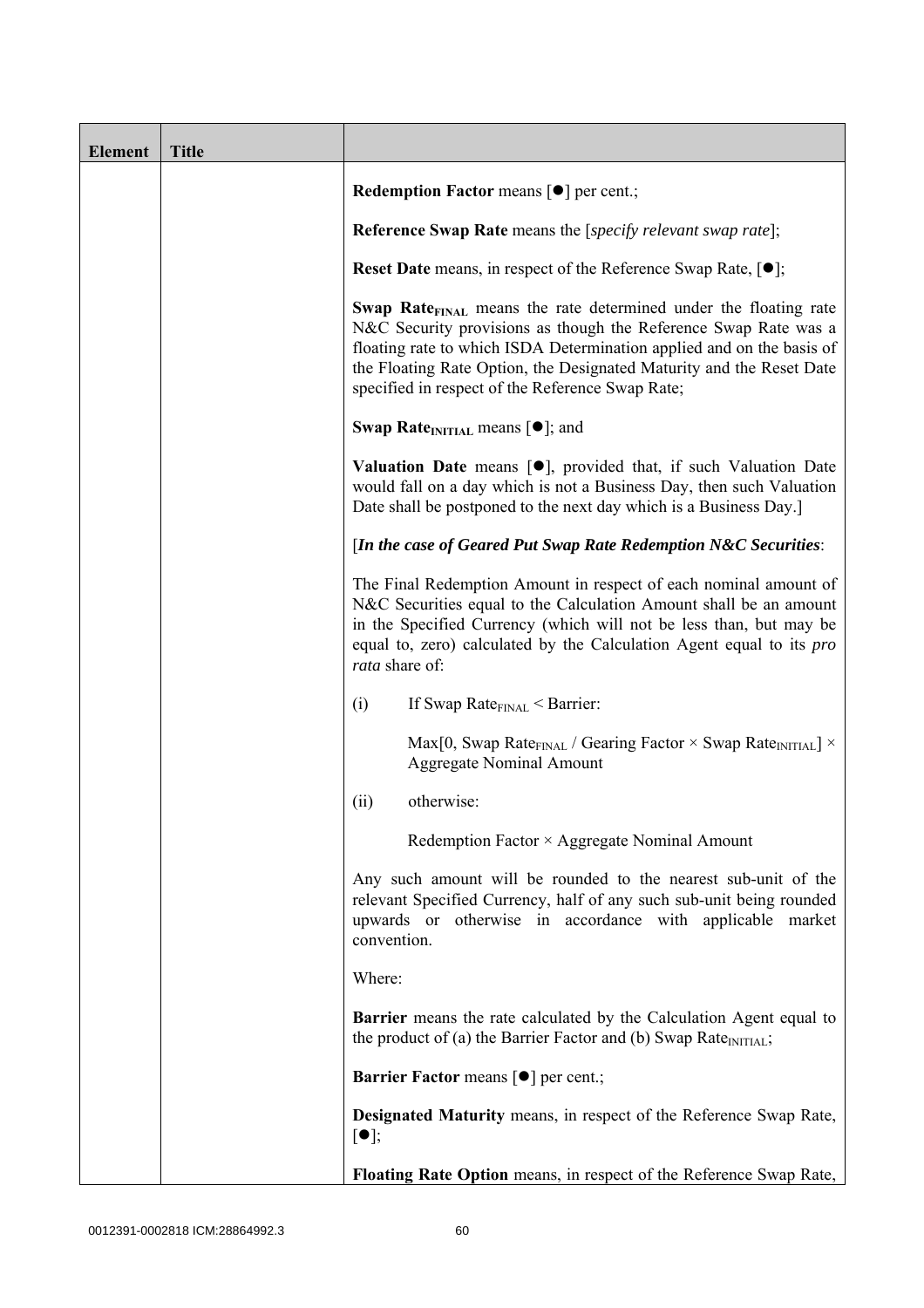| <b>Element</b> | <b>Title</b> |                                                                                                                                                                                                                                                                                                                                                                                                                                                                                                                                                                                                                                                       |
|----------------|--------------|-------------------------------------------------------------------------------------------------------------------------------------------------------------------------------------------------------------------------------------------------------------------------------------------------------------------------------------------------------------------------------------------------------------------------------------------------------------------------------------------------------------------------------------------------------------------------------------------------------------------------------------------------------|
|                |              | $[\bullet]$ ;                                                                                                                                                                                                                                                                                                                                                                                                                                                                                                                                                                                                                                         |
|                |              | Gearing Factor means [ $\bullet$ ] per cent.;                                                                                                                                                                                                                                                                                                                                                                                                                                                                                                                                                                                                         |
|                |              | <b>Redemption Factor means <math>\lceil \bullet \rceil</math> per cent.;</b>                                                                                                                                                                                                                                                                                                                                                                                                                                                                                                                                                                          |
|                |              | <b>Reference Swap Rate</b> means the [specify relevant swap rate];                                                                                                                                                                                                                                                                                                                                                                                                                                                                                                                                                                                    |
|                |              | <b>Reset Date</b> means, in respect of the Reference Swap Rate, $[•]$ ;                                                                                                                                                                                                                                                                                                                                                                                                                                                                                                                                                                               |
|                |              | Swap Rate <sub>FINAL</sub> means the rate determined under the floating rate<br>N&C Security provisions as though the Reference Swap Rate was a<br>floating rate to which ISDA Determination applied and on the basis of<br>the Floating Rate Option, the Designated Maturity and the Reset Date<br>specified in respect of the Reference Swap Rate;                                                                                                                                                                                                                                                                                                  |
|                |              | <b>Swap Rate</b> <sub>INITIAL</sub> means $[\bullet]$ ; and                                                                                                                                                                                                                                                                                                                                                                                                                                                                                                                                                                                           |
|                |              | <b>Valuation Date</b> means $[\bullet]$ , provided that, if such Valuation Date<br>would fall on a day which is not a Business Day, then such Valuation<br>Date shall be postponed to the next day which is a Business Day.]                                                                                                                                                                                                                                                                                                                                                                                                                          |
|                |              | [In the case of FX Basket Knock-Out W&C Securities: Each<br>Security entitles its holder in respect of an actual exercise date, upon<br>due exercise, to receive from the Issuer on the Settlement Date a Cash<br>Settlement Amount calculated by the Calculation Agent (which shall<br>not be less than zero) equal to:                                                                                                                                                                                                                                                                                                                              |
|                |              | if the Continuous Knock-Out Condition has been met, zero; or<br>(a)                                                                                                                                                                                                                                                                                                                                                                                                                                                                                                                                                                                   |
|                |              | if the Continuous Knock-Out Condition has not been met, the<br>(b)<br>Notional Amount per W&C Security multiplied by a<br>percentage calculated by the Calculation Agent in accordance<br>with the following formula:                                                                                                                                                                                                                                                                                                                                                                                                                                 |
|                |              | Leverage $\times$ Max $\left[0, \sum_{i=1}^{n} w_i \times \frac{X_i - Y_i}{Z_i}\right]$                                                                                                                                                                                                                                                                                                                                                                                                                                                                                                                                                               |
|                |              | Any amount determined pursuant to the above, if not an amount in the<br>Specified Currency, will be converted into the Specified Currency at<br>the Exchange Rate. The Cash Settlement Amount will be rounded to<br>the nearest two decimal places (or, in the case of Japanese Yen, the<br>nearest whole unit) in the relevant Specified Currency, 0.005 (or, in<br>the case of Japanese Yen, half a unit) being rounded upwards, with<br>W&C Securities exercised at the same time by the same<br>Securityholder being aggregated for the purpose of determining the<br>aggregate Cash Settlement Amounts payable in respect of such<br>Securities. |
|                |              | Where:                                                                                                                                                                                                                                                                                                                                                                                                                                                                                                                                                                                                                                                |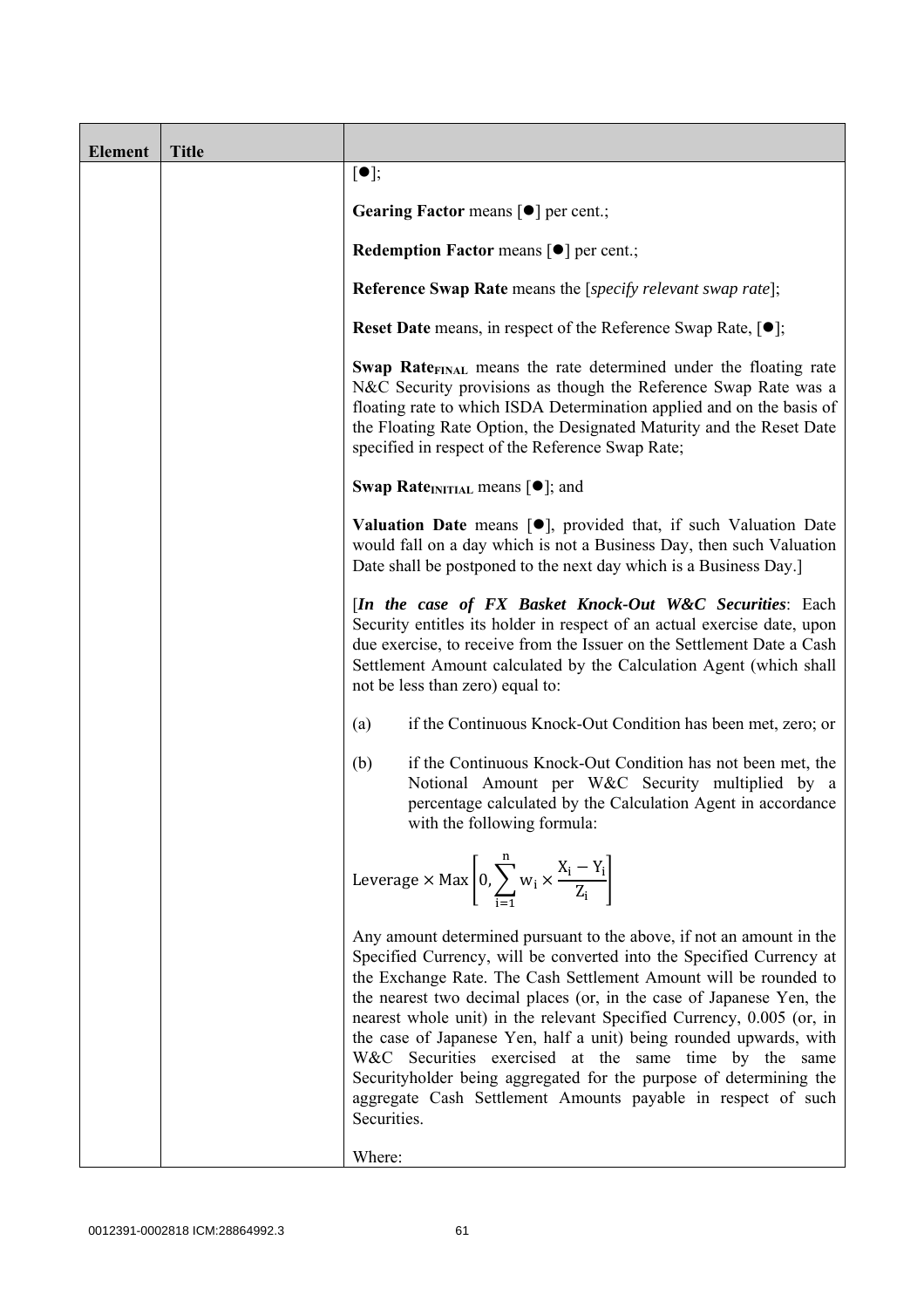| <b>Element</b> | <b>Title</b> |                                                                                                                                                                                                                                                                                                                                                                                                                                                                                                             |
|----------------|--------------|-------------------------------------------------------------------------------------------------------------------------------------------------------------------------------------------------------------------------------------------------------------------------------------------------------------------------------------------------------------------------------------------------------------------------------------------------------------------------------------------------------------|
|                |              | Alternate Currency Pair means [specify Alternate Currency Pairs in<br>form of [insert first currency]/[insert second currency]] (repeat in<br>respect of each Alternate Currency Pair).                                                                                                                                                                                                                                                                                                                     |
|                |              | <b>Barrier Start Date means [<math>\bullet</math>].</b>                                                                                                                                                                                                                                                                                                                                                                                                                                                     |
|                |              | <b>Continuous Knock-Out Condition</b> means at any time on any<br>Observation Date during any Weekly Observation Interval falling<br>within the period commencing on and including 7:00 am London time<br>on the Barrier Start Date and ending on and including 4:00 pm<br>London time on the Observation Cut-off Date, any Settlement Rate in<br>respect of any Currency Pair is equal to or less than the Knock-Out<br>Level in respect of such Currency Pair, as determined by the<br>Calculation Agent. |
|                |              | <b>Currency Pair</b> means [specify Currency Pairs in form of [insert first]<br>currency]/[insert second currency]] (repeat for each Currency Pair).                                                                                                                                                                                                                                                                                                                                                        |
|                |              | <b>Exchange Rate</b> means the spot rate of exchange between the currency<br>in which the Notional Amount is denominated (the Notional Amount<br>Currency) and the Settlement Currency expressed as the number of<br>units (or part units) of the relevant Notional Amount Currency for<br>which one unit of the relevant Settlement Currency can be exchanged)<br>or on the basis of such other applicable market convention as the<br>Calculation Agent determines appropriate.                           |
|                |              | <b>Exercise Price</b> means $\lceil \bullet \rceil$ ( <i>specify for each Currency Pair</i> ).                                                                                                                                                                                                                                                                                                                                                                                                              |
|                |              | <b>First Relevant Currency means [O]</b> (specify for each Currency<br>Pair).                                                                                                                                                                                                                                                                                                                                                                                                                               |
|                |              | <b>FX Price Source means [●]</b> (specify for each Currency Pair and each<br>Alternate Currency Pair).                                                                                                                                                                                                                                                                                                                                                                                                      |
|                |              | i means each Currency Pair.                                                                                                                                                                                                                                                                                                                                                                                                                                                                                 |
|                |              | Knock-Out Level means (specify for each Currency Pair).                                                                                                                                                                                                                                                                                                                                                                                                                                                     |
|                |              | Leverage means $[•]$ .                                                                                                                                                                                                                                                                                                                                                                                                                                                                                      |
|                |              | Max followed by a series of amounts inside brackets, means<br>whichever is the greater of the amounts separated by a comma inside<br>those brackets.                                                                                                                                                                                                                                                                                                                                                        |
|                |              | <b>n</b> means the number of Currency Pairs to which the W&C Securities<br>relate.                                                                                                                                                                                                                                                                                                                                                                                                                          |
|                |              | <b>Observation Cut-Off Date means [<math>\bullet</math>].</b>                                                                                                                                                                                                                                                                                                                                                                                                                                               |
|                |              | <b>Observation Date means <math>[•]</math>.</b>                                                                                                                                                                                                                                                                                                                                                                                                                                                             |
|                |              | Reference Exchange Rate means, in respect of a Currency Pair, the<br>spot exchange rate for the First Relevant Currency quoted against the<br>Second Relevant Currency expressed as the number of units of the                                                                                                                                                                                                                                                                                              |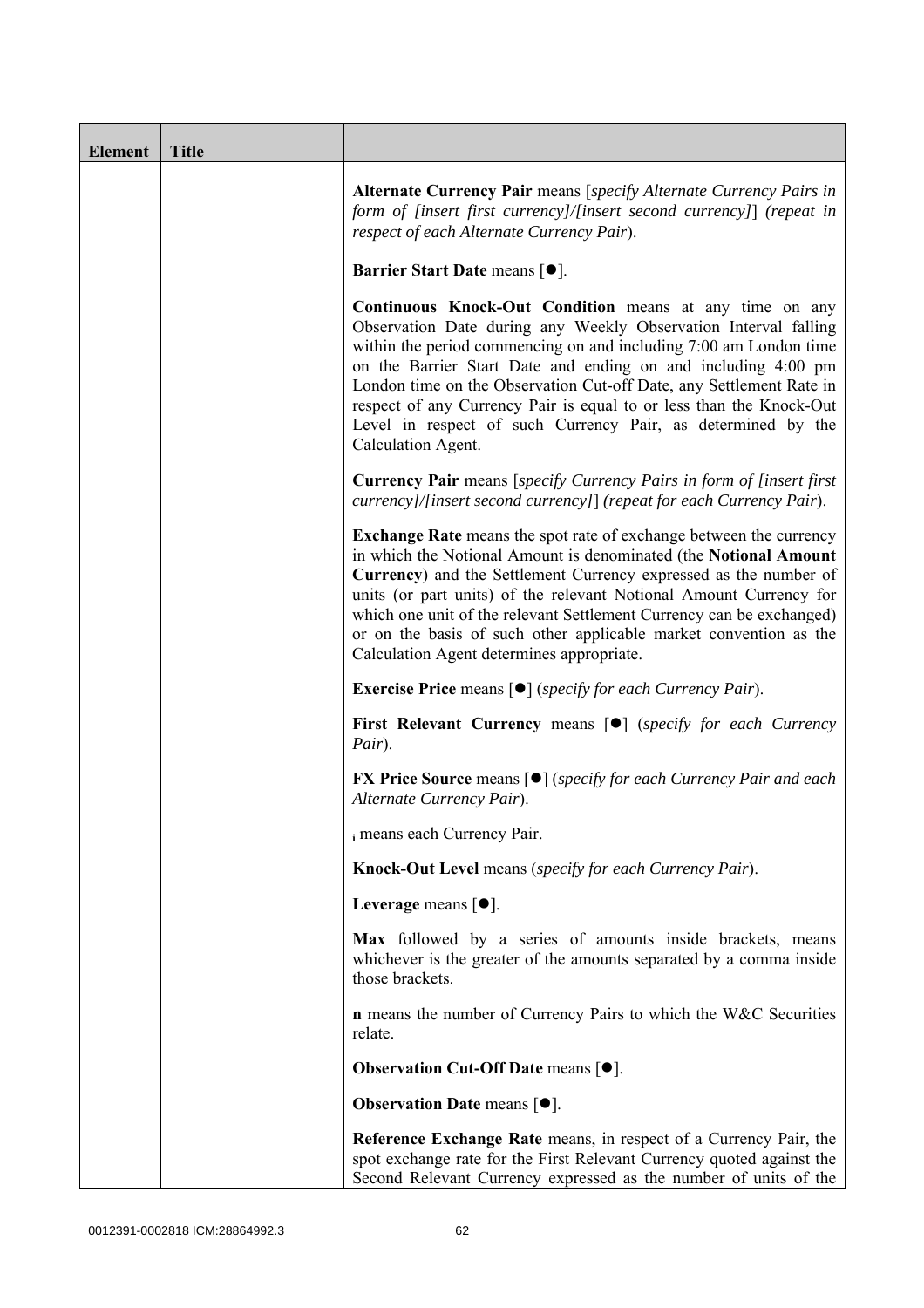| <b>Element</b> | <b>Title</b> |                                                                                                                                                                                                                                                                                                                                                                                                                                                                                                                                                                                                                                                                                                                                                                                                                                                          |
|----------------|--------------|----------------------------------------------------------------------------------------------------------------------------------------------------------------------------------------------------------------------------------------------------------------------------------------------------------------------------------------------------------------------------------------------------------------------------------------------------------------------------------------------------------------------------------------------------------------------------------------------------------------------------------------------------------------------------------------------------------------------------------------------------------------------------------------------------------------------------------------------------------|
|                |              | First Relevant Currency quoted per one unit of the Second Relevant<br>Currency.                                                                                                                                                                                                                                                                                                                                                                                                                                                                                                                                                                                                                                                                                                                                                                          |
|                |              | <b>Relevant Currency</b> means each currency comprising a Currency Pair<br>and any references to the conversion of one Relevant Currency to<br>another shall be construed as applying in relation to a Currency Pair.                                                                                                                                                                                                                                                                                                                                                                                                                                                                                                                                                                                                                                    |
|                |              | <b>Relevant Time</b> means the time at which the relevant Settlement Rate is<br>determined.                                                                                                                                                                                                                                                                                                                                                                                                                                                                                                                                                                                                                                                                                                                                                              |
|                |              | Second Relevant Currency means [ $\bullet$ ] (specify for each Currency<br>Pair).                                                                                                                                                                                                                                                                                                                                                                                                                                                                                                                                                                                                                                                                                                                                                                        |
|                |              | <b>Settlement Rate</b> means, in respect of a Currency Pair and an<br>Observation Date or the Valuation Date, the Reference Exchange Rate<br>for that Currency Pair on such Observation Date or Valuation Date at<br>the Relevant Time or Valuation Time respectively as determined by<br>the Calculation Agent by reference to the Settlement Rate Option for<br>that Currency Pair (and such determination may be made, without<br>limitation, with such adjustments as are, at the discretion of the<br>Calculation Agent, necessary to the published quoting conventions<br>and/or implying the Reference Exchange Rate from more than one<br>Settlement Rate Option) unless any applicable disruption event exists<br>or occurs, in which case, the relevant Settlement Rate for that<br>Currency Pair will be determined by the Calculation Agent. |
|                |              | Settlement Rate Option means, in respect of a Currency Pair and an<br>Observation Date or the Valuation Date, the rate published for the<br>Currency Pair fixing rate on the FX Price Source for that Currency<br>Pair at or about (i) the Relevant Time on such Observation Date or,<br>(ii) the Valuation Time on the Valuation Date or, if Alternate<br>Currency Pairs are specified for the relevant Currency Pair, the<br>Reference Exchange Rate will be implied from more than one<br>Settlement Rate Option by determining the rate for each Alternate<br>Currency Pair for that Currency Pair, published for the Alternate<br>Currency Pair fixing rate on the FX Price Source for that Alternate<br>Currency Pair at or about (i) the Relevant Time on such Observation<br>Date or (ii) the Valuation Time on the Valuation Date.              |
|                |              | <b>Trade Date means <math>\lceil \bullet \rceil</math>.</b>                                                                                                                                                                                                                                                                                                                                                                                                                                                                                                                                                                                                                                                                                                                                                                                              |
|                |              | Valuation Date means $[•]$ .                                                                                                                                                                                                                                                                                                                                                                                                                                                                                                                                                                                                                                                                                                                                                                                                                             |
|                |              | Valuation Time means $[•]$ .                                                                                                                                                                                                                                                                                                                                                                                                                                                                                                                                                                                                                                                                                                                                                                                                                             |
|                |              | Weekly Observation Interval means the period between 5:00 am<br>Sydney time on each Monday and 5:00 pm New York City time on<br>the immediately succeeding Friday (inclusive).                                                                                                                                                                                                                                                                                                                                                                                                                                                                                                                                                                                                                                                                           |
|                |              | <b>w</b> <sub>i</sub> means [specify the weighting of each Currency Pair (being a<br>number less than or equal to 1)].                                                                                                                                                                                                                                                                                                                                                                                                                                                                                                                                                                                                                                                                                                                                   |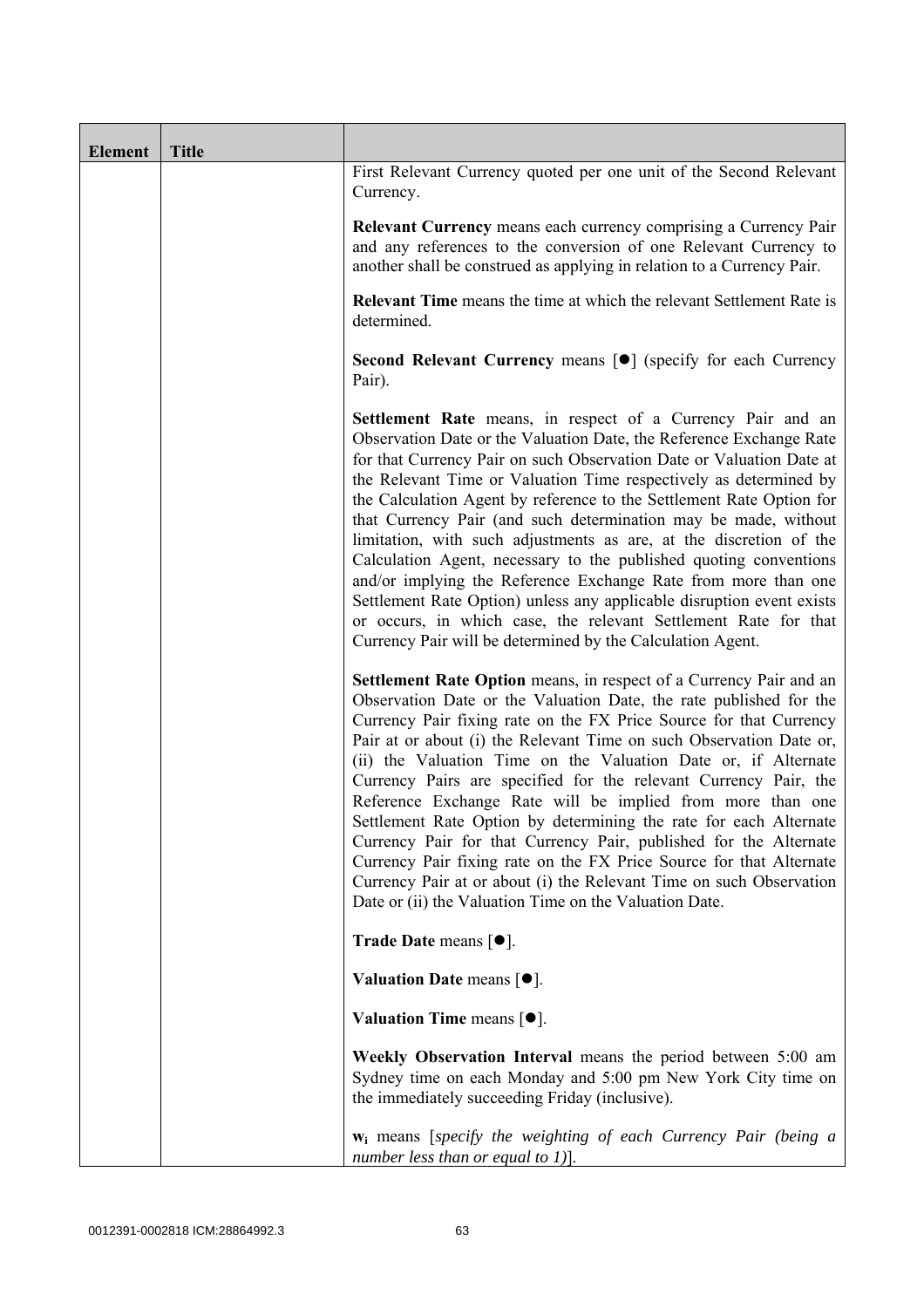| <b>Element</b> | <b>Title</b> |                                                                                                                                                                                                                                                                                                                                                                                                                                                                                                                                                                                                                                                       |
|----------------|--------------|-------------------------------------------------------------------------------------------------------------------------------------------------------------------------------------------------------------------------------------------------------------------------------------------------------------------------------------------------------------------------------------------------------------------------------------------------------------------------------------------------------------------------------------------------------------------------------------------------------------------------------------------------------|
|                |              | $X_i$ means, in respect of a Currency Pair, the [Exercise Price in respect<br>of such Currency Pair]/[Settlement Rate in respect of such Currency<br>Pair and the Valuation Date].                                                                                                                                                                                                                                                                                                                                                                                                                                                                    |
|                |              | $Y_i$ means, in respect of a Currency Pair, the [Exercise Price in respect<br>of such Currency Pair]/[Settlement Rate in respect of such Currency<br>Pair and the Valuation Date].                                                                                                                                                                                                                                                                                                                                                                                                                                                                    |
|                |              | $Z_i$ means, in respect of a Currency Pair, the [Exercise Price in respect<br>of such Currency Pair]/[Settlement Rate in respect of such Currency<br>Pair and the Valuation Date]/[1].]                                                                                                                                                                                                                                                                                                                                                                                                                                                               |
|                |              | [In the case of FX Basket Knock-In W&C Securities:                                                                                                                                                                                                                                                                                                                                                                                                                                                                                                                                                                                                    |
|                |              | Each Security entitles its holder in respect of an actual exercise date,<br>upon due exercise, to receive from the Issuer on the Settlement Date a<br>Cash Settlement Amount calculated by the Calculation Agent (which<br>shall not be less than zero) equal to:                                                                                                                                                                                                                                                                                                                                                                                     |
|                |              | if the Continuous Knock-In Condition has been met, zero; or<br>(a)                                                                                                                                                                                                                                                                                                                                                                                                                                                                                                                                                                                    |
|                |              | if the Continuous Knock-In Condition has not been met, the<br>(b)<br>Notional Amount per Security multiplied by an amount<br>calculated by the Calculation Agent in accordance with the<br>following formula:                                                                                                                                                                                                                                                                                                                                                                                                                                         |
|                |              | Leverage $\times$ Max $\left[0, \sum_{i=1}^{n} w_i \times \frac{X_i - Y_i}{Z_i}\right]$                                                                                                                                                                                                                                                                                                                                                                                                                                                                                                                                                               |
|                |              | Any amount determined pursuant to the above, if not an amount in the<br>Specified Currency, will be converted into the Specified Currency at<br>the Exchange Rate. The Cash Settlement Amount will be rounded to<br>the nearest two decimal places (or, in the case of Japanese Yen, the<br>nearest whole unit) in the relevant Specified Currency, 0.005 (or, in<br>the case of Japanese Yen, half a unit) being rounded upwards, with<br>W&C Securities exercised at the same time by the same<br>Securityholder being aggregated for the purpose of determining the<br>aggregate Cash Settlement Amounts payable in respect of such<br>Securities. |
|                |              | Where:                                                                                                                                                                                                                                                                                                                                                                                                                                                                                                                                                                                                                                                |
|                |              | Alternate Currency Pair means [specify Alternate Currency Pairs in<br>form of [specify first currency]/[specify second currency]] (repeat in<br>respect of each Alternate Currency Pair).                                                                                                                                                                                                                                                                                                                                                                                                                                                             |
|                |              | Continuous Knock-In Condition means at any time on any<br>Observation Date during any Weekly Observation Interval falling<br>within the period commencing on and including 7:00 am London time<br>on the Trade Date and ending on and including 4:00 pm London time                                                                                                                                                                                                                                                                                                                                                                                   |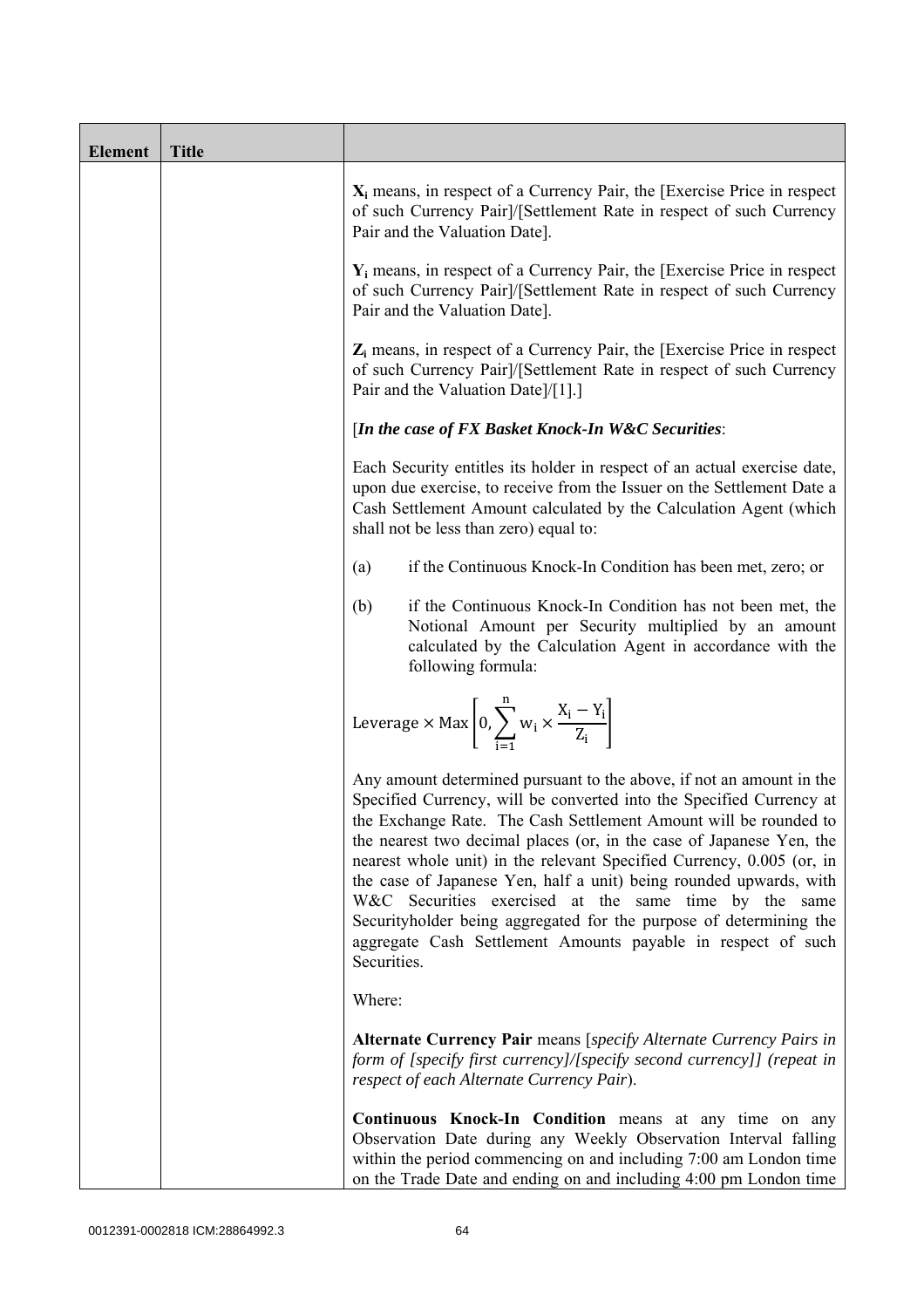| <b>Element</b> | <b>Title</b> |                                                                                                                                                                                                                                                                                                                                                                                                                                                                                   |
|----------------|--------------|-----------------------------------------------------------------------------------------------------------------------------------------------------------------------------------------------------------------------------------------------------------------------------------------------------------------------------------------------------------------------------------------------------------------------------------------------------------------------------------|
|                |              | on the Observation Cut-Off Date, the Settlement Rate in respect of<br>any Currency Pair is equal to or greater than the Knock-In Level in<br>respect of such Currency Pair, as determined by the Calculation<br>Agent.                                                                                                                                                                                                                                                            |
|                |              | <b>Currency Pair</b> means [specify Currency Pairs in form of [insert first<br>currency]/[insert second currency]] (repeat for each Currency Pair).                                                                                                                                                                                                                                                                                                                               |
|                |              | <b>Exchange Rate</b> means the spot rate of exchange between the currency<br>in which the Notional Amount is denominated (the Notional Amount<br>Currency) and the Settlement Currency expressed as the number of<br>units (or part units) of the relevant Notional Amount Currency for<br>which one unit of the relevant Settlement Currency can be exchanged)<br>or on the basis of such other applicable market convention as the<br>Calculation Agent determines appropriate. |
|                |              | <b>Exercise Price</b> means: $\lceil \bullet \rceil$ ( <i>specify for each Currency Pair</i> ).                                                                                                                                                                                                                                                                                                                                                                                   |
|                |              | <b>First Relevant Currency means <math>\lceil \bullet \rceil</math> (specify for each Currency Pair).</b>                                                                                                                                                                                                                                                                                                                                                                         |
|                |              | <b>FX Price Source</b> means $\lceil \bullet \rceil$ (specify for each Currency Pair and each<br>Alternate Currency Pair).                                                                                                                                                                                                                                                                                                                                                        |
|                |              | i means each Currency Pair.                                                                                                                                                                                                                                                                                                                                                                                                                                                       |
|                |              | <b>Knock-In Level</b> means $\lceil \bullet \rceil$ ( <i>specify for each Currency Pair</i> ).                                                                                                                                                                                                                                                                                                                                                                                    |
|                |              | Leverage means $\lceil \bullet \rceil$ .                                                                                                                                                                                                                                                                                                                                                                                                                                          |
|                |              | Max followed by a series of amounts inside brackets, means<br>whichever is the greater of the amounts separated by a comma inside<br>those brackets.                                                                                                                                                                                                                                                                                                                              |
|                |              | <b>n</b> means the number of Currency Pairs to which the W&C Securities<br>relate.                                                                                                                                                                                                                                                                                                                                                                                                |
|                |              | <b>Observation Cut-Off Date means <math>[•]</math>.</b>                                                                                                                                                                                                                                                                                                                                                                                                                           |
|                |              | <b>Observation Date means <math>\lceil \bullet \rceil</math>.</b>                                                                                                                                                                                                                                                                                                                                                                                                                 |
|                |              | Reference Exchange Rate means, in respect of a Currency Pair, the<br>spot exchange rate for the First Relevant Currency quoted against the<br>Second Relevant Currency expressed as the number of units of the<br>First Relevant Currency quoted per one unit of the Second Relevant<br>Currency.                                                                                                                                                                                 |
|                |              | <b>Relevant Currency</b> means each currency comprising a Currency Pair<br>and any references to the conversion of one Relevant Currency to<br>another shall be construed as applying in relation to a Currency Pair.                                                                                                                                                                                                                                                             |
|                |              | <b>Relevant Time</b> means the time at which the relevant Settlement Rate<br>is determined.                                                                                                                                                                                                                                                                                                                                                                                       |
|                |              | <b>Second Relevant Currency means [O]</b> (specify for each Currency                                                                                                                                                                                                                                                                                                                                                                                                              |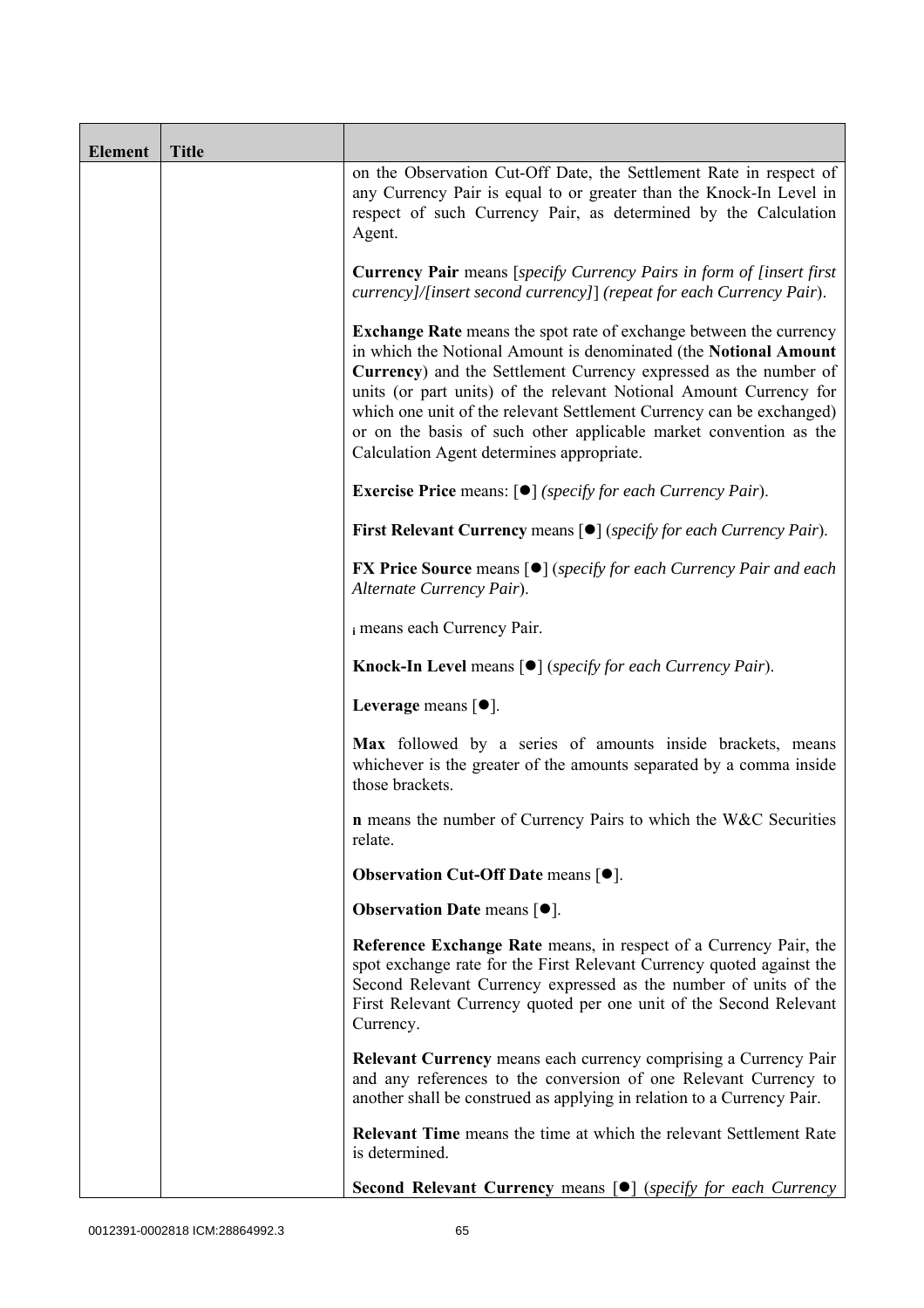| <b>Element</b> | <b>Title</b> |                                                                                                                                                                                                                                                                                                                                                                                                                                                                                                                                                                                                                                                                                                                                                                                                                                                          |
|----------------|--------------|----------------------------------------------------------------------------------------------------------------------------------------------------------------------------------------------------------------------------------------------------------------------------------------------------------------------------------------------------------------------------------------------------------------------------------------------------------------------------------------------------------------------------------------------------------------------------------------------------------------------------------------------------------------------------------------------------------------------------------------------------------------------------------------------------------------------------------------------------------|
|                |              | Pair).                                                                                                                                                                                                                                                                                                                                                                                                                                                                                                                                                                                                                                                                                                                                                                                                                                                   |
|                |              | <b>Settlement Rate</b> means, in respect of a Currency Pair and an<br>Observation Date or the Valuation Date, the Reference Exchange Rate<br>for that Currency Pair on such Observation Date or Valuation Date at<br>the Relevant Time or Valuation Time respectively as determined by<br>the Calculation Agent by reference to the Settlement Rate Option for<br>that Currency Pair (and such determination may be made, without<br>limitation, with such adjustments as are, at the discretion of the<br>Calculation Agent, necessary to the published quoting conventions<br>and/or implying the Reference Exchange Rate from more than one<br>Settlement Rate Option) unless any applicable disruption event exists<br>or occurs, in which case, the relevant Settlement Rate for that<br>Currency Pair will be determined by the Calculation Agent. |
|                |              | <b>Settlement Rate Option</b> means, in respect of a Currency Pair and an<br>Observation Date or the Valuation Date, the rate published for the<br>Currency Pair fixing rate on the FX Price Source for that Currency Pair<br>at or about (i) the Relevant Time on such Observation Date or, (ii) the<br>Valuation Time on the Valuation Date or, if Alternate Currency Pairs are<br>specified for the relevant Currency Pair, the Reference Exchange Rate<br>will be implied from more than one Settlement Rate Option by<br>determining the rate for each Alternate Currency Pair for that Currency<br>Pair, published for the Alternate Currency Pair fixing rate on the FX<br>Price Source for that Alternate Currency Pair at or about (i) the<br>Relevant Time on such Observation Date or (ii) the Valuation Time on<br>the Valuation Date.       |
|                |              | <b>Trade Date means <math>\lceil \bullet \rceil</math>.</b>                                                                                                                                                                                                                                                                                                                                                                                                                                                                                                                                                                                                                                                                                                                                                                                              |
|                |              | Valuation Date means $[•]$ .                                                                                                                                                                                                                                                                                                                                                                                                                                                                                                                                                                                                                                                                                                                                                                                                                             |
|                |              | Valuation Time means $[•]$ .                                                                                                                                                                                                                                                                                                                                                                                                                                                                                                                                                                                                                                                                                                                                                                                                                             |
|                |              | Weekly Observation Interval means the period between 5:00 am<br>Sydney time on each Monday and 5:00 pm New York City time on<br>the immediately succeeding Friday (inclusive).                                                                                                                                                                                                                                                                                                                                                                                                                                                                                                                                                                                                                                                                           |
|                |              | $w_i$ means [specify the weighting of each Currency Pair (being a<br>number less than or equal to $1$ )]                                                                                                                                                                                                                                                                                                                                                                                                                                                                                                                                                                                                                                                                                                                                                 |
|                |              | $X_i$ means, in respect of a Currency Pair, the [Exercise Price in respect]<br>of such Currency Pair]/[Settlement Rate in respect of such Currency<br>Pair and the Valuation Date].                                                                                                                                                                                                                                                                                                                                                                                                                                                                                                                                                                                                                                                                      |
|                |              | $Y_i$ means, in respect of a Currency Pair, the [Exercise Price in respect]<br>of such Currency Pair]/[Settlement Rate in respect of such Currency<br>Pair and the Valuation Date].                                                                                                                                                                                                                                                                                                                                                                                                                                                                                                                                                                                                                                                                      |
|                |              | $Z_i$ means, in respect of a Currency Pair, the [Exercise Price in respect<br>of such Currency Pair]/[Settlement Rate in respect of such Currency<br>Pair and the Valuation Date]/[1].]                                                                                                                                                                                                                                                                                                                                                                                                                                                                                                                                                                                                                                                                  |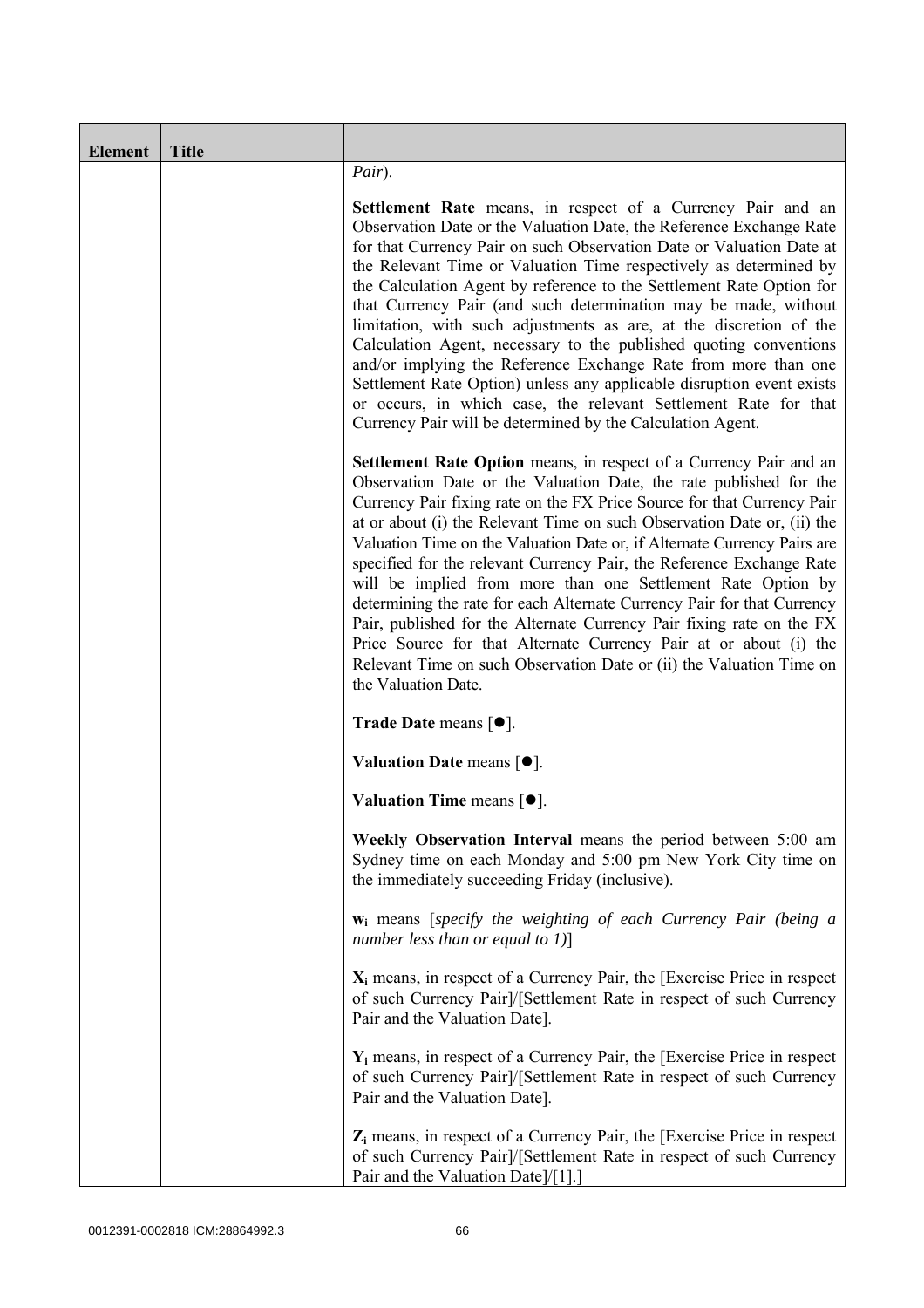| <b>Element</b> | <b>Title</b> |                                                                                                                                                                                                                                                                                                                                                                                                                                                                                                                                                                                                                                                                                                                                |
|----------------|--------------|--------------------------------------------------------------------------------------------------------------------------------------------------------------------------------------------------------------------------------------------------------------------------------------------------------------------------------------------------------------------------------------------------------------------------------------------------------------------------------------------------------------------------------------------------------------------------------------------------------------------------------------------------------------------------------------------------------------------------------|
|                |              | [In the case of Equity Delta One W&C Securities:                                                                                                                                                                                                                                                                                                                                                                                                                                                                                                                                                                                                                                                                               |
|                |              | Each Security entitles its holder in respect of an Actual Exercise Date,<br>upon due exercise, to receive from the Issuer on the Settlement Date a<br>Cash Settlement Amount calculated by the Calculation Agent (which<br>shall not be less than zero) equal to:                                                                                                                                                                                                                                                                                                                                                                                                                                                              |
|                |              | $[V_F x]$ Exchange Rate $] - C$                                                                                                                                                                                                                                                                                                                                                                                                                                                                                                                                                                                                                                                                                                |
|                |              | The Cash Settlement Amount will be rounded to the nearest two<br>decimal places (or, in the case of Japanese Yen, the nearest whole<br>unit) in the relevant Specified Currency, 0.005 (or, in the case of<br>Japanese Yen, half a unit) being rounded upwards, with Securities<br>exercised at the same time by the same Securityholder being<br>aggregated for the purpose of determining the aggregate Cash<br>Settlement Amounts payable in respect of such Securities.                                                                                                                                                                                                                                                    |
|                |              | Where:                                                                                                                                                                                                                                                                                                                                                                                                                                                                                                                                                                                                                                                                                                                         |
|                |              | $V_F$ means the Final Price.                                                                                                                                                                                                                                                                                                                                                                                                                                                                                                                                                                                                                                                                                                   |
|                |              | C means the Specified Currency equivalent of the Costs as determined<br>by the Calculation Agent using such foreign exchange rate as the<br>Calculation Agent deems appropriate with respect to the relevant<br>$time(s)$ the Costs arise or may arise.                                                                                                                                                                                                                                                                                                                                                                                                                                                                        |
|                |              | Costs means, in respect of a Security, such Security's pro rata share<br>of the total amount of any commissions, costs, expenses, duties, taxes<br>(including but not limited to any capital gains tax or withholding tax),<br>levies, registration fees, custodial fees or other charges which may be<br>required to be made, paid, withheld or deducted by the Issuer and/or<br>any of its affiliates and/or any of their respective nominees as a result<br>of, or in connection with, the Issuer and/or any of its affiliates and/or<br>any of their respective nominees (a) being a direct holder of any<br>Hedging Shares and/or selling and/or realising any Hedging Shares<br>and/or (b) unwinding any Hedge Position. |
|                |              | Equity Currency means $[\bullet].$                                                                                                                                                                                                                                                                                                                                                                                                                                                                                                                                                                                                                                                                                             |
|                |              | <b>Exchange Rate</b> means (i) the rate of exchange between the Equity<br>Currency and the Specified Currency (expressed as a number of units<br>of the Specified Currency for which a unit of the Equity Currency can<br>be exchanged) determined at or around the Final Valuation Date<br>which the Calculation Agent determines appropriate in its sole<br>discretion, or (ii) where the Equity Currency is the same as the<br>Specified Currency, one.                                                                                                                                                                                                                                                                     |
|                |              | Final Valuation Date means $[•]$ .                                                                                                                                                                                                                                                                                                                                                                                                                                                                                                                                                                                                                                                                                             |
|                |              | Hedge Position means any Product that the Issuer and/or any of its<br>Affiliates and/or any of their respective nominees (a) enters into as a                                                                                                                                                                                                                                                                                                                                                                                                                                                                                                                                                                                  |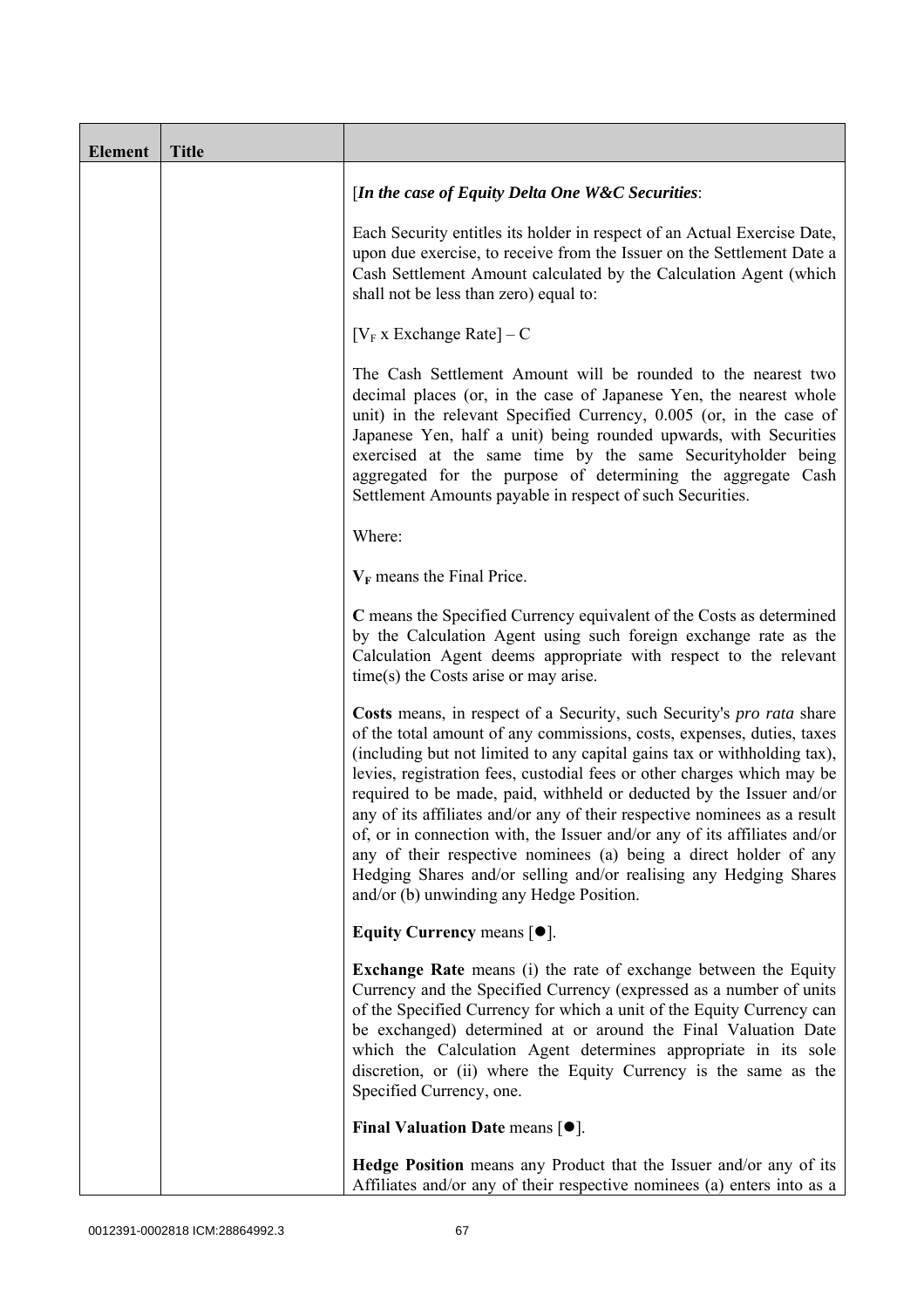| <b>Element</b> | <b>Title</b> |                                                                                                                                                                                                                                                                                                                                                                                                                                                                                                                                                                                                                                                                                                                                                                                                                                                                                                                                                                                                                                                                                                                                                                                                                                                              |
|----------------|--------------|--------------------------------------------------------------------------------------------------------------------------------------------------------------------------------------------------------------------------------------------------------------------------------------------------------------------------------------------------------------------------------------------------------------------------------------------------------------------------------------------------------------------------------------------------------------------------------------------------------------------------------------------------------------------------------------------------------------------------------------------------------------------------------------------------------------------------------------------------------------------------------------------------------------------------------------------------------------------------------------------------------------------------------------------------------------------------------------------------------------------------------------------------------------------------------------------------------------------------------------------------------------|
|                |              | result of being the direct holder of the Hedging Shares and/or selling<br>and/or realising the Hedging Shares, or (b) would have entered into if<br>they were to fully hedge the market, equity or other price risk of the<br>Issuer entering into and performing its obligations with respect to the<br>W&C Securities, using such Products as may be determined by the<br>Calculation Agent.                                                                                                                                                                                                                                                                                                                                                                                                                                                                                                                                                                                                                                                                                                                                                                                                                                                               |
|                |              | Hedging Shares means the number of shares that the Calculation<br>Agent deems necessary to hedge the equity or other price risk of the<br>Issuer entering into and performing its obligations with respect to the<br>relevant Securities.                                                                                                                                                                                                                                                                                                                                                                                                                                                                                                                                                                                                                                                                                                                                                                                                                                                                                                                                                                                                                    |
|                |              | <b>Product</b> means an exchange traded fund, share, an instrument<br>representing such exchange traded fund or share (including, without<br>limitation, participation notes), futures contracts or exchange-traded<br>options commonly used to hedge the issuance or sale of a security that<br>is linked to the Hedging Shares.                                                                                                                                                                                                                                                                                                                                                                                                                                                                                                                                                                                                                                                                                                                                                                                                                                                                                                                            |
|                |              | Valuation Date means the Final Valuation Date.                                                                                                                                                                                                                                                                                                                                                                                                                                                                                                                                                                                                                                                                                                                                                                                                                                                                                                                                                                                                                                                                                                                                                                                                               |
|                |              | <b>Cash Dividends</b>                                                                                                                                                                                                                                                                                                                                                                                                                                                                                                                                                                                                                                                                                                                                                                                                                                                                                                                                                                                                                                                                                                                                                                                                                                        |
|                |              | (i)<br>Following the declaration by a share issuer of a cash dividend<br>(other than any dividend or portion thereof that the Calculation<br>Agent determines to be an extraordinary dividend) (each a<br>Cash Dividend) in respect of which the In-dividend Date (as<br>defined below) falls in the period from and including the Trade<br>Date to but excluding the originally scheduled Final Valuation<br>Date without regard to any scheduled trading day or disrupted<br>day adjustment (the Dividend Period), the Issuer will pay a<br>Coupon Amount in respect of each Security on the related Coupon<br>Payment Date (as defined below). Each such Coupon Amount<br>will equal the amount of such Cash Dividend declared in<br>relation to one share (less (a) all withholding taxes, if any,<br>including, but without limitation, those that would have been<br>withheld in relation to the payment of such cash dividend to a<br>foreign investor and (b) any other expenses or deductions<br>which would apply to or be made in relation to the payment of<br>such cash dividend to a foreign investor all determined in the<br>Equity Currency and on a per share basis, <i>multiplied by</i> the<br>Dividend Exchange Rate as defined below). |
|                |              | Dividend Exchange Rate means, in relation to a Cash<br>Dividend, (i) the rate of exchange between the Equity<br>Currency and the Specified Currency (expressed as a number<br>of units of the Specified Currency for which a unit of the<br>Equity Currency can be exchanged) at or around the Dividend<br>Receipt Date, as determined by the Calculation Agent or, (ii)<br>where the Equity Currency is the same as the Specified<br>Currency, one.                                                                                                                                                                                                                                                                                                                                                                                                                                                                                                                                                                                                                                                                                                                                                                                                         |
|                |              | Dividend Receipt Date means the date upon which a holder<br>of shares entitled to the relevant Cash Dividend would have                                                                                                                                                                                                                                                                                                                                                                                                                                                                                                                                                                                                                                                                                                                                                                                                                                                                                                                                                                                                                                                                                                                                      |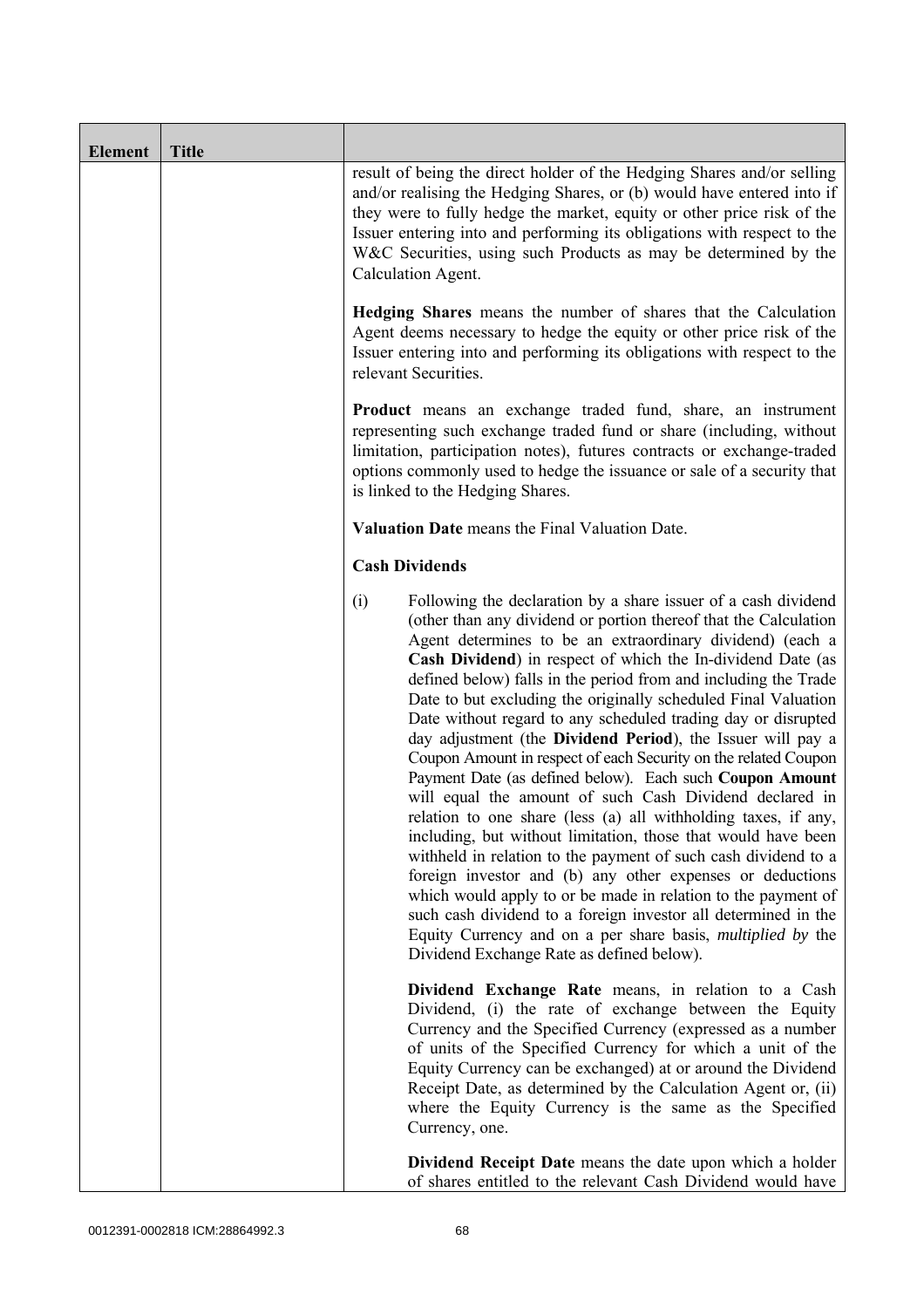| <b>Element</b> | <b>Title</b> |       |                                                                                                                                                                                                                                                                                                                                                                                                                                                                                                                                                                                                                                                              |
|----------------|--------------|-------|--------------------------------------------------------------------------------------------------------------------------------------------------------------------------------------------------------------------------------------------------------------------------------------------------------------------------------------------------------------------------------------------------------------------------------------------------------------------------------------------------------------------------------------------------------------------------------------------------------------------------------------------------------------|
|                |              |       | received such Cash Dividend according to prevailing market<br>practice, as determined by the Calculation Agent.                                                                                                                                                                                                                                                                                                                                                                                                                                                                                                                                              |
|                |              |       | In-dividend Date means, in relation to a Cash Dividend, the<br>final date upon which a purchaser of shares on the exchange<br>would, according to prevailing market practice, be entitled to<br>receive the Cash Dividend.                                                                                                                                                                                                                                                                                                                                                                                                                                   |
|                |              | (ii)  | Coupon Amounts (if any) will only be payable on the<br>Securities in the circumstances set out in paragraph (i) above<br>and subject to the provisions of paragraphs (iii) and (iv) below<br>and will be deemed only to have accrued on the Securities as<br>of the relevant Coupon Payment Date. No interest will accrue<br>or be payable in any other circumstance.                                                                                                                                                                                                                                                                                        |
|                |              | (iii) | In the event any Coupon Payment Date would fall after the<br>Maturity Date the Issuer will give notice to the<br>Securityholders of procedures for payment of such Coupon<br>Amount(s) which may be made outside of DTC or Euroclear<br>Luxembourg<br>Clearstream,<br>and<br>and<br>may<br>require<br>Securityholders as of a record date selected by the Issuer in its<br>sole discretion to provide a notice to the Issuer giving all<br>necessary details required by the Issuer in its sole discretion to<br>make such payments.                                                                                                                         |
|                |              | (iv)  | Following any Cash Dividend declaration, the Calculation<br>Agent shall as soon as is reasonably practicable under the<br>circumstances procure that the Issuer will give notice to the<br>Security holders stating the occurrence of the Cash Dividend,<br>giving details thereof and setting out the method and<br>anticipated date of the related Coupon Payment Date provided<br>that any failure to give, or non-receipt of, such notice will not<br>affect the validity of any such Coupon Amount payment and<br>the Calculation Agent will determine the basis on which the<br>Coupon Amount will be paid.                                            |
|                |              | (v)   | <b>Coupon Payment Date</b> means the date that is three $(3)$<br>Business Days following the relevant Dividend Receipt Date.]                                                                                                                                                                                                                                                                                                                                                                                                                                                                                                                                |
|                |              |       | [In the case of Equity Linked Securities, insert:                                                                                                                                                                                                                                                                                                                                                                                                                                                                                                                                                                                                            |
|                |              |       | <b>Adjustment and Disruption Events</b>                                                                                                                                                                                                                                                                                                                                                                                                                                                                                                                                                                                                                      |
|                |              |       | The Securities may be subject to cancellation or early redemption or<br>adjustment (including as to valuation and in certain circumstances<br>share substitutions) if certain corporate events (such as events<br>affecting the value of a Share (including Share divisions or<br>consolidations, extraordinary dividends and capital calls); de-listing of<br>a Share; insolvency, merger or nationalisation of a Share issuer; a<br>tender offer or redenomination of a Share) occur, if certain events<br>(such as illegality, disruptions or cost increases) occur with respect to<br>the Issuer's or any of its affiliates' hedging arrangements, or if |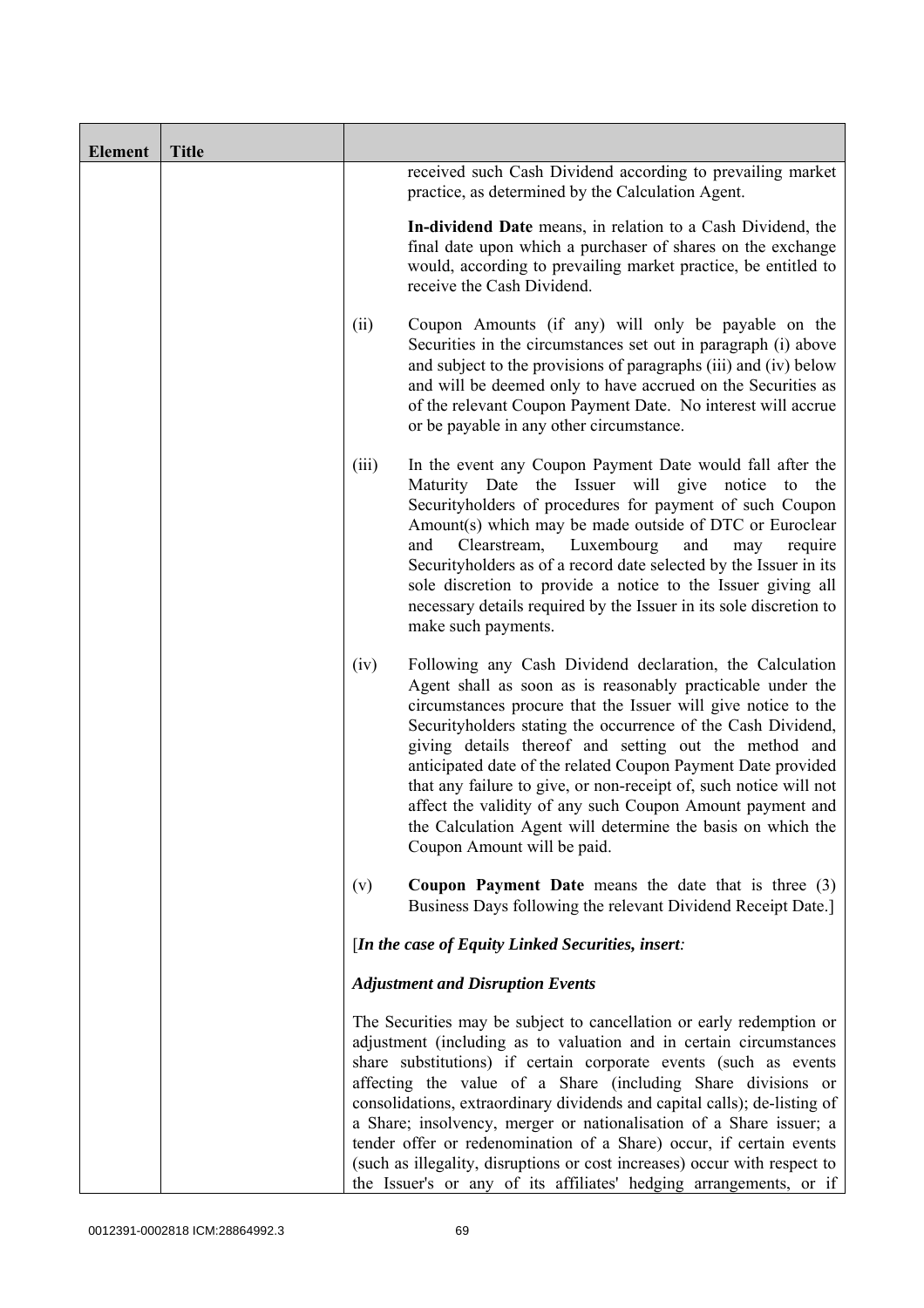| <b>Element</b> | <b>Title</b> |                                                                                                                                                                                                                                                                                                                                                                                                                                                               |
|----------------|--------------|---------------------------------------------------------------------------------------------------------------------------------------------------------------------------------------------------------------------------------------------------------------------------------------------------------------------------------------------------------------------------------------------------------------------------------------------------------------|
|                |              | insolvency filings are made with respect to the issuer of a share [Insert]<br>if the relevant Securities are Equity Delta One Redemption N&C<br>Securities or Equity Delta One W&C Securities: or, where the relevant<br>event is a potential adjustment event which has a dilutive effect on the<br>theoretical value of the relevant shares and the Calculation Agent<br>considers it appropriate, the distribution of further Securities].                 |
|                |              | If certain disruption events occur with respect to valuation of a Share<br>such valuation will be postponed and may be made by the Calculation<br>Agent. Payments may also be postponed.]                                                                                                                                                                                                                                                                     |
|                |              | [In the case of Index Linked Securities, insert:                                                                                                                                                                                                                                                                                                                                                                                                              |
|                |              | <b>Adjustment and Disruption Events</b>                                                                                                                                                                                                                                                                                                                                                                                                                       |
|                |              | The Securities may be subject to cancellation or early redemption or<br>adjustment if an Index is modified or cancelled and there is no<br>successor Index acceptable to the Calculation Agent, if an Index's<br>sponsor fails to calculate and announce such Index, or certain events<br>(such as illegality, disruptions or cost increases) occur with respect to<br>the Issuer's or any of its affiliates' hedging arrangements.                           |
|                |              | If certain disruption events occur with respect to valuation of an Index<br>such valuation will be postponed and may be made by the Calculation<br>Agent. Payments may also be postponed.]                                                                                                                                                                                                                                                                    |
|                |              | [In the case of Inflation Linked Securities, insert:                                                                                                                                                                                                                                                                                                                                                                                                          |
|                |              | <b>Adjustment Events</b>                                                                                                                                                                                                                                                                                                                                                                                                                                      |
|                |              | The Securities may be subject to adjustment if the Index is not<br>published or announced, there is a successor Index, an Index level is<br>corrected or the Index is rebased and may be subject to early<br>redemption or cancellation if the Index ceases to be published and<br>there is no appropriate alternative index acceptable to the Calculation<br>Agent. In certain circumstances the Calculation Agent may calculate<br>the Index level itself.] |
|                |              | [In the case of FX Linked Securities, insert:                                                                                                                                                                                                                                                                                                                                                                                                                 |
|                |              | <b>Disruption Events</b>                                                                                                                                                                                                                                                                                                                                                                                                                                      |
|                |              | If certain disruption events occur with respect to valuation of a Currency<br>Pair, [an alternative valuation method may be used, valuation may be<br>made by the Calculation Agent, valuation may be postponed or the<br>Securities may be subject to early redemption or cancellation].]                                                                                                                                                                    |
|                |              | [In the case of Zero Recovery Single Name Credit Linked N&C<br>Securities and Zero Recovery Basket Credit Linked N&C Securities,<br><i>insert</i> :                                                                                                                                                                                                                                                                                                           |
|                |              | <b>Merger</b> Event                                                                                                                                                                                                                                                                                                                                                                                                                                           |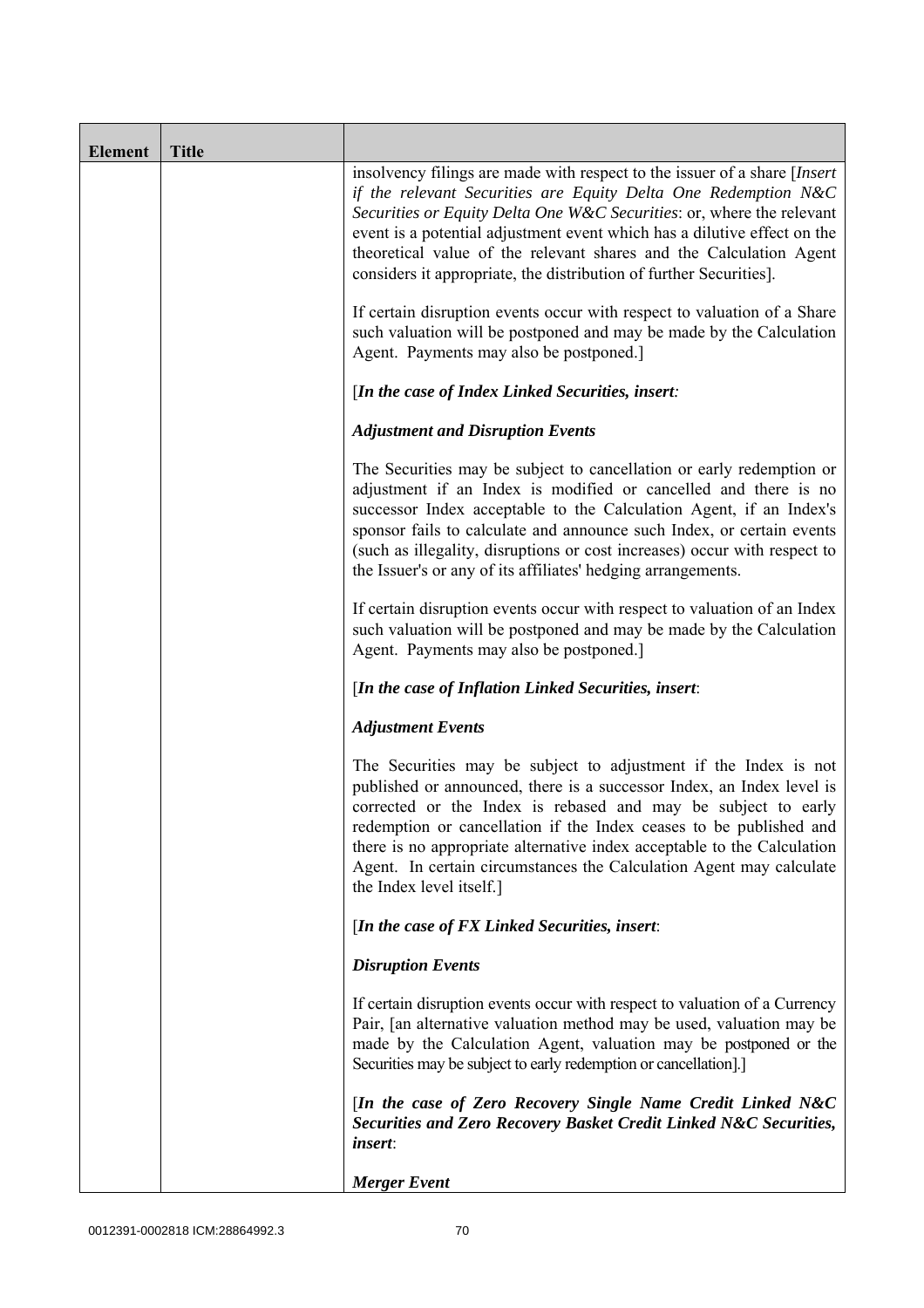| <b>Element</b> | <b>Title</b>                                                                                                                                                                                                         |                                                                                                                                                                                                                                                                                                                                                                                                                                                                                                                                                                                                                                                                                                            |
|----------------|----------------------------------------------------------------------------------------------------------------------------------------------------------------------------------------------------------------------|------------------------------------------------------------------------------------------------------------------------------------------------------------------------------------------------------------------------------------------------------------------------------------------------------------------------------------------------------------------------------------------------------------------------------------------------------------------------------------------------------------------------------------------------------------------------------------------------------------------------------------------------------------------------------------------------------------|
|                |                                                                                                                                                                                                                      | A merger event may occur, <i>inter alia</i> , if the Issuer[, the Guarantor] or<br>the Reference Entity consolidates or amalgamates with, or merges<br>into, or transfers all or substantially all of its assets to, the Reference<br>Entity or the Issuer [or the Guarantor], as applicable, or the Issuer [or<br>the Guarantor] and the Reference Entity become affiliates.]                                                                                                                                                                                                                                                                                                                             |
| IC.19          | Final reference price of<br>the Underlying                                                                                                                                                                           | [Not applicable, there is no final reference price of the underlying.]                                                                                                                                                                                                                                                                                                                                                                                                                                                                                                                                                                                                                                     |
|                | (Include this Element<br>C.19<br>only<br>if<br>the<br>relevant Securities are<br>Derivative Securities as<br>defined in Element C.9<br><i>above</i> )                                                                | The final reference price of the underlying will be determined in<br>accordance with the valuation mechanics set out in item C.18 above]]                                                                                                                                                                                                                                                                                                                                                                                                                                                                                                                                                                  |
| C.20           | Underlying and where<br>the information on the<br>underlying can be<br>found<br>(Include this Element<br>C.20 only if the<br>relevant Securities are<br>Derivative Securities as<br>defined in Element C.9<br>above) | [Not applicable, there is no underlying] [The underlying [index/basket]<br>of indices/share[s]/reference entit[y][ies]/FX rate[s], interest rate[s]]<br>specified in item C.18 above] [insert details of relevant underlying(s)]<br>[If the Securities are Zero Recovery Single Name Credit Linked N&C<br>Securities or Zero Recovery Basket Credit Linked N&C Securities,<br><i>insert:</i> The "Credit Events" are [insert relevant Credit Events].]<br>[Insert details of where information on the underlying can be found.<br>Where relevant this may include references to the respective<br>Bloomberg and/or Reuters screen pages on which information<br>relating to each underlying can be found]] |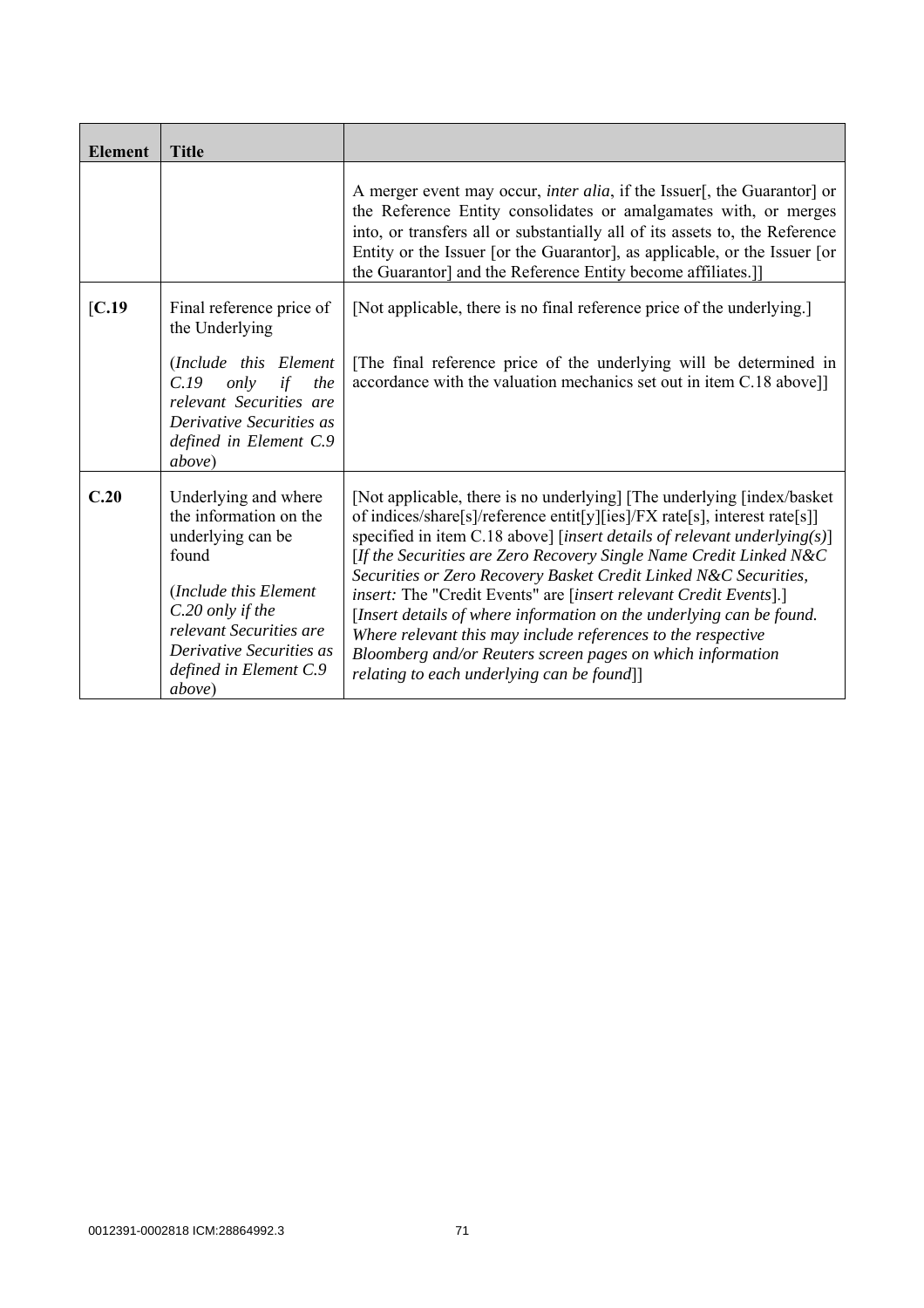## **Section D - Risks**

| <b>Element</b> | <b>Title</b>                                             |                                                                                                                                                                                                                                                                                                                                                                                                                                                                                                                                                                                                                                                                                                                                                                                                                                                                                                                                                                                                                                                                                                                                                                                                                                           |
|----------------|----------------------------------------------------------|-------------------------------------------------------------------------------------------------------------------------------------------------------------------------------------------------------------------------------------------------------------------------------------------------------------------------------------------------------------------------------------------------------------------------------------------------------------------------------------------------------------------------------------------------------------------------------------------------------------------------------------------------------------------------------------------------------------------------------------------------------------------------------------------------------------------------------------------------------------------------------------------------------------------------------------------------------------------------------------------------------------------------------------------------------------------------------------------------------------------------------------------------------------------------------------------------------------------------------------------|
| D.2            | Key risks regarding<br>the Issuer [and the<br>Guarantor] | In purchasing Securities, investors assume the risk that the Issuer [and<br>the Guarantor] may become insolvent or otherwise be unable to<br>perform [its/their] obligations (including, where relevant, payment<br>obligations) in respect of the Securities [or under the Guarantee<br>(respectively)]. There is a wide range of factors which individually or<br>together could result in the Issuer [and the Guarantor] becoming<br>unable to perform [its/their] obligations under the Securities [or<br>Guarantee (respectively). It is not possible to identify all such factors<br>or to determine which factors are most likely to occur, as the Issuer<br>[and the Guarantor] may not be aware of all relevant factors and<br>certain factors which [it/they] currently deem not to be material may<br>become material as a result of the occurrence of events outside the<br>Issuer's [and the Guarantor's] control. The Issuer [and the Guarantor]<br>[has/have] identified a number of factors which could materially<br>adversely affect [its/their] business[es] and ability to perform<br>[its/their]<br>obligations<br>under<br>the<br>Securities<br>Guarantee<br>$\lceil$ or<br>(respectively)]. These factors include: |
|                |                                                          | Issuer:<br>(i) the Issuer is an indirectly owned, wholly owned subsidiary of Nomura<br>Holdings, Inc. and there are substantial inter-relationships between the<br>Issuer and other Nomura Group companies. Accordingly, if the financial<br>condition of the Nomura Group were to deteriorate, the Issuer and its<br>investors may suffer direct and materially adverse consequences, (ii)<br>changes in market prices affecting asset values may adversely affect the<br>performance of assets in which the Issuer holds positions and therefore<br>would adversely affect the Issuer's financial situation and its profits (iii)<br>strategies for hedging against market risk may prove to be ineffective,<br>(iv) changes in interest rates, (v) foreign exchange risk, (vi) liquidity risk,<br>(vii) credit risk of third parties with whom the Issuer does business (viii)<br>increased regulation of the financial services industry, (ix) competition<br>risk, (x) reputational risk, and (xi) operational risk (including as a result<br>of the United Kingdom's potential exit from the European Union).                                                                                                                       |
|                |                                                          | Guarantor:                                                                                                                                                                                                                                                                                                                                                                                                                                                                                                                                                                                                                                                                                                                                                                                                                                                                                                                                                                                                                                                                                                                                                                                                                                |
|                |                                                          | If the financial condition of the Guarantor were to deteriorate, the<br>Issuer and investors in the Securities may suffer direct and materially<br>adverse consequences. The Guarantor is the holding company for the<br>Nomura Group and its ability to fulfil its obligations under the<br>Guarantee may therefore be affected by certain factors affecting the<br>Guarantor directly or other entities within the Nomura Group,<br>including: (i) a sustained market/economic or other downturn,<br>changes in financial or economic conditions and/or market volatility,<br>(ii) liquidity risk, (iii) unpredictable events causing large unexpected<br>market price movements ("event risk") (iv) credit risk of third parties<br>with whom the Guarantor does business, (v) competition risk, (vi)                                                                                                                                                                                                                                                                                                                                                                                                                                  |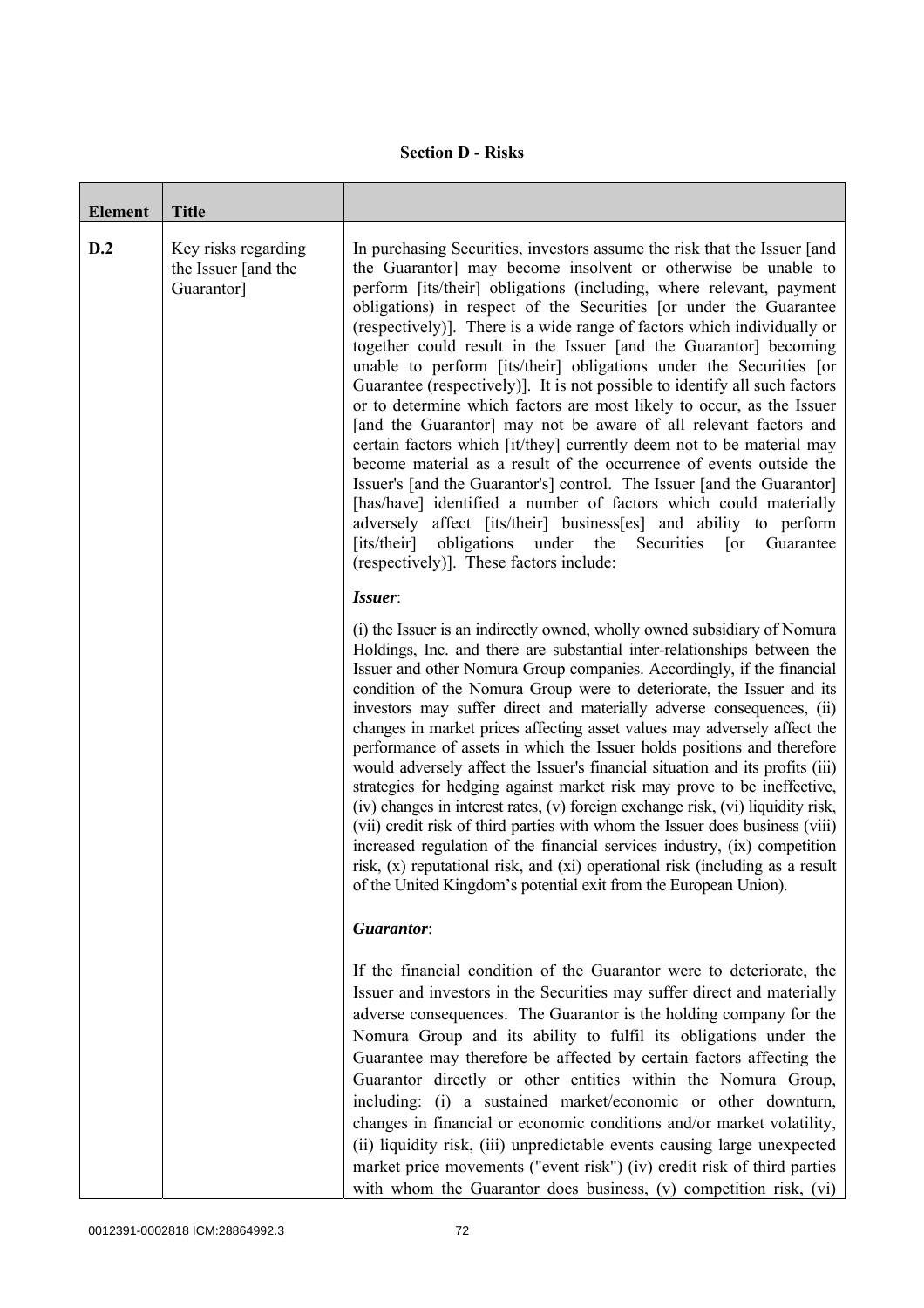| <b>Element</b> | <b>Title</b>                                                                                                                                                                                          |                                                                                                                                                                                                                                                                                                                                                                                                                                                                                                                                                                                                                                                                                                                                                                                                                                                                                                                                                                                                                                                                                                                                                                                                                                                                                                                                                                                                                                                                                                                                                                                                                                                                                                                                                                                                                                                                                                                                                                                                                                                                                                                                                                                                                                                                                                                                                                                                                                                                                                                                                                                                                                                                                                                                                                                                                                                                                                                                                                                                                                                                                                                                                                                                                                                                                                                                                                                                                                                                                                                                                                                                      |
|----------------|-------------------------------------------------------------------------------------------------------------------------------------------------------------------------------------------------------|------------------------------------------------------------------------------------------------------------------------------------------------------------------------------------------------------------------------------------------------------------------------------------------------------------------------------------------------------------------------------------------------------------------------------------------------------------------------------------------------------------------------------------------------------------------------------------------------------------------------------------------------------------------------------------------------------------------------------------------------------------------------------------------------------------------------------------------------------------------------------------------------------------------------------------------------------------------------------------------------------------------------------------------------------------------------------------------------------------------------------------------------------------------------------------------------------------------------------------------------------------------------------------------------------------------------------------------------------------------------------------------------------------------------------------------------------------------------------------------------------------------------------------------------------------------------------------------------------------------------------------------------------------------------------------------------------------------------------------------------------------------------------------------------------------------------------------------------------------------------------------------------------------------------------------------------------------------------------------------------------------------------------------------------------------------------------------------------------------------------------------------------------------------------------------------------------------------------------------------------------------------------------------------------------------------------------------------------------------------------------------------------------------------------------------------------------------------------------------------------------------------------------------------------------------------------------------------------------------------------------------------------------------------------------------------------------------------------------------------------------------------------------------------------------------------------------------------------------------------------------------------------------------------------------------------------------------------------------------------------------------------------------------------------------------------------------------------------------------------------------------------------------------------------------------------------------------------------------------------------------------------------------------------------------------------------------------------------------------------------------------------------------------------------------------------------------------------------------------------------------------------------------------------------------------------------------------------------------|
|                |                                                                                                                                                                                                       | substantial legal, regulatory, operational and reputational risks<br>(including regulatory and operational risk as a result of the United<br>Kingdom's potential exit from the European Union).                                                                                                                                                                                                                                                                                                                                                                                                                                                                                                                                                                                                                                                                                                                                                                                                                                                                                                                                                                                                                                                                                                                                                                                                                                                                                                                                                                                                                                                                                                                                                                                                                                                                                                                                                                                                                                                                                                                                                                                                                                                                                                                                                                                                                                                                                                                                                                                                                                                                                                                                                                                                                                                                                                                                                                                                                                                                                                                                                                                                                                                                                                                                                                                                                                                                                                                                                                                                      |
| [D.3]          | Key risks regarding the<br>Securities<br>(Include this Element<br>D.3 only if the relevant<br><b>Securities</b><br>are<br>not<br>Derivative Securities as<br>defined in Element C.9<br><i>above</i> ) | There are also certain factors which are material for the purpose of<br>assessing the risks associated with investing in any issue of Securities,<br>which include, without limitation, (i) risks relating to current market<br>conditions including sovereign debt concerns in certain countries in<br>Europe, (ii) Rule 144A Securities Transfer Restrictions, (iii) risks relating<br>to the fact that the Securities are unsecured obligations of the Issuer, (iv)<br>the possibility that holders may receive payments subject to withholding<br>or other deductions imposed on the Securities, (v) there may be no, or a<br>limited, secondary market for the Securities and this would adversely<br>affect the value at which an investor could sell his Securities, (vi) risks<br>relating to postponement of valuation dates, following the occurrence of a<br>disruption event which may adversely affect the value of the Securities,<br>(vii) adjustments to the terms and conditions of the Securities being made<br>by the Calculation Agent following the occurrence of certain events and<br>any early redemption or cancellation (as applicable) of the Securities by<br>the Issuer, (viii) modification of the terms and conditions of the Securities<br>and/or the Agency Agreement by the Issuer and the relevant Agent<br>without the consent of Securityholders, (ix) modification of the terms and<br>conditions of the Securities by majority votes binding all holders, $(x)$ the<br>existence, where specified, of any right of the Issuer to redeem the<br>Securities at its option and the effect this may have on the market value of<br>the Securities, which will mean that an investor may not be able to<br>reinvest the redemption proceeds to achieve a similar effective return,<br>(xi) hedging activities and conflicts of interest of the Issuer, the Guarantor<br>(where applicable) and/or any of its/their affiliates and Securityholders,<br>(xii) where the Securities are linked to a Reference Item, risks relating to<br>the value and liquidity of such Reference Item and the markets in which<br>such Reference Item is traded, (xiii) movements in interest rates, which<br>may affect the value of Securities which bear interest at a fixed rate and<br>(where the Securities are not denominated in an investor's own currency)<br>exchange rates may affect the value of the Securities, (xiv) any credit<br>rating assigned to the Securities may not adequately reflect all risks<br>associated with an investment in the Securities, is not a recommendation<br>to buy, sell or hold securities and may be subject to suspension,<br>reduction or withdrawal at any time by the assigning rating agency,<br>(xv) Investors who purchase Securities in denominations that are not an<br>integral multiple of the specified denomination may be adversely affected<br>if definitive Securities are subsequently required to be issued, (xvi) fees<br>and commissions not being taken into account when determining<br>secondary market prices of Securities, (xvii) illegality of securities, (xviii)<br>change in law and/or regulatory reform and (xix) where payments in<br>respect of the Securities are payable in Renminbi, risks associated with<br>the illiquidity, inconvertibility or non-transferability of Renminbi,<br>exchange rate and interest rate risks and, if CNY Currency Event is<br>applicable, the option for the Issuer to make payments in U.S. dollars if<br>Renminbi is not available in certain circumstances.] |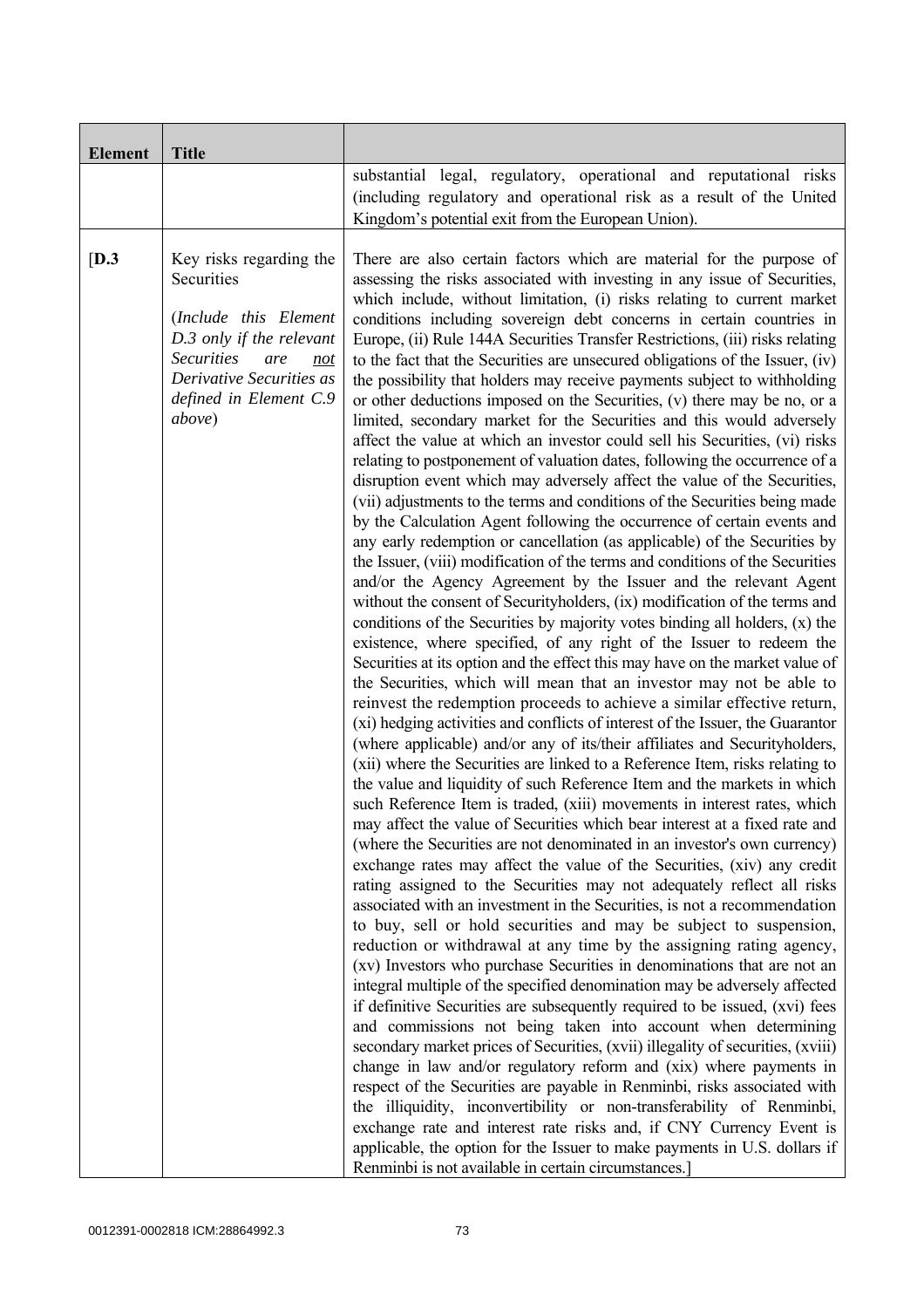| Element          | <b>Title</b>                                                                                                                              |                                                                                                                                                                                                 |
|------------------|-------------------------------------------------------------------------------------------------------------------------------------------|-------------------------------------------------------------------------------------------------------------------------------------------------------------------------------------------------|
| $\overline{D.6}$ | Risk warning<br>(Include this Element<br><b>Securities</b><br>are<br>Derivative Securities as<br>defined in Element C.9<br><i>above</i> ) | [Copy and paste the information from Element D.3 above and insert<br>here]<br>D.6 only if the relevant   In addition, investors may lose all or part of their investment in the<br>Securities.] |

## **Section E - Offer**

| <b>Element</b> | <b>Title</b>                                 |                                                                                                                                                                                                                                                                                                                                                                                                                                                                                                                                                                                                                                     |
|----------------|----------------------------------------------|-------------------------------------------------------------------------------------------------------------------------------------------------------------------------------------------------------------------------------------------------------------------------------------------------------------------------------------------------------------------------------------------------------------------------------------------------------------------------------------------------------------------------------------------------------------------------------------------------------------------------------------|
| E.2b           | Reasons for the offer<br>and use of proceeds | The net proceeds from the issue of the Securities will be applied by<br>the Issuer for general corporate purposes, which include making a<br>profit. A substantial portion of the proceeds from the issue of the<br>Securities may be used to hedge market risk with respect to such<br>Securities.                                                                                                                                                                                                                                                                                                                                 |
|                |                                              | Issue specific summary                                                                                                                                                                                                                                                                                                                                                                                                                                                                                                                                                                                                              |
|                |                                              | The net proceeds from the issue of Securities will be applied by the<br>Issuer for its general corporate purposes, which include making a<br>profit [and [specify any other relevant corporate purposes of the<br>$Issuer$ [].]                                                                                                                                                                                                                                                                                                                                                                                                     |
| E.3            | Terms and conditions<br>of the offer         | Under the programme, the Securities may be offered to the public in a<br>Non-Exempt Offer in Austria, Belgium, Denmark, France, Germany,<br>Hungary, Italy, Ireland, Luxembourg, Poland, Portugal, Spain,<br>Sweden, The Netherlands and the United Kingdom.                                                                                                                                                                                                                                                                                                                                                                        |
|                |                                              | The terms and conditions of each offer of Securities will be<br>determined by agreement between the Issuer and the relevant Dealer<br>at the time of issue and specified in the applicable Final Terms. An<br>Investor intending to acquire or acquiring any Securities in a Non-<br>Exempt Offer from an Authorised Offeror will do so, and offers and<br>sales of such Securities to an Investor by such Authorised Offeror<br>will be made, in accordance with any terms and other arrangements in<br>place between such Authorised Offeror and such Investor including<br>as to price, allocations and settlement arrangements. |
|                |                                              | Issue specific summary:                                                                                                                                                                                                                                                                                                                                                                                                                                                                                                                                                                                                             |
|                |                                              | [Not applicable, the Securities are not being offered to the public as<br>part of a Non-Exempt Offer.]                                                                                                                                                                                                                                                                                                                                                                                                                                                                                                                              |
|                |                                              | [This issue of Securities is being offered in a Non-Exempt Offer in<br>[specify particular country/ies].                                                                                                                                                                                                                                                                                                                                                                                                                                                                                                                            |
|                |                                              | The issue price of the Securities is $\lceil \bullet \rceil \lceil \cdot \rceil$ per cent. of their nominal<br>amount].                                                                                                                                                                                                                                                                                                                                                                                                                                                                                                             |